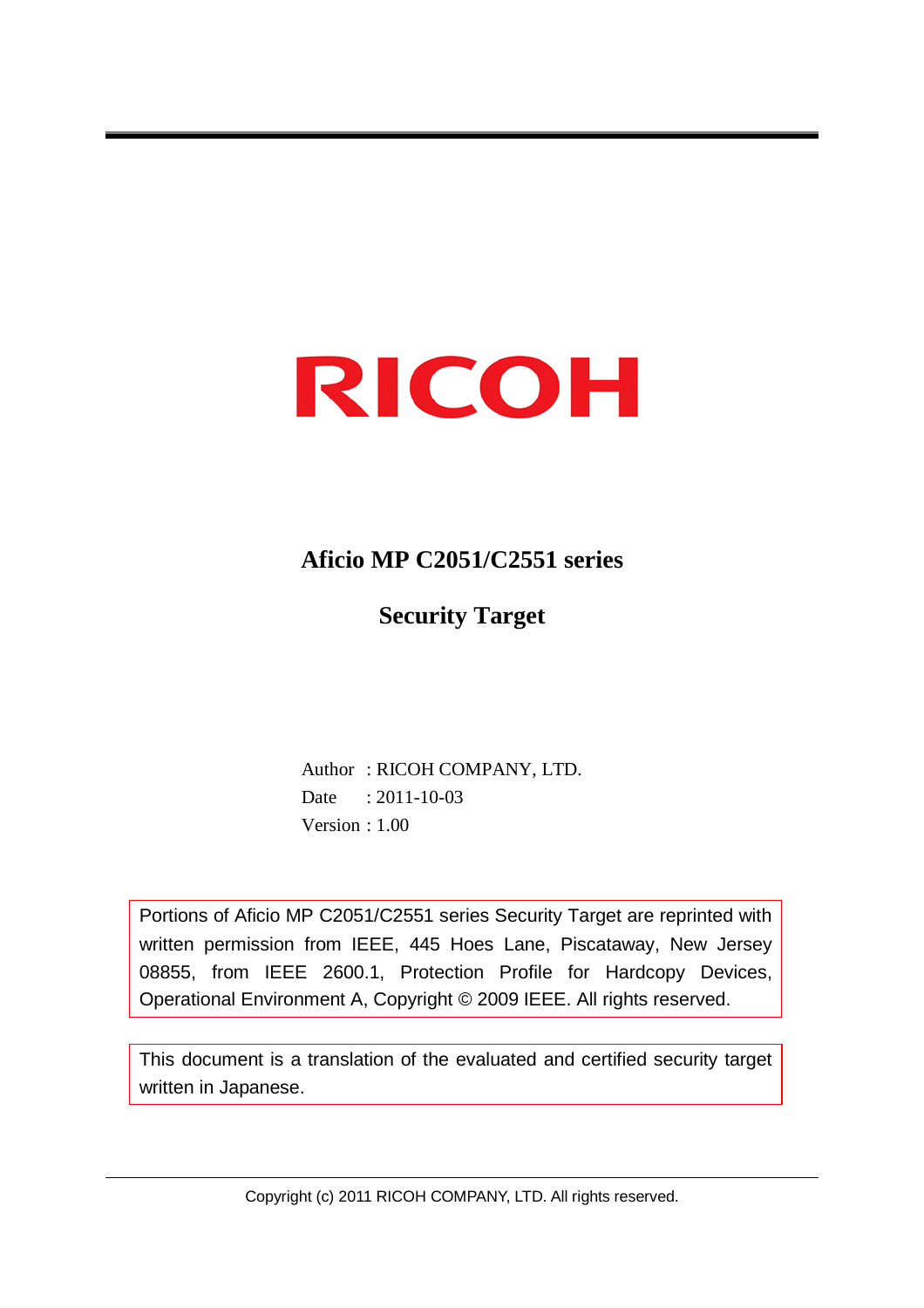### **Revision History**

| Version | Date       | Author              | <b>Detail</b>        |
|---------|------------|---------------------|----------------------|
| 00.1    | 2011-10-03 | RICOH COMPANY, LTD. | Publication version. |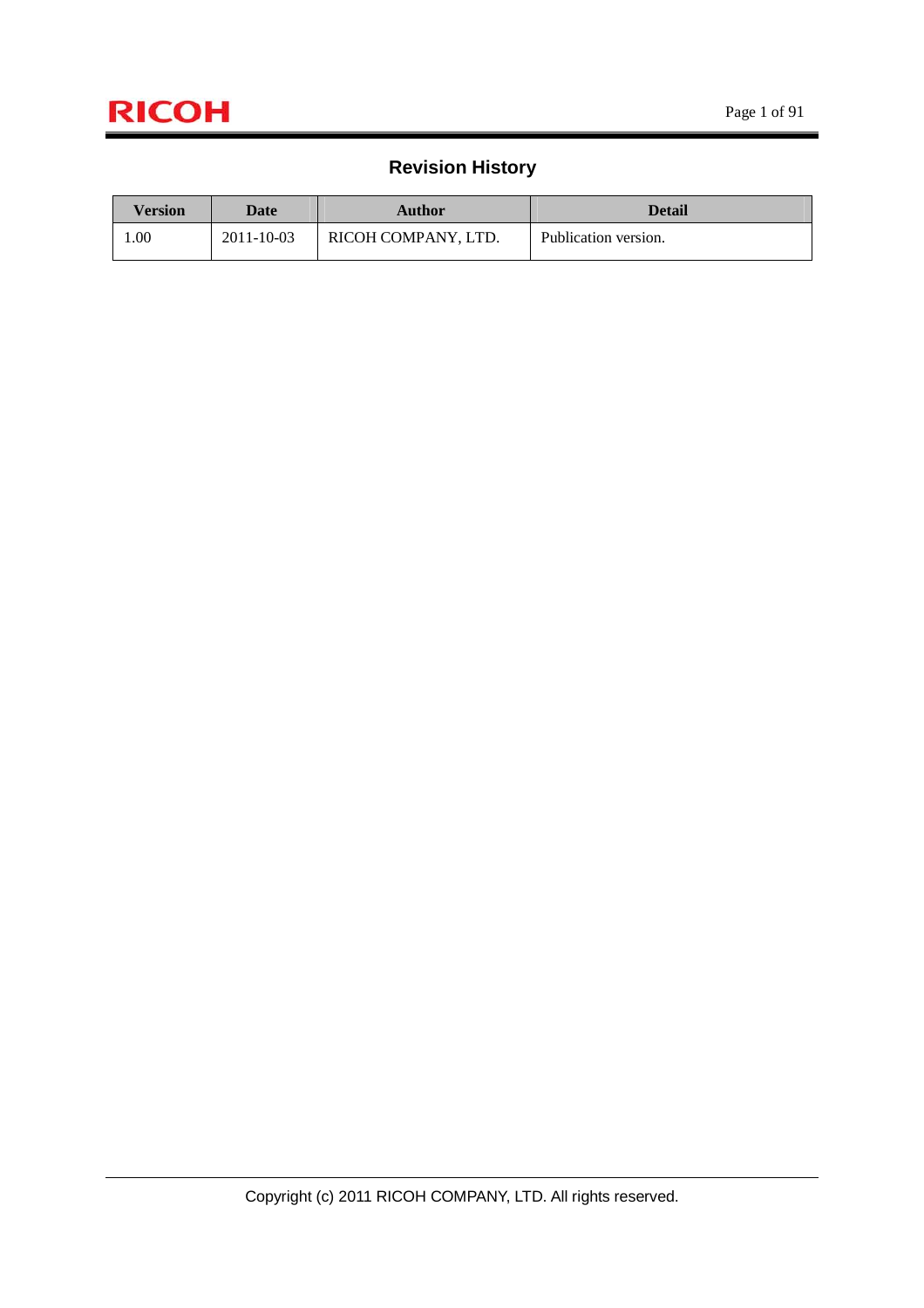

### **Table of Contents**

| $\mathcal{I}$                                                                      |    |
|------------------------------------------------------------------------------------|----|
| 1.1                                                                                |    |
| 1.2                                                                                |    |
| 1.3                                                                                |    |
| 1.3.1                                                                              |    |
| 1.3.2                                                                              |    |
| 1.3.3                                                                              |    |
|                                                                                    |    |
| 1.4<br>1.4.1                                                                       |    |
| 1.4.2                                                                              |    |
| 1.4.3                                                                              |    |
| 1.4.3.1.                                                                           |    |
| 1.4.3.2.                                                                           |    |
| 1.4.4                                                                              |    |
| 1.4.4.1.                                                                           |    |
| 1.4.4.2.                                                                           |    |
| 1.4.5                                                                              |    |
| 1.4.5.1.                                                                           |    |
| 1.4.5.2.                                                                           |    |
| 1.4.5.3.                                                                           |    |
| 1.5                                                                                |    |
| 1.5.1                                                                              |    |
| $\mathcal{Z}$                                                                      |    |
|                                                                                    |    |
| 2.1                                                                                |    |
| 2.2                                                                                | 29 |
| 2.3                                                                                |    |
| 2.4                                                                                |    |
| 2.4.1                                                                              |    |
| Consistency Claim with Security Problems and Security Objectives in PP 30<br>2.4.2 |    |
| 2.4.3                                                                              |    |
| $\mathcal{S}_{\mathcal{S}}$                                                        |    |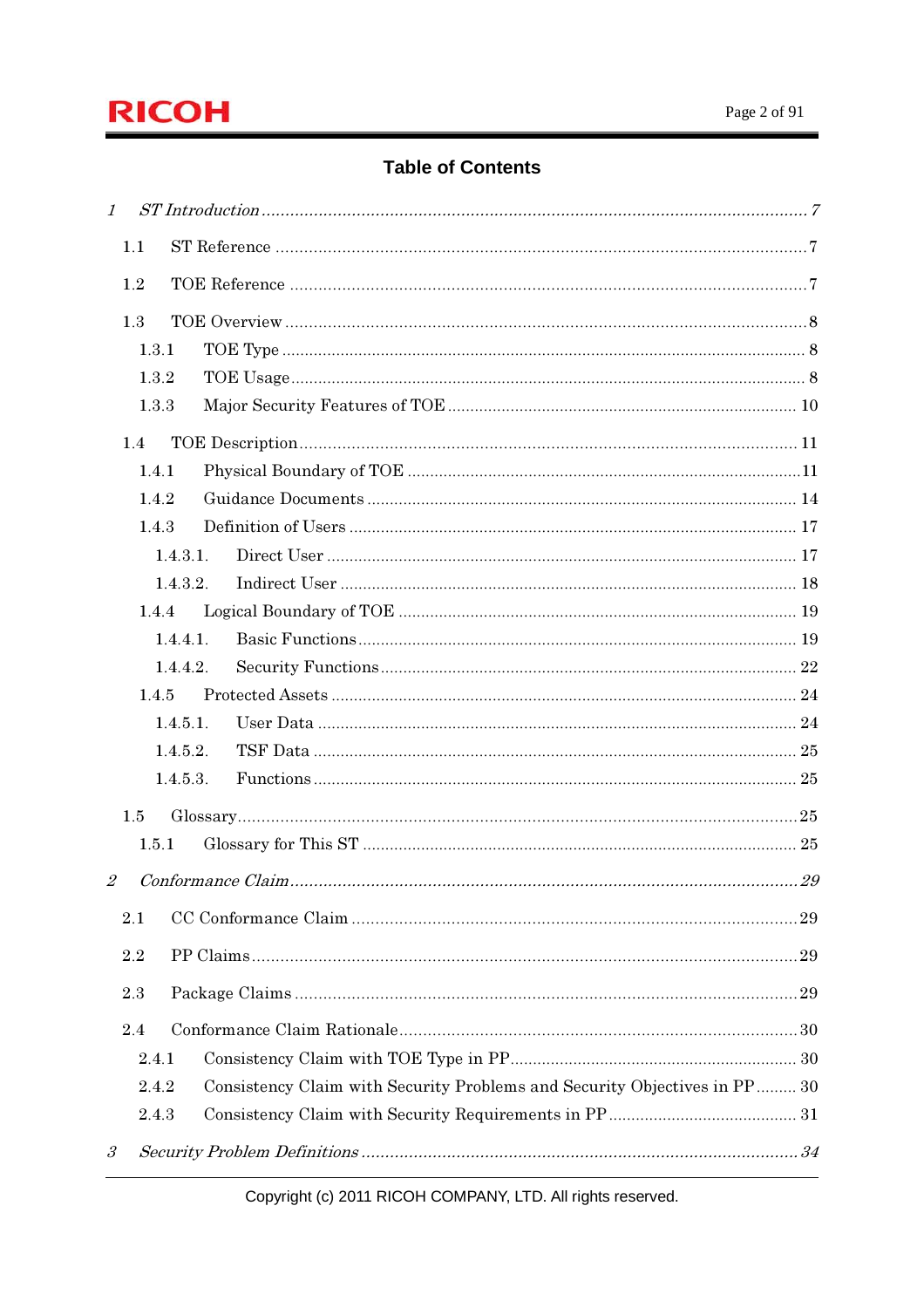# **RICOH**

|                | 3.1   |                                                                       |  |
|----------------|-------|-----------------------------------------------------------------------|--|
|                | 3.2   |                                                                       |  |
|                | 3.3   |                                                                       |  |
| $\overline{4}$ |       |                                                                       |  |
|                | 4.1   |                                                                       |  |
|                |       |                                                                       |  |
|                | 4.2   |                                                                       |  |
|                | 4.2.1 |                                                                       |  |
|                | 4.2.2 |                                                                       |  |
|                | 4.3   |                                                                       |  |
|                | 4.3.1 |                                                                       |  |
|                | 4.3.2 |                                                                       |  |
| 5              |       |                                                                       |  |
|                | 5.1   | Restricted forwarding of data to external interfaces (FPT_FDI_EXP) 45 |  |
| 6              |       |                                                                       |  |
|                | 6.1   |                                                                       |  |
|                | 6.1.1 |                                                                       |  |
|                | 6.1.2 |                                                                       |  |
|                | 6.1.3 |                                                                       |  |
|                | 6.1.4 |                                                                       |  |
|                | 6.1.5 |                                                                       |  |
|                | 6.1.6 |                                                                       |  |
|                | 6.1.7 |                                                                       |  |
|                | 6.1.8 |                                                                       |  |
|                | 6.2   |                                                                       |  |
|                | 6.3   |                                                                       |  |
|                | 6.3.1 |                                                                       |  |
|                | 6.3.2 |                                                                       |  |
|                | 6.3.3 |                                                                       |  |
|                | 6.3.4 |                                                                       |  |
| 7              |       |                                                                       |  |
|                | 7.1   |                                                                       |  |
|                | 7.2   |                                                                       |  |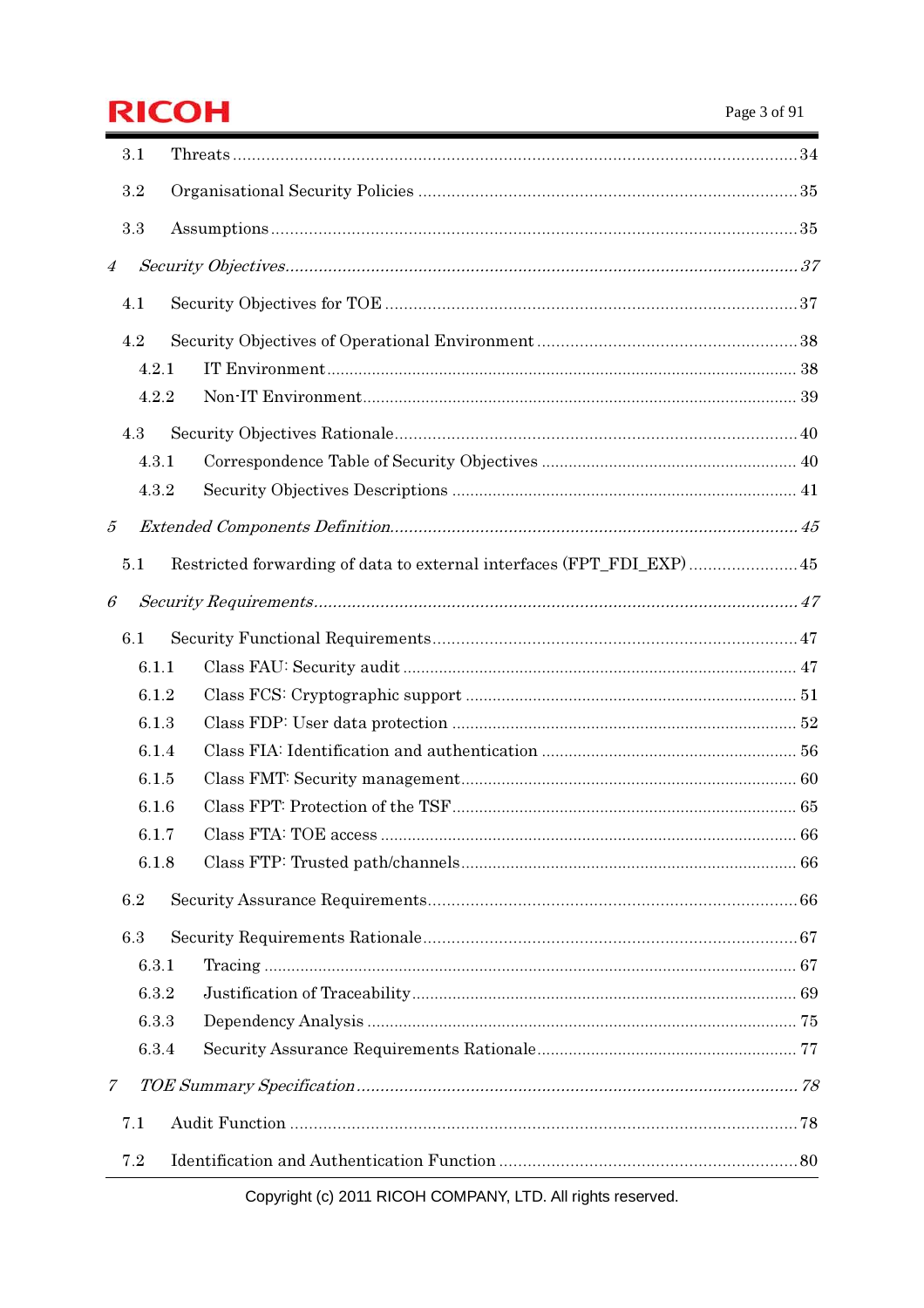# **RICOH** Page 4 of 91

| 7.3 |  |
|-----|--|
| 7.4 |  |
| 7.5 |  |
| 7.6 |  |
| 7.7 |  |
| 7.8 |  |
| 7.9 |  |
|     |  |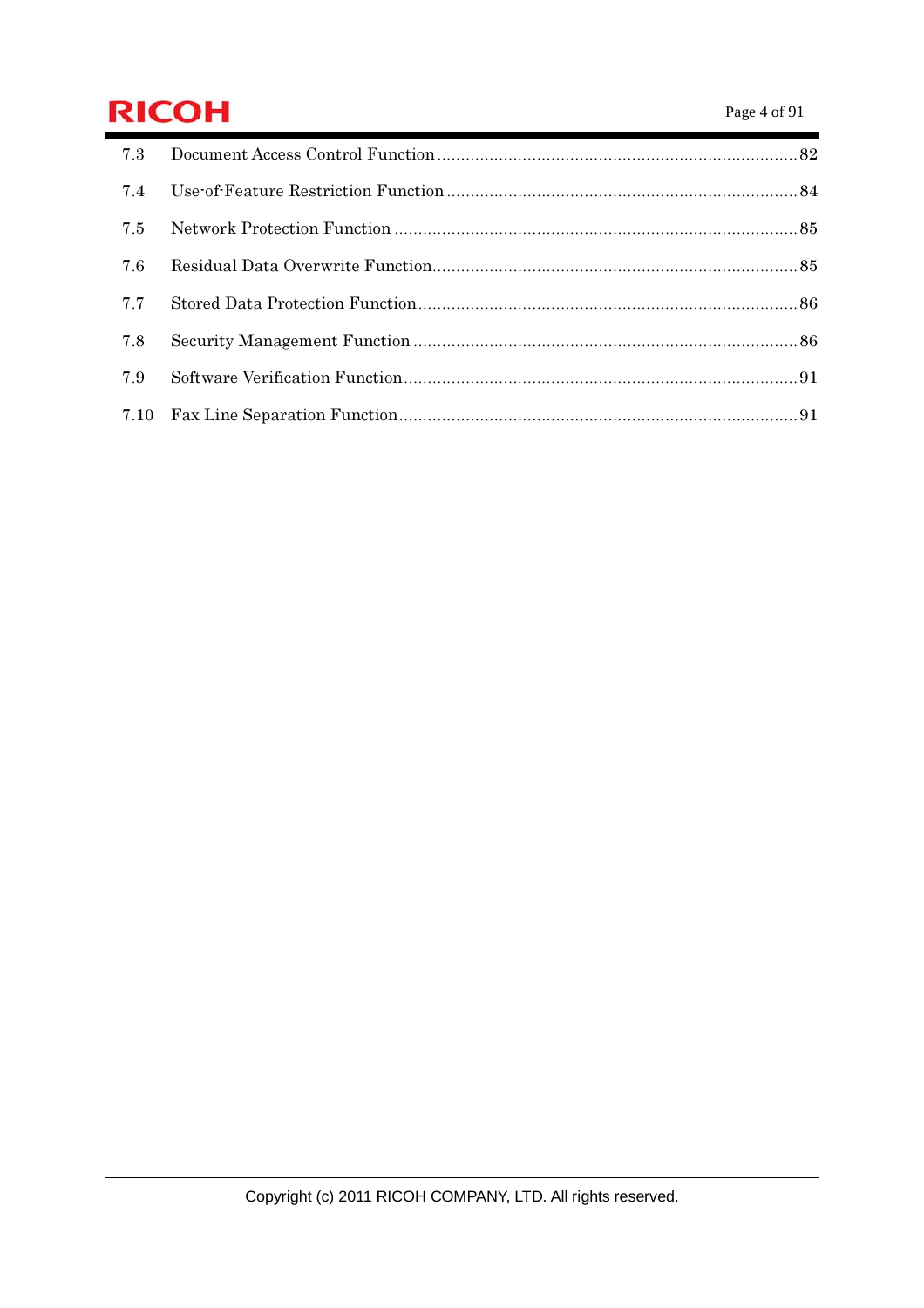### **List of Figures**

### **List of Tables**

| Table 15 : List of Subjects, Objects, and Operations among Subjects and Objects (b) 52<br>Table 18 : Additional Rules to Control Operations on Document Data and User Jobs (a) 54 |
|-----------------------------------------------------------------------------------------------------------------------------------------------------------------------------------|
|                                                                                                                                                                                   |
|                                                                                                                                                                                   |
|                                                                                                                                                                                   |
|                                                                                                                                                                                   |
|                                                                                                                                                                                   |
|                                                                                                                                                                                   |
|                                                                                                                                                                                   |
|                                                                                                                                                                                   |
|                                                                                                                                                                                   |
|                                                                                                                                                                                   |
|                                                                                                                                                                                   |
|                                                                                                                                                                                   |
|                                                                                                                                                                                   |
|                                                                                                                                                                                   |
|                                                                                                                                                                                   |
|                                                                                                                                                                                   |
|                                                                                                                                                                                   |
|                                                                                                                                                                                   |
|                                                                                                                                                                                   |
|                                                                                                                                                                                   |
|                                                                                                                                                                                   |
|                                                                                                                                                                                   |
|                                                                                                                                                                                   |
|                                                                                                                                                                                   |
|                                                                                                                                                                                   |
|                                                                                                                                                                                   |
|                                                                                                                                                                                   |
|                                                                                                                                                                                   |
|                                                                                                                                                                                   |
|                                                                                                                                                                                   |
| Table 32: Results of Dependency Analysis of TOE Security Functional Requirements 75                                                                                               |
|                                                                                                                                                                                   |
|                                                                                                                                                                                   |
|                                                                                                                                                                                   |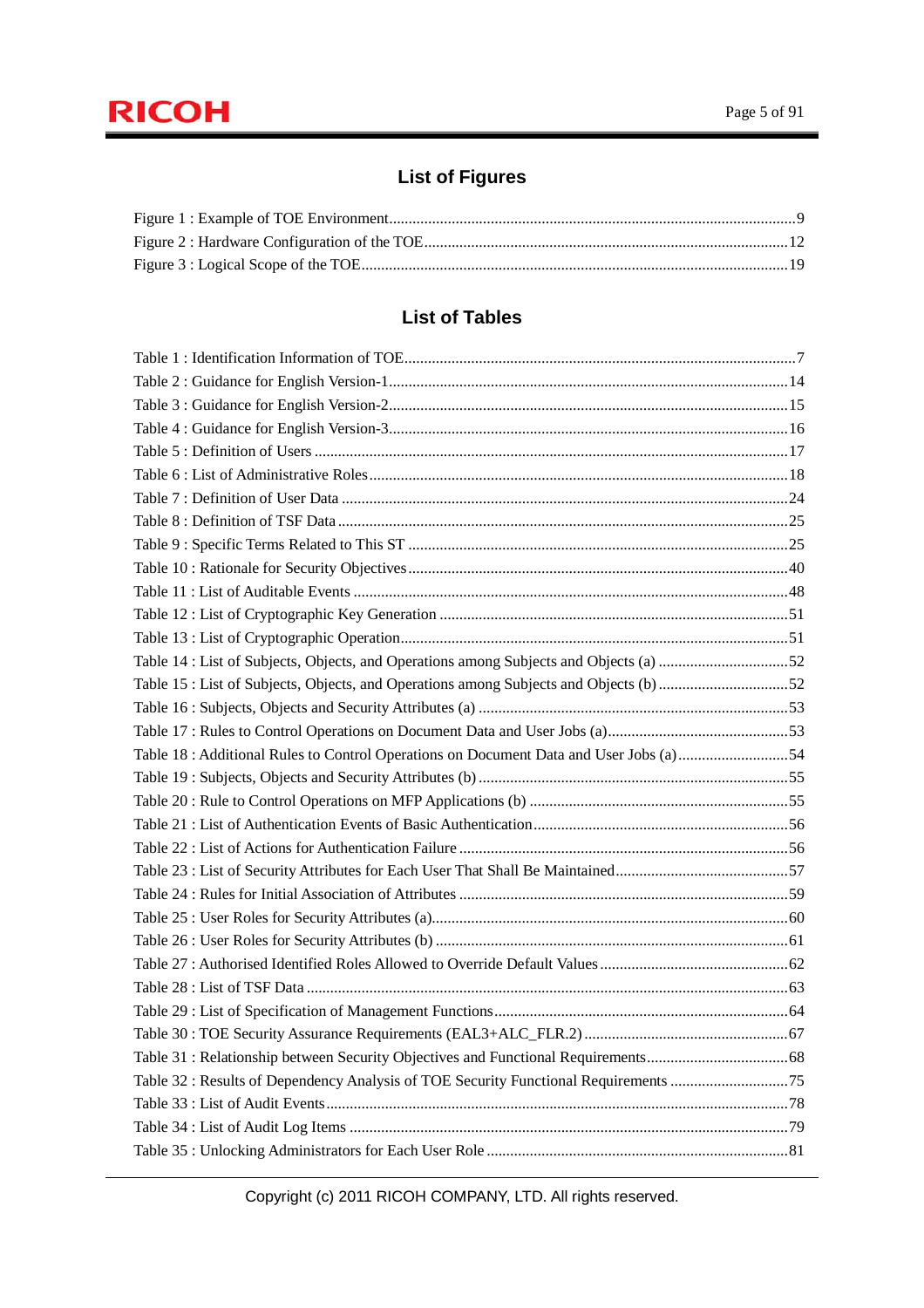# **RICOH** Page 6 of 91

| Table 40 : List of Static Initialisation for Security Attributes of Document Access Control SFP 90 |  |
|----------------------------------------------------------------------------------------------------|--|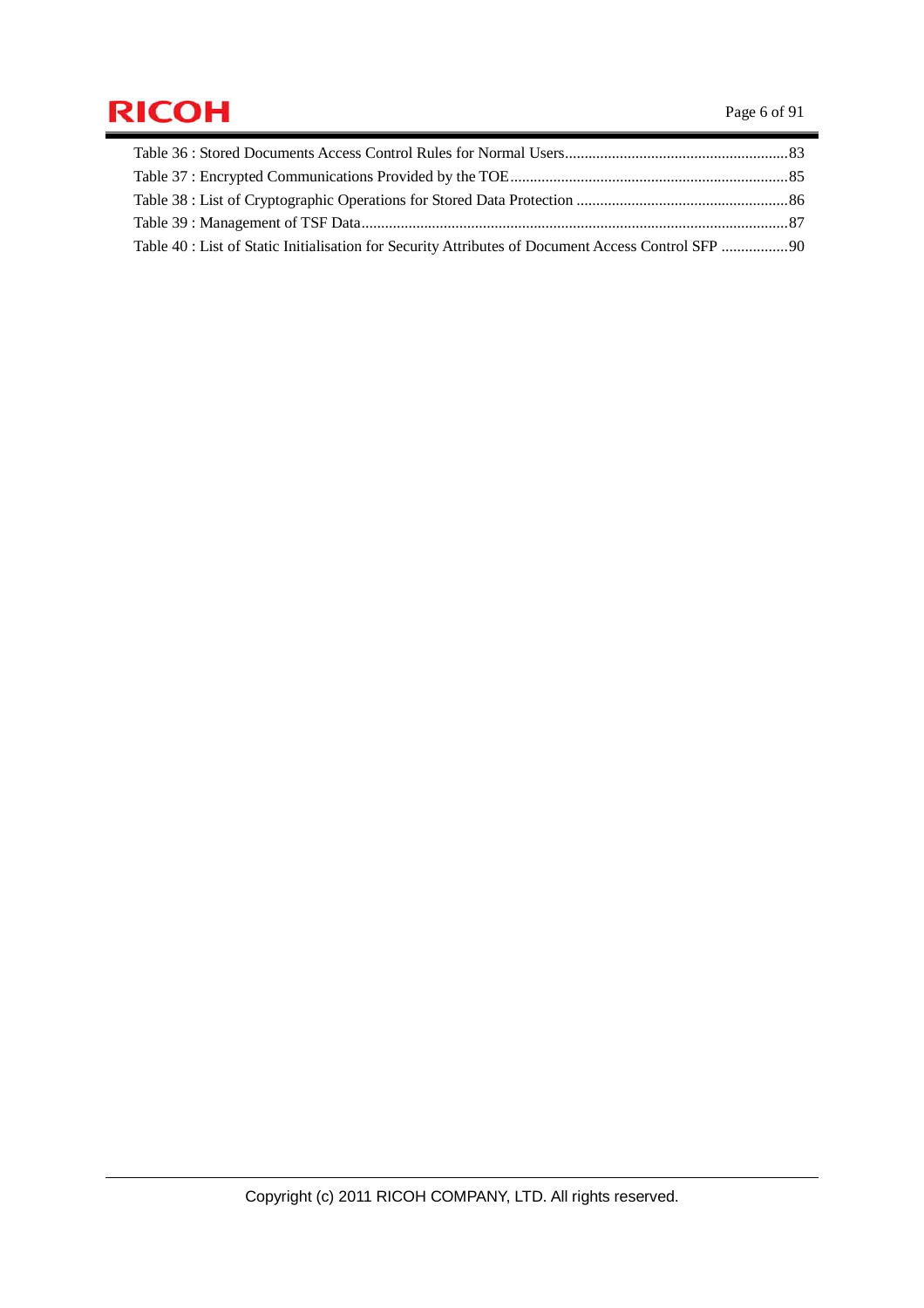### **1 ST Introduction**

This section describes ST Reference, TOE Reference, TOE Overview and TOE Description.

### **1.1 ST Reference**

The following are the identification information of this ST.

| Title   | : Aficio MP C2051/C2551 series Security Target |
|---------|------------------------------------------------|
| Version | : 1.00.                                        |
| Date    | $: 2011 - 10 - 03$                             |
| Author  | : RICOH COMPANY, LTD.                          |

### **1.2 TOE Reference**

This TOE is identified by the following: digital multi function product (hereafter "MFP") and Fax Controller Unit (hereafter "FCU"), all of which constitute the TOE. The MFP is identified by its product name and version. Although the MFP product names vary depending on sales areas and/or sales companies, their components are identical. MFP versions consist of software and hardware versions. The FCU is identified by its name and version. Table 1 shows the identification information of the TOE.

| <b>Names</b>                          | <b>Versions</b>      |          |
|---------------------------------------|----------------------|----------|
| <b>MFPs</b>                           |                      |          |
| Ricoh Aficio MP C2551,                | Software             |          |
| Ricoh Aficio MP C2051,                | System/Copy          | 1.01     |
| Lanier MP C2551,                      | Network Support      | 10.56    |
| Lanier MP C2051,                      | Scanner              | 01.05    |
| Lanier LD625C,                        | Printer              | 1.01e    |
| Lanier LD620C,<br>Gestetner MP C2551, | Fax                  | 02.00.00 |
| Gestetner MP C2051,                   | <b>RemoteFax</b>     | 02.00.00 |
| nashuatec MP C2551,                   | Web Support          | 1.01     |
| nashuatec MP C2051,                   | Web Uapl             | 1.02     |
| Rex-Rotary MP C2551,                  | <b>NetworkDocBox</b> | 1.03     |
| Rex-Rotary MP C2051,                  |                      |          |
| infotec MP C2551,                     | animation            | 0.01     |
| infotec MP C2051,                     | <b>PCL</b>           | 1.01     |
| Savin C9125,                          | OptionPCLFont        | 1.02     |
| Savin C9120                           | Engine               | 1.07:03  |

#### **Table 1 : Identification Information of TOE**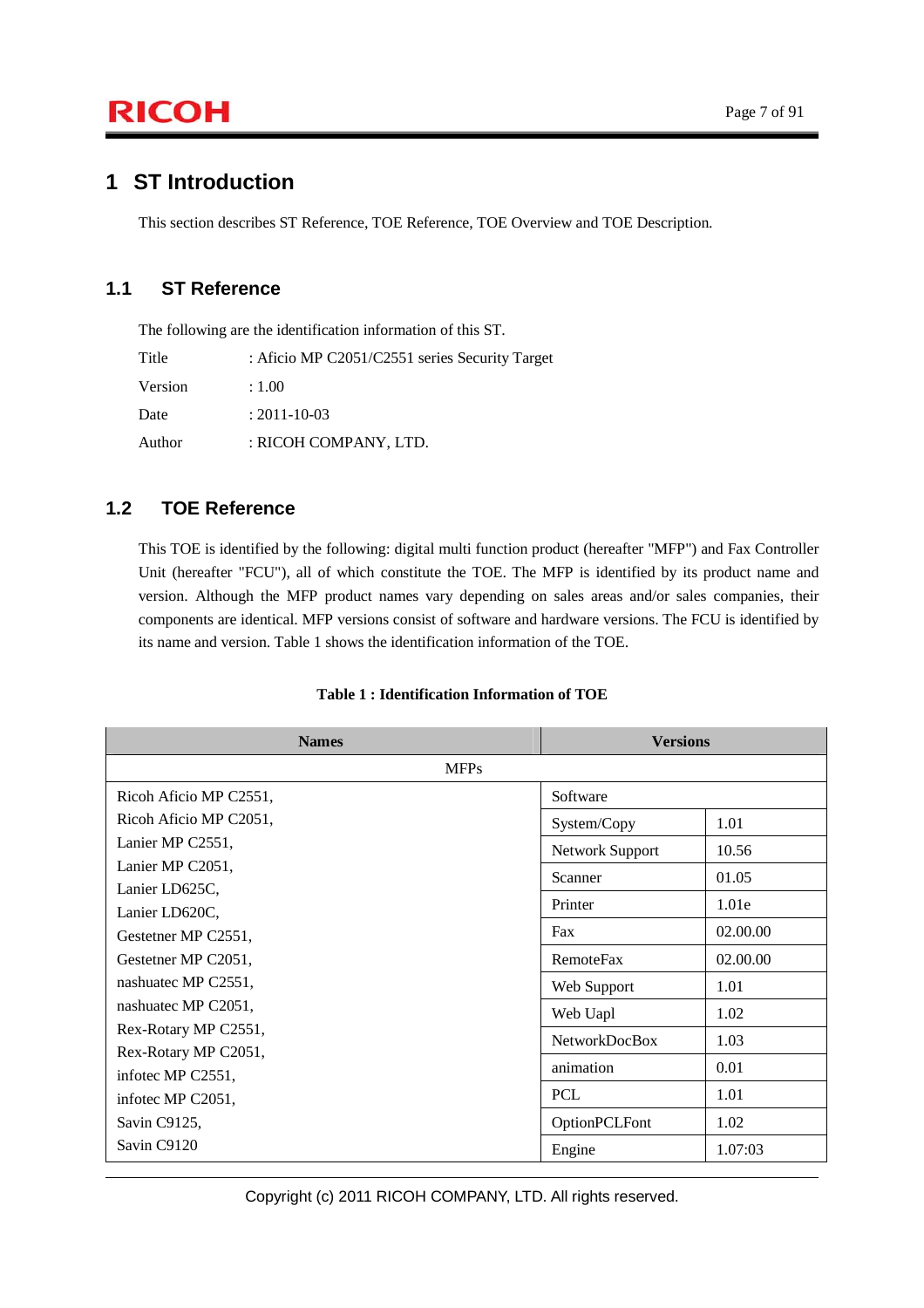# $\mathsf{RICOH}$  Page 8 of 91

| <b>Names</b> |                       | <b>Versions</b>   |          |
|--------------|-----------------------|-------------------|----------|
|              |                       | OpePanel          | 1.02     |
|              |                       | LANG <sub>0</sub> | 1.02     |
|              |                       | LANG1             | 1.02     |
|              |                       | Data Erase Std    | 1.01x    |
|              |                       | Hardware          |          |
|              |                       | Ic Key            | 01020700 |
|              |                       | Ic Ctlr           | 03       |
| Options      |                       |                   |          |
| FCU name     | Fax Option Type C2551 | GWFCU3-22(WW)     | 02.00.00 |

Keywords : Digital MFP, Documents, Copy, Print, Scanner, Network, Office, Fax

### **1.3 TOE Overview**

This section defines TOE Type, TOE Usage and Major Security Features of TOE.

#### **1.3.1 TOE Type**

This TOE is a digital multi function product (hereafter "MFP"), which is an IT device that inputs, stores, and outputs documents.

#### **1.3.2 TOE Usage**

The operational environment of the TOE is illustrated below and the usage of the TOE is outlined in this section.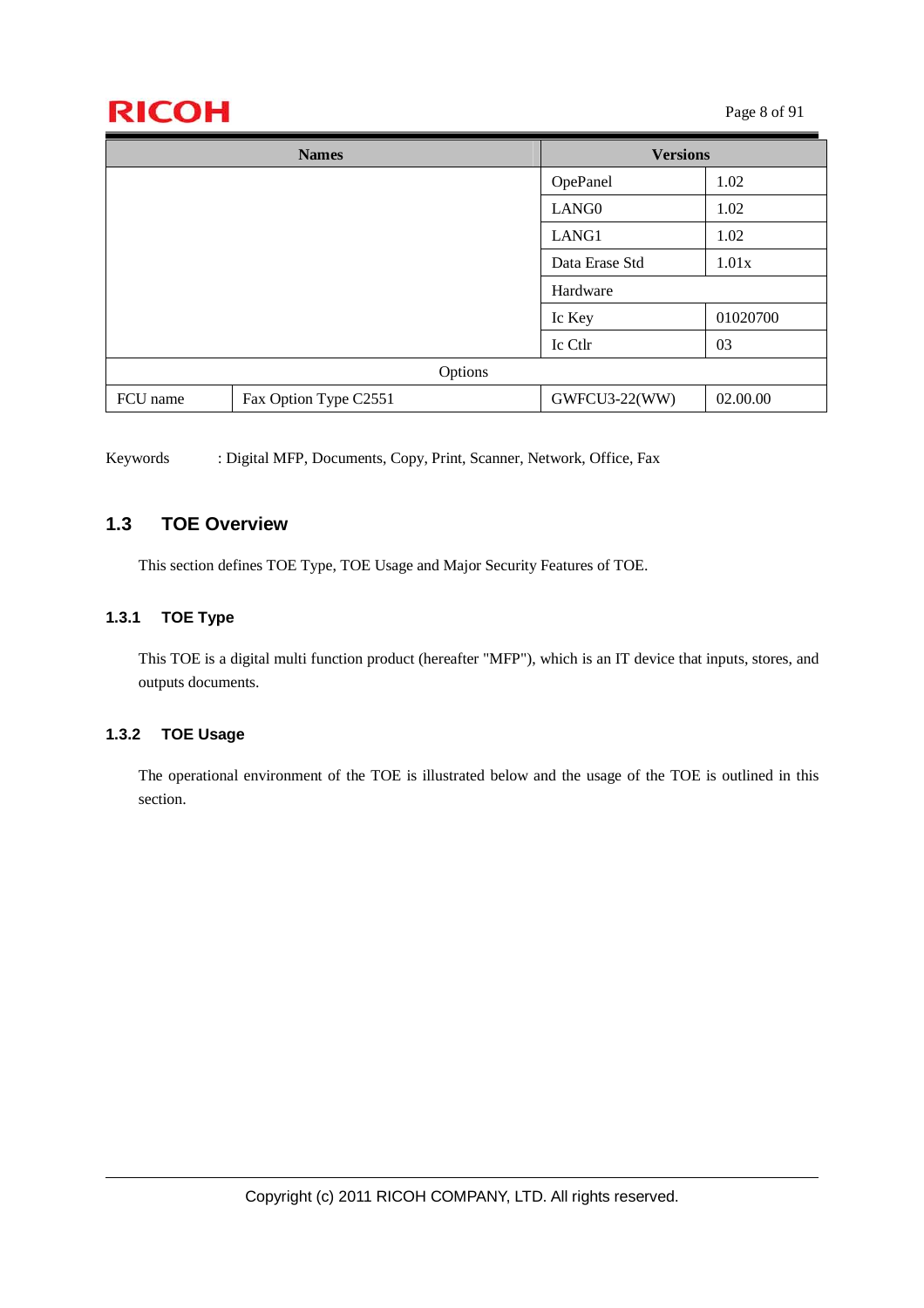

**Figure 1 : Example of TOE Environment** 

The TOE is used by connecting to the local area network (hereafter "LAN") and telephone lines, as shown in Figure 1. Users can operate the TOE from the Operation Panel of the TOE or through LAN communications. Below, explanations are provided for the MFP, which is the TOE itself, and hardware and software other than the TOE.

#### **MFP**

A machinery that is defined as the TOE. The MFP is connected to the office LAN, and users can perform the following operations from the Operation Panel of the MFP:

- Various settings for the MFP,
- Copy, fax, storage, and network transmission of paper documents,
- Print, fax, network transmission, and deletion of the stored documents.

Also, the TOE receives information via telephone lines and can store it as a document.

#### **LAN**

Network used in the TOE environment.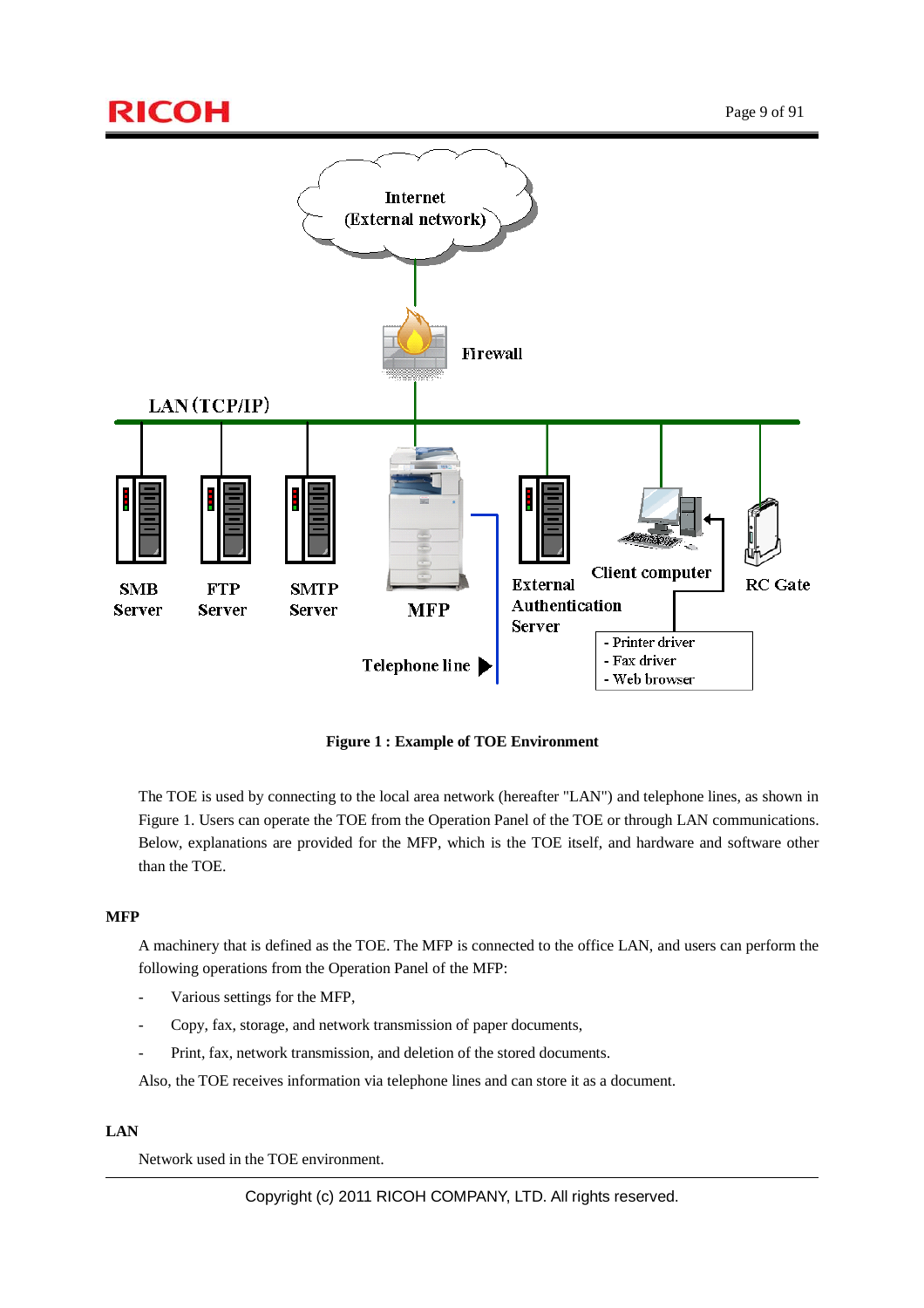## $\mathsf{RICOH}$  Page 10 of 91

#### **Client computer**

Performs as a client of the TOE if it is connected to the LAN, and users can remotely operate the MFP from the client computer. The possible remote operations from the client computer are as follows:

- Various settings for the MFP using a Web browser installed on the client computer,
- Operation of documents using a Web browser installed on the client computer,
- Storage and printing of documents using the printer driver installed on the client computer,
- Storage and faxing of documents using the fax driver installed on the client computer.

#### **Telephone line**

A public line for the TOE to communicate with external faxes.

#### **Firewall**

A device to prevent the office environment from network attacks via the Internet.

#### **FTP Server**

A server used by the TOE for folder transmission of the stored documents in the TOE to its folders.

#### **SMB Server**

A server used by the TOE for folder transmission of the stored documents in the TOE to its folders.

#### **SMTP Server**

A server used by the TOE for e-mail transmission of the stored documents in the TOE.

#### **External Authentication Server**

A server that identifies and authenticates the TOE user with Windows authentication (Kerberos authentication method). This server is only used when External Authentication is applied. The TOE identifies and authenticates the user by communicating with the external authentication server via LAN.

#### **RC Gate**

An IT device used for @Remote. The function of RC Gate for @Remote is to relay communications between the MFP and maintenance centre. A transfer path to other external interface for input information from the RC Gate via network interface is not implemented in the TOE. The RC Gate products include Remote Communication Gate A, Remote Communication Gate Type BN1, and Remote Communication Gate Type BM1.

#### **1.3.3 Major Security Features of TOE**

The TOE stores documents in it, and sends and receives documents to and from the IT devices connected to the LAN. To ensure provision of confidentiality and integrity for those documents, the TOE has the following security features: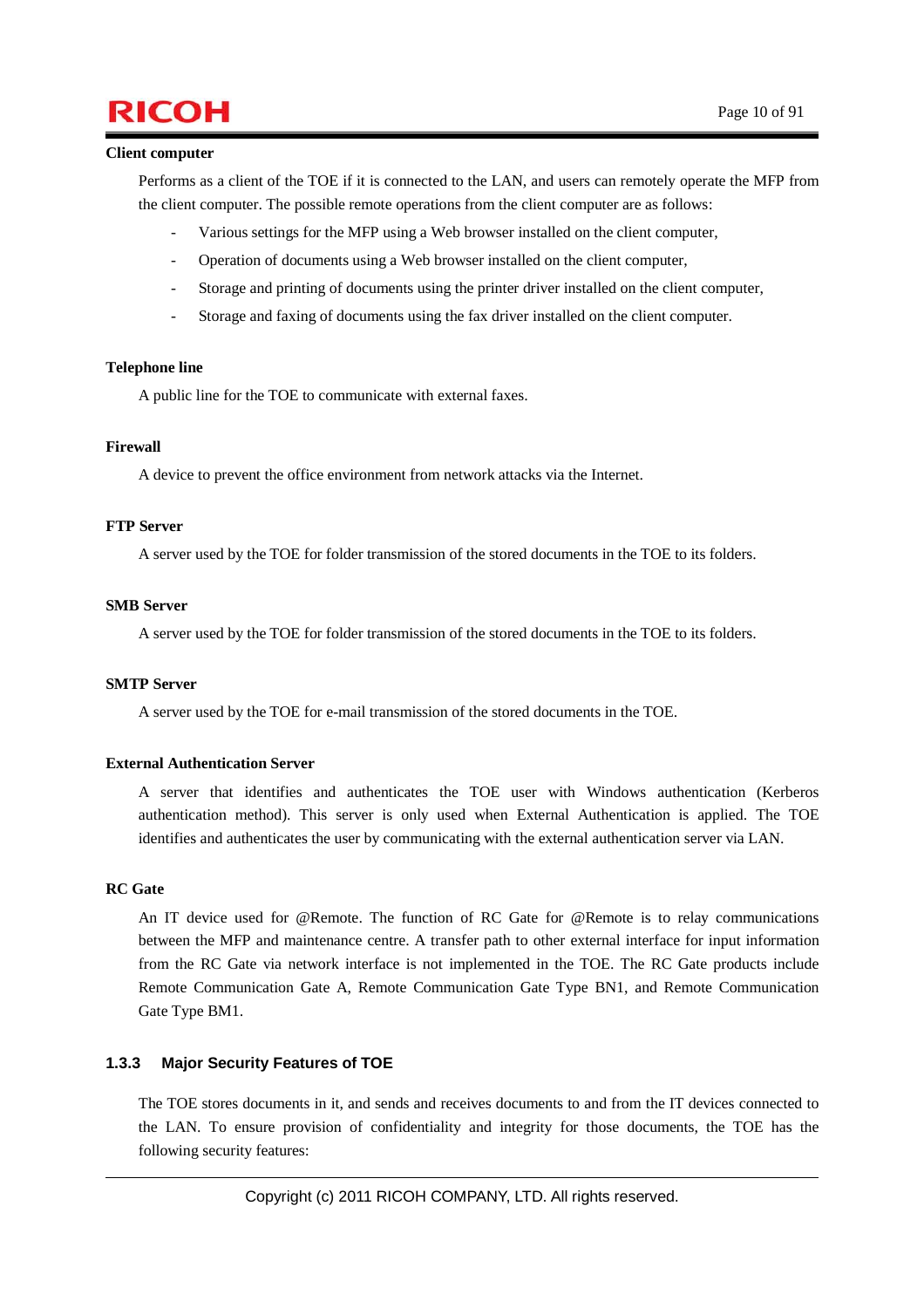# $\mathsf{RICOH}$  Page 11 of 91

- Audit Function
- Identification and Authentication Function
- Document Access Control Function
- Use-of-Feature Restriction Function
- Network Protection Function
- Residual Data Overwrite Function
- Stored Data Protection Function
- Security Management Function
- Software Verification Function
- Fax Line Separation Function

### **1.4 TOE Description**

This section describes Physical Boundary of TOE, Guidance Documents, Definition of Users, Logical Boundary of TOE, and Protected Assets.

#### **1.4.1 Physical Boundary of TOE**

The physical boundary of the TOE is the MFP, which consists of the following hardware components (shown in Figure 2): Operation Panel Unit, Engine Unit, Fax Unit, Controller Board, HDD, Ic Ctlr, Network Unit, USB Port, SD Card Slot, and SD Card.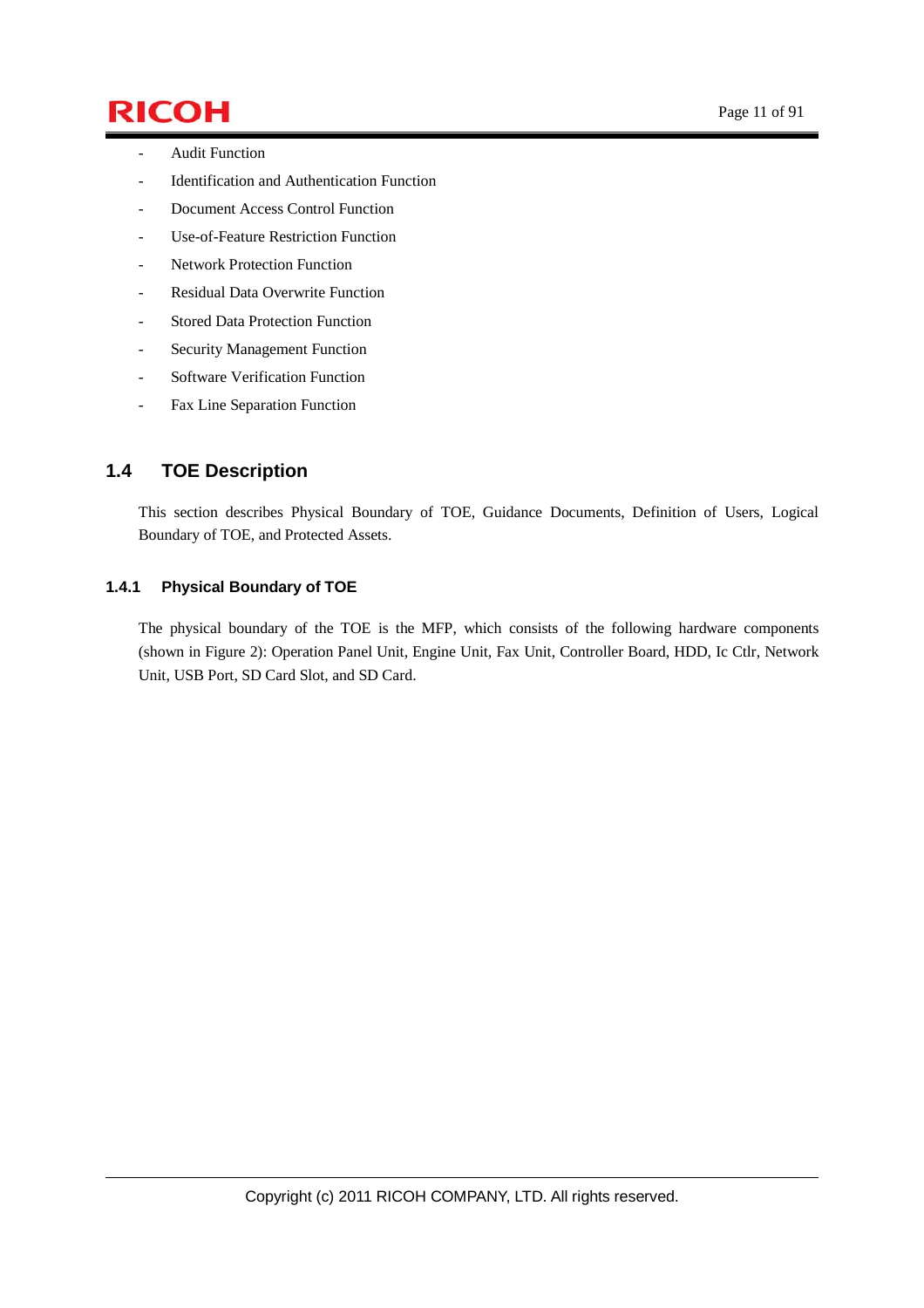## $\mathsf{RICOH}$  Page 12 of 91



**Figure 2 : Hardware Configuration of the TOE** 

#### **Controller Board**

The Controller Board is a device that contains Processors, RAM, NVRAM, Ic Key, and FlashROM. The Controller Board sends and receives information to and from the units and devices that constitute the MFP, and this information is used to control the MFP. The information to control the MFP is processed by the MFP Control Software on the Controller Board. The following describes the components of the Controller Board:

**Processor** 

A semiconductor chip that performs basic arithmetic processing for MFP operations.

- RAM

A volatile memory medium which is used as a working area for image processing such as compressing/decompressing the image data. It can also be used to temporarily read and write internal information.

- NVRAM

A non-volatile memory medium in which TSF data for configuring MFP operations is stored.

Ic Key

A security chip that has the functions of random number generation, cryptographic key generation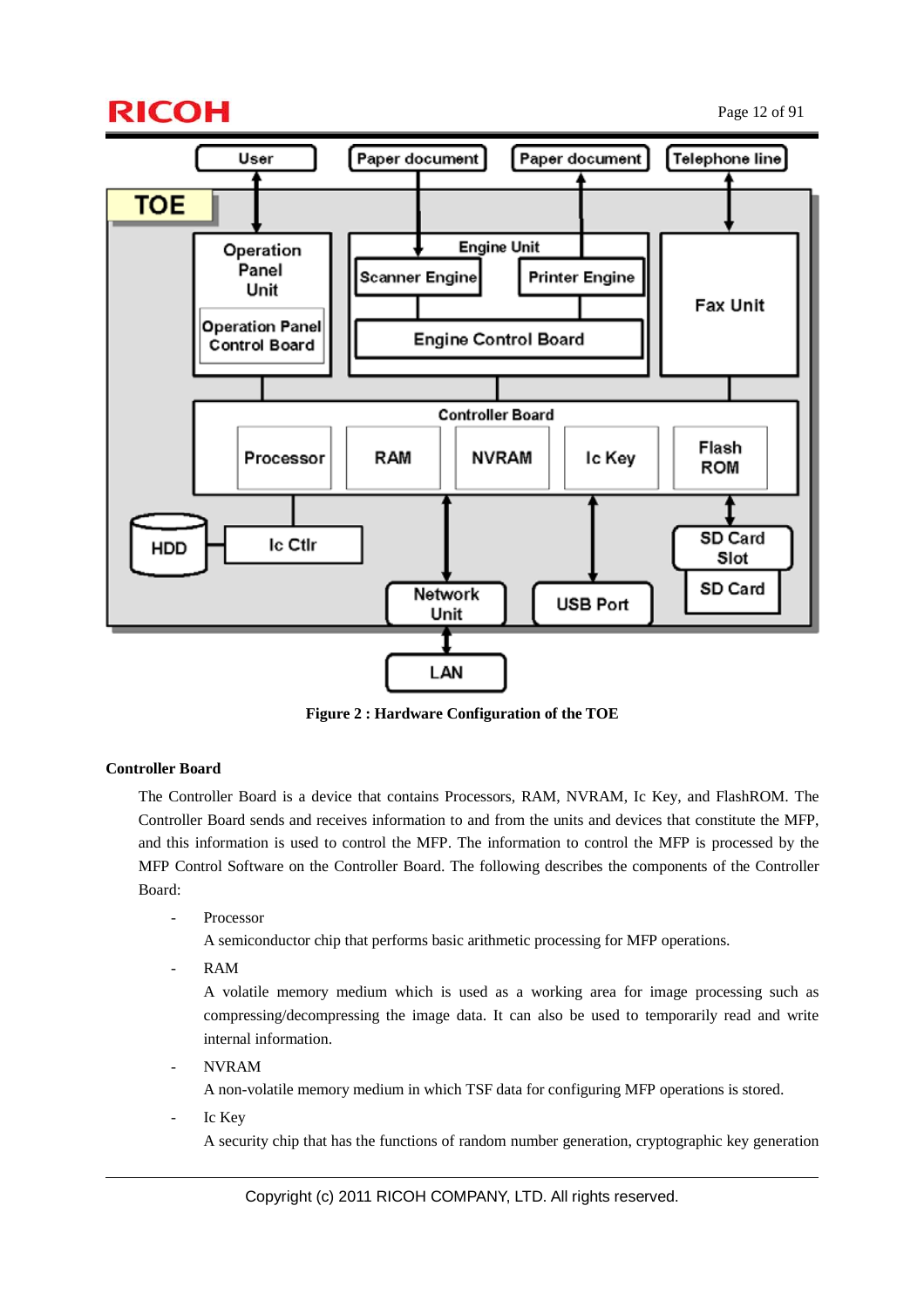

and digital signature. It has the memory medium inside, and the signature root key is installed before the TOE is shipped.

- FlashROM

A non-volatile memory medium in which the following software components are installed: System/Copy, Network Support, Scanner, Printer, Fax, RemoteFax, Web Support, Web Uapl, NetworkDocBox, animation, PCL, OptionPCLFont, LANG0, and LANG1. These are part of the TOE and are included in the MFP Control Software.

#### **Operation Panel Unit (hereafter "Operation Panel")**

The Operation Panel is a user interface installed on the TOE and consists of the following devices: key switches, LED indicators, an LCD touch screen, and Operation Control Board. The Operation Control Board is connected to the key switches, LED indicators, and LCD touch screen. The Operation Panel Control Software is installed on the Operation Panel Control Board. The Operation Panel Control Software performs the following:

- 1. Transfers operation instructions from the key switches and the LCD touch screen to the Controller Board.
- 2. Controls the LEDs and displays information on the LCD touch screen according to display instructions from the Controller Board.

OpePanel, which is one of the components that constitute the TOE, is the identifier for the Operation Panel Control Software.

#### **Engine Unit**

The Engine Unit consists of Scanner Engine that is an input device to read paper documents, Printer Engine that is an output device to print and eject paper documents, and Engine Control Board. The Engine Control Software is installed in the Engine Control Board. The Engine Control Software sends status information about the Scanner Engine and Printer Engine to the Controller Board, and operates the Scanner Engine or Printer Engine according to instructions from the MFP Control Software. Engine, which is one of the components that constitute the TOE, is the identifier for the Engine Control Software.

#### **Fax Unit**

The Fax Unit is a unit that has a modem function for connection to a telephone line. It also sends and receives fax data to and from other fax devices using the G3 standard for communication. The Fax Unit sends and receives control information about the Controller Board and Fax Unit and fax data. FCU, which is one of the components that constitute the TOE, is the identifier of the Fax Unit.

#### **HDD**

The HDD is a hard disk drive that is a non-volatile memory medium. It stores documents, login user names and login passwords of normal users.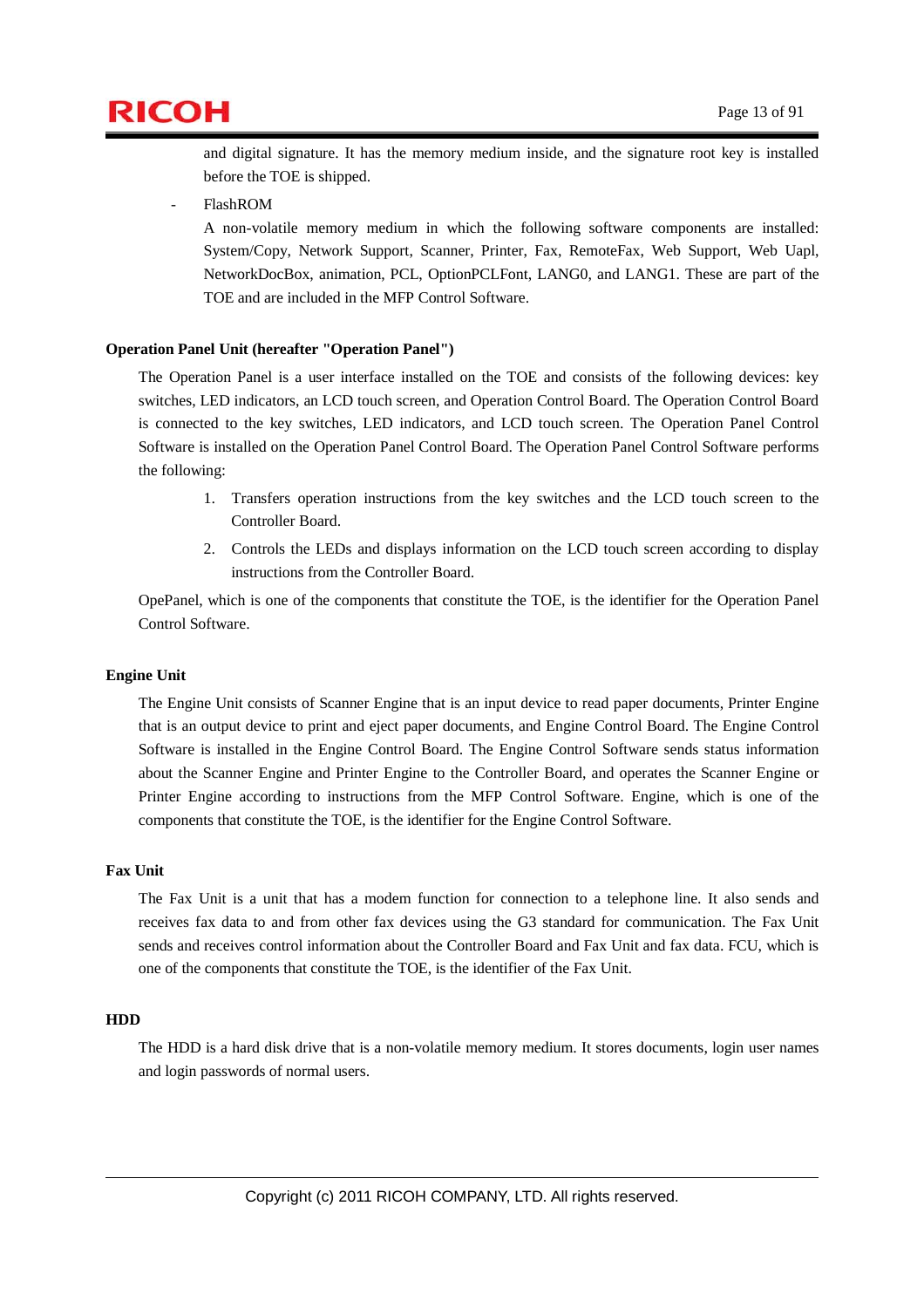# $\mathsf{RICOH}$  Page 14 of 91

#### **Ic Ctlr**

The Ic Ctlr is a board that implements data encryption and decryption functions. It is provided with functions for HDD encryption realisation.

#### **Network Unit**

The Network Unit is an external interface to an Ethernet (100BASE-TX/10BASE-T) LAN.

#### **USB Port**

The USB Port is an external interface to connect a client computer to the TOE for printing directly from the client computer. During installation, this interface is disabled.

#### **SD Card/SD Card Slot**

The SD Card is a memory medium in which Data Erase Std (MFP Control Software) are stored. When used, the SD Card is inserted into the SD Card Slot that is inside the MFP. Only the customer engineer is allowed to open the cover and insert the SD Card into the SD Card Slot during installation.

#### **1.4.2 Guidance Documents**

The following sets of user guidance documents are available for this TOE: [English version-1], [English version-2], and [English version-3]. Selection of the guidance document sets depends on the sales area and/or sales company. Guidance document sets will be supplied with individual TOE component. Details of the document sets are as follows.

[English version-1]

| <b>TOE</b><br><b>Components</b> | <b>Guidance Documents for Product</b>                                                                                                                                                                                                                                                                                                                                                                                                                                         |
|---------------------------------|-------------------------------------------------------------------------------------------------------------------------------------------------------------------------------------------------------------------------------------------------------------------------------------------------------------------------------------------------------------------------------------------------------------------------------------------------------------------------------|
| <b>MFP</b>                      | $-C9120/C9125$<br>LD620C/LD625C<br>Aficio MP C2051/C2551<br><b>Operating Instructions</b><br><b>About This Machine</b><br>D <sub>106</sub> -7505<br>$-C9120/C9125$<br>LD620C/LD625C<br>Aficio MP C2051/C2551<br><b>Operating Instructions</b><br>Troubleshooting<br>D <sub>106</sub> -7521<br>- Quick Reference Copy Guide<br>D <sub>106</sub> -75 <sub>14</sub><br>- Quick Reference Printer Guide<br>D <sub>106</sub> -7544<br>- Quick Reference Scanner Guide<br>D088-7886 |
|                                 |                                                                                                                                                                                                                                                                                                                                                                                                                                                                               |

#### **Table 2 : Guidance for English Version-1**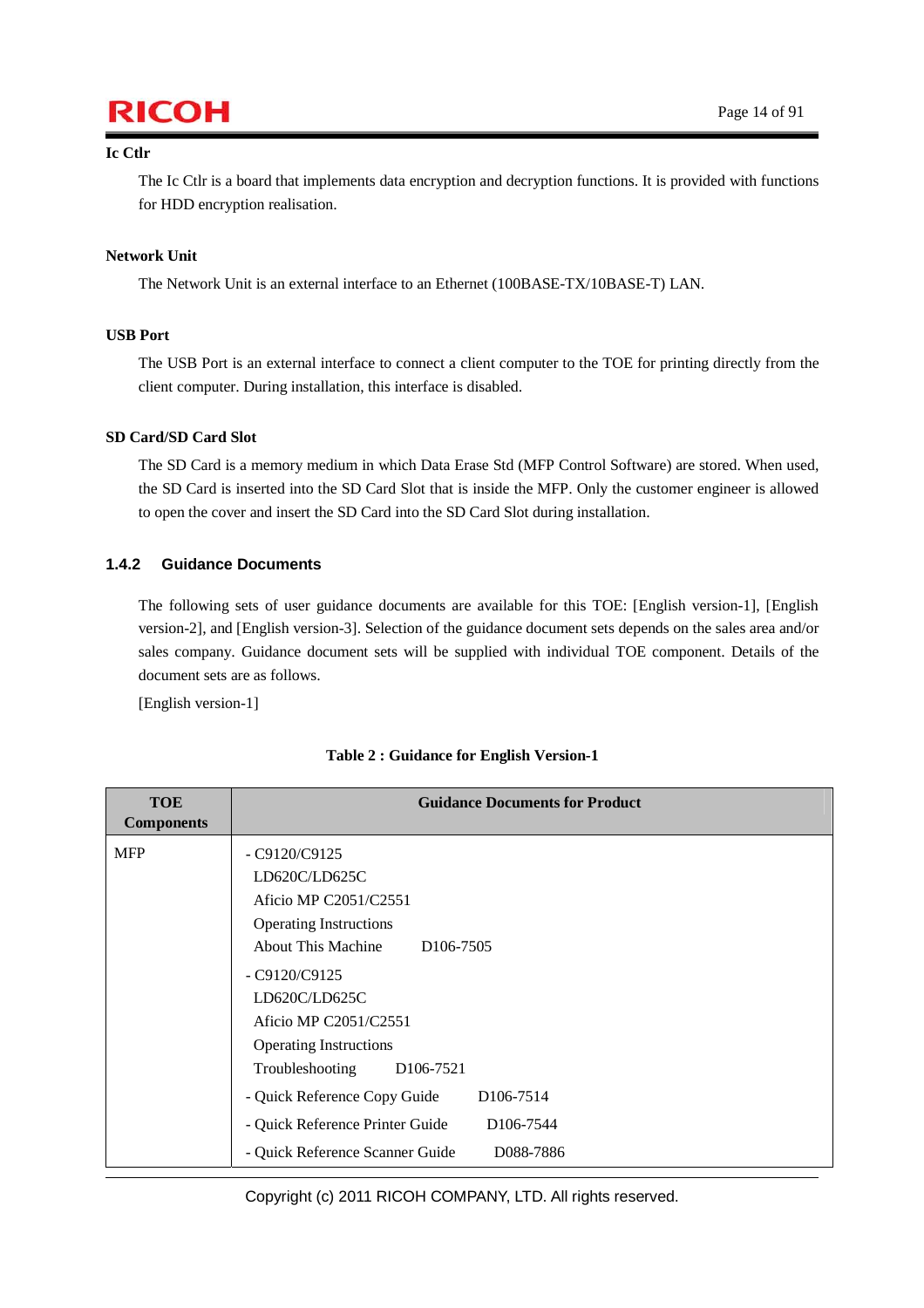# **RICOH** Page 15 of 91

|            | - Notes for Users<br>D088-7759A                                                                                                                                                                                                                                             |
|------------|-----------------------------------------------------------------------------------------------------------------------------------------------------------------------------------------------------------------------------------------------------------------------------|
|            | - To Users of This Machine<br>D029-7904                                                                                                                                                                                                                                     |
|            | - App2Me Start Guide D085-7906B                                                                                                                                                                                                                                             |
|            | - Manuals for Users<br>Aficio MP C2051/MP C2551<br>C9120/C9125<br>LD620C/LD625C<br>D <sub>105</sub> -7702                                                                                                                                                                   |
|            | - Manuals for Administrators<br>Aficio MP C2051/MP C2551<br>C9120/C9125<br>LD620C/LD625C<br>D <sub>105</sub> -7704                                                                                                                                                          |
|            | - Operating Instructions<br>Notes on Security Functions<br>D <sub>106</sub> -7539<br>- Notes for Administrators: Using this Machine in a Network Environment<br>Compliant with IEEE Std. 2600.1 <sup>™-2009</sup><br>D <sub>106</sub> -7538<br>83NHBWENZ1.00 v119<br>- Help |
| <b>FCU</b> | - Quick Reference Fax Guide<br>D545-8506                                                                                                                                                                                                                                    |

### [English version-2]

|  |  |  |  |  | Table 3 : Guidance for English Version-2 |
|--|--|--|--|--|------------------------------------------|
|--|--|--|--|--|------------------------------------------|

| <b>TOE</b><br><b>Components</b> | <b>Guidance Documents for Product</b>                                                                |
|---------------------------------|------------------------------------------------------------------------------------------------------|
| <b>MFP</b>                      | - Quick Reference Copy Guide<br>D <sub>106</sub> -7513                                               |
|                                 | - Quick Reference Fax Guide<br>D545-8505                                                             |
|                                 | - Quick Reference Printer Guide<br>D <sub>106</sub> -7543                                            |
|                                 | - Quick Reference Scanner Guide<br>D088-7885                                                         |
|                                 | - Safety Information for MP C2051/MP C2551/Aficio MP C2051/Aficio MP C2551<br>D <sub>106</sub> -7500 |
|                                 | - Manuals for This Machine<br>D081-7602                                                              |
|                                 | - App2Me Start Guide D085-7904B                                                                      |
|                                 | - Notes for Users<br>D <sub>106</sub> -7509                                                          |
|                                 | - To Users of This Machine<br>D029-7904                                                              |
|                                 | - Manuals for Users<br>Aficio MP C2051/MP C2551<br>MP C2051/MP C2551                                 |
|                                 | D105-7706<br>A                                                                                       |
|                                 | - Manuals for Administrators                                                                         |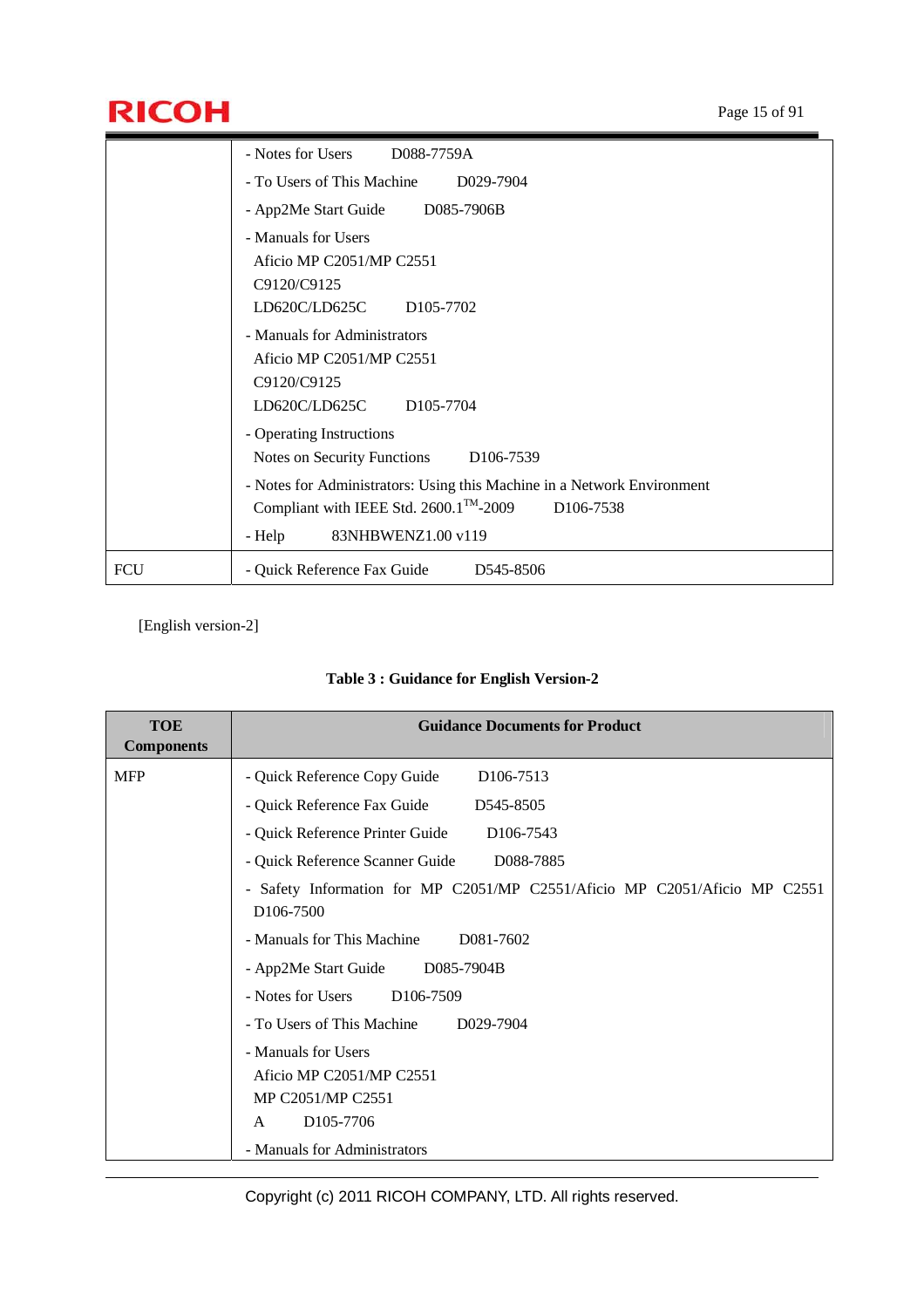# **RICOH** Page 16 of 91

|            | <b>Security Reference</b>                                                     |
|------------|-------------------------------------------------------------------------------|
|            | Aficio MP C2051/MP C2551                                                      |
|            | MP C2051/MP C2551<br>D <sub>105</sub> -7710                                   |
|            | - Notes for Users<br>D088-7420                                                |
|            | - Operating Instructions                                                      |
|            | Notes on Security Functions<br>D <sub>106</sub> -7537                         |
|            | - Notes for Administrators: Using this Machine in a Network Environment       |
|            | Compliant with IEEE Std. 2600.1 <sup>TM</sup> -2009<br>D <sub>106</sub> -7536 |
|            | 83NHBWENZ1.00 v119<br>- Help                                                  |
| <b>FCU</b> |                                                                               |

[English version-3]

| <b>TOE</b>                      | <b>Guidance Documents for Product</b>                                                                                                                                                                                                                                                                                                                                                                                                                                                                                                                                                                                     |
|---------------------------------|---------------------------------------------------------------------------------------------------------------------------------------------------------------------------------------------------------------------------------------------------------------------------------------------------------------------------------------------------------------------------------------------------------------------------------------------------------------------------------------------------------------------------------------------------------------------------------------------------------------------------|
| <b>Components</b><br><b>MFP</b> | - MP C2051/C2551<br>MP C2051/C2551<br>Aficio MP C2051/C2551<br><b>Operating Instructions</b><br><b>About This Machine</b><br>D <sub>106</sub> -7507<br>- MP C2051/C2551<br>MP C2051/C2551<br>Aficio MP C2051/C2551<br><b>Operating Instructions</b><br>Troubleshooting<br>D <sub>106</sub> -7523<br>- Quick Reference Copy Guide<br>D106-7515<br>- Quick Reference Printer Guide<br>D106-7544<br>- Quick Reference Scanner Guide<br>D088-7887<br>- Notes for Users<br>D088-7759A<br>- Note for Users<br>D106-7516<br>- To Users of This Machine<br>D029-7904<br>- App2Me Start Guide<br>D085-7906B<br>- Manuals for Users |
|                                 | Aficio MP C2051/MP C2551<br>MP C2051/MP C2551<br>LD620C/LD625C<br>D105-7712<br>- Manuals for Administrators                                                                                                                                                                                                                                                                                                                                                                                                                                                                                                               |
|                                 | Aficio MP C2051/MP C2551                                                                                                                                                                                                                                                                                                                                                                                                                                                                                                                                                                                                  |

### **Table 4 : Guidance for English Version-3**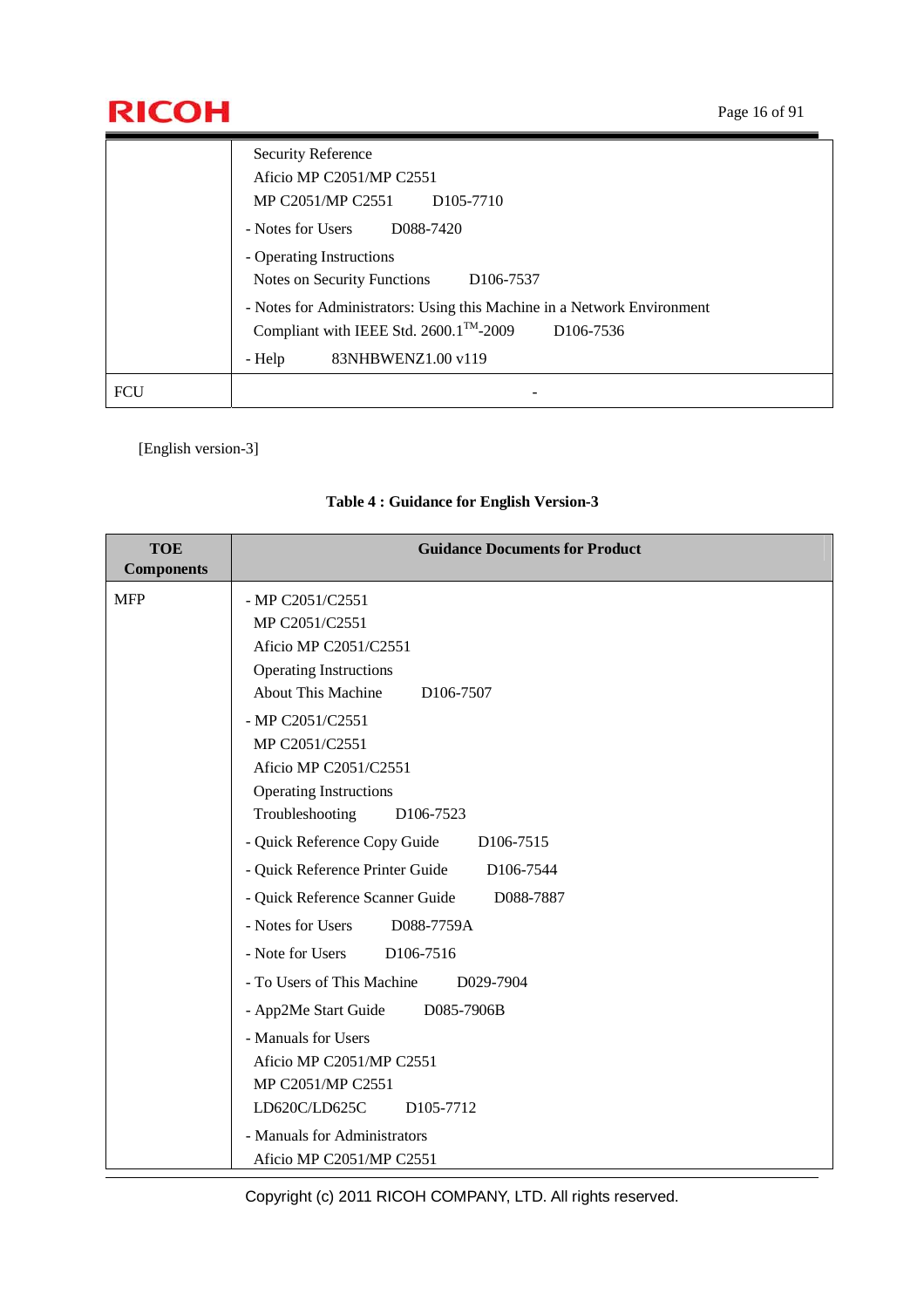

|            | MP C2051/MP C2551<br>LD620C/LD625C<br>D <sub>105</sub> -7714                                                                                                                           |
|------------|----------------------------------------------------------------------------------------------------------------------------------------------------------------------------------------|
|            | - Operating Instructions<br>Notes on Security Functions<br>D <sub>106</sub> -7539                                                                                                      |
|            | - Notes for Administrators: Using this Machine in a Network Environment<br>Compliant with IEEE Std. 2600.1 <sup>™-2009</sup><br>D <sub>106</sub> -7538<br>83NHBWENZ1.00 v119<br>- Help |
| <b>FCU</b> | - Quick Reference Fax Guide<br>D545-8507                                                                                                                                               |

#### **1.4.3 Definition of Users**

This section defines the users related to the TOE. These users include those who routinely use the TOE (direct users) and those who do not (indirect users). The direct users and indirect users are described as follows:

#### **1.4.3.1. Direct User**

The "user" referred to in this ST indicates a direct user. This direct user consists of normal users, administrators, and RC Gate. The following table (Table 5) shows the definitions of these direct users.

| <b>Definition of</b><br><b>Users</b> | <b>Explanation</b>                                                                                                                                                                                                                                                            |
|--------------------------------------|-------------------------------------------------------------------------------------------------------------------------------------------------------------------------------------------------------------------------------------------------------------------------------|
| Normal user                          | A user who is allowed to use the TOE. A normal user is provided with a login user<br>name and can use Copy Function, Fax Function, Scanner Function, Printer Function,<br>and Document Server Function.                                                                       |
| Administrator                        | A user who is allowed to manage the TOE. An administrator performs management<br>operations, which include issuing login names to normal users.                                                                                                                               |
| <b>RC</b> Gate                       | An IT device connected to networks. RC Gate performs the @Remote Service Function<br>of the TOE via RC Gate communication interface. Copy Function, Fax Function,<br>Scanner Function, Printer Function, Document Server Function, and Management<br>Function cannot be used. |

#### **Table 5 : Definition of Users**

The administrator means the user registered for TOE management. According to its roles, the administrator can be classified as the supervisor and the MFP administrator. Up to four MFP administrators can be registered and selectively authorised to perform user management, machine management, network management, and file management. Therefore, the different roles of the management privilege can be allocated to multiple MFP administrators individually. The "MFP administrator" in this ST refers to the MFP administrator who has all management privileges (Table 6).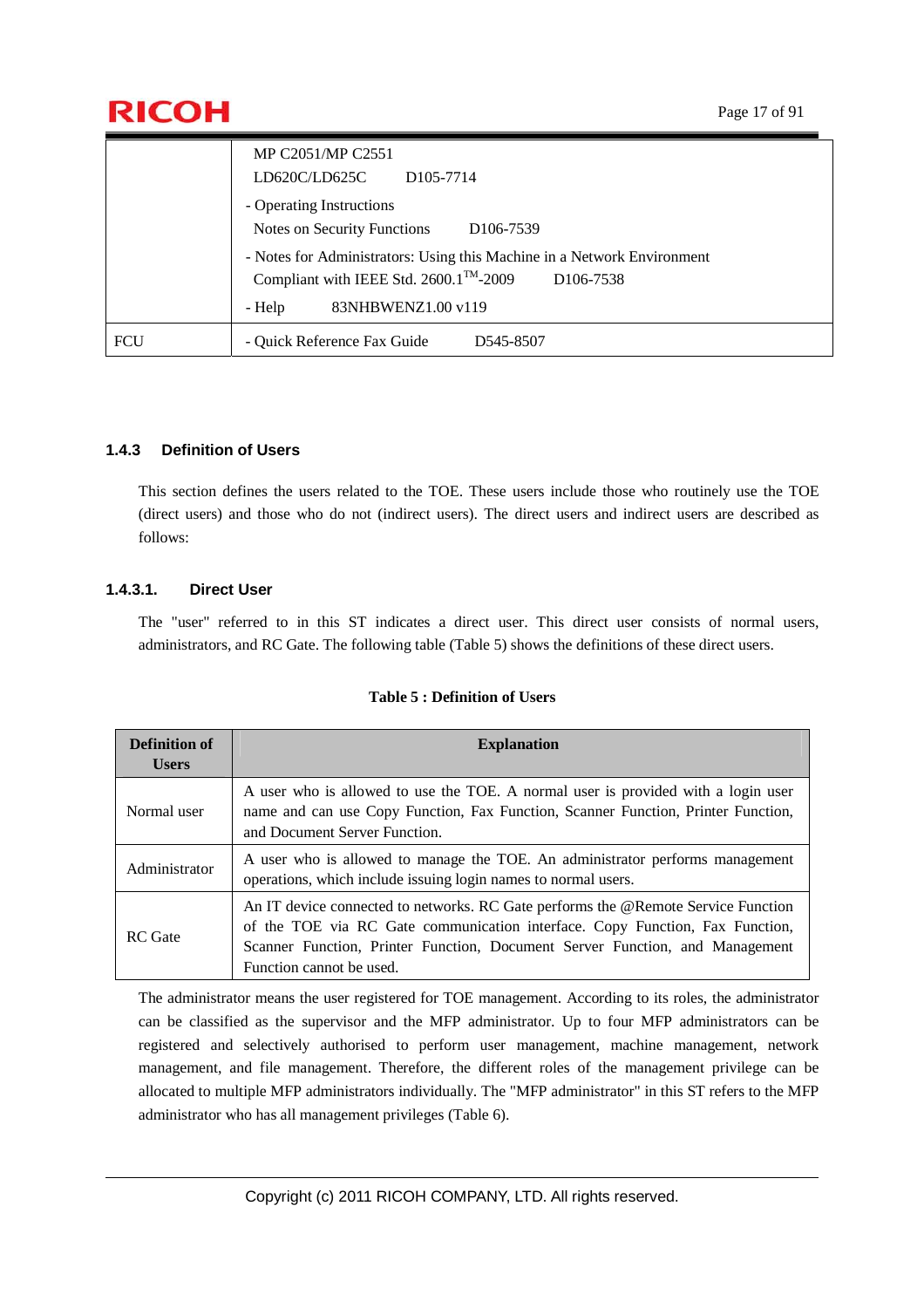# $\mathsf{RICOH}$  Page 18 of 91

| <b>Definition of</b><br>Administrator | <b>Management Privileges</b>    | <b>Explanation</b>                                                                                                                                                   |  |
|---------------------------------------|---------------------------------|----------------------------------------------------------------------------------------------------------------------------------------------------------------------|--|
| Supervisor                            | Supervisor                      | Authorised to delete and register the login<br>password of the MFP administrator.                                                                                    |  |
|                                       | User management privilege       | Authorised to manage normal users. This<br>privilege allows configuration of normal user<br>settings.                                                                |  |
| MFP administrator                     | Machine management<br>privilege | Authorised to specify MFP device behaviour<br>(network behaviours excluded). This privilege<br>allows configuration of device settings and<br>view of the audit log. |  |
|                                       | Network management<br>privilege | Authorised to manage networks and configure<br>settings. This privilege<br>allows<br><b>LAN</b><br>configuration of network settings.                                |  |
|                                       | File management privilege       | Authorised to manage stored documents. This<br>privilege allows access management of stored<br>documents.                                                            |  |

**Table 6 : List of Administrative Roles** 

#### **1.4.3.2. Indirect User**

#### **Responsible manager of MFP**

The responsible manager of MFP is a person who is responsible for selection of the TOE administrators in the organisation where the TOE is used.

#### **Customer engineer**

The customer engineer is a person who belongs to the organisation which maintains TOE operation. The customer engineer is in charge of installation, setup, and maintenance of the TOE.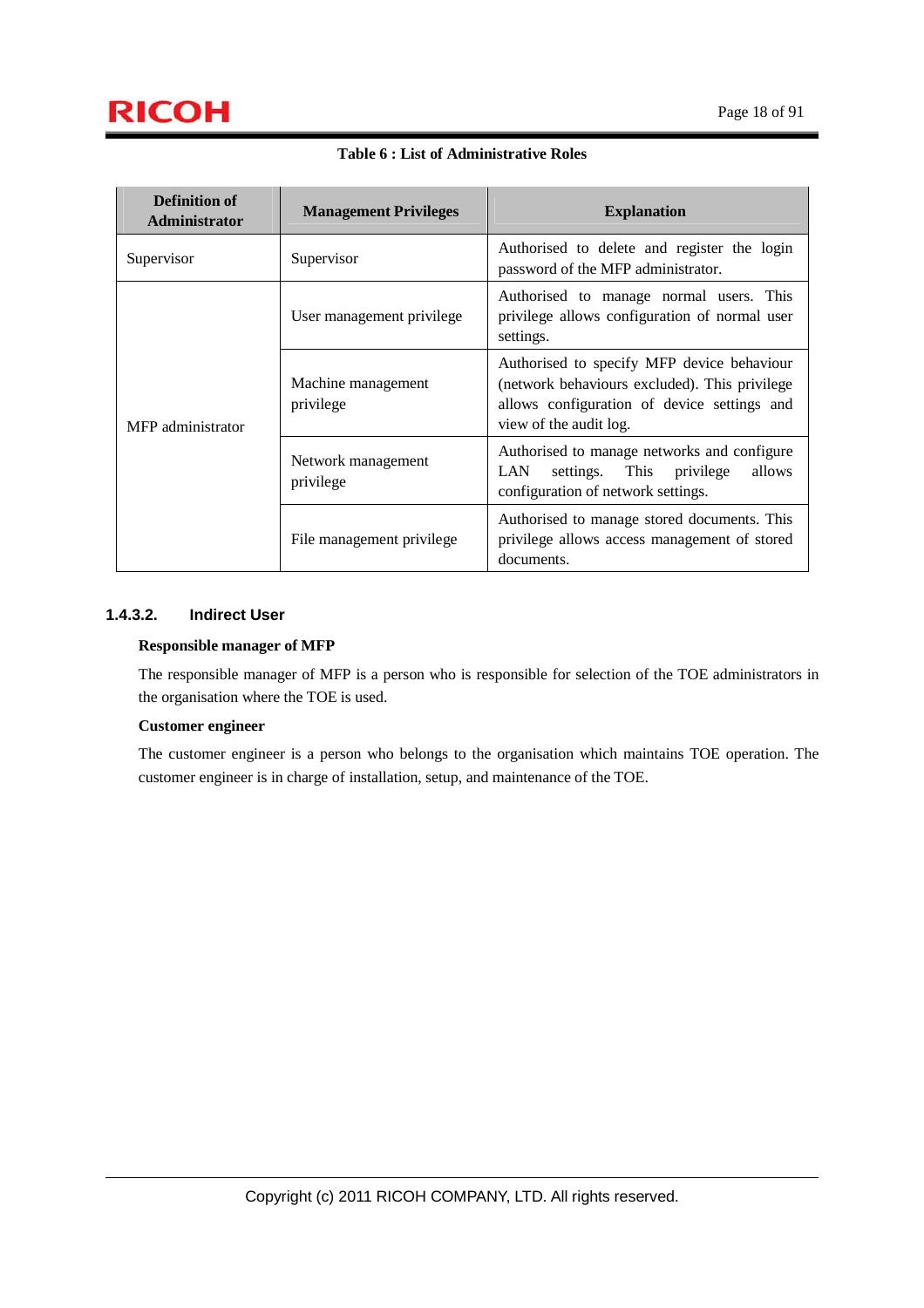# $\mathsf{RICOH}$  Page 19 of 91

#### **1.4.4 Logical Boundary of TOE**

The Basic Functions and Security Functions are described as follows:



**Figure 3 : Logical Scope of the TOE** 

#### **1.4.4.1. Basic Functions**

The overview of the Basic Functions is described as follows:

#### **Copy Function**

The Copy Function is to scan paper documents and copy scanned image data from the Operation Panel. Magnification and other editorial jobs can be applied to the copy image. It can also be stored on the HDD as a Document Server document.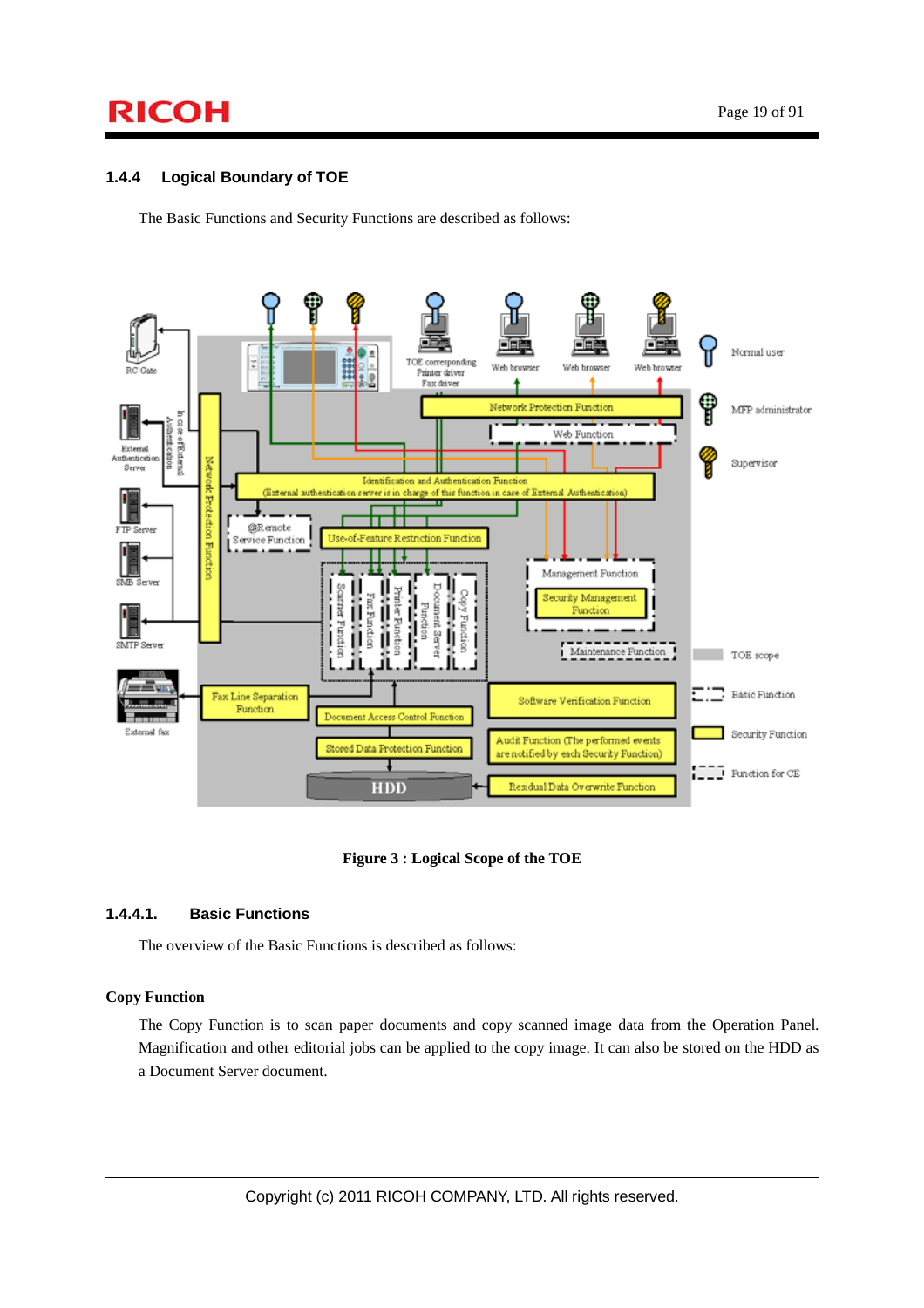### $\mathsf{RICOH}$  Page 20 of 91

#### **Printer Function**

The Printer Function of TOE is to print or store the documents the TOE receives from the printer driver installed on the client computer. It also allows users to print and delete the stored documents from the Operation Panel or a Web browser.

Receiving documents from the printer driver installed on the client computer.

The TOE receives documents from the printer driver installed on the client computer. Printing methods for documents is selected by users from the printer driver. The printing methods include direct print, Document Server storage, locked print, stored print, hold print, and sample print.

For direct print, documents received by the TOE will be printed. The documents will not be stored in the TOE.

For Document Server storage, the received documents will be stored on the HDD as Document Server documents.

For locked print, stored print, hold print, and sample print, the received documents will be stored on the HDD as printer documents. A dedicated password, which is used for locked print, is not subject to this evaluation.

- Operating from the Operation Panel The TOE can print or delete printer documents according to the operations by users from the Operation Panel.
- Operating from a Web browser The TOE can print or delete printer documents according to the operations by users from a Web browser.
- Deleting printer documents by the TOE

The deletion of printer documents by the TOE differs depending on printing methods. If locked print, hold print, or sample print is specified, the TOE deletes printer documents when printing is complete. If stored print is specified, the TOE does not delete printer documents even when printing is complete.

According to the guidance document, users first install the specified printer driver on their own client computers, and then use this function.

#### **Scanner Function**

The Scanner Function is to scan paper documents by using the Operation Panel. The scanned documents will be sent to folders or by e-mail. The documents to be sent to folders or by e-mail will be stored in the TOE, so that they can be transmitted afterwards. The documents stored in the TOE are called scanner documents. Scanner documents can be sent to folders or by e-mail, or deleted from the Operation Panel or a Web browser.

Folder transmission can be applied only to the destination folders in a server that the MFP administrator pre-registers in the TOE and with which secure communication can be ensured. E-mail transmission is possible only with the mail server and e-mail addresses that the MFP administrator pre-registers in the TOE and with which secure communication can be ensured.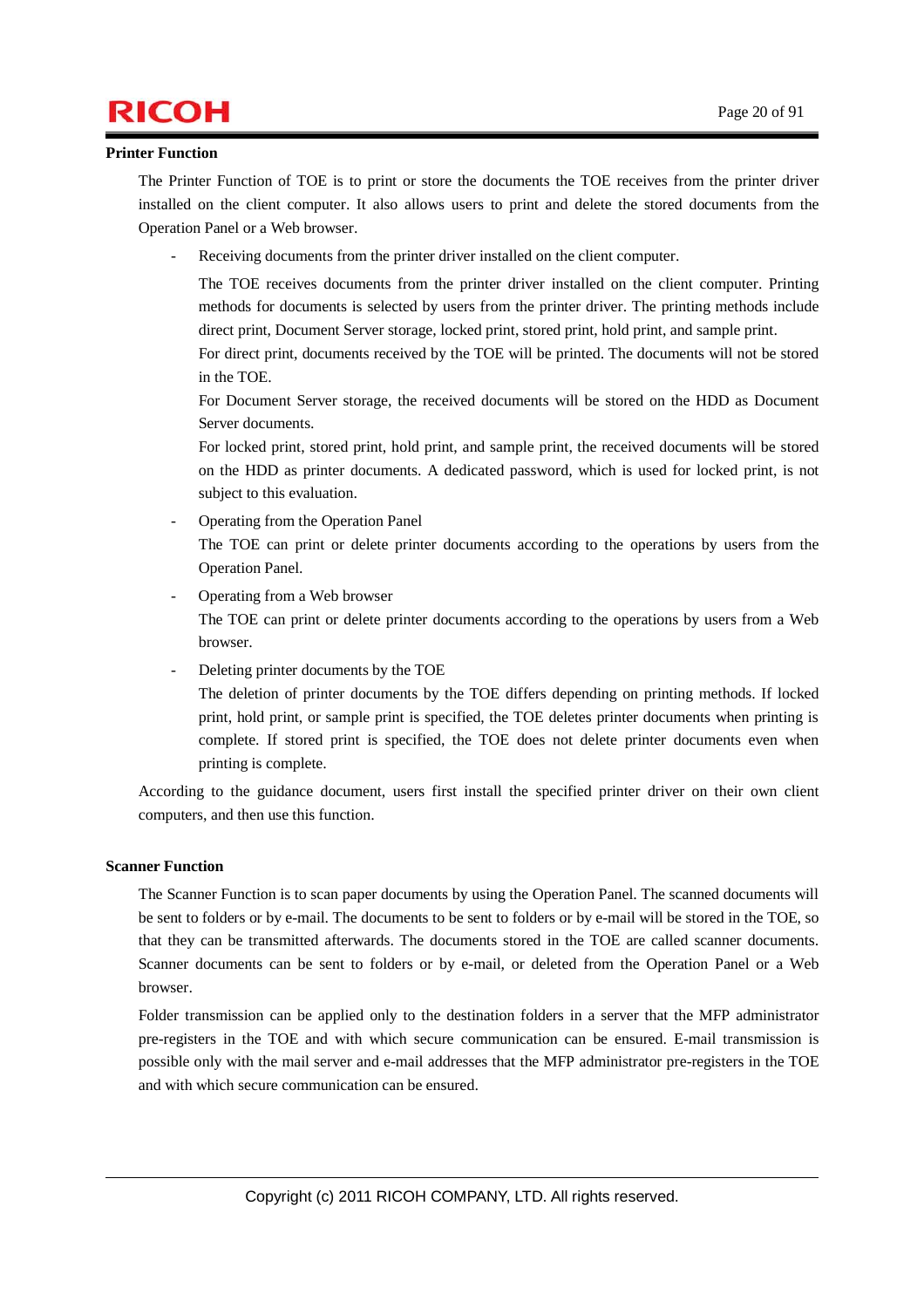# $\mathsf{RICOH}$   $_{\text{Page 21 of 91}}$

#### **Fax Function**

The Fax Function is to send paper documents and documents received from the fax driver installed on the client computer to external faxes (Fax Transmission Function). Also, this function can be used to receive documents from external faxes (Fax Reception Function).

Documents to be sent by fax can be stored in the TOE. Those documents stored in the TOE for fax transmission are called fax documents. Fax documents can be sent by fax, and they also can be printed, deleted, and sent to folders.

The documents received by fax can be stored in the TOE, printed, deleted from the TOE, and downloaded to the client computer.

Fax Transmission Function

A function to send paper documents, documents in the client computer, and fax documents to external faxes over a telephone line.

Paper documents will be scanned and sent by fax using the Operation Panel. The documents in the client computer are sent by fax from the fax driver installed on the client computer. Fax documents are sent by fax from the Operation Panel or a Web browser. Documents can be sent by fax only to the telephone numbers that are pre-registered in the TOE.

Fax Data Storage Function

A function to temporarily store paper documents or documents in the client computer for fax transmission in the TOE. Those documents stored in the TOE are called fax documents. Paper documents will be scanned and stored using the Operation Panel. The documents in the client computer are sent to and stored in the TOE by operating the fax driver installed on the client computer.

- Operation Function for Fax Documents

A function to print or delete fax documents. This function can be used from the Operation Panel or a Web browser.

- Folder Transmission Function of Fax Data

A function to send fax documents to folders by using the Operation Panel.

The MFP administrator must pre-register the destination server that provides secure communication with the TOE. Users select the destination server from the servers that the MFP administrator pre-registers, and send data to the folder.

Fax Reception Function

A function to receive documents from external faxes via the telephone line and store the received documents in the TOE. Those stored documents in the TOE are called received fax documents.

- Operation Function for Received Fax Documents

A function to operate the received fax documents from the Operation Panel or a Web browser. Documents can be printed and deleted using the Operation Panel, while they can be printed, deleted and downloaded from a Web browser.

According to the guidance document, users first install the specified fax driver on their own client computers, and then use this function.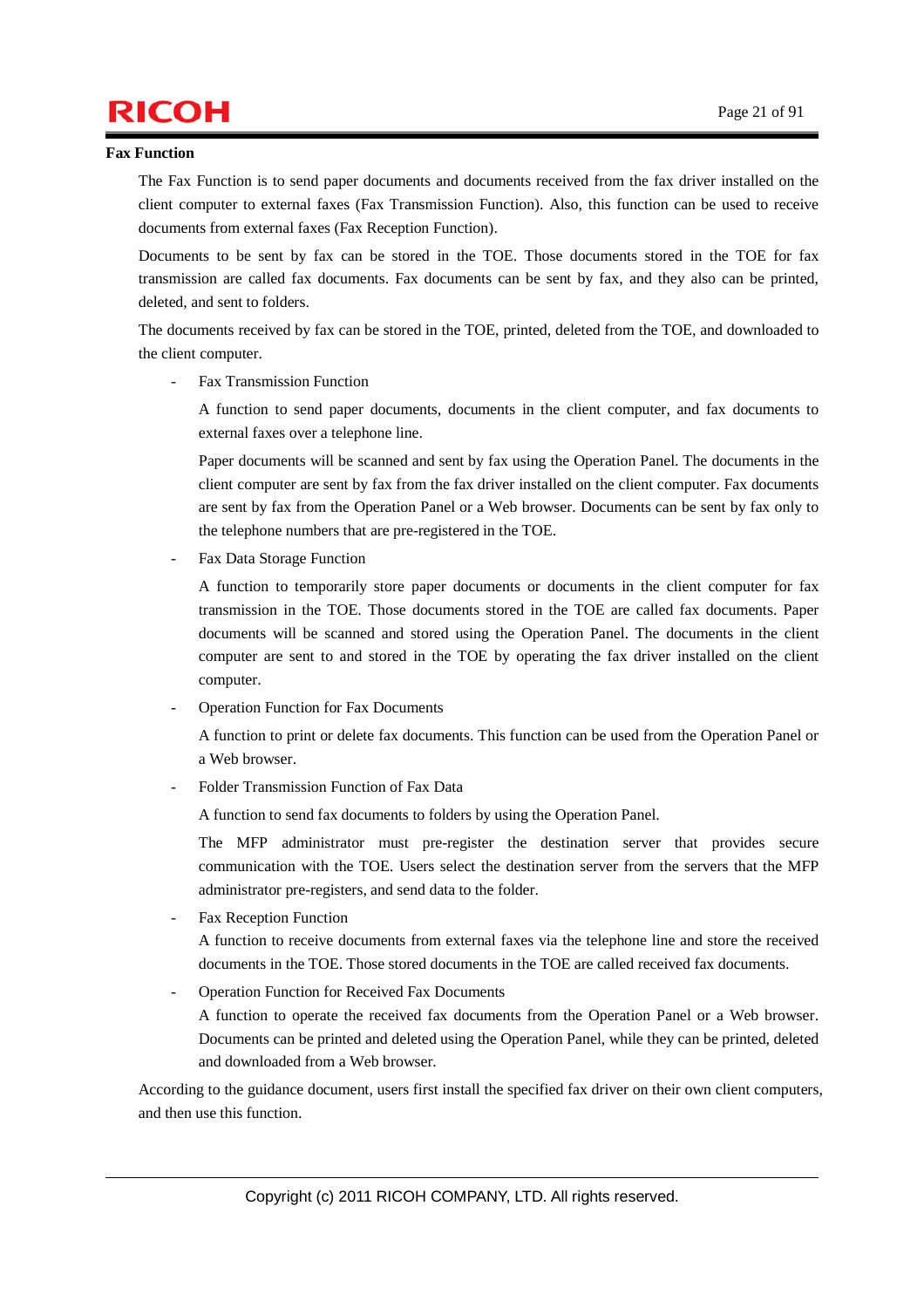## $\mathsf{RICOH}$  Page 22 of 91

#### **Document Server Function**

The Document Server Function is to operate documents stored in the TOE by using the Operation Panel and a Web browser.

From the Operation Panel, users can store, print and delete Document Server documents. Also, users can print and delete fax documents.

From a Web browser, users can print and delete Document Server documents, fax, print, download, and delete fax documents. Also, users can send scanner documents to folders or by e-mail, download and delete them.

#### **Management Function**

The Management Function is to control the MFP's overall behaviour. This function can be implemented using the Operation panel or a Web browser.

#### **Maintenance Function**

The Maintenance Function is to perform maintenance service for the MFP if it is malfunctioning. When analysing causes of the malfunction, a customer engineer performs this function from the Operation Panel. The customer engineer will implement this function following the procedures that are allowed to customer engineers only. If the MFP administrator sets the Service Mode Lock Function to "ON", the customer engineer cannot use this function.

In this ST, the Service Mode Lock Function is set to "ON" for the target of evaluation.

#### **Web Function**

A function for the TOE user to remotely control the TOE from the client computer. To control the TOE remotely, the TOE user needs to install the designated Web browser on the client computer following the guidance documents and connect the client computer to the TOE via the LAN.

#### **@Remote Service Function**

A function for the TOE to communicate with RC Gate via networks for @Remote Service. As for the configuration of this TOE, this function has no access to the protected assets.

#### **1.4.4.2. Security Functions**

The Security Functions are described as follows:

#### **Audit Function**

The Audit Function is to generate the audit log of TOE use and security-relevant events (hereafter, "audit events"). Also, this function provides the recorded audit log in a legible fashion for users to audit. This function can be used only by the MFP administrator to view and delete the recorded audit log. To view and delete the audit log, the Web Function will be used.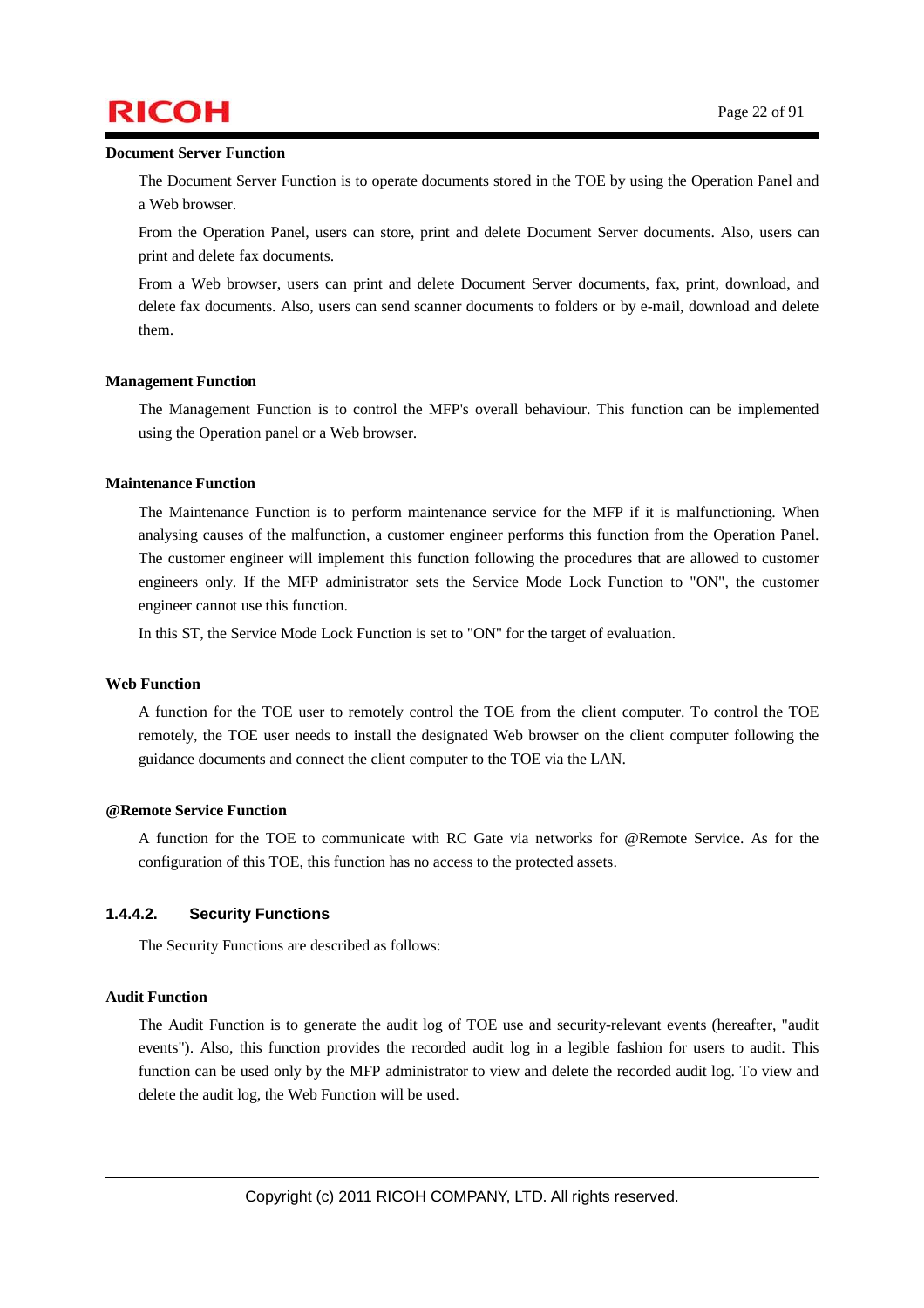# $\mathsf{RICOH}$  Page 23 of 91

#### **Identification and Authentication Function**

The Identification and Authentication Function is to verify persons before they use the TOE. The persons are allowed to use the TOE only when confirmed as the authorised user.

Users can use the TOE from the Operation Panel or via the network. By the network, users can use the TOE from a Web browser, printer/fax driver, and RC Gate.

To use the TOE from the Operation Panel or a Web browser, a user will be required to enter his or her login user name and login password so that the user can be verified as a normal user, MFP administrator, or supervisor.

To use the Printer or Fax Function from the printer or fax driver, a user will be required to enter his or her login user name and login password received from the printer or fax drivers, so that the user can be verified as a normal user.

To use the @Remote Service Function from the RC Gate communication interface, it will be verified whether the communication request is sent from RC Gate.

Methods to verify normal users are Basic Authentication and external server authentication. The users will be verified by the MFP administrator-specified procedure, whereas the MFP administrator and supervisor can be verified only by the Basic Authentication.

This function includes protection functions for the authentication feedback area, where dummy characters are displayed if a login password is entered using the Operation Panel. In addition to this and for the Basic Authentication only, this function can be used to register passwords that fulfil the requirements of the Minimum Character No. (i.e. minimum password length) and obligatory character types the MFP administrator specifies, so that the lockout function can be enabled and login password quality can be protected.

#### **Document Access Control Function**

The Document Access Control Function is to authorise the operations for documents and user jobs by the authorised TOE users who are authenticated by Identification and Authentication Function. It allows user's operation on the user documents and user jobs based on the privileges for the user role, or the operation permissions for each user.

#### **Use-of-Feature Restriction Function**

The Use-of-Feature Restriction Function is to authorise the operations of Copy Function, Printer Function, Scanner Function, Document Server Function and Fax Function by the authorised TOE users who are authenticated by Identification and Authentication Function. It authorises the use of functions based on the user role and the operation permissions for each user.

#### **Network Protection Function**

The Network Protection Function is to prevent information leakage through wiretapping on the LAN and detect data tampering. The protection function can be enabled using a Web browser to specify the URL for possible encrypted communication. If the Printer Function is used, the protection function can be enabled using the printer driver to specify encrypted communication. If the folder transmission function of Scanner Function is used, the protection function can be enabled through encrypted communication. If the e-mail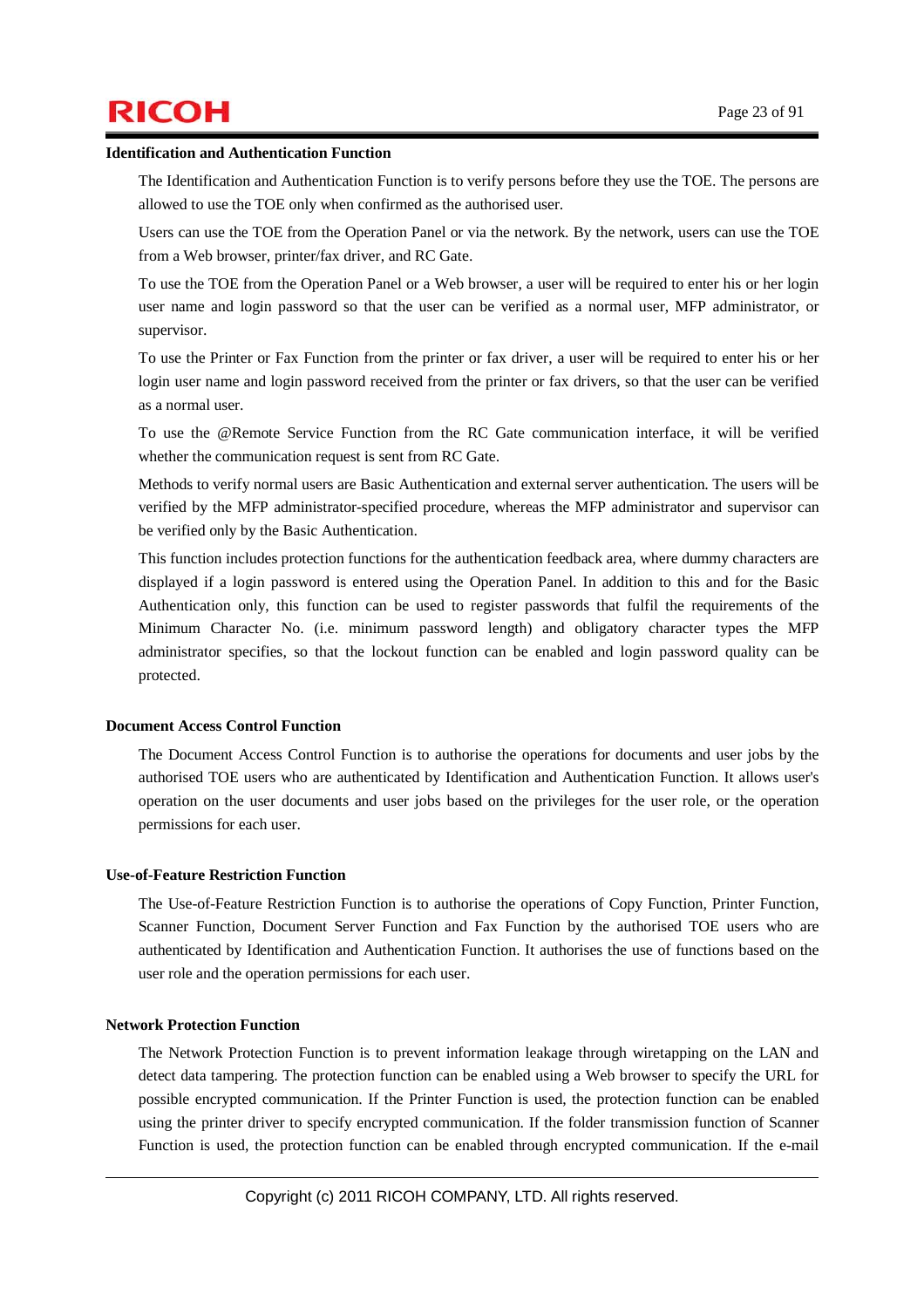transmission function of Scanner Function is used, the protection function can be enabled through encrypted communication with communication requirements that are specified for each e-mail address. If the LAN-Fax Transmission Function of Fax Function is used, the protection function can be enabled using the fax driver to specify encrypted communication. When communicating with RC Gate, encrypted communication is used.

#### **Residual Data Overwrite Function**

The Residual Data Overwrite Function is to overwrite specific patterns on the HDD and disable the reusing of the residual data included in deleted documents, temporary documents and their fragments on the HDD.

#### **Stored Data Protection Function**

The Stored Data Protection Function is to encrypt the data on the HDD and protect the data so that data leakage can be prevented.

#### **Security Management Function**

The Security Management Function is to control operations for TSF data in accordance with user role privileges or user privileges allocated to normal users, MFP administrator, and supervisor.

#### **Software Verification Function**

The Software Verification Function is to verify the integrity of the executable codes of the MFP Control Software and FCU Control Software and to ensure that they can be trusted.

#### **Fax Line Separation Function**

The Fax Line Separation Function is to restrict input information from the telephone lines so that only fax data can be received and unauthorised intrusion from the telephone lines (same as the "fax line") can be prevented. Also, this function can be used to prohibit transmissions of received faxes so that unauthorised intrusion from the telephone lines to the LAN can be prevented.

#### **1.4.5 Protected Assets**

Assets to be protected by the TOE are user data, TSF data, and functions.

#### **1.4.5.1. User Data**

The user data is classified into two types: document data and function data. Table 7 defines user data according to these data types.

| <b>Type</b>   | <b>Description</b>                                                                                                |
|---------------|-------------------------------------------------------------------------------------------------------------------|
| Document data | Digitised documents, deleted documents, temporary documents and their<br>fragments, which are managed by the TOE. |
| Function data | Jobs specified by users. In this ST, a "user job" is referred to as a "job".                                      |

#### **Table 7 : Definition of User Data**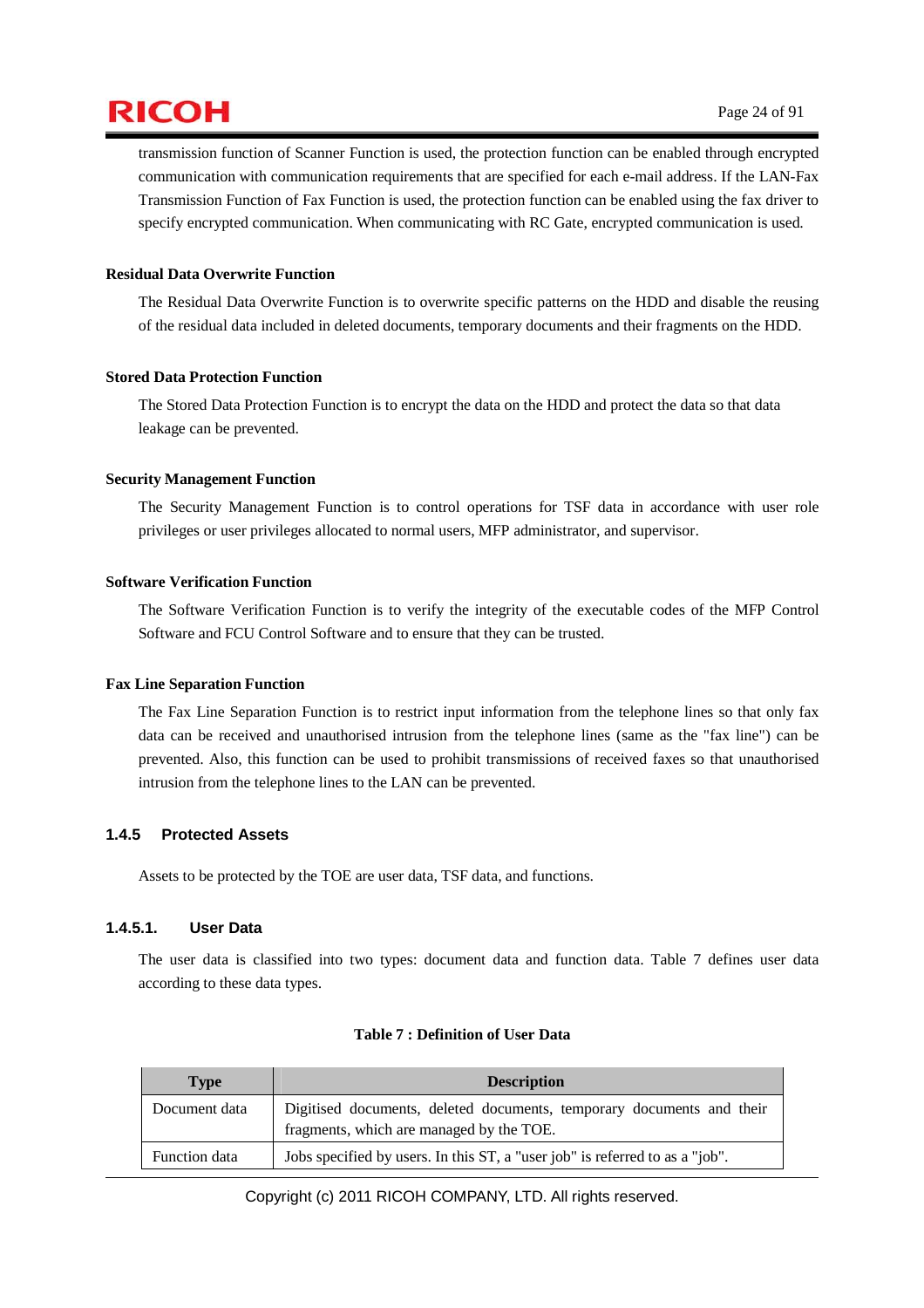# $\mathsf{RICOH}$  Page 25 of 91

#### **1.4.5.2. TSF Data**

The TSF data is classified into two types: protected data and confidential data. Table 8 defines TSF data according to these data types.

| <b>Type</b>       | <b>Description</b>                                                                                                                                                                                                                                                                                                                                                                                                                                                                                                                                                                                                          |
|-------------------|-----------------------------------------------------------------------------------------------------------------------------------------------------------------------------------------------------------------------------------------------------------------------------------------------------------------------------------------------------------------------------------------------------------------------------------------------------------------------------------------------------------------------------------------------------------------------------------------------------------------------------|
| Protected data    | This data must be protected from changes by unauthorised persons. No security<br>threat will occur even this data is exposed to the public. In this ST, "protected<br>data", listed below, is referred to as "TSF protected data".<br>Login user name, Number of Attempts before Lockout, settings for Lockout<br>Release Timer, lockout time, date settings (year/month/day), time settings,<br>Minimum Character No., Password Complexity Setting, S/MIME user<br>information, destination folder, stored and received document user, document<br>user list, available function list, and user authentication procedures. |
| Confidential data | This data must be protected from changes by unauthorised persons and reading by<br>users without viewing permissions. In this ST, "confidential data", listed below, is<br>referred to as "TSF confidential data".<br>Login password, audit log, and HDD cryptographic key.                                                                                                                                                                                                                                                                                                                                                 |

#### **Table 8 : Definition of TSF Data**

#### **1.4.5.3. Functions**

The MFP applications (Copy Function, Document Server Function, Printer Function, Scanner Function, and Fax Function) that are for management of the document data of user data are classified as protected assets, whose use is subject to restrictions.

### **1.5 Glossary**

#### **1.5.1 Glossary for This ST**

For clear understanding of this ST, Table 9 provides the definitions of specific terms.

| <b>Terms</b>                | <b>Definitions</b>                                                                                                                                                                                                                                                                                                          |
|-----------------------------|-----------------------------------------------------------------------------------------------------------------------------------------------------------------------------------------------------------------------------------------------------------------------------------------------------------------------------|
| <b>MFP Control Software</b> | A software component installed in the TOE. This component is stored in<br>FlashROM and SD Card. The components that identify the TOE include<br>System/Copy, Network Support, Scanner, Printer, Fax, RemoteFax, Web<br>Support, Web Uapl, NetworkDocBox, animation, PCL, OptionPCLFont,<br>LANG0, LANG1 and Data Erase Std. |
| Login user name             | An identifier assigned to each normal user, MFP administrator, and supervisor.<br>The TOE identifies users by this identifier.                                                                                                                                                                                              |
| Login password              | A password associated with each login user name.                                                                                                                                                                                                                                                                            |

#### **Table 9 : Specific Terms Related to This ST**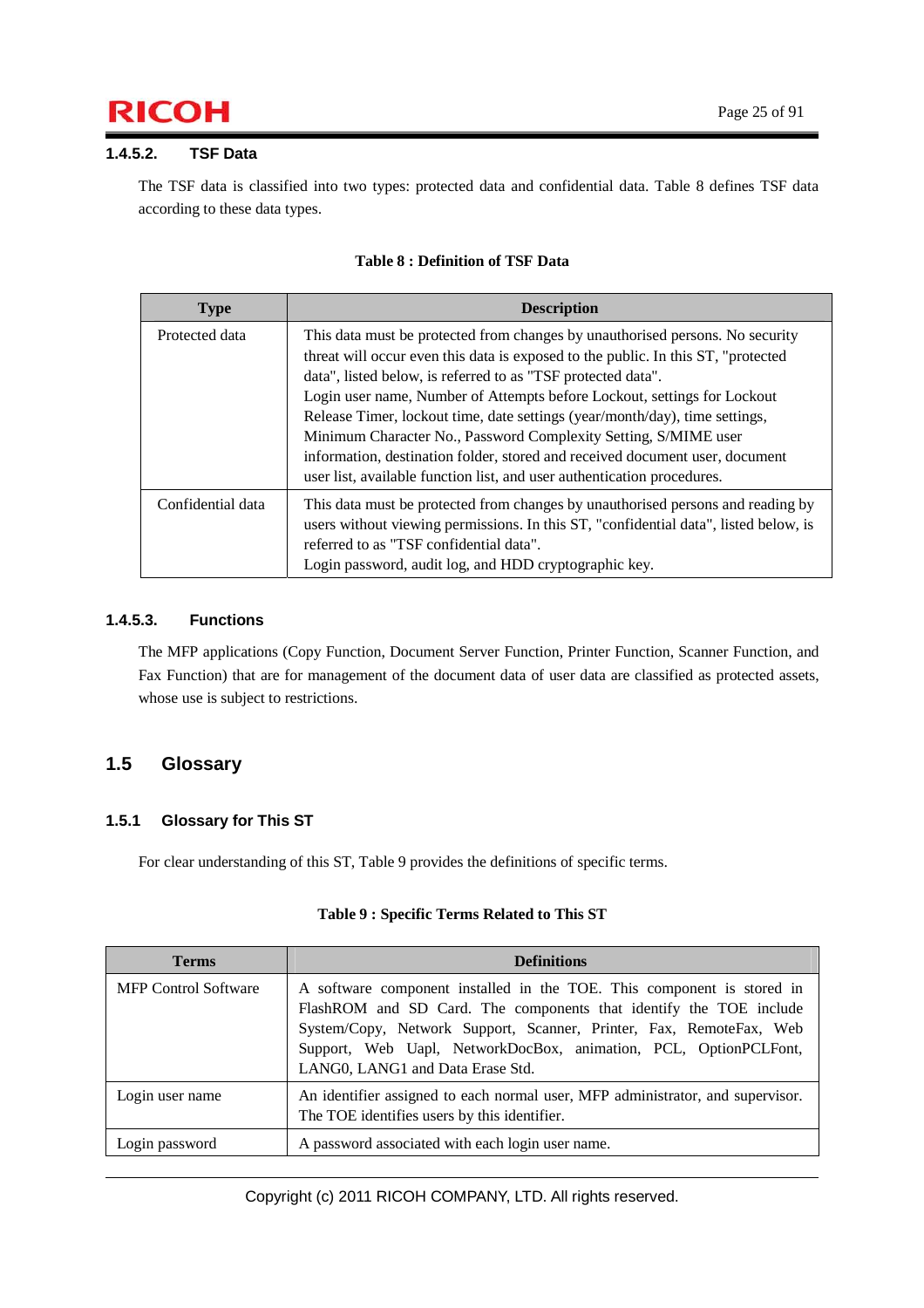# $\mathsf{RICOH}$  Page 26 of 91

| <b>Terms</b>                   | <b>Definitions</b>                                                                                                                                                                                                                                                                                                                                                                                                                                                                                                                                                                                                                                              |
|--------------------------------|-----------------------------------------------------------------------------------------------------------------------------------------------------------------------------------------------------------------------------------------------------------------------------------------------------------------------------------------------------------------------------------------------------------------------------------------------------------------------------------------------------------------------------------------------------------------------------------------------------------------------------------------------------------------|
| Lockout                        | A type of behaviour to deny login of particular users.                                                                                                                                                                                                                                                                                                                                                                                                                                                                                                                                                                                                          |
| Auto logout                    | A function for automatic user logout if no access is attempted from the<br>Operation Panel or Web Function before the predetermined auto logout time<br>elapses.<br>Auto logout time for the Operation Panel:<br>Time specified by the MFP administrator within 60 to 999 seconds.<br>Auto logout time for the Web Function:<br>30 minutes (this cannot be changed by users). This auto logout time is also<br>referred to as "fixed auto logout time".                                                                                                                                                                                                         |
| Minimum Character No.          | The minimum number of registrable password digits.                                                                                                                                                                                                                                                                                                                                                                                                                                                                                                                                                                                                              |
| Password Complexity<br>Setting | The minimum combination of the characters and symbols that can be used as<br>registrable passwords.<br>There are four types of characters: uppercase and lower case alphabets, digits<br>and symbols.<br>There are Level 1 and Level 2 Password Complexity Settings. Level 1 requires a<br>password to be a combination of two or more types of characters and symbols<br>specified above. Level 2 requires a password to be a combination of three or<br>more types of characters and symbols specified above.                                                                                                                                                 |
| <b>Basic Authentication</b>    | One of the procedures for identification and authentication of TOE users who<br>are authorised to use the TOE. The TOE authenticates TOE users by using the<br>login user names and the login passwords registered on the TOE.                                                                                                                                                                                                                                                                                                                                                                                                                                  |
| <b>External Authentication</b> | One of the procedures for identification and authentication of TOE users who<br>are authorised to use the TOE. The TOE authenticates TOE users by using the<br>login user names and the login passwords registered on the external<br>authentication server connected to the MFP via LAN. External Authentication<br>implemented in the TOE includes Windows Authentication, LDAP<br>Authentication, and Integration Server Authentication. Windows Authentication<br>supports NTLM Authentication and Kerberos Authentication. As for this ST, the<br>term "External Authentication" refers to Windows Authentication using<br>Kerberos Authentication method. |
| <b>HDD</b>                     | An abbreviation of hard disk drive. In this document, unless otherwise specified,<br>"HDD" indicates the HDD installed on the TOE.                                                                                                                                                                                                                                                                                                                                                                                                                                                                                                                              |
| User job                       | A sequence of operations of each TOE function (Copy Function, Document<br>Server Function, Scanner Function, Printer Function and Fax Function) from<br>beginning to end. A user job may be suspended or cancelled by users during<br>operation. If a user job is cancelled, the job will be terminated.                                                                                                                                                                                                                                                                                                                                                        |
| Documents                      | General term for paper documents and electronic documents used in the TOE.                                                                                                                                                                                                                                                                                                                                                                                                                                                                                                                                                                                      |
| Document data<br>attributes    | Attributes of document data, such as +PRT, +SCN, +CPY, +FAXOUT,<br>+FAXIN, and +DSR.                                                                                                                                                                                                                                                                                                                                                                                                                                                                                                                                                                            |
| $+$ PRT                        | One of the document data attributes. Documents printed from the client<br>computer, or documents stored in the TOE by locked print, hold print, and<br>sample print using the client computer.                                                                                                                                                                                                                                                                                                                                                                                                                                                                  |
| $+SCN$                         | One of the document data attributes. Documents sent to IT devices by e-mail or<br>sent to folders, or downloaded on the client computer from the MFP. For these<br>operations the Scanner Function is used.                                                                                                                                                                                                                                                                                                                                                                                                                                                     |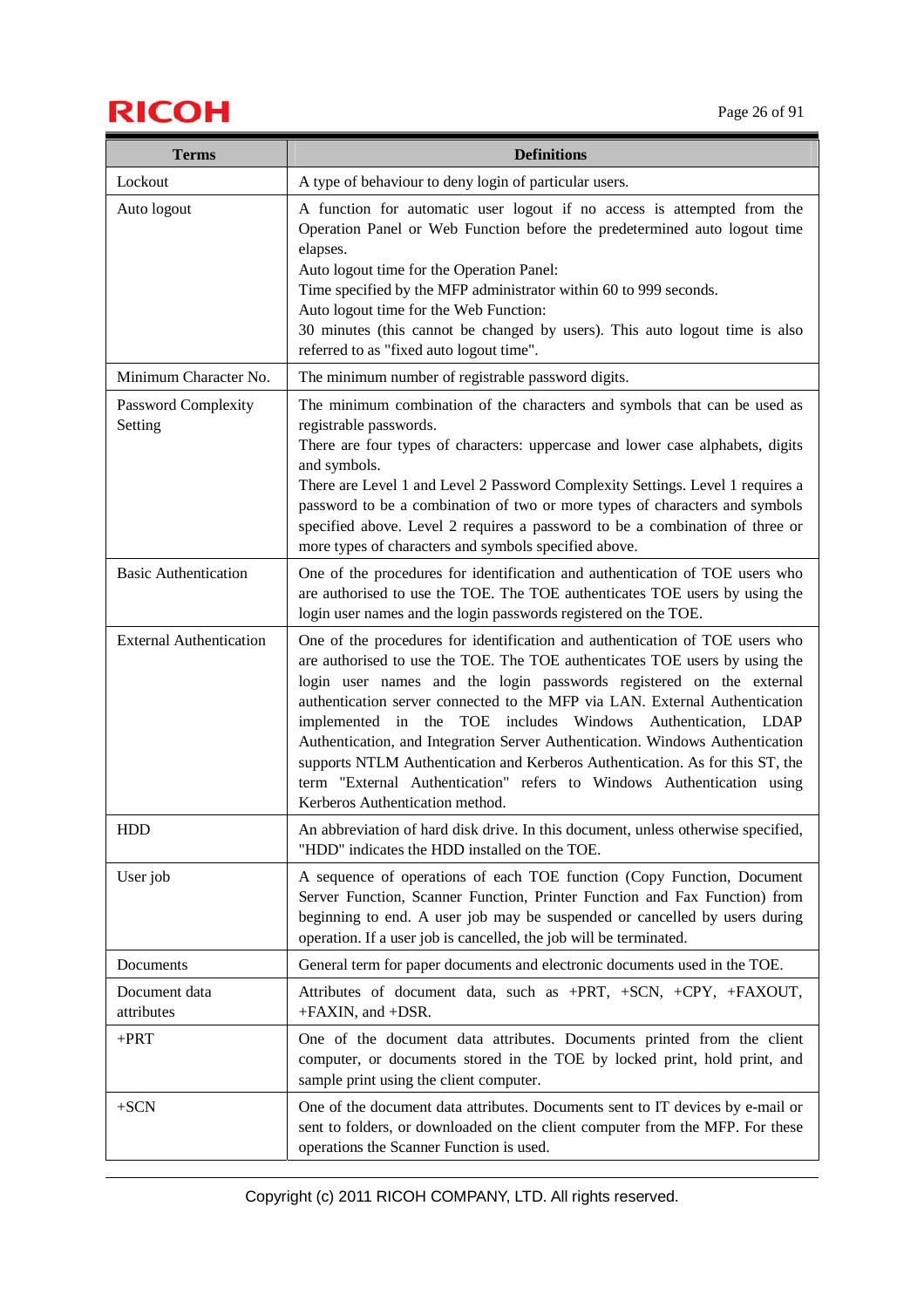# **RICOH** Page 27 of 91

| <b>Terms</b>                               | <b>Definitions</b>                                                                                                                                                                                                                                                                                  |
|--------------------------------------------|-----------------------------------------------------------------------------------------------------------------------------------------------------------------------------------------------------------------------------------------------------------------------------------------------------|
| $+CPY$                                     | One of the document data attributes. Documents copied by using Printer<br>Function.                                                                                                                                                                                                                 |
| +FAXOUT                                    | One of the document data attributes. Documents sent by fax or to folders by<br>using Fax Function.                                                                                                                                                                                                  |
| $+FAXIN$                                   | One of the document data attributes. Documents received from the telephone<br>line. Documents stored in the TOE after the reception are also included.                                                                                                                                              |
| $+DSR$                                     | One of the document data attributes. Document stored in the TOE by using Copy<br>Function, Scanner Function, Document Server Function, and Fax Data Storage<br>Function. Documents stored in the TOE after being printed with Document<br>Server printing or stored print from the client computer, |
| Document user list                         | One of the security attributes of document data.                                                                                                                                                                                                                                                    |
|                                            | A list of the login user names of the normal users whose access to documents is<br>authorised, and it can be set for each document data. This list does not include<br>the login user names of MFP administrators whose access to the document data<br>is possible for administration.              |
| Stored documents                           | Documents stored in the TOE so that they can be used with Document Server<br>Function, Printer Function, Scanner Function, and Fax Function.                                                                                                                                                        |
| Stored document type                       | Classification of stored documents according to their purpose of use. This<br>includes Document Server documents, printer documents, scanner documents,<br>fax documents, and received fax documents.                                                                                               |
| Document Server<br>documents               | One of the stored document types. Documents stored in the TOE when<br>Document Server storage is selected as the printing method for Copy Function,<br>Document Server Function, and Printer Function.                                                                                              |
| Printer documents                          | One of the stored document types. Documents stored in the TOE when any one<br>of locked print, hold printing, and sample print is selected as the printing method<br>for Printer Function.                                                                                                          |
| Scanner documents                          | One of the stored document types. Documents stored in the TOE using Scanner<br>Function.                                                                                                                                                                                                            |
| Fax documents                              | One of the stored document types. Documents scanned and stored using Fax<br>Function, and those stored using the LAN Fax.                                                                                                                                                                           |
| Received fax documents                     | One of the stored document types. Documents received by fax and stored. These<br>documents are externally received and whose "users cannot be identified".                                                                                                                                          |
| MFP application                            | A general term for each function the TOE provides: Copy Function, Document<br>Server Function, Scanner Function, Printer Function, and Fax Function.                                                                                                                                                |
| Available function list                    | A list of the functions (Copy Function, Printer Function, Scanner Function,<br>Document Server Function, and Fax Function) that normal users are authorised<br>to access. This list is assigned as an attribute of each normal user.                                                                |
| <b>Operation Panel</b>                     | Consists of a touch screen LCD and key switches. The Operation Panel is used<br>by users to operate the TOE.                                                                                                                                                                                        |
| Users for stored and<br>received documents | A list of the normal users who are authorised to read and delete received fax<br>documents.                                                                                                                                                                                                         |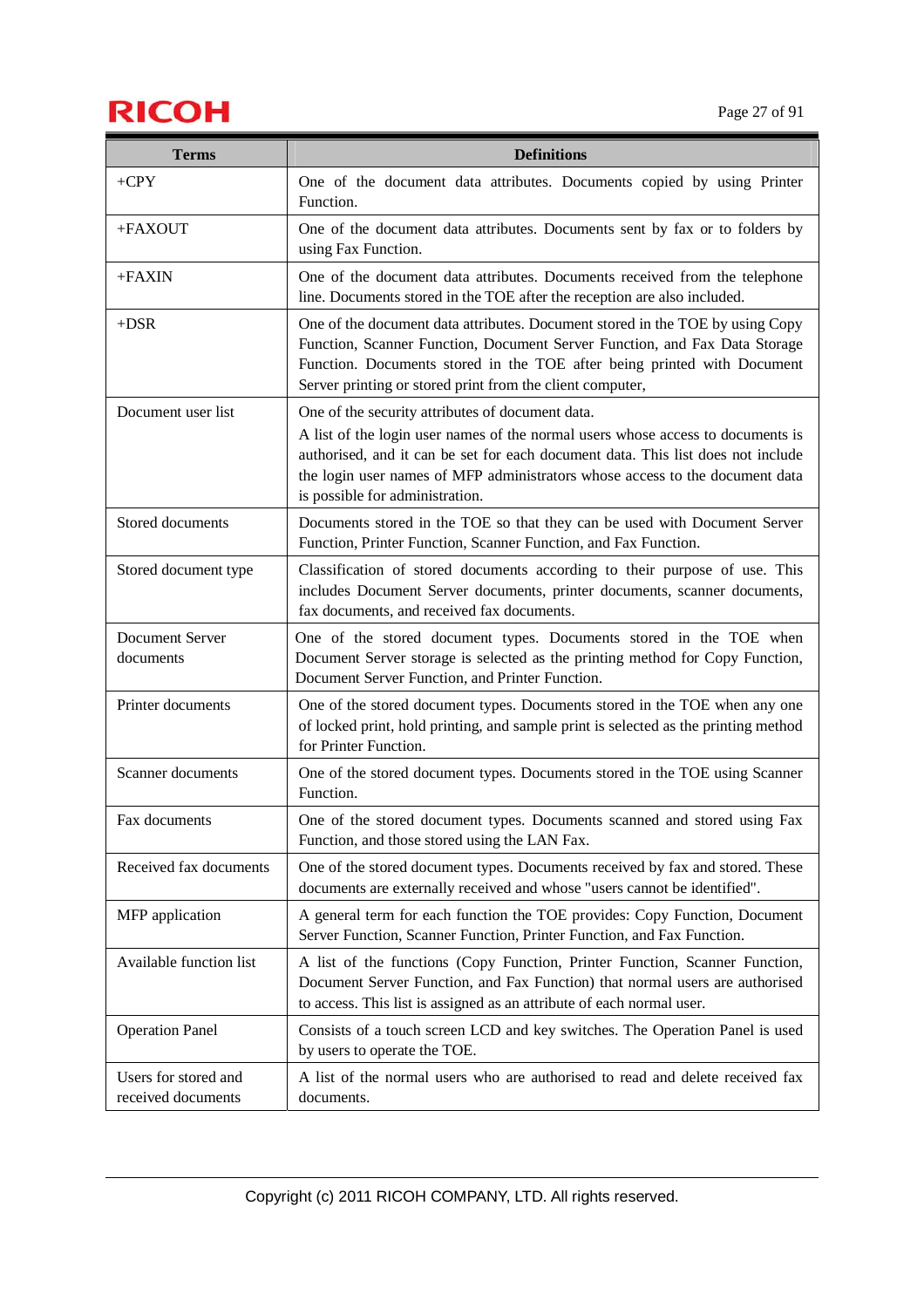# $\mathsf{RICOH}$  Page 28 of 91

| <b>Terms</b>                   | <b>Definitions</b>                                                                                                                                                                                                                                                                                                                                                                                                                                                               |
|--------------------------------|----------------------------------------------------------------------------------------------------------------------------------------------------------------------------------------------------------------------------------------------------------------------------------------------------------------------------------------------------------------------------------------------------------------------------------------------------------------------------------|
| Folder transmission            | A function that sends documents from the MFP via networks to a shared folder<br>in an SMB Server by using SMB protocol or that sends documents to a shared<br>folder in an FTP Server by using FTP protocol. The following documents can be<br>delivered to folders: scanned documents using Scanner Function and Fax<br>Function, and scanned and stored documents using Scanner Function and Fax<br>Function.<br>IPSec protects the communication for realising this function. |
| <b>Destination folder</b>      | Destination information for the "folder transmission" function. The destination<br>folder includes the path information to the destination server, the folder in the<br>server, and identification and authentication information for user access. The<br>destination folder is registered and managed by the MFP administrator.                                                                                                                                                 |
| E-mail transmission            | A function to send documents by e-mail from the MFP via networks to the<br>SMTP Server. The documents that can be delivered using this function include:<br>scanned documents using Scanner Function, and scanned and stored document<br>data using Scanner Function.<br>S/MIME protects the communication for realising this function.                                                                                                                                          |
| S/MIME user<br>information     | This information is required for e-mail transmission using S/MIME. Also, this<br>information consists of e-mail address, user certificate, and encryption setting<br>(S/MIME setting). Uniquely provided for each e-mail address, the S/MIME user<br>information is registered and managed by the MFP administrator.                                                                                                                                                             |
| <b>LAN Fax</b>                 | One of Fax Functions. A function that transmits fax data and stores the<br>documents using the fax driver on client computer. Sometimes referred to as<br>"PC FAX".                                                                                                                                                                                                                                                                                                              |
| @Remote                        | General term for remote diagnosis maintenance services for the TOE. Also<br>called @Remote Service.                                                                                                                                                                                                                                                                                                                                                                              |
| Maintenance centre             | The facility where the centre server of @Remote is located.                                                                                                                                                                                                                                                                                                                                                                                                                      |
| Repair Request<br>Notification | A function for users to request a repair to the maintenance centre via RC Gate<br>from the TOE.<br>The TOE displays the Repair Request Notification screen on the Operation Panel<br>if paper jams frequently occur, or if the door or cover of the TOE is left open for<br>a certain period of time while jammed paper is not removed.                                                                                                                                          |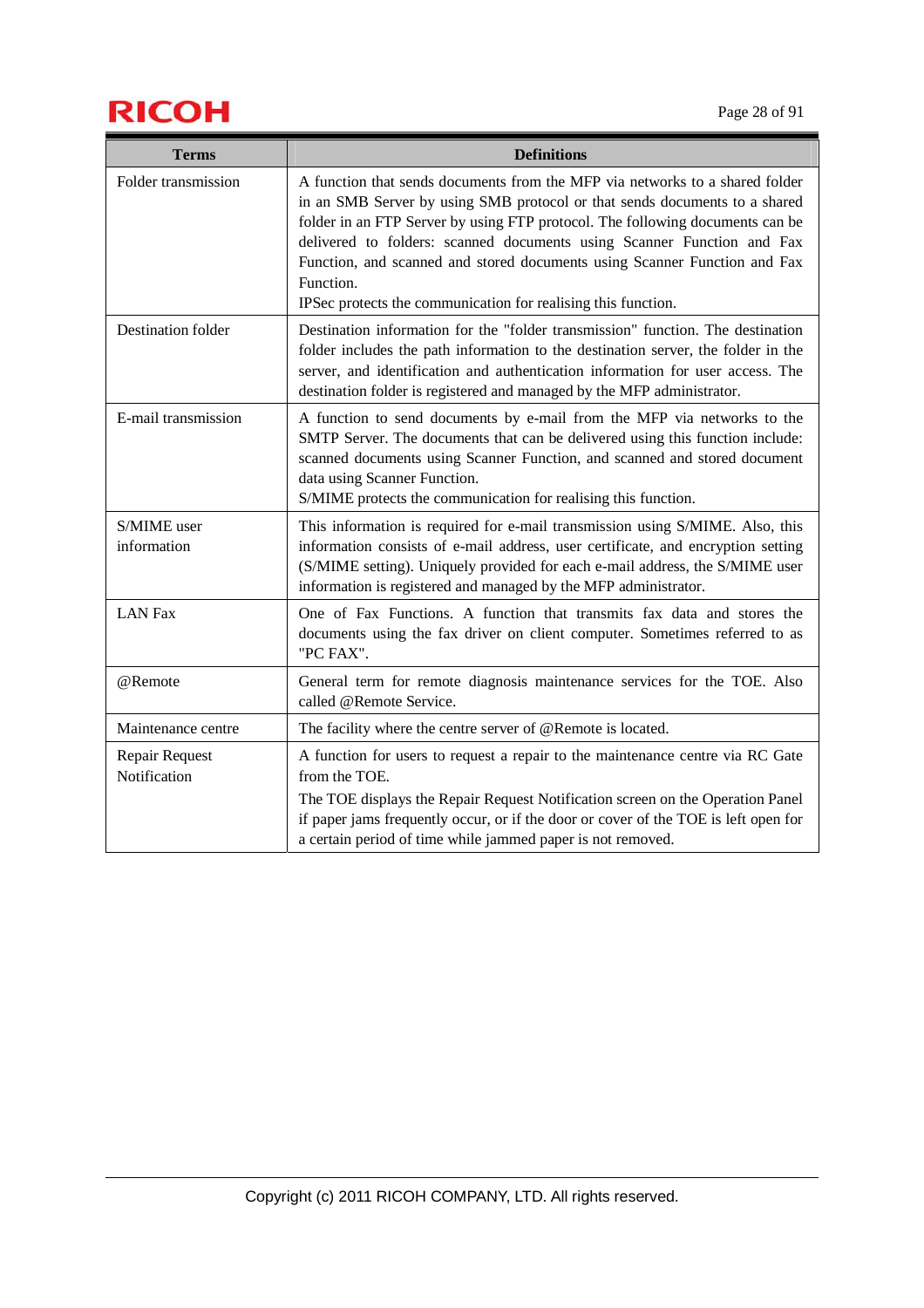### **2 Conformance Claim**

This section describes Conformance Claim.

### **2.1 CC Conformance Claim**

The CC conformance claim of this ST and TOE is as follows:

CC version for which this ST and TOE claim conformance

Part 1:

Introduction and general model July 2009 Version 3.1 Revision 3 Final (Japanese translation ver.1.0 Final) CCMB-2009-07-001

Part 2:

Security functional components July 2009 Version 3.1 Revision 3 Final (Japanese translation ver.1.0 Final) CCMB-2009-07-002

Part 3:

Security assurance components July 2009 Version 3.1 Revision 3 Final (Japanese translation ver.1.0 Final) CCMB-2009-07-003

- Functional requirements: Part 2 extended
- Assurance requirements: Part 3 conformance

### **2.2 PP Claims**

The PP to which this ST and TOE are demonstrable conformant is:

PP Name/Identification : 2600.1, Protection Profile for Hardcopy Devices, Operational Environment A

Version : 1.0, dated June 2009

*Notes: The PP name which is published in Common Criteria Portal is "IEEE Standard for a Protection Profile in Operational Environment A (IEEE Std 2600.1-2009)".* 

#### **2.3 Package Claims**

The SAR package which this ST and TOE conform to is EAL3+ALC\_FLR.2.

The selected SFR Packages from the PP are:

2600.1-PRT conformant

2600.1-SCN conformant

2600.1-CPY conformant

2600.1-FAX conformant

2600.1-DSR conformant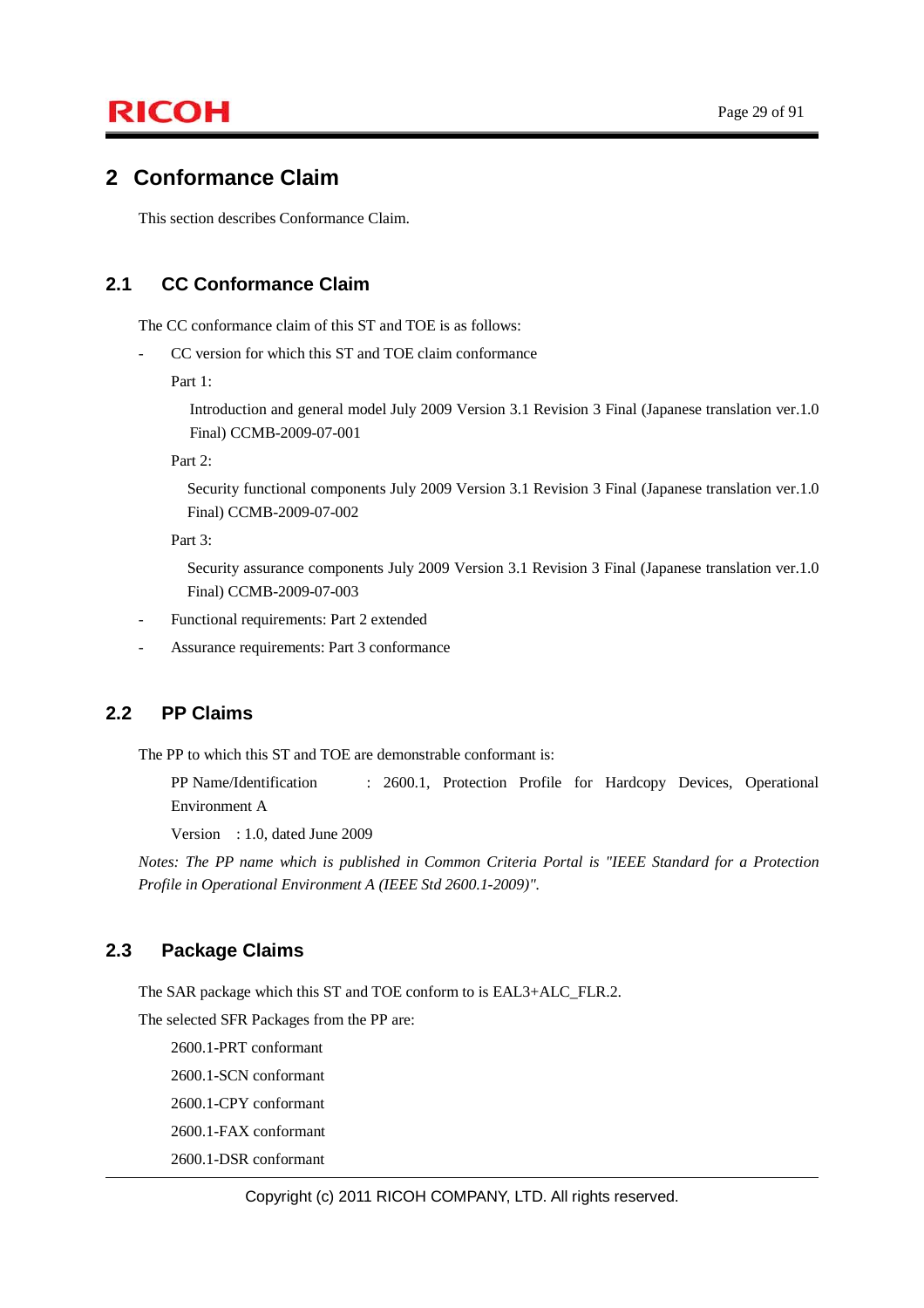2600.1-SMI conformant

### **2.4 Conformance Claim Rationale**

#### **2.4.1 Consistency Claim with TOE Type in PP**

The targeted product type by the PP is the Hardcopy devices (hereafter, HCDs). The HCDs consist of the scanner device and print device, and have the interface to connect telephone line. The HCDs combine these devices and equip one or more functions of Copy Function, Scanner Function, Printer Function or Fax Function. The Document Server Function is also available when installing the non-volatile memory medium, such as hard disk drive, as additional equipments.

The MFP is the type of this TOE. The MFP has the devices the HCDs have, and equips the functions that HCDs equip including the additional equipments. Therefore, this TOE type is consistent with the TOE type in the PP.

#### **2.4.2 Consistency Claim with Security Problems and Security Objectives in PP**

Defining all security problems in the PP, P.STORAGE\_ENCRYPTION and P.RCGATE.COMM.PROTECT were augmented to the security problem definitions in chapter 3. Defining all security objectives in the PP, O.STORAGE.ENCRYPTED and O.RCGATE.COMM.PROTECT were augmented to the security objectives in chapter 4. Described below are the rationale for these augmented security problems and security objectives that conform to the PP.

Although the PP is written in English, the security problem definitions in chapter 3 and security objectives in chapter 4 are translated from English into Japanese. If the literal translation of the PP was thought to be difficult for readers to understand the PP in Japanese, the translation was made comprehensible. This, however, does not mean that its description deviates from the requirements of the PP conformance. Also, the description is neither increased nor decreased.

#### **Augmentation of P.STORAGE\_ENCRYPTION and O.STORAGE.ENCRYPTED**

P.STORAGE\_ENCRYPTION and O.STORAGE.ENCRYPTED encrypt data on HDD and satisfy both other organisational security policies in the PP and security objectives of the TOE. Therefore, P.STORAGE\_ENCRYPTION and O.STORAGE.ENCRYPTED were augmented but still conform to the PP.

#### **Augmentation of P.RCGATE.COMM.PROTECT and O.RCGATE.COMM.PROTECT**

P.RCGATE.COMM.PROTECT and O.RCGATE.COMM.PROTECT refer to security problems and security objectives respectively, both of which are concerned with communications between the TOE and RC Gate. These communications are not assumed in the PP, so that they are independent from the PP. Neither transmission nor reception of the protected assets defined in the PP takes place in the communication between the TOE and RC Gate. Also, the protected assets are not operated from the RC Gate. For these reasons, these communications do not affect any security problems and security objectives defined in the PP. Therefore, P.RCGATE.COMM.PROTECT and O.RCGATE.COMM.PROTECT were augmented, yet still conform to the PP.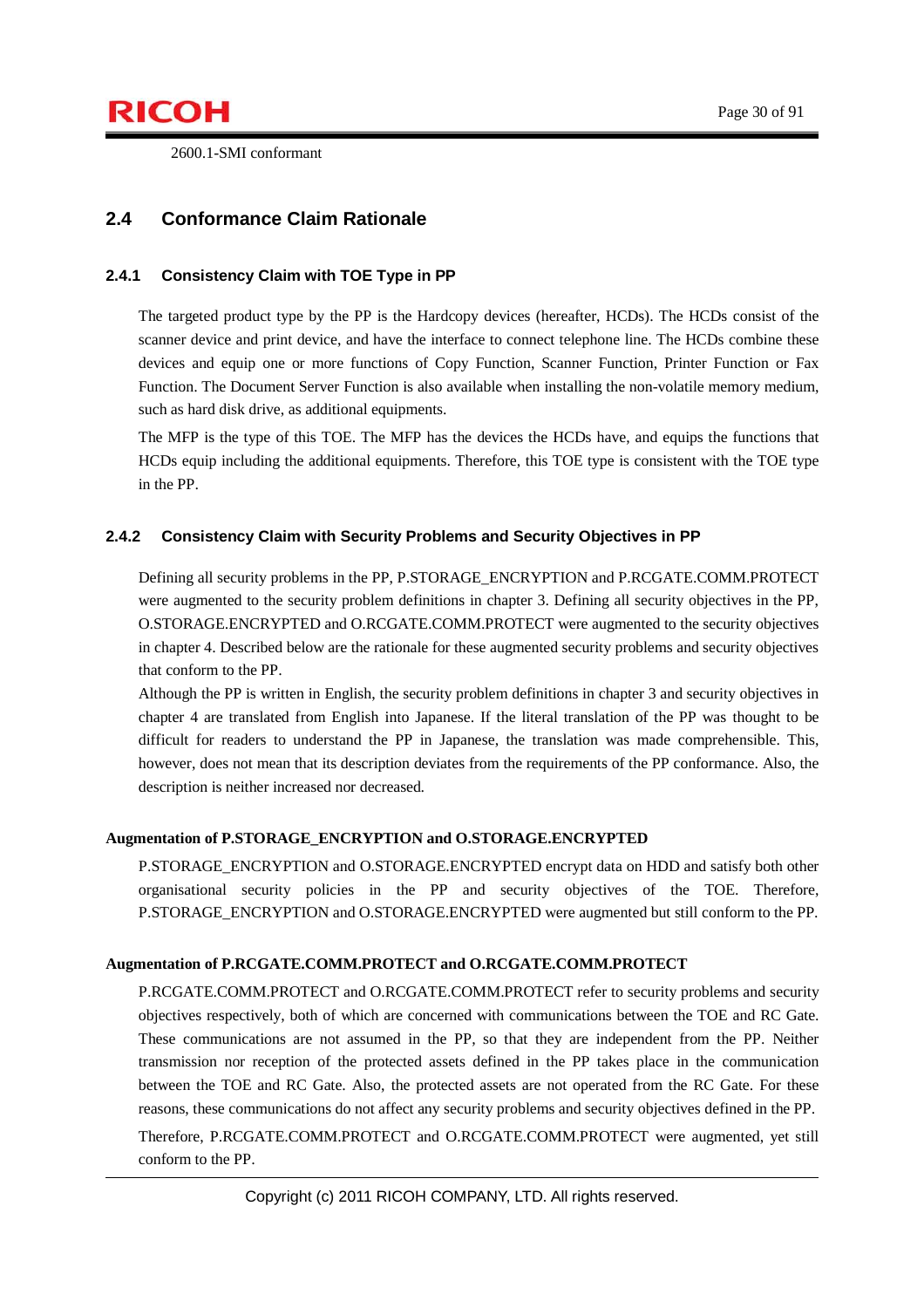For those points mentioned above, the security problems and security objectives in this ST are consistent with those in the PP.

#### **2.4.3 Consistency Claim with Security Requirements in PP**

The SFRs for this TOE consist of the Common Security Functional Requirements, 2600.1-PRT, 2600.1-SCN, 2600.1-CPY, 2600.1-FAX, 2600.1-DSR, and 2600.1-SMI.

The Common Security Functional Requirements are the indispensable SFR specified by the PP. 2600.1-PRT, 2600.1-SCN, 2600.1-CPY, 2600.1-FAX, 2600.1-DSR, and 2600.1-SMI are selected from the SFR Package specified by the PP.

2600.1-NVS is not selected because this TOE does not have any non-volatile memory medium that is detachable.

Although the security requirements of this ST were partly augmented and instantiated over the security requirements of the PP, they are still consistent with the PP. Described below are the parts augmented and instantiated with the reasons for their consistency with the PP.

#### **Augmentation of FAU\_STG.1, FAU\_STG.4, FAU\_SAR.1, and FAU\_SAR.2**

FAU\_STG.1, FAU\_STG.4, FAU\_SAR.1, and FAU\_SAR.2 are augmented according to PP APPLICATION NOTE7 in order for the TOE to maintain and manage the audit logs.

#### **Augmentation of FIA\_AFL.1, FIA\_UAU.7, and FIA\_SOS.1**

For the Basic Authentication function of the TOE, FIA\_AFL.1, FIA\_UAU.7, and FIA\_SOS.1 are augmented according to PP APPLICATION NOTE36.

#### **Refinement of FIA\_UAU.1(a), FIA\_UAU.1(b), FIA\_UID.1(a), FIA\_UID.1(b), and FIA\_SOS.1**

For authentication of normal users of this TOE, Basic Authentication conducted by the TOE and authentication conducted by the external authentication server can be used. According to PP APPLICATION NOTE 35, the authentications of users are assumed to be executed by the TOE or external IT devices. For this reason, both Basic Authentication and External Authentication comply with the PP. The refinement of FIA\_UAU.1(a), FIA\_UAU.1(b), FIA\_UID.1(a), FIA\_UID.1(b), and FIA\_SOS.1 is to identify these authentication methods; it is not to change the security requirements specified by the PP.

#### **Augmentation and Refinement of FIA\_UAU.2 and FIA\_UID.2**

Since the identification and authentication method for RC Gate differs from the identification and authentication methods for normal users or administrator, FIA\_UAU.2 and FIA\_UID.2 are augmented according to PP APPLICATION NOTE 37 and PP APPLICATION NOTE 41, aside from FIA\_UAU.1(a), FIA\_UAU.1(b), FIA\_UID.1(a) and FIA\_UID.1(b).

The refinement of FIA\_UAU.2 and FIA\_UID.2 is to identify the identification and authentication method for normal users or administrator and the identification and authentication method for RC Gate; it is not to change the security requirements specified by the PP.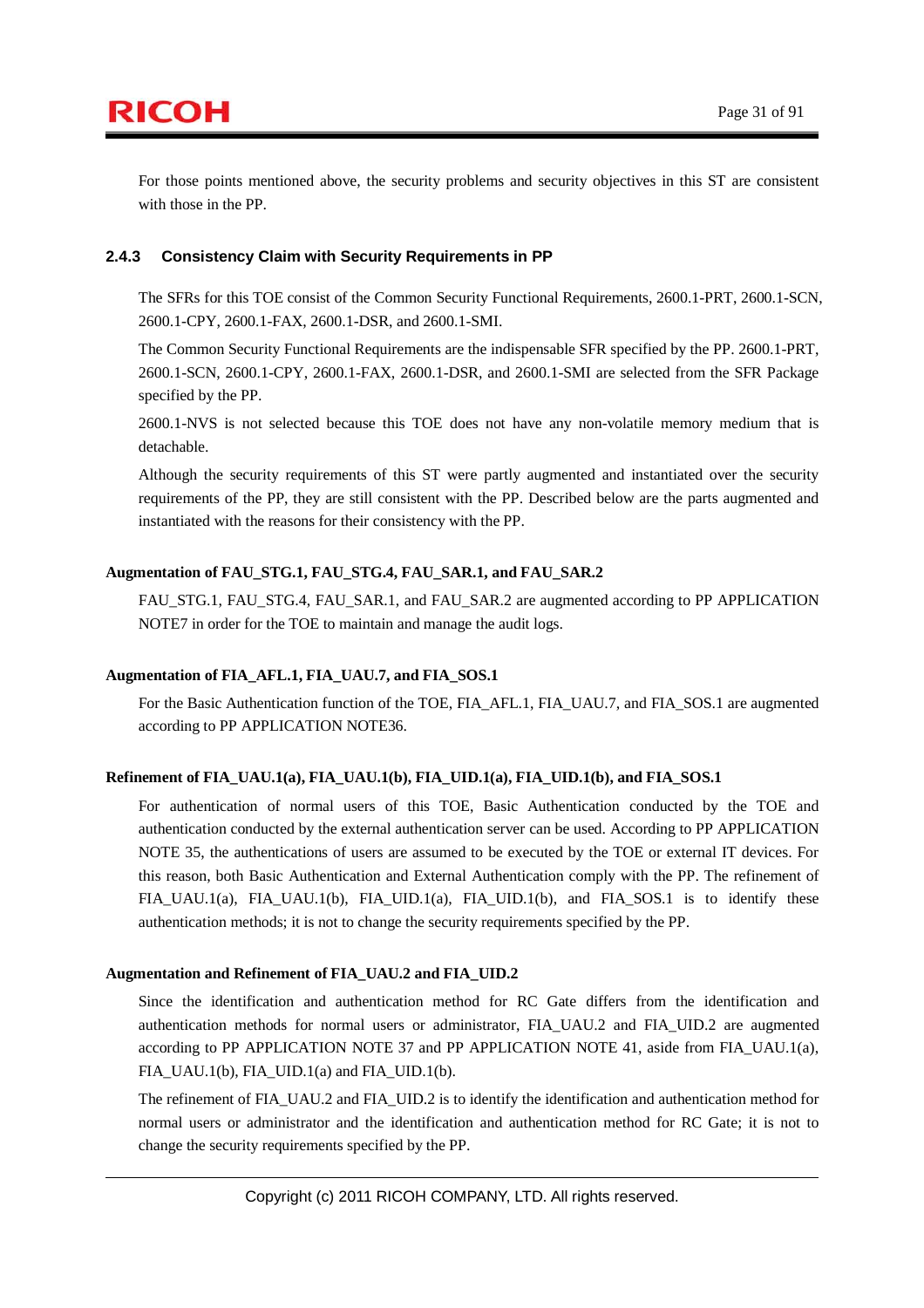#### **Ownership of Received Fax Documents**

For the ownership of the received fax documents, the TOE has the characteristic that the ownership of the document is assigned to the intended user. This is according to PP APPLICATION NOTE 93.

#### **Augmentation of FCS\_CKM.1 and FCS\_COP.1**

This TOE claims O.STORAGE.ENCRYPTED as the security objectives for the data protection applied to non-volatile memory media that are neither allowed to be attached nor removed by the administrator. To fulfil this claim, additional changes were augmented to the functional requirements FCS\_CKM.1 and FCS COP.1 and to the functional requirements interdependent with FCS CKM.1 and FCS COP.1; however, these changes still satisfy the functional requirements demanded in the PP.

#### **Augmentation of information protected by FTP\_ITC.1**

FTP\_ITC.1 was changed in this TOE. This change only augmented communication with RC Gate via LAN on the information protected by FTP\_ITC.1 that the PP requires; it is to restrict the requirements in the PP. Therefore, this satisfies the functional requirements demanded in the PP.

#### **Augmentation of restricted forwarding of data to external interface (FPT\_FDI\_EXP)**

This TOE, in accordance with the PP, extends the functional requirement Part 2 due to the addition of the restricted forwarding of data to external interfaces (FPT\_FDI\_EXP).

#### **Consistency Rationale of FDP\_ACF.1(a)**

While FDP\_ACF.1.1(a) and FDP\_ACF.1.2(a) in the PP require the access control SFP to the document data that is defined for each SFR package in the PP, this ST requires the access control SFP to the document data that is defined for each document data attribute, which is the security attribute for objects. This is not a deviation from the PP but an instantiation of the PP.

Although FDP\_ACF.1.3(a) in the PP has no additional rules on access control of document data and user jobs, this ST allows the MFP administrator to delete document data and user jobs.

The TOE allows the MFP administrator to delete document data and user jobs on behalf of normal users who are privileged to delete them in case normal users cannot execute such privileges for some reasons. This does not deviate from the access control SFP defined in the PP.

Although FDP\_ACF.1.4(a) in the PP has no additional rules on access control of document data and user jobs, this ST rejects supervisor and RC Gate to operate document data and user jobs.

Supervisor and RC Gate are not identified in the PP and are the special users for this TOE.

This indicates that the PP does not allow users to operate the TOE, unless they are identified as the users of document data and user jobs.

Therefore, FDP\_ACF.1 (a) in this ST satisfies FDP\_ACF.1 (a) in the PP.

#### **Additional Rules on FDP\_ACF.1.3(b)**

While FDP\_ACF.1.3(b) in the PP allows users with administrator privileges to operate the TOE functions, this ST allows them to operate Fax Reception Function only, which is part of the TOE functions.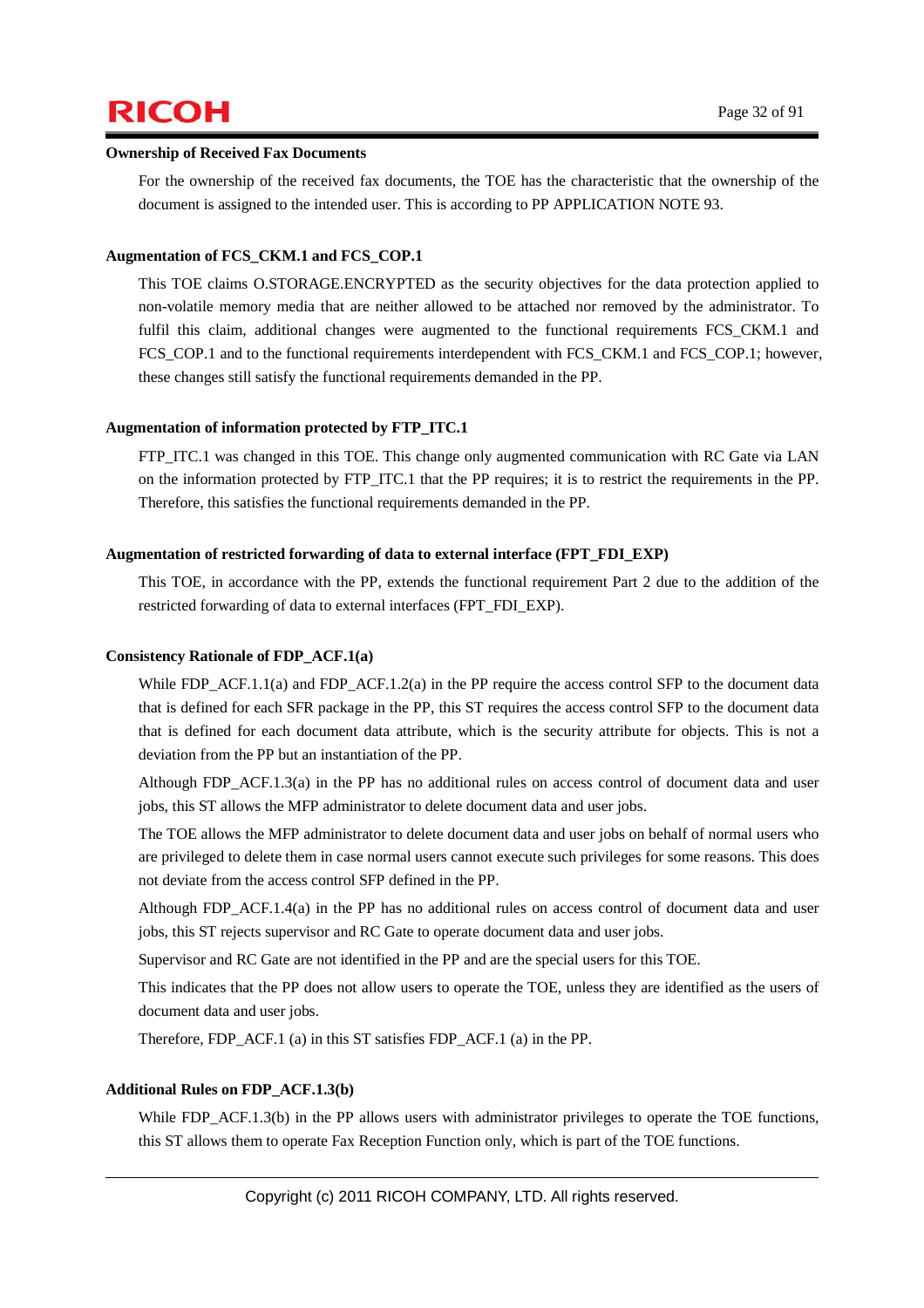# $\mathsf{RICOH}$  Page 33 of 91

The TOE allows the MFP administrator to delete document data and user jobs (document access control SFP, FDP\_ACC.1(a) and FDP\_ACF.1(a)), and as a result, the TSF restrictively allows the MFP administrator to access the TOE functions. Therefore, the requirements described in FDP\_ACF.1.3(b) in the PP are satisfied at the same time. The fax reception process, which is accessed when receiving from a telephone line, is regarded as a user with administrator privileges.

Therefore, FDP\_ACF.1.3(b) in this ST satisfies FDP\_ACF.1.3(b) in the PP.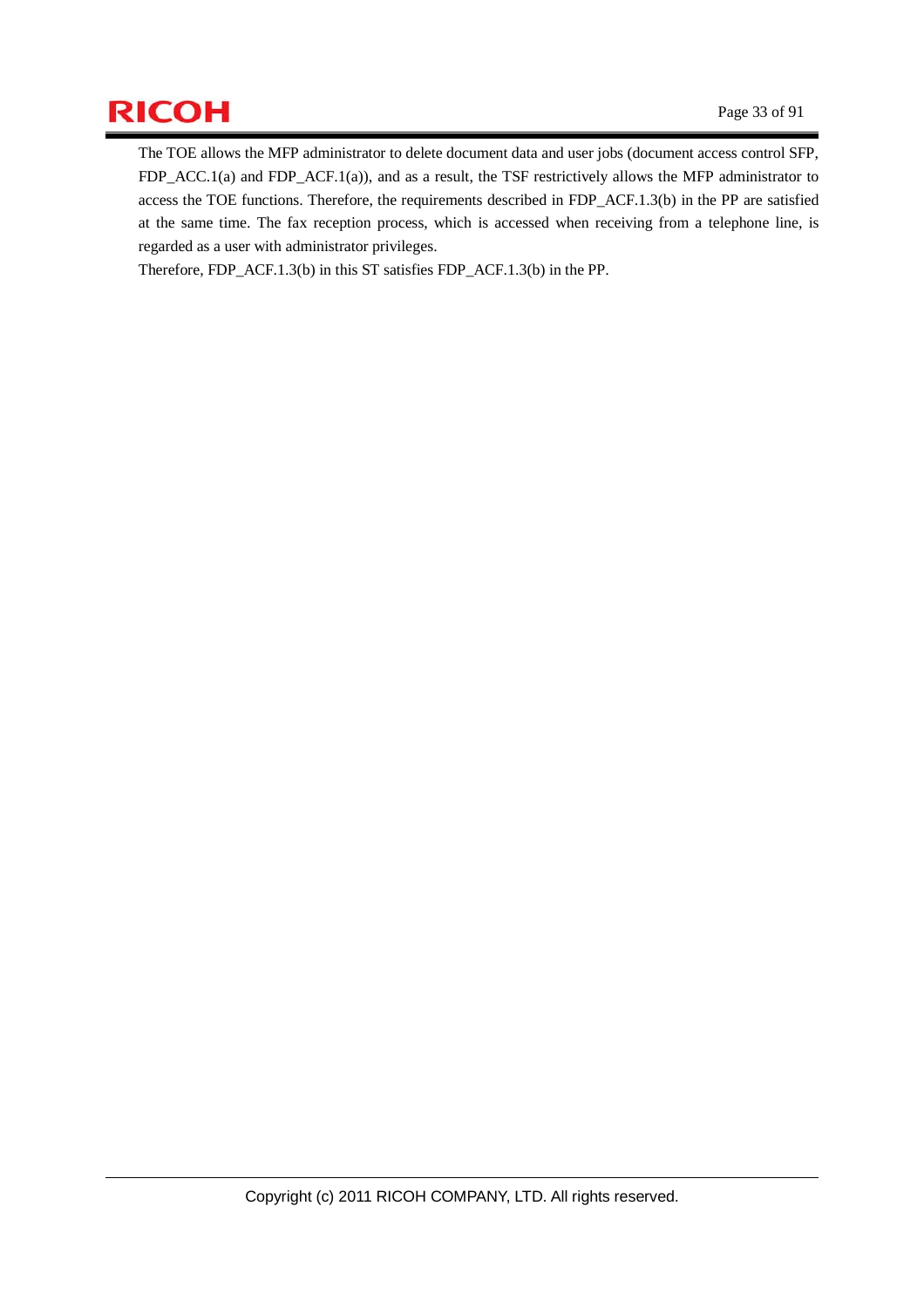### **3 Security Problem Definitions**

This section describes Threats, Organisational Security Policies and Assumptions.

### **3.1 Threats**

Defined and described below are the assumed threats related to the use and environment of this TOE. The threats defined in this section are unauthorised persons with knowledge of published information about the TOE operations and such attackers are capable of Basic attack potential.

| <b>T.DOC.DIS</b>  | <b>Document disclosure</b>                                                                                                                                                                                    |
|-------------------|---------------------------------------------------------------------------------------------------------------------------------------------------------------------------------------------------------------|
|                   | Documents under the TOE management may be disclosed to persons without a login<br>user name, or to persons with a login user name but without an access permission to the<br>document.                        |
| <b>T.DOC.ALT</b>  | <b>Document alteration</b>                                                                                                                                                                                    |
|                   | Documents under the TOE management may be altered by persons without a login user<br>name, or by persons with a login user name but without an access permission to the<br>document.                          |
| <b>T.FUNC.ALT</b> | <b>User</b> job alteration                                                                                                                                                                                    |
|                   | User jobs under the TOE management may be altered by persons without a login user<br>name, or by persons with a login user name but without an access permission to the user<br>job.                          |
| <b>T.PROT.ALT</b> | <b>Alteration of TSF protected data</b>                                                                                                                                                                       |
|                   | TSF Protected Data under the TOE management may be altered by persons without a                                                                                                                               |
|                   | login user name, or by persons with a login user name but without an access permission<br>to the TSF Protected Data.                                                                                          |
| <b>T.CONF.DIS</b> | Disclosure of TSF confidential data                                                                                                                                                                           |
|                   | TSF Confidential Data under the TOE management may be disclosed to persons without                                                                                                                            |
|                   | a login user name, or to persons with a login user name but without an access<br>permission to the TSF Confidential Data.                                                                                     |
| <b>T.CONF.ALT</b> | <b>Alteration of TSF confidential data</b>                                                                                                                                                                    |
|                   | TSF Confidential Data under the TOE management may be altered by persons without a<br>login user name, or by persons with a login user name but without an access permission<br>to the TSF Confidential Data. |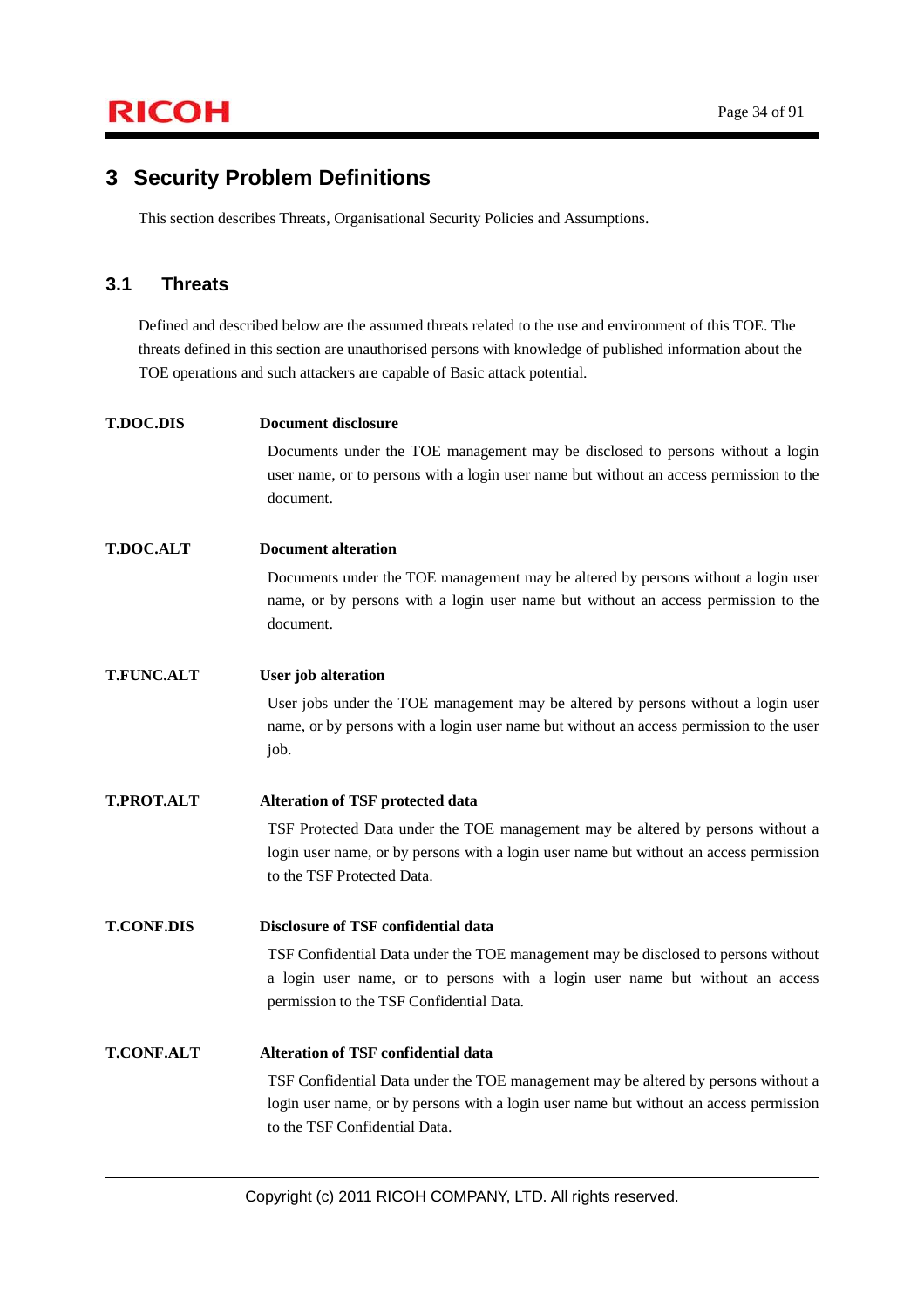# $\mathsf{RICOH}$  Page 35 of 91

#### **3.2 Organisational Security Policies**

The following organisational security policies are taken:

#### **P.USER.AUTHORIZATION User identification and authentication**

Only users with operation permission of the TOE shall be authorised to use the TOE.

#### **P.SOFTWARE.VERIFICATION Software verification**

Procedures shall exist to self-verify executable code in the TSF.

#### **P.AUDIT.LOGGING Management of audit log records**

The TOE shall create and maintain a log of TOE use and security-relevant events. The audit log shall be protected from unauthorised disclosure or alteration, and shall be reviewed by authorised persons.

#### **P.INTERFACE.MANAGEMENT Management of external interfaces**

To prevent unauthorised use of the external interfaces of the TOE, operation of those interfaces shall be controlled by the TOE and its IT environment.

#### **P.STORAGE.ENCRYPTION Encryption of storage devices**

The data stored on the HDD inside the TOE shall be encrypted.

#### **P.RCGATE.COMM.PROTECT Protection of communication with RC Gate**

As for communication with RC Gate, the TOE shall protect the communication data between itself and RC Gate.

#### **3.3 Assumptions**

**A.ACCESS.MANAGED Access management** 

The assumptions related to this TOE usage environment are identified and described.

According to the guidance document, the TOE is placed in a restricted or monitored area that provides protection from physical access by unauthorised persons.

**A.USER.TRAINING User training**  The responsible manager of MFP trains users according to the guidance document and users are aware of the security policies and procedures of their organisation and are competent to follow those policies and procedures.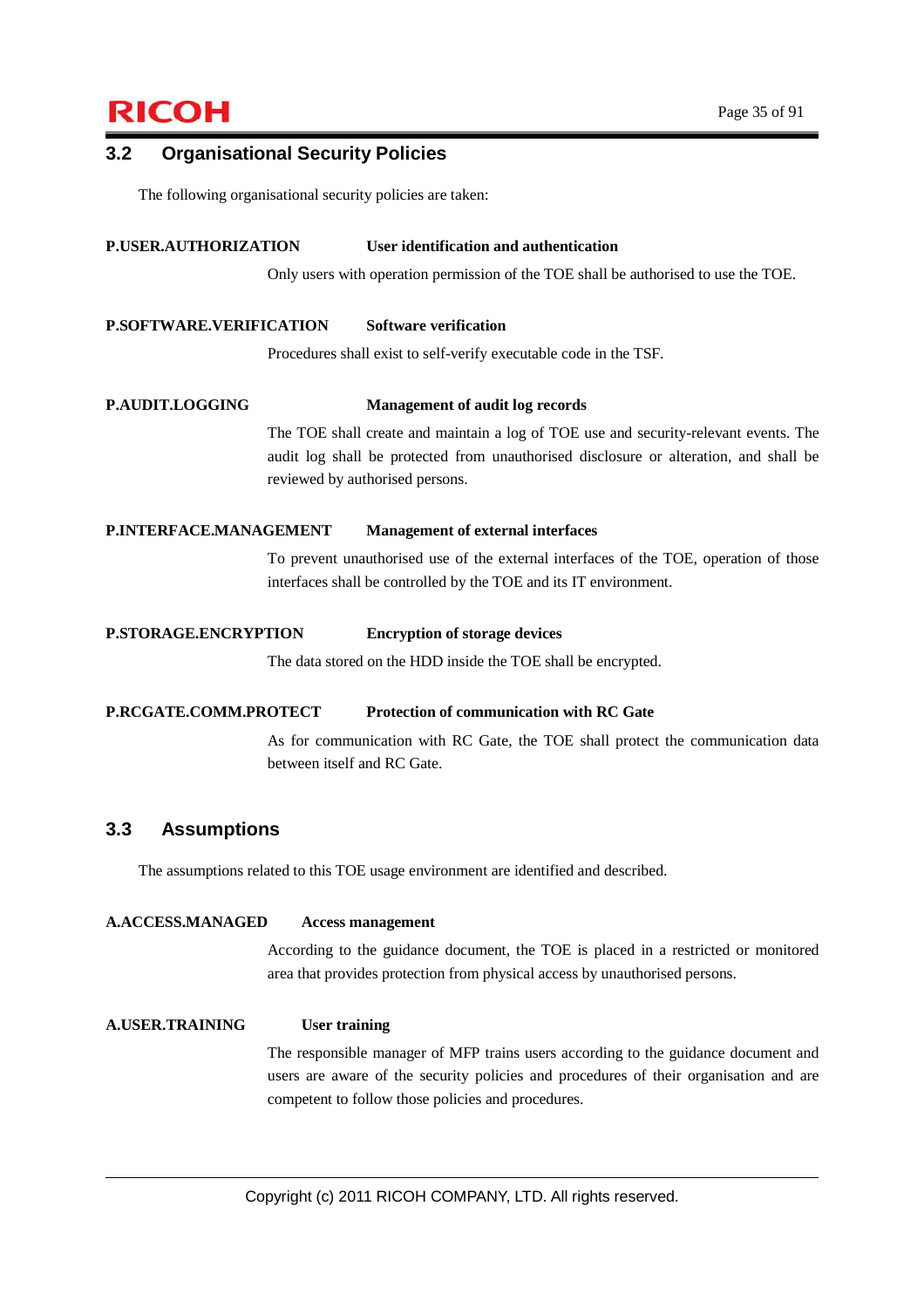# **RICOH** Page 36 of 91

### **A.ADMIN.TRAINING Administrator training**  Administrators are aware of the security policies and procedures of their organisation, are competent to correctly configure and operate the TOE in accordance with the guidance document following those policies and procedures.

#### **A.ADMIN.TRUST Trusted administrator**

The responsible manager of MFP selects administrators who do not use their privileged access rights for malicious purposes according to the guidance document.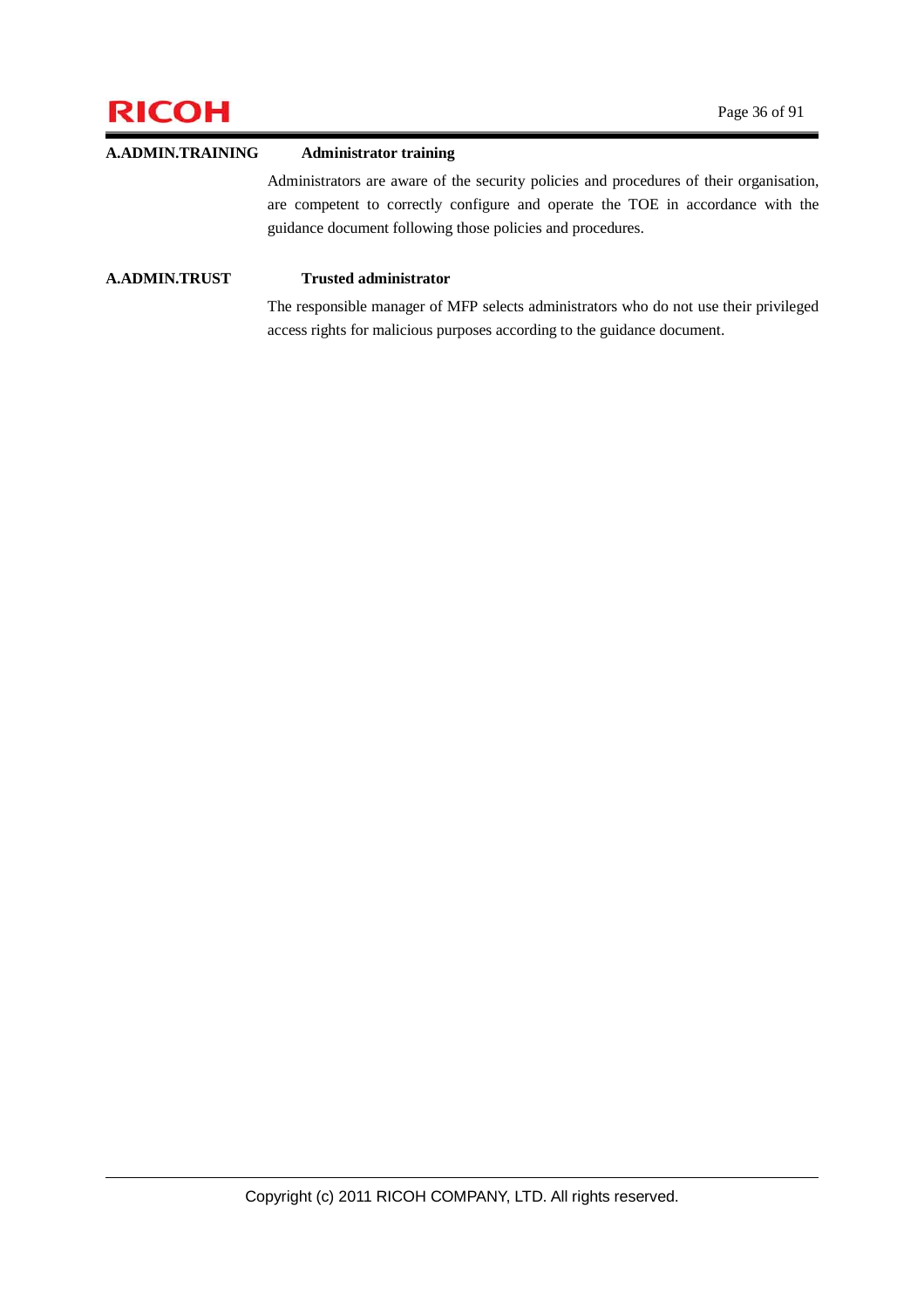### **4 Security Objectives**

This section describes Security Objectives for TOE, Security Objectives of Operational Environment and Security Objectives Rationale.

### **4.1 Security Objectives for TOE**

This section describes the security objectives for the TOE.

**O.DOC.NO\_DIS Protection of document disclosure**  The TOE shall protect documents from unauthorised disclosure by persons without a login user name, or by persons with a login user name but without an access permission to the document. **O.DOC.NO\_ALT Protection of document alteration**  The TOE shall protect documents from unauthorised alteration by persons without a login user name, or by persons with a login user name but without an access permission to the document. **O.FUNC.NO\_ALT Protection of user job alteration**  The TOE shall protect user jobs from unauthorised alteration by persons without a login user name, or by persons with a login user name but without an access permission to the job. **O.PROT.NO\_ALT Protection of TSF protected data alteration**  The TOE shall protect TSF Protected Data from unauthorised alteration by persons without a login user name, or by persons with a login user name but without an access permission to the TSF Protected Data. **O.CONF.NO\_DIS Protection of TSF confidential data disclosure**  The TOE shall protect TSF Confidential Data from unauthorised disclosure by persons without a login user name, or by persons with a login user name but without an access permission to the TSF Confidential Data. **O.CONF.NO\_ALT Protection of TSF confidential data alteration**  The TOE shall protect TSF Confidential Data from unauthorised alteration by persons without a login user name, or by persons with a login user name but without an access

permission to the TSF Confidential Data.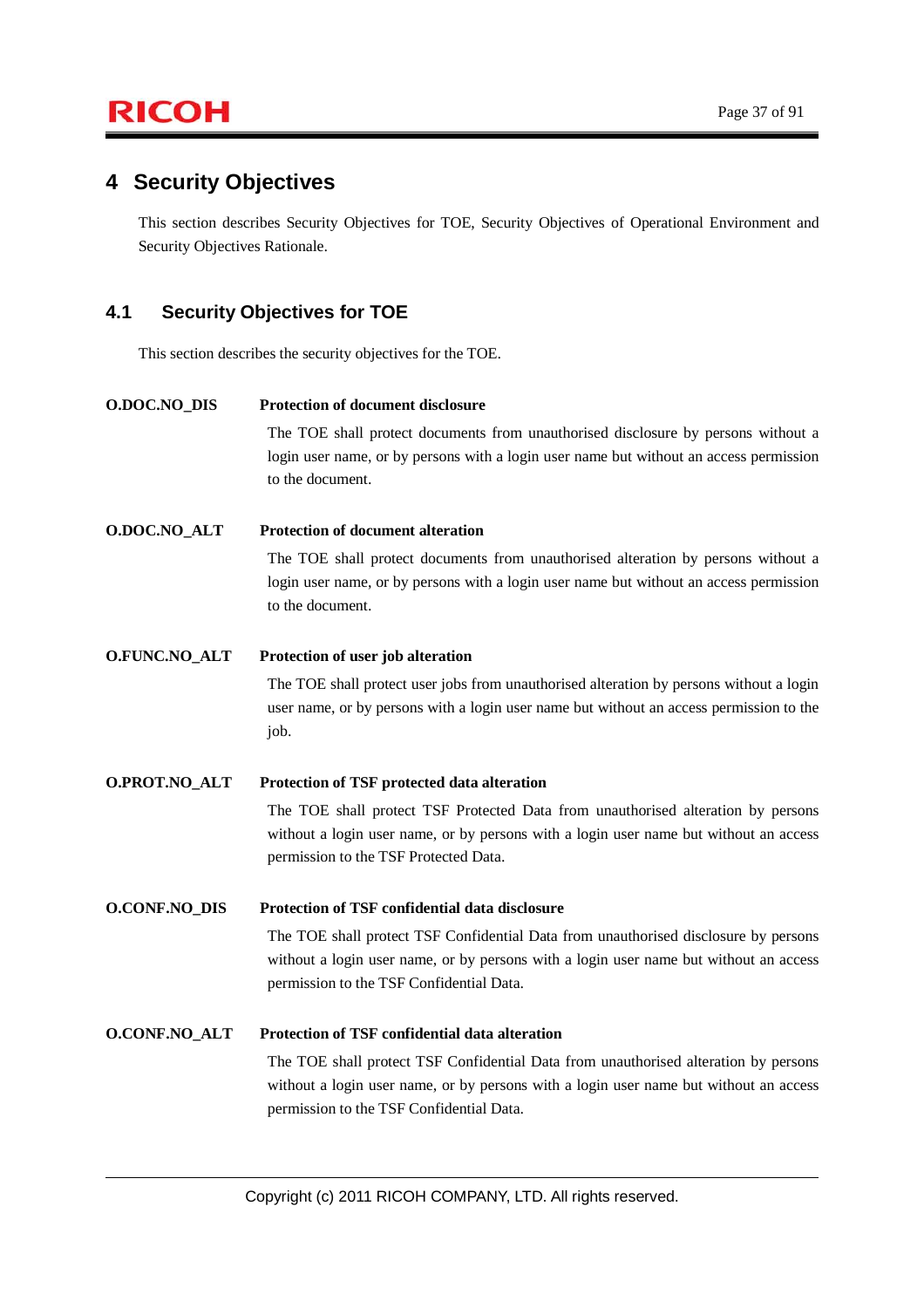# $\mathsf{RICOH}$  Page 38 of 91

#### **O.USER.AUTHORIZED User identification and authentication**

The TOE shall require identification and authentication of users and shall ensure that users are authorised in accordance with security policies before allowing them to use the TOE.

#### **O.INTERFACE.MANAGED Management of external interfaces by TOE**

The TOE shall manage the operation of external interfaces in accordance with the security policies.

#### **O.SOFTWARE.VERIFIED Software verification**

The TOE shall provide procedures to self-verify executable code in the TSF.

#### **O.AUDIT.LOGGED Management of audit log records**

The TOE shall create and maintain a log of TOE use and security-relevant events in the MFP and prevent its unauthorised disclosure or alteration.

#### **O.STORAGE.ENCRYPTED Encryption of storage devices**

The TOE shall ensure that the data is encrypted first and then stored on the HDD.

#### **O.RCGATE.COMM.PROTECT Protection of communication with RC Gate**

The TOE shall conceal the communication data on the communication path between itself and RC Gate, and detect any tampering with those communication data.

### **4.2 Security Objectives of Operational Environment**

This section describes the security objectives of the operational environment.

#### **4.2.1 IT Environment**

#### **OE.AUDIT\_STORAGE.PROTECTED Audit log protection in trusted IT products**

If audit logs are exported to a trusted IT product, the responsible manager of MFP shall ensure that those logs are protected from unauthorised access, deletion and modifications.

#### **OE.AUDIT\_ACCESS.AUTHORIZED Audit log access control in trusted IT products**

If audit logs are exported to a trusted IT product, the responsible manager of MFP shall ensure that those logs can be accessed in order to detect potential security violations, and only by authorised persons.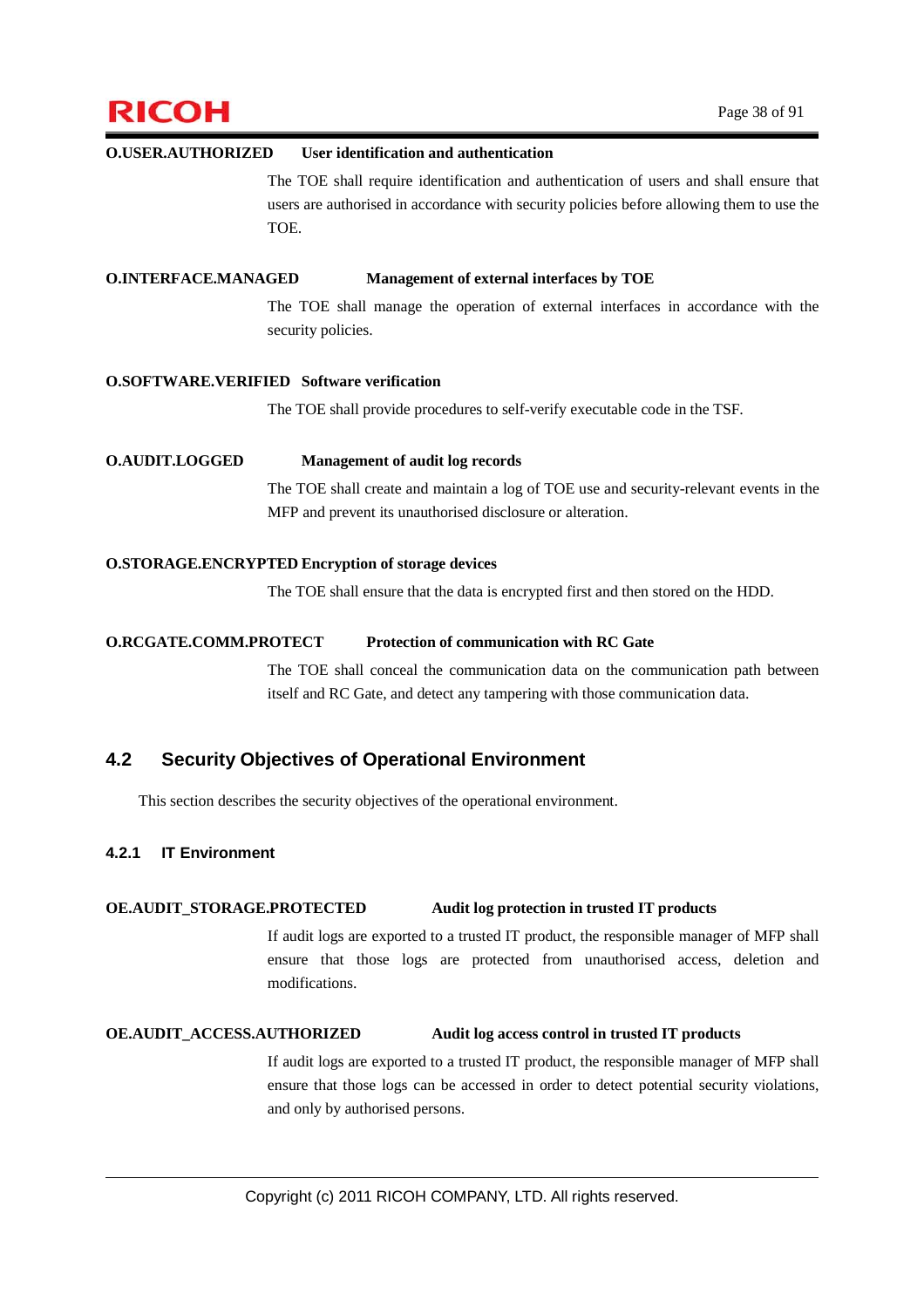

#### **OE.INTERFACE.MANAGED Management of external interfaces in IT environment**

The IT environment shall take a countermeasure for the prevention of unmanaged access to TOE external interfaces.

#### **4.2.2 Non-IT Environment**

#### **OE.PHYSICAL.MANAGED Physical management**

According to the guidance document, the TOE shall be placed in a secure or monitored area that provides protection from physical access to the TOE by unauthorised persons.

#### **OE.USER.AUTHORIZED Assignment of user authority**

The responsible manager of MFP shall give users the authority to use the TOE in accordance with the security policies and procedures of their organisation.

#### **OE.USER.TRAINED User training**

The responsible manager of MFP shall train users according to the guidance document and ensure that users are aware of the security policies and procedures of their organisation and have the competence to follow those policies and procedures.

#### **OE.ADMIN.TRAINED Administrator training**

The responsible manager of MFP shall ensure that administrators are aware of the security policies and procedures of their organisation; have the training, competence, and time to follow the guidance document; and correctly configure and operate the TOE according to those policies and procedures.

#### **OE.ADMIN.TRUSTED Trusted administrator**

The responsible manager of MFP shall select administrators who will not use their privileged access rights for malicious purposes according to the guidance document.

#### **OE.AUDIT.REVIEWED Log audit**

The responsible manager of MFP shall ensure that audit logs are reviewed at appropriate intervals according to the guidance document for detecting security violations or unusual patterns of activity.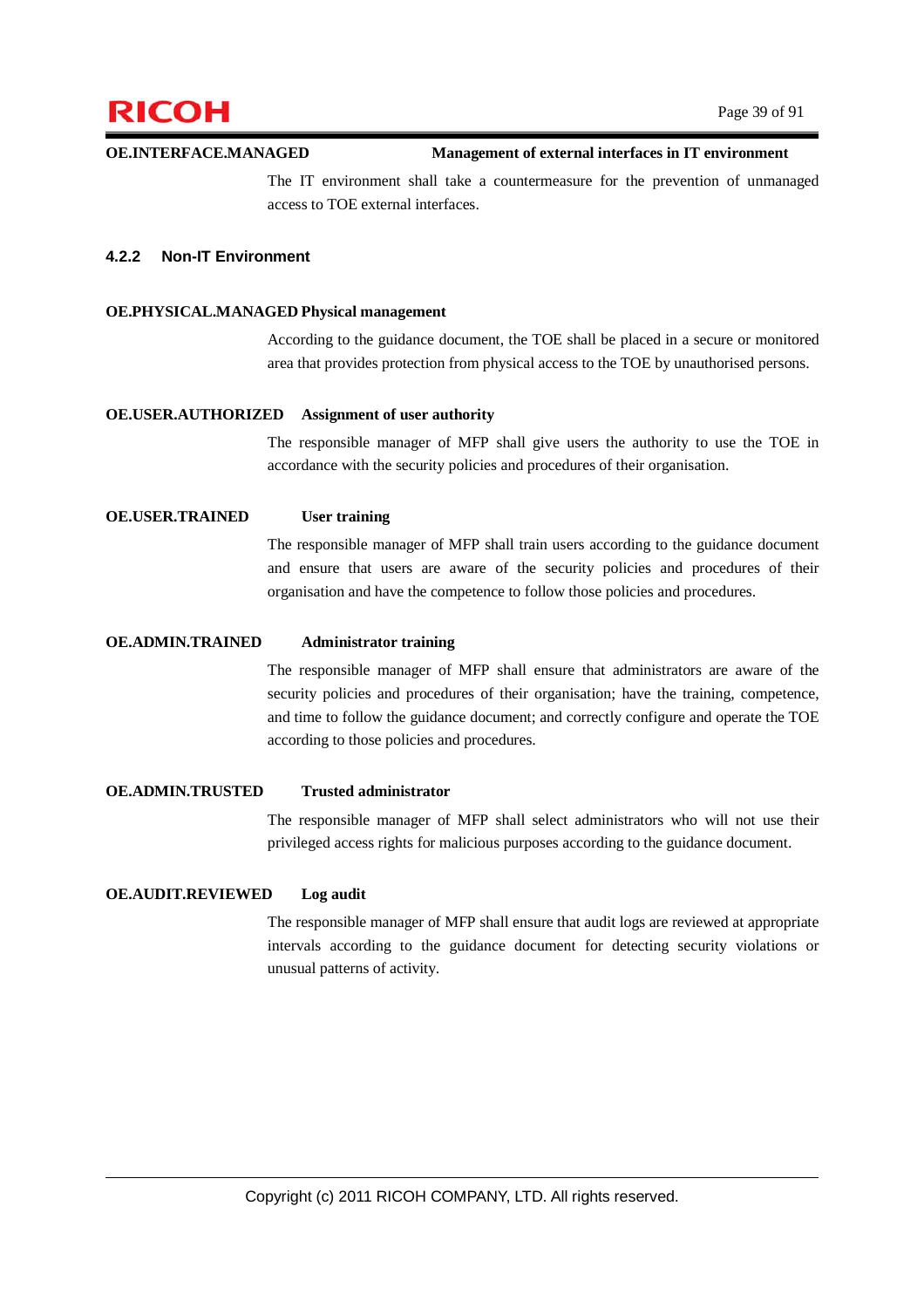### **4.3 Security Objectives Rationale**

This section describes the rationale for security objectives. The security objectives are for upholding the assumptions, countering the threats, and enforcing the organisational security policies that are defined.

### **4.3.1 Correspondence Table of Security Objectives**

Table 10 describes the correspondence between the assumptions, threats and organisational security policies, and each security objective.

|                         | 0.DOC.NO_DIS | <b>O.DOC.NO_ALT</b> | O.FUNC.NO_ALT | O.PROT.NO_ALT | <b>O.CONF.NO_DIS</b> | <b>O.CONF.NO_ALT</b> | O.USER.AUTHORIZED         | OE.USER.AUTHORIZED        | O.SOFTWARE.VERIFIED       | O.AUDIT.LOGGED            | OE.AUDIT_STORAGE.PROTCTED | OE.AUDIT_ACCESS_AUTHORIZED | OE.AUDIT.REVIEWED | O.INTERFACE.MANAGED       | OE.PHYSICAL.MANAGED       | OE.INTERFACE.MANAGED      | O.STORAGE.ENCRYPTED | O.RCGATE.COMM.PROTECT | OE.ADMIN.TRAINED | <b>OE.ADMIN.TRUSTED</b> | OE.USER.TRAINED |
|-------------------------|--------------|---------------------|---------------|---------------|----------------------|----------------------|---------------------------|---------------------------|---------------------------|---------------------------|---------------------------|----------------------------|-------------------|---------------------------|---------------------------|---------------------------|---------------------|-----------------------|------------------|-------------------------|-----------------|
| T.DOC.DIS               | X            |                     |               |               |                      |                      | $\mathbf X$               | $\mathbf X$               |                           |                           |                           |                            |                   |                           |                           |                           |                     |                       |                  |                         |                 |
| T.DOC.ALT               |              | X                   |               |               |                      |                      | $\mathbf X$               | $\mathbf X$               |                           |                           |                           |                            |                   |                           |                           |                           |                     |                       |                  |                         |                 |
| T.FUNC.ALT              |              |                     | X             |               |                      |                      | $\mathbf X$               | $\mathbf X$               |                           |                           |                           |                            |                   |                           |                           |                           |                     |                       |                  |                         |                 |
| T.PROT.ALT              |              |                     |               | $\mathbf X$   |                      |                      | X                         | $\mathbf X$               |                           |                           |                           |                            |                   |                           |                           |                           |                     |                       |                  |                         |                 |
| <b>T.CONF.DIS</b>       |              |                     |               |               | $\mathbf X$          |                      | $\mathbf X$               | $\mathbf X$               |                           |                           |                           |                            |                   |                           |                           |                           |                     |                       |                  |                         |                 |
| <b>T.CONF.ALT</b>       |              |                     |               |               |                      | X                    | $\boldsymbol{\mathrm{X}}$ | $\boldsymbol{\mathrm{X}}$ |                           |                           |                           |                            |                   |                           |                           |                           |                     |                       |                  |                         |                 |
| P.USER.AUTHORIZATION    |              |                     |               |               |                      |                      | $\mathbf X$               | $\mathbf X$               |                           |                           |                           |                            |                   |                           |                           |                           |                     |                       |                  |                         |                 |
| P.SOFTWARE.VERIFICATION |              |                     |               |               |                      |                      |                           |                           | $\boldsymbol{\mathrm{X}}$ |                           |                           |                            |                   |                           |                           |                           |                     |                       |                  |                         |                 |
| P.AUDIT.LOGGING         |              |                     |               |               |                      |                      |                           |                           |                           | $\boldsymbol{\mathrm{X}}$ | $\mathbf X$               | X                          | $\mathbf X$       |                           |                           |                           |                     |                       |                  |                         |                 |
| P.INTERFACE.MANAGEMENT  |              |                     |               |               |                      |                      |                           |                           |                           |                           |                           |                            |                   | $\boldsymbol{\mathrm{X}}$ |                           | $\boldsymbol{\mathrm{X}}$ |                     |                       |                  |                         |                 |
| P.STORAGE.ENCRYPTION    |              |                     |               |               |                      |                      |                           |                           |                           |                           |                           |                            |                   |                           |                           |                           | X                   |                       |                  |                         |                 |
| P.RCGATE.COMM.PROTECT   |              |                     |               |               |                      |                      |                           |                           |                           |                           |                           |                            |                   |                           |                           |                           |                     | $\mathbf X$           |                  |                         |                 |
| A.ACCESS.MANAGED        |              |                     |               |               |                      |                      |                           |                           |                           |                           |                           |                            |                   |                           | $\boldsymbol{\mathrm{X}}$ |                           |                     |                       |                  |                         |                 |
| A.ADMIN.TRAINING        |              |                     |               |               |                      |                      |                           |                           |                           |                           |                           |                            |                   |                           |                           |                           |                     |                       | X                |                         |                 |
| A.ADMIN.TRUST           |              |                     |               |               |                      |                      |                           |                           |                           |                           |                           |                            |                   |                           |                           |                           |                     |                       |                  | X                       |                 |
| A.USER.TRAINING         |              |                     |               |               |                      |                      |                           |                           |                           |                           |                           |                            |                   |                           |                           |                           |                     |                       |                  |                         | X               |

#### **Table 10 : Rationale for Security Objectives**

Copyright (c) 2011 RICOH COMPANY, LTD. All rights reserved.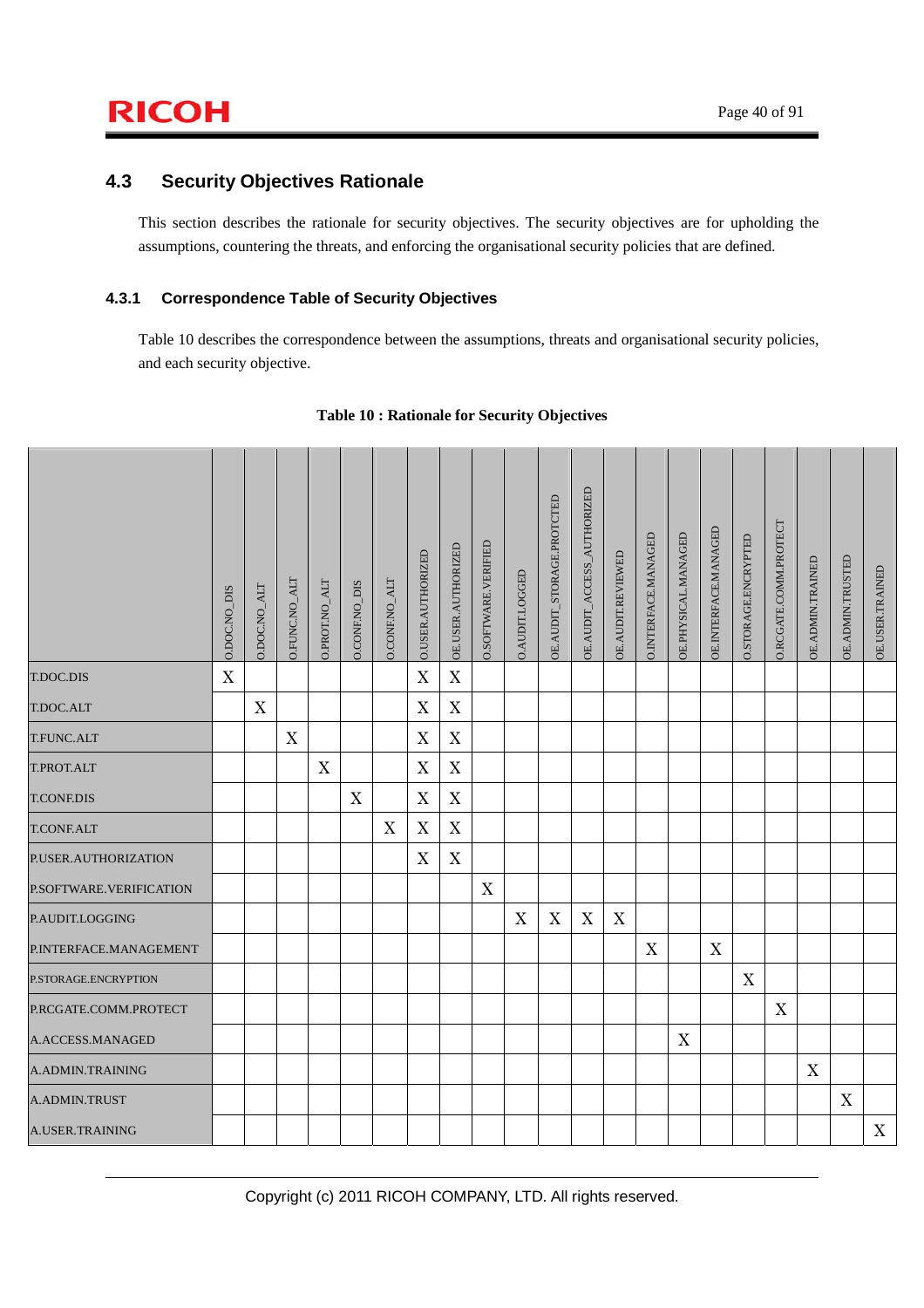# $\mathsf{RICOH}$  Page 41 of 91

#### **4.3.2 Security Objectives Descriptions**

The following describes the rationale for each security objective being appropriate to satisfy the threats, assumptions and organisational security policies.

#### **T.DOC.DIS**

T.DOC.DIS is countered by O.DOC.NO\_DIS, O.USER.AUTHORIZED and OE.USER.AUTHORIZED.

By OE.USER.AUTHORIZED, the responsible manager of MFP gives the authority to use the TOE to users who follow the security policies and procedures of their organisation. By O.USER.AUTHORIZED, the TOE requires identification and authentication of users, and users are authorised in accordance with the security policies before being allowed to use the TOE. By O.DOC.NO\_DIS, the TOE protects the documents from unauthorised disclosure by persons without a login user name, or by persons with a login user name but without an access permission to those documents.

T.DOC.DIS is countered by these objectives.

#### **T.DOC.ALT**

T.DOC.ALT is countered by O.DOC.NO\_ALT, O.USER.AUTHORIZED and OE.USER.AUTHORIZED.

By OE.USER.AUTHORIZED, the responsible manager of MFP gives the authority to use the TOE to users who follow the security policies and procedures of their organisation. By O.USER.AUTHORIZED, the TOE requires identification and authentication of users, and users are authorised in accordance with the security policies before being allowed to use the TOE. By O.DOC.NO\_ALT, the TOE protects the documents from unauthorised alteration by persons without a login user name, or by persons with a login user name but without an access permission to the document.

T.DOC.ALT is countered by these objectives.

#### **T.FUNC.ALT**

T.FUNC.ALT is countered by O.FUNC.NO\_ALT, O.USER.AUTHORIZED and OE.USER.AUTHORIZED.

By OE.USER.AUTHORIZED, the responsible manager of MFP gives the authority to use the TOE to users who follow the security policies and procedures of their organisation. By O.USER.AUTHORIZED, the TOE requires identification and authentication of users, and users are authorised in accordance with the security policies before being allowed to use the TOE. By O.FUNC.NO\_ALT, the TOE protects the user jobs from unauthorised alteration by persons without a login user name, or by persons with a login user name but without an access permission to the user job.

T.FUNC.ALT is countered by these objectives.

#### **T.PROT.ALT**

T.PROT.ALT is countered by O.PROT.NO\_ALT, O.USER.AUTHORIZED and OE.USER.AUTHORIZED.

By OE.USER.AUTHORIZED, the responsible manager of MFP gives the authority to use the TOE to users who follow the security policies and procedures of their organisation. By O.USER.AUTHORIZED, the TOE requires identification and authentication of users, and users are authorised in accordance with the security policies before being allowed to use the TOE. By O.PROT.NO\_ALT, the TOE protects the TSF protected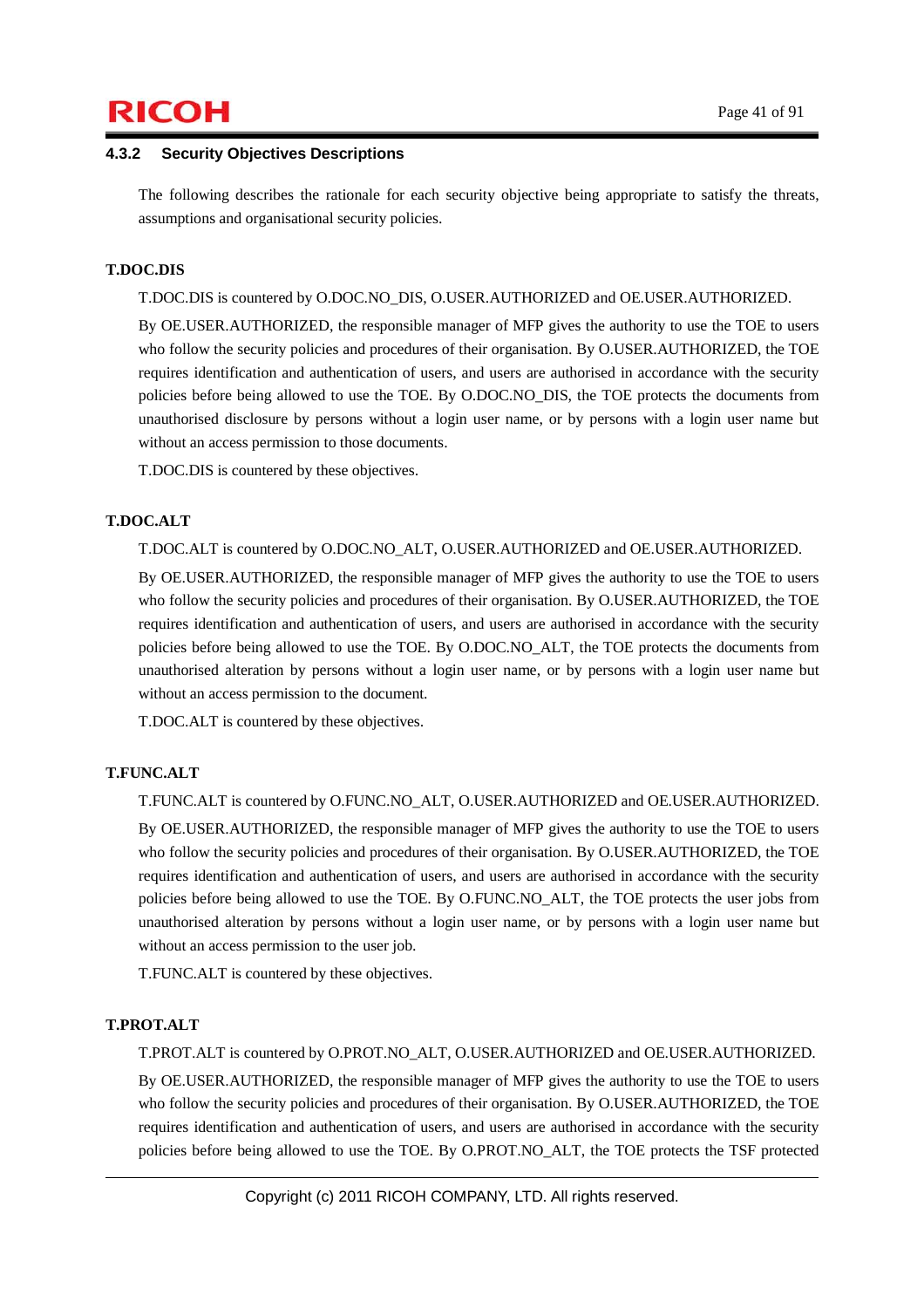

data from unauthorised alteration by persons without a login user name, or by persons with a login user name but without an access permission to the TSF protected data.

T.PROT.ALT is countered by these objectives.

#### **T.CONF.DIS**

T.CONF.DIS is countered by O.CONF.NO\_DIS, O.USER.AUTHORIZED and OE.USER.AUTHORIZED.

By OE.USER.AUTHORIZED, the responsible manager of MFP gives the authority to use the TOE to users who follow the security policies and procedures of their organisation. By O.USER.AUTHORIZED, the TOE requires identification and authentication of users, and users are authorised in accordance with the security policies before being allowed to use the TOE. By O.CONF.NO\_DIS, the TOE protects the TSF confidential data from unauthorised disclosure by persons without a login user name, or by persons with a login user name but without an access permission to the TSF confidential data.

T.CONF.DIS is countered by these objectives.

#### **T.CONF.ALT**

T.CONF.ALT is countered by O.CONF.NO\_ALT, O.USER.AUTHORIZED and OE.USER.AUTHORIZED. By OE.USER.AUTHORIZED, the responsible manager of MFP gives the authority to use the TOE to users who follow the security policies and procedures of their organisation. By O.USER.AUTHORIZED, the TOE requires identification and authentication of users, and users are authorised in accordance with the security policies before being allowed to use the TOE. By O.CONF.NO\_ALT, the TOE protects the TSF confidential data from unauthorised alteration by persons without a login user name, or by persons with a login user name but without an access permission to the TSF confidential data.

T.CONF.ALT is countered by these objectives.

#### **P.USER.AUTHORIZATION**

P.USER.AUTHORIZATION is enforced by O.USER.AUTHORIZED and OE.USER.AUTHORIZED.

By OE.USER.AUTHORIZED, the responsible manager of MFP gives the authority to use the TOE to users who follow the security policies and procedures of their organisation. By O.USER.AUTHORIZED, the TOE requires identification and authentication of users, and users are authorised in accordance with the security policies before being allowed to use the TOE.

P.USER.AUTHORIZATION is enforced by these objectives.

#### **P. SOFTWARE.VERIFICATION**

P.SOFTWARE.VERIFICATION is enforced by O.SOFTWARE.VERIFIED.

By O.SOFTWARE.VERIFIED, the TOE provides measures for self-verifying the executable code of the TSF.

P.SOFTWARE.VERIFICATION is enforced by this objective.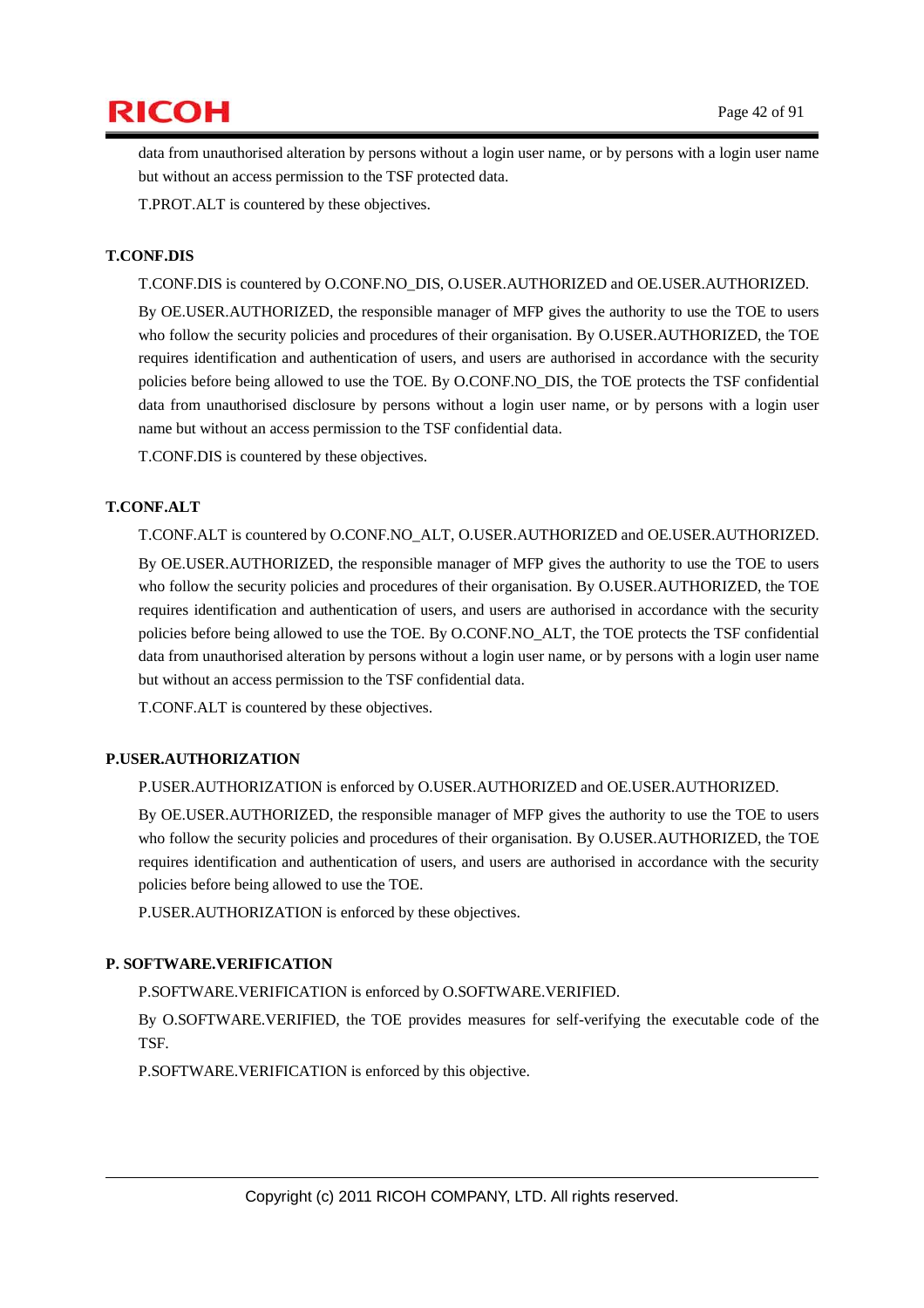# $\mathsf{RICOH}$  Page 43 of 91

#### **P. AUDIT.LOGGING**

P.AUDIT.LOGGING is enforced by O.AUDIT.LOGGED, OE.AUDIT.REVIEWED, OE. AUDIT\_STORAGE.PROTECTED and OE. AUDIT\_ACCESS. AUTHORIZED.

By O.AUDIT.LOGGED, the TOE creates and maintains a log of TOE use and security-relevant events in the MFP and prevents its unauthorised disclosure or alteration.

By OE.AUDIT.REVIEWED, the responsible manager of MFP reviews audit logs at appropriate intervals for security violations or unusual patterns of activity according to the guidance document.

By OE. AUDIT\_STORAGE.PROTECTED, if audit records are exported from the TOE to another trusted IT product, the responsible manager of MFP protects those records from unauthorised access, deletion and alteration. By OE.AUDIT\_ACCESS.AUTHORIZED, the responsible manager of MFP ensures that those records can be accessed in order to detect potential security violations, and only by authorised persons.

P.AUDIT.LOGGING is enforced by these objectives.

#### **P.INTERFACE.MANAGEMENT**

P.INTERFACE.MANAGEMENT is enforced by O.INTERFACE.MANAGED and OE.INTERFACE.MANAGED.

By O.INTERFACE.MANAGED, the TOE manages the operation of the external interfaces in accordance with the security policies. By OE.INTERFACE.MANAGED, the TOE constructs the IT environment that prevents unmanaged access to TOE external interfaces.

P.INTERFACE.MANAGEMENT is enforced by these objectives.

#### **P.STORAGE.ENCRYPTION**

P.STORAGE.ENCRYPTION is enforced by O.STORAGE.ENCRYPTED.

By O.STORAGE.ENCRYPTED, the TOE shall encrypt the data to be written on the HDD, and written on the HDD shall be those encrypted data.

P.STORAGE.ENCRYPTION is enforced by this objective.

#### **P.RCGATE.COMM.PROTECT**

P.RCGATE.COMM.PROTECT is enforced by O.RCGATE.COMM.PROTECT. By O.RCGATE.COMM.PROTECT, the TOE shall conceal the communication data on the communication path between itself and RC Gate, and detect any tampering with those communication data. P.RCGATE.COMM.PROTECT is enforced by this objective.

#### **A.ACCESS.MANAGED**

A.ACCESS.MANAGED is upheld by OE.PHYSICAL.MANAGED.

By OE.PHYSICAL.MANAGED, the TOE is located in a restricted or monitored environment according to the guidance documents and is protected from the physical access by the unauthorised persons.

A.ACCESS.MANAGED is upheld by this objective.

#### **A.ADMIN.TRAINING**

A.ADMIN.TRAINING is upheld by OE.ADMIN.TRAINED.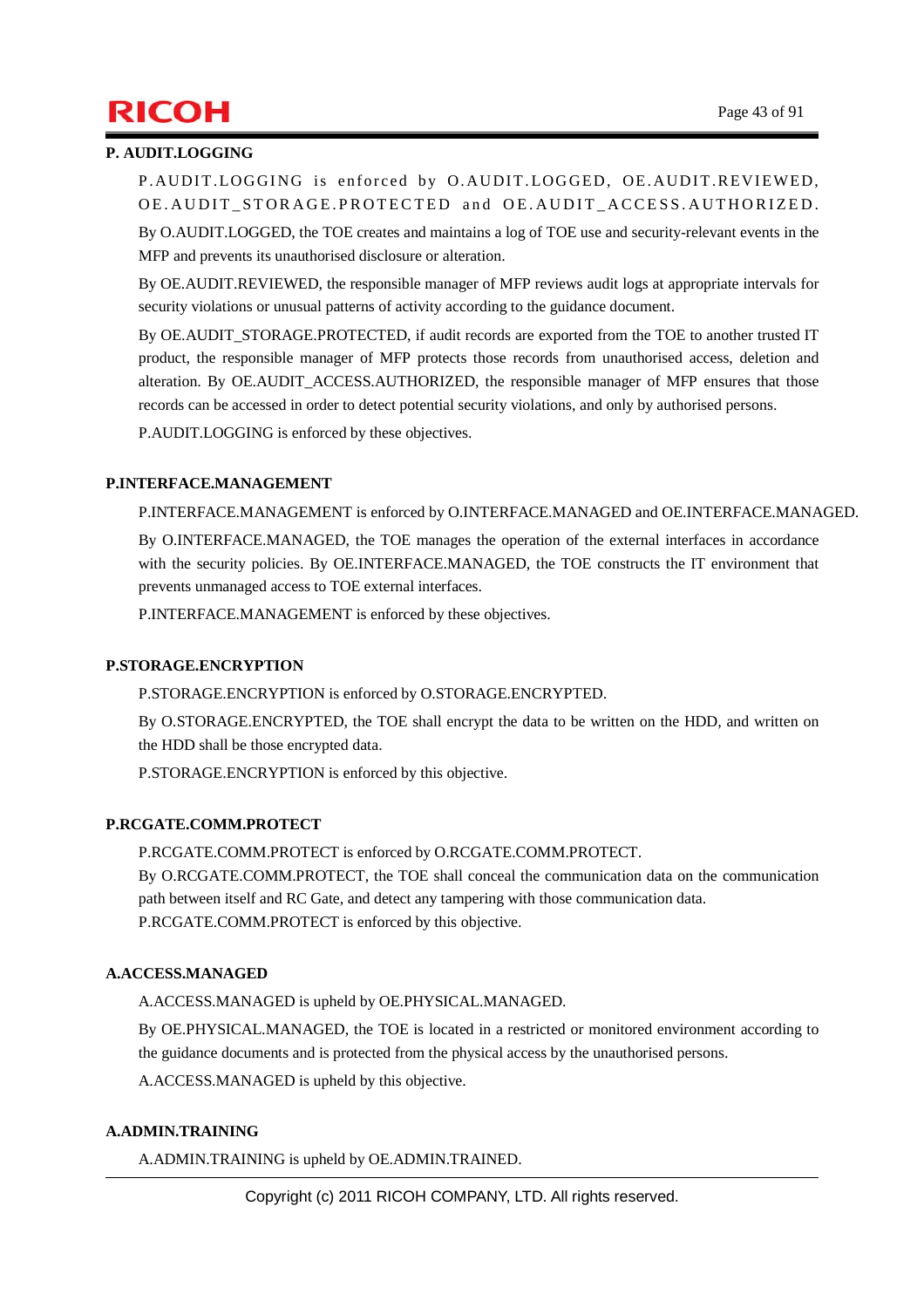

By OE.ADMIN.TRAINED, the responsible manager of MFP ensures that the administrators are aware of the security policies and procedures of their organisation. For this, the administrators have the training, competence, and time to follow the guidance documents, and correctly configure and operate the TOE in accordance with those policies and procedures.

A.ADMIN.TRAINING is upheld by this objective.

#### **A.ADMIN.TRUST**

A.ADMIN.TRUST is upheld by OE.ADMIN.TRUSTED.

By OE.ADMIN.TRUSTED, the responsible manager of MFP selects the administrators and they will not abuse their privileges in accordance with the guidance documents.

A.ADMIN.TRUST is upheld by this objective.

#### **A.USER.TRAINING**

A.USER.TRAINING is upheld by OE.USER.TRAINED.

By OE.USER.TRAINED, the responsible manager of MFP instructs the users in accordance with the guidance documents to make them aware of the security policies and procedures of their organisation, and the users follow those policies and procedures.

OE.USER.TRAINED is upheld by this objective.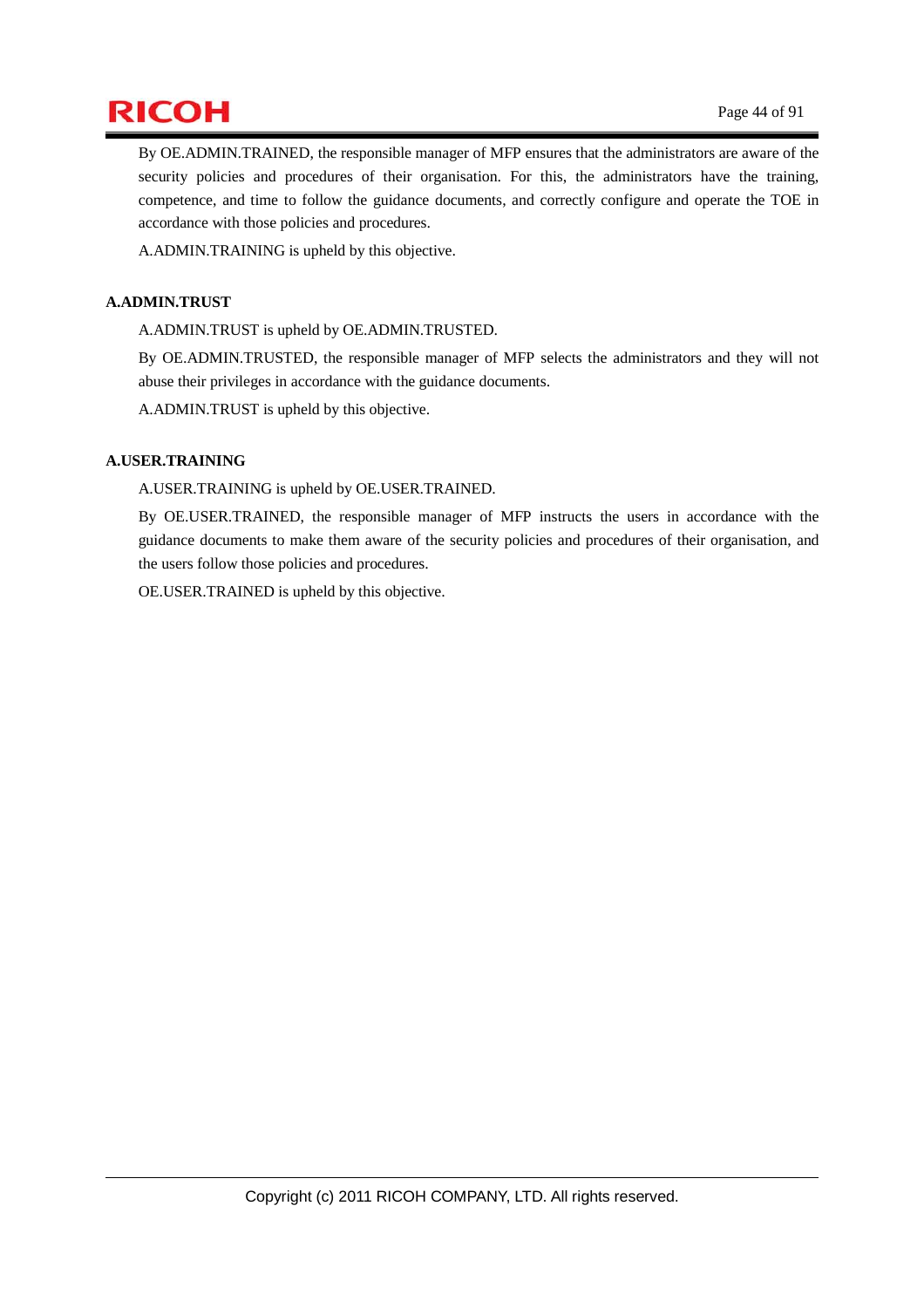### **5 Extended Components Definition**

This section describes Extended Components Definition.

### **5.1 Restricted forwarding of data to external interfaces (FPT\_FDI\_EXP)**

#### **Family behaviour**

This family defines requirements for the TSF to restrict direct forwarding of information from one external interface to another external interface.

Many products receive information on specific external interfaces and are intended to transform and process this information before it is transmitted on another external interface. However, some products may provide the capability for attackers to misuse external interfaces to violate the security of the TOE or devices that are connected to the TOE's external interfaces. Therefore, direct forwarding of unprocessed data between different external interfaces is forbidden unless explicitly allowed by an authorized administrative role. The family FPT\_FDI\_EXP has been defined to specify this kind of functionality.

#### **Component levelling:**

FPT\_FDI\_EXP: Restricted forwarding of data to external interfaces  $\begin{array}{c} \begin{array}{c} \begin{array}{ccc} \end{array} \end{array}$  1

FPT\_FDI\_EXP.1 Restricted forwarding of data to external interfaces provides for the functionality to require TSF controlled processing of data received over defined external interfaces before these data are sent out on another external interface. Direct forwarding of data from one external interface to another one requires explicit allowance by an authorized administrative role.

#### **Management: FPT\_FDI\_EXP.1**

The following actions could be considered for the management functions in FMT:

- a) Definition of the role(s) that are allowed to perform the management activities
- b) Management of the conditions under which direct forwarding can be allowed by an administrative role
- c) Revocation of such an allowance

#### Audit: **FPT** FDI **EXP.1**

There are no auditable events foreseen.

#### **Rationale:**

Quite often, a TOE is supposed to perform specific checks and process data received on one external interface before such (processed) data are allowed to be transferred to another external interface. Examples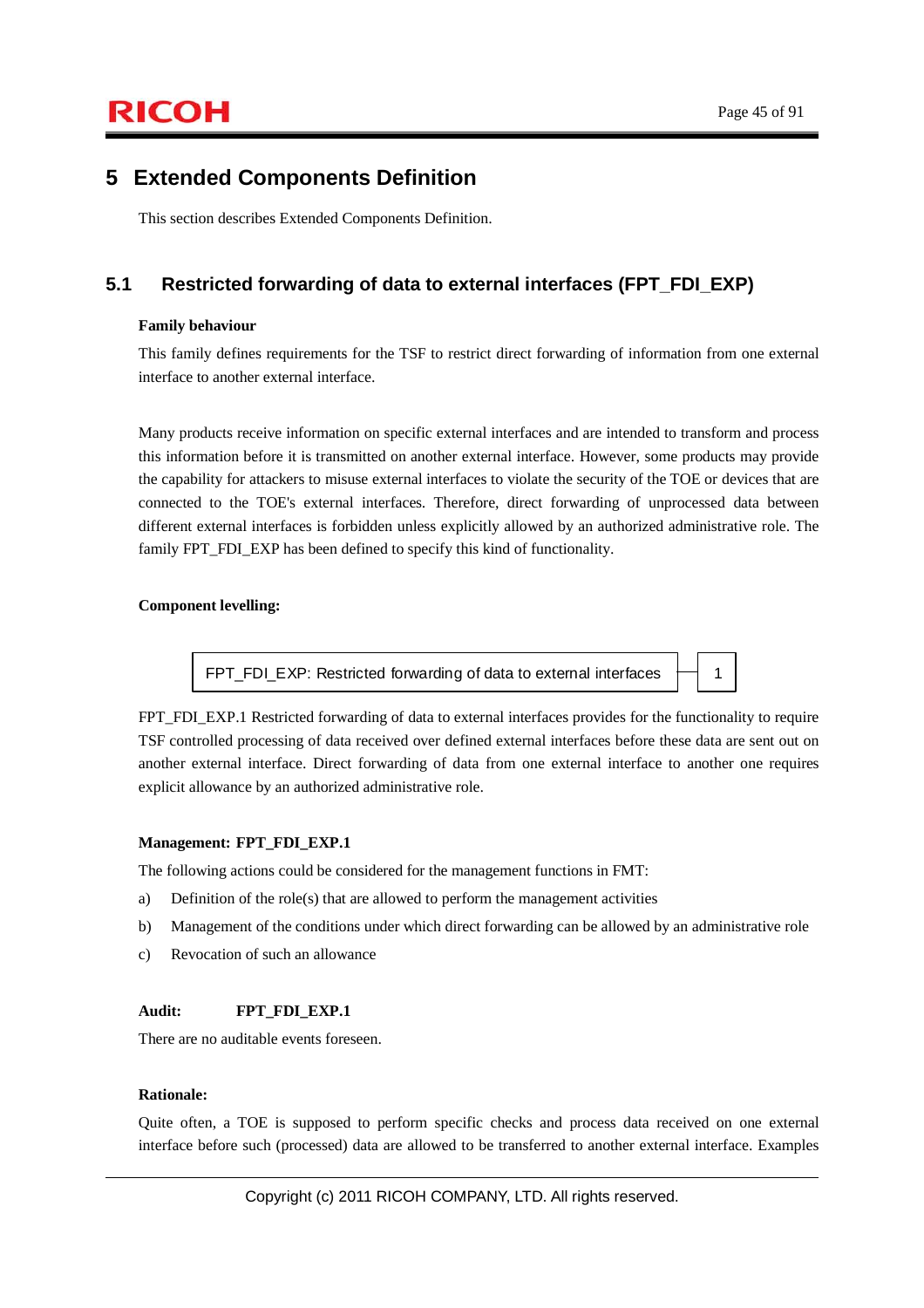are firewall systems but also other systems that require a specific work flow for the incoming data before it can be transferred. Direct forwarding of such data (i.e., without processing the data first) between different external interfaces is therefore a function that—if allowed at all—can only be allowed by an authorized role.

It has been viewed as useful to have this functionality as a single component that allows specifying the property to disallow direct forwarding and require that only an authorized role can allow this. Since this is a function that is quite common for a number of products, it has been viewed as useful to define an extended component.

The Common Criteria defines attribute-based control of user data flow in its FDP class. However, in this Protection Profile, the authors needed to express the control of both user data and TSF data flow using administrative control instead of attribute-based control. It was found that using FDP\_IFF and FDP\_IFC for this purpose resulted in SFRs that were either too implementation-specific for a Protection Profile or too unwieldy for refinement in a Security Target. Therefore, the authors decided to define an extended component to address this functionality.

This extended component protects both user data and TSF data, and it could therefore be placed in either the FDP or the FPT class. Since its purpose is to protect the TOE from misuse, the authors believed that it was most appropriate to place it in the FPT class. It did not fit well in any of the existing families in either class, and this led the authors to define a new family with just one member.

processing by the TSF to **[assignment: the LAN and telephone line]**.

#### **FPT\_FDI\_EXP.1 Restricted forwarding of data to external interfaces**

|                 | <b>Operation Panel, LAN, telephone line</b> from being forwarded without further   |  |  |  |  |  |
|-----------------|------------------------------------------------------------------------------------|--|--|--|--|--|
| FPT FDI EXP.1.1 | The TSF shall provide the capability to restrict data received on [assignment: the |  |  |  |  |  |
|                 | <b>FMT</b> SMR.1 Security roles                                                    |  |  |  |  |  |
|                 | Dependencies: FMT SMF.1 Specification of Management Functions                      |  |  |  |  |  |
|                 | Hierarchical to: No other components                                               |  |  |  |  |  |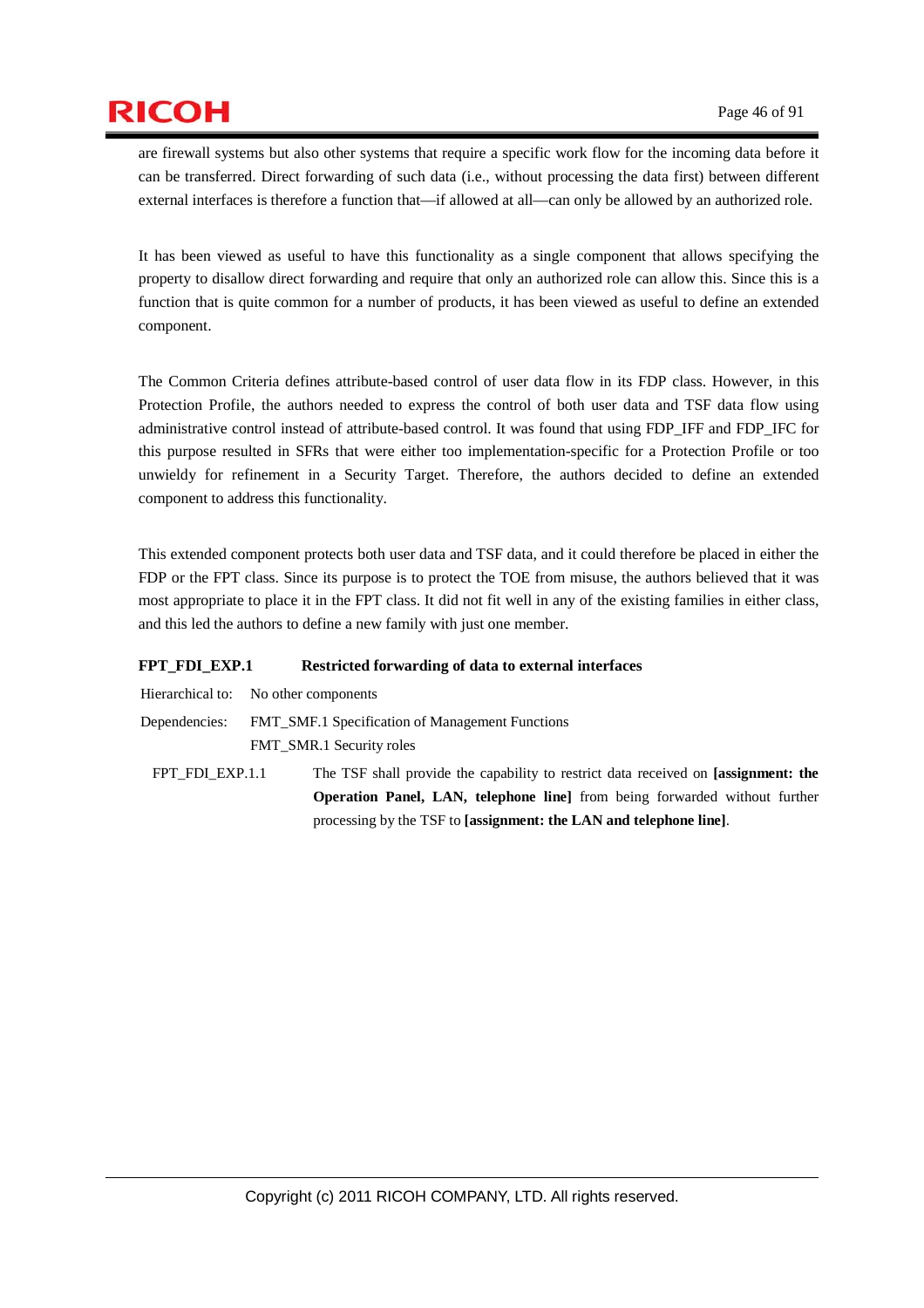### **6 Security Requirements**

This section describes Security Functional Requirements, Security Assurance Requirements and Security Requirements Rationale.

### **6.1 Security Functional Requirements**

This section describes the TOE security functional requirements for fulfilling the security objectives defined in section 4.1. The security functional requirements are quoted from the requirement defined in the CC Part2. The security functional requirements that are not defined in CC Part2 are quoted from the extended security functional requirements defined in the PP (IEEE Standard for a Protection Profile in Operational Environment A (IEEE Std 2600.1-2009)).

The part with assignment and selection defined in the [CC] is identified with **[bold face and brackets]**. The part with refinement is identified with (refinement:).

#### **6.1.1 Class FAU: Security audit**

#### **FAU\_GEN.1 Audit data generation**

| Hierarchical to: | No other components.                                                                            |
|------------------|-------------------------------------------------------------------------------------------------|
| Dependencies:    | FPT_STM.1 Reliable time stamps                                                                  |
| FAU GEN.1.1      | The TSF shall be able to generate an audit record of the following auditable events:            |
|                  | a) Start-up and shutdown of the audit functions;                                                |
|                  | b) All auditable events for the [selection: not specified] level of audit; and                  |
|                  | c) [assignment: auditable events of the TOE shown in Table 11].                                 |
| FAU GEN.1.2      | The TSF shall record within each audit record at least the following information:               |
|                  | a) Date and time of the event, type of event, subject identity (if applicable), and the outcome |
|                  | (success or failure) of the event; and                                                          |
|                  | b) For each audit event type, based on the auditable event definitions of the functional        |
|                  | components included in the PP/ST, [assignment: types of job for FDP_ACF.1(a), all login         |
|                  | user names that attempted the user identification for FIA UID.1, communication                  |
|                  | direction of Web Function, communication IP address of the communication used for               |
|                  | Web Function and folder transmission, recipient's e-mail address used for e-mail                |
|                  | transmission, and communication direction of communication with RC Gate].                       |

Table 11 shows the action (CC rules) recommended by the CC as auditable for each functional requirement and the corresponding auditable events of the TOE.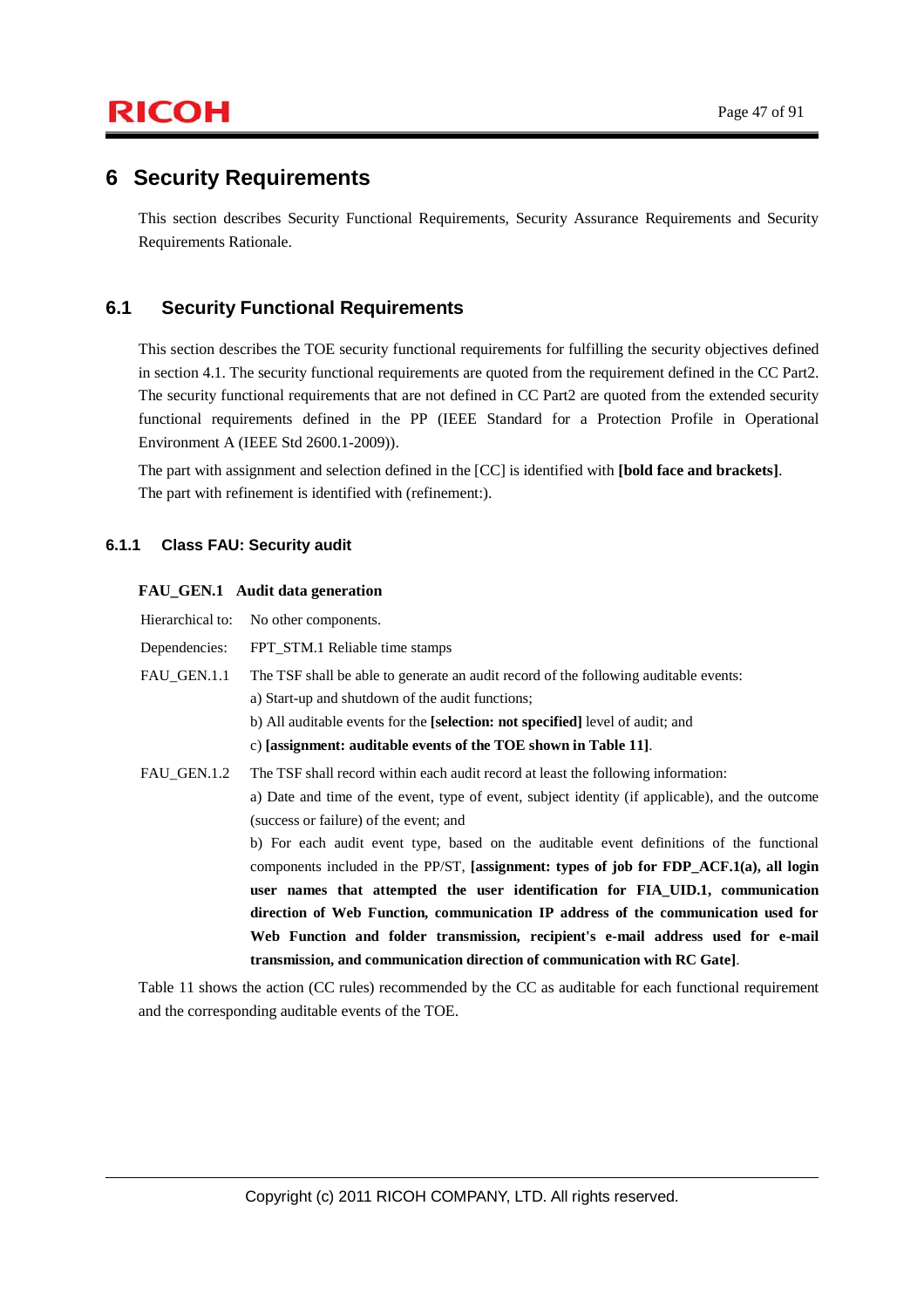| <b>Functional</b><br><b>Requirements</b> | <b>Actions Which Should Be Auditable</b>                                                                                                                                                                                                                                                                                                                                                                                                             | <b>Auditable Events</b>                                                                                                                                                                                                                                                                                                                                                                                                                                                                                                                                                                                                                                                                             |
|------------------------------------------|------------------------------------------------------------------------------------------------------------------------------------------------------------------------------------------------------------------------------------------------------------------------------------------------------------------------------------------------------------------------------------------------------------------------------------------------------|-----------------------------------------------------------------------------------------------------------------------------------------------------------------------------------------------------------------------------------------------------------------------------------------------------------------------------------------------------------------------------------------------------------------------------------------------------------------------------------------------------------------------------------------------------------------------------------------------------------------------------------------------------------------------------------------------------|
| $FDP\_ACF.1(a)$                          | a) Minimal: Successful requests to<br>perform an operation on an object<br>covered by the SFP.<br>b) Basic: All requests to perform an<br>operation on an object covered by the<br>SFP.<br>c) Detailed: The specific security<br>attributes used in making an access<br>check.                                                                                                                                                                       | Original:<br>- Start and end operation of<br>storing document data.<br>- Start and end operation of<br>printing document data.<br>- Start and end operation of<br>downloading document data.<br>- Start and end operation of<br>faxing document data.<br>- Start and end operation of<br>sending document data<br>by<br>e-mail.<br>- Start and end operation of<br>delivering document data to<br>folder.<br>- Start and end operation of<br>deleting document data.<br>described<br>Those<br>above.<br>"storing,<br>printing,<br>downloading, faxing, sending<br>by e-mail, delivering to folder,<br>and deleting", are the job types<br>of additional information that<br>are required by the PP. |
| $FDP\_ACF.1(b)$<br>$FIA_UAU.1(a)$        | a) Minimal: Successful requests to<br>perform an operation on an object<br>covered by the SFP.<br>b) Basic: All requests to perform an<br>operation on an object covered by the<br>SFP.<br>c) Detailed: The specific security<br>attributes used in making an access<br>check.<br>a) Minimal: Unsuccessful use of the<br>authentication mechanism;<br>b) Basic: All use of the authentication<br>mechanism;<br>c) Detailed: All TSF mediated actions | Original: Not recorded.<br>b) Basic: Success and failure of<br>login operation                                                                                                                                                                                                                                                                                                                                                                                                                                                                                                                                                                                                                      |
|                                          | performed before authentication of the<br>user.                                                                                                                                                                                                                                                                                                                                                                                                      |                                                                                                                                                                                                                                                                                                                                                                                                                                                                                                                                                                                                                                                                                                     |

**Table 11 : List of Auditable Events**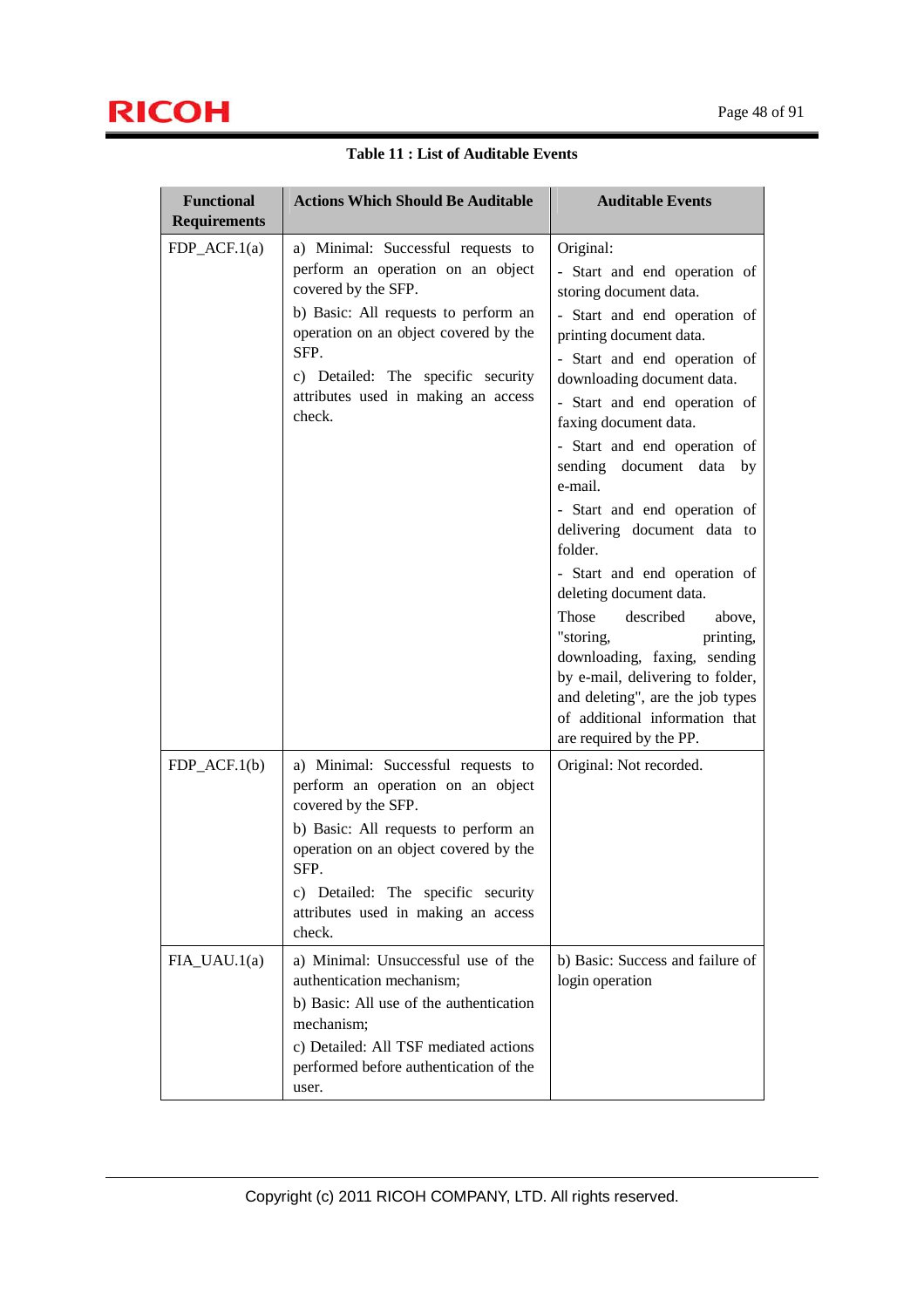

| $FIA_UAU.1(b)$ | a) Minimal: Unsuccessful use of the<br>authentication mechanism;<br>b) Basic: All use of the authentication<br>mechanism;<br>c) Detailed: All TSF mediated actions<br>performed before authentication of the<br>user.          | b) Basic: Success and failure of<br>login operation                                                                                                              |
|----------------|--------------------------------------------------------------------------------------------------------------------------------------------------------------------------------------------------------------------------------|------------------------------------------------------------------------------------------------------------------------------------------------------------------|
| FIA_UAU.2      | a) Minimal: Unsuccessful use of the<br>authentication mechanism;<br>b) Basic: All use of the authentication<br>mechanism.                                                                                                      | b) Basic: Success and failure of<br>login operation                                                                                                              |
| $FIA_UID.1(a)$ | a) Minimal: Unsuccessful use of the<br>identification<br>user<br>mechanism,<br>including the user identity provided;<br>b) Basic: All use of the user<br>identification mechanism, including<br>the user identity provided.    | b) Basic: Success and failure of<br>login operation. Also includes<br>the user identification that is<br>required by the PP as the<br>additional information.    |
| $FIA_UID.1(b)$ | a) Minimal: Unsuccessful use of the<br>identification<br>user<br>mechanism,<br>including the user identity provided;<br>Basic: All use of the user<br>b)<br>identification mechanism, including<br>the user identity provided. | b) Basic: Success and failure of<br>login operation. Also includes<br>the user identification that is<br>required by the PP<br>as the<br>additional information. |
| FIA_UID.2      | a) Minimal: Unsuccessful use of the<br>identification<br>mechanism,<br>user<br>including the user identity provided;<br>b) Basic: All use of the user<br>identification mechanism, including<br>the user identity provided.    | b) Basic: Success and failure of<br>login operation                                                                                                              |
| FMT_SMF.1      | a) Minimal: Use of the management<br>functions.                                                                                                                                                                                | Minimal:<br>Record<br>οf<br>a)<br>management items in Table 29.                                                                                                  |
| FMT_SMR.1      | Minimal: modifications to the<br>a)<br>group of users that are part of a role;<br>b) Detailed: every use of the rights of<br>a role.                                                                                           | No<br>record<br>due<br>to<br>any<br>modification.                                                                                                                |
| FPT_STM.1      | a) Minimal: changes to the time;<br>b) Detailed: providing a timestamp.                                                                                                                                                        | Minimal:<br>Settings<br>a)<br>of<br>Year-Month-Day<br>and<br>Hour-Minute                                                                                         |
| FTA_SSL.3      | Termination<br>Minimal:<br>of<br>a)<br>an<br>interactive session by the session<br>locking mechanism.                                                                                                                          | a) Minimal:<br>Termination of<br>session by auto logout.                                                                                                         |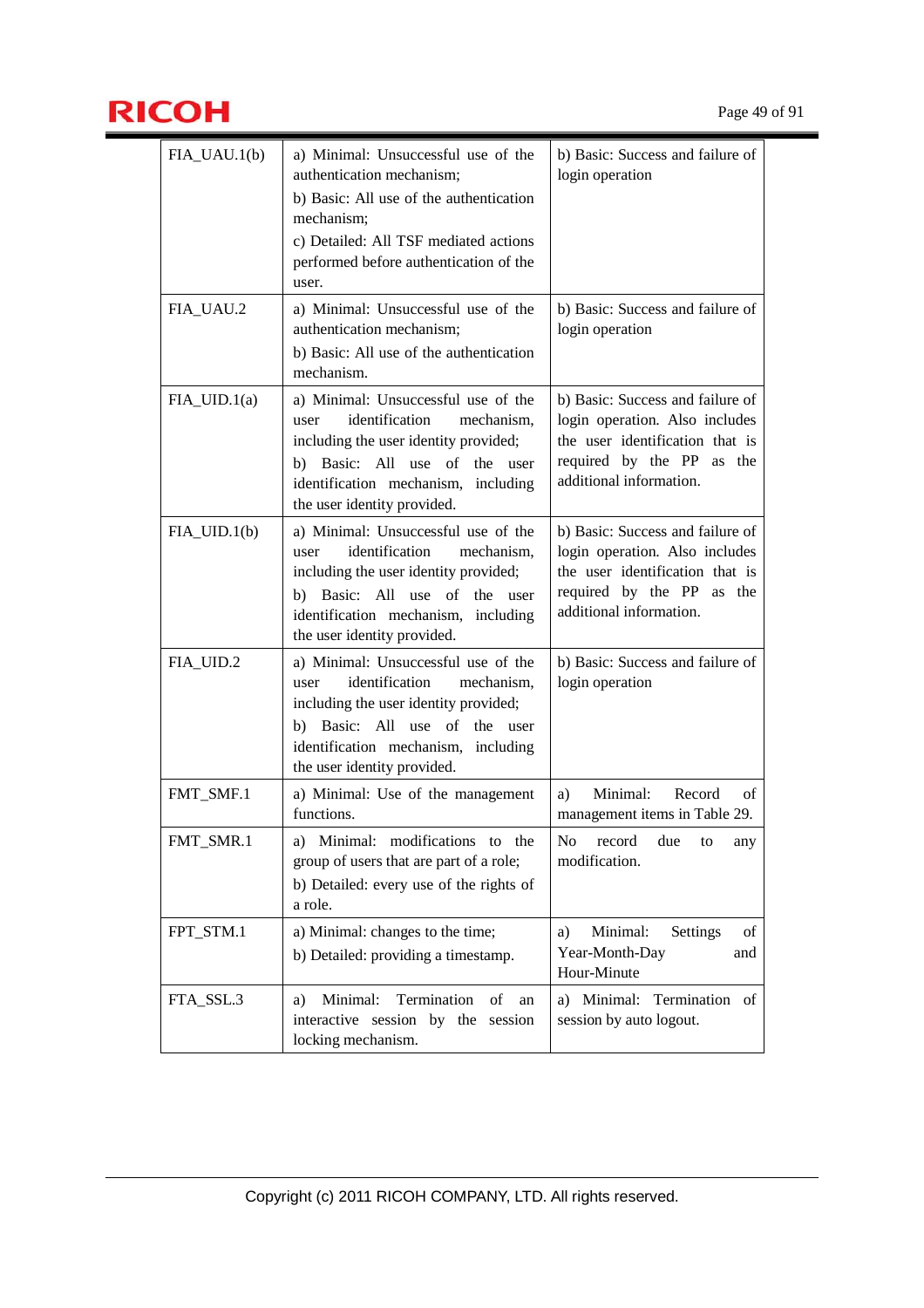

# $\mathsf{RICOH}$  Page 50 of 91

| FTP ITC.1 | a) Minimal: Failure of the trusted                                | Minimal: Failure<br>a)     | - of |
|-----------|-------------------------------------------------------------------|----------------------------|------|
|           | channel functions.                                                | communication with trusted |      |
|           | b) Minimal: Identification of the                                 | channel.                   |      |
|           | initiator and target of failed trusted                            |                            |      |
|           | channel functions.                                                |                            |      |
|           | c) Basic: All attempted uses of the<br>trusted channel functions. |                            |      |
|           | d) Basic: Identification of the initiator                         |                            |      |
|           | and target of all trusted channel                                 |                            |      |
|           | functions.                                                        |                            |      |

#### **FAU\_GEN.2 User identity association**

- Hierarchical to: No other components.
- Dependencies: FAU\_GEN.1 Audit data generation FIA\_UID.1 Timing of identification
- FAU\_GEN.2.1 For audit events resulting from actions of identified users, the TSF shall be able to associate each auditable event with the identity of the user that caused the event.

#### **FAU\_STG.1 Protected audit trail storage**

Hierarchical to: No other components. Dependencies: FAU\_GEN.1 Audit data generation FAU\_STG.1.1 The TSF shall protect the stored audit records in the audit trail from unauthorised deletion. FAU\_STG.1.2 The TSF shall be able to **[selection: prevent]** unauthorised modifications to the stored audit records in the audit trail.

#### **FAU\_STG.4 Prevention of audit data loss**

- Hierarchical to: FAU\_STG.3 Action in case of possible audit data loss
- Dependencies: FAU\_STG.1 Protected audit trail storage
- FAU\_STG.4.1 The TSF shall **[selection: overwrite the oldest stored audit records]** and **[assignment: no other actions to be taken in case of audit storage failure]** if the audit trail is full.

#### **FAU\_SAR.1 Audit review**

- Hierarchical to: No other components.
- Dependencies: FAU\_GEN.1 Audit data generation
- FAU\_SAR.1.1 The TSF shall provide **[assignment: the MFP administrators]** with the capability to read **[assignment: all of log items]** from the audit records.
- FAU SAR.1.2 The TSF shall provide the audit records in a manner suitable for the user to interpret the information.

#### **FAU\_SAR.2 Restricted audit review**

Hierarchical to: No other components.

Dependencies: FAU\_SAR.1 Audit review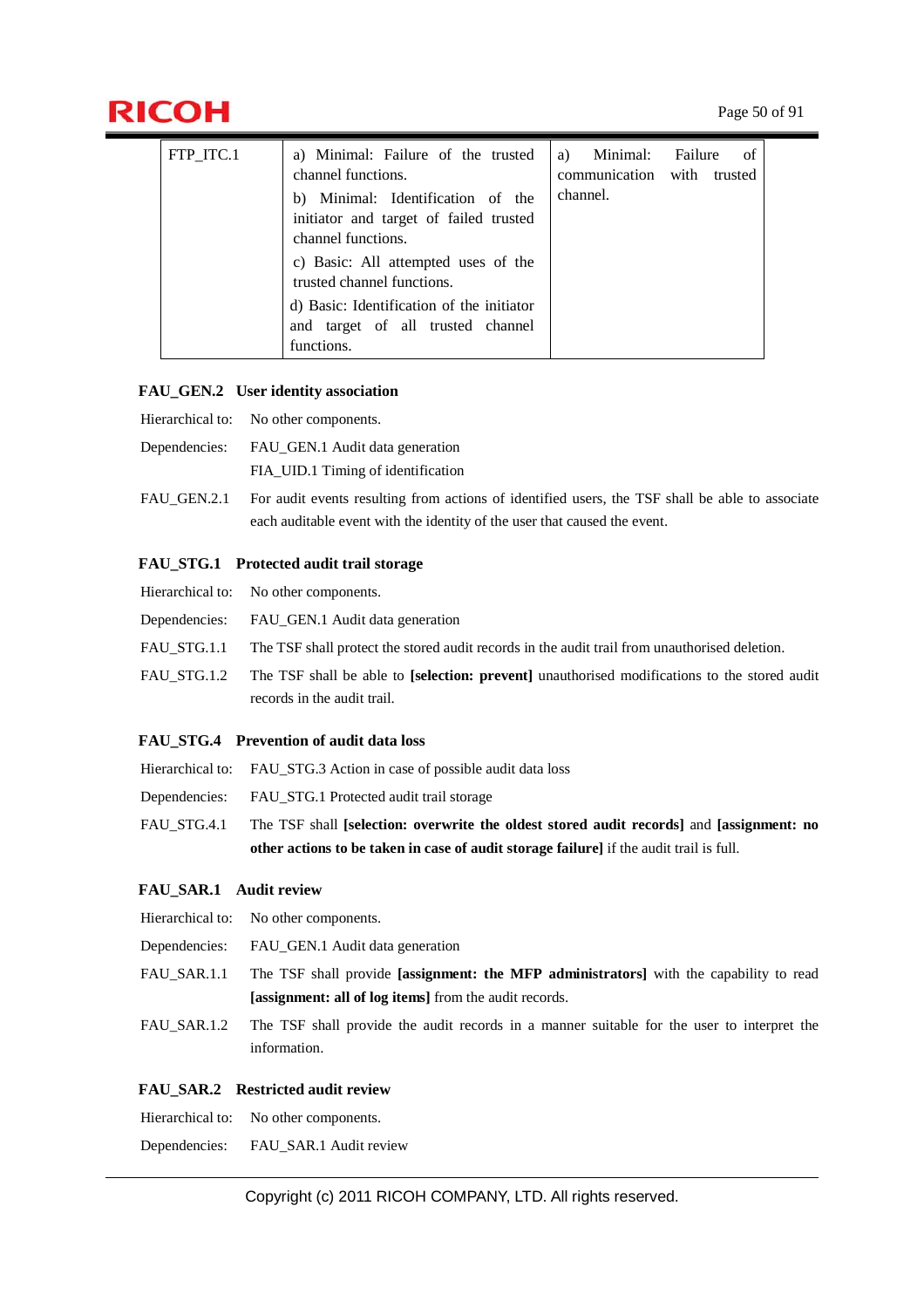# $\mathsf{RICOH}$  Page 51 of 91

FAU\_SAR.2.1 The TSF shall prohibit all users read access to the audit records, except those users that have been granted explicit read-access.

### **6.1.2 Class FCS: Cryptographic support**

#### **FCS\_CKM.1 Cryptographic key generation**

Hierarchical to: No other components. Dependencies: [FCS\_CKM.2 Cryptographic key distribution, or

- FCS\_COP.1 Cryptographic operation] FCS\_CKM.4 Cryptographic key destruction
- FCS\_CKM.1.1 The TSF shall generate cryptographic keys in accordance with a specified cryptographic key generation algorithm **[assignment: cryptographic key generation algorithm in Table 12]** and specified cryptographic key sizes **[assignment: cryptographic key sizes in Table 12]** that meet the following: **[assignment: standards in Table 12]**.

#### **Table 12 : List of Cryptographic Key Generation**

| <b>Key Type</b>       | <b>Standard</b> | <b>Cryptographic Key</b><br><b>Generation Algorithm</b> | <b>Cryptographic</b><br><b>Key Size</b> |
|-----------------------|-----------------|---------------------------------------------------------|-----------------------------------------|
| HDD cryptographic key | BSI-AIS31       | TRNG                                                    | 256 bits                                |

#### **FCS\_COP.1 Cryptographic operation**

|               | Hierarchical to: No other components.                                                     |  |  |  |  |
|---------------|-------------------------------------------------------------------------------------------|--|--|--|--|
| Dependencies: | [FDP ITC.1 Import of user data without security attributes, or                            |  |  |  |  |
|               | FDP ITC.2 Import of user data with security attributes, or                                |  |  |  |  |
|               | FCS_CKM.1 Cryptographic key generation]                                                   |  |  |  |  |
|               | FCS_CKM.4 Cryptographic key destruction                                                   |  |  |  |  |
| FCS COP.1.1   | The TSF shall perform [assignment: cryptographic operations shown in Table 13] in         |  |  |  |  |
|               | accordance with a specified cryptographic algorithm [assignment: cryptographic algorithm  |  |  |  |  |
|               | shown in Table 13] and cryptographic key sizes [assignment: cryptographic key sizes shown |  |  |  |  |

**in Table 13]** that meet the following: **[assignment: standards shown in Table 13]**.

|  |  | Table 13 : List of Cryptographic Operation |  |
|--|--|--------------------------------------------|--|
|--|--|--------------------------------------------|--|

| <b>Key Type</b>             | <b>Standard</b> | Cryptographic<br><b>Algorithm</b> | Cryptographic<br><b>Key Size</b> | <b>Cryptographic Operation</b>                 |
|-----------------------------|-----------------|-----------------------------------|----------------------------------|------------------------------------------------|
| <b>HDD</b><br>cryptographic | <b>FIPS197</b>  | AES                               | 256 bits                         | - Encryption when writing the data<br>on HDD   |
| key                         |                 |                                   |                                  | - Decryption when reading the data<br>from HDD |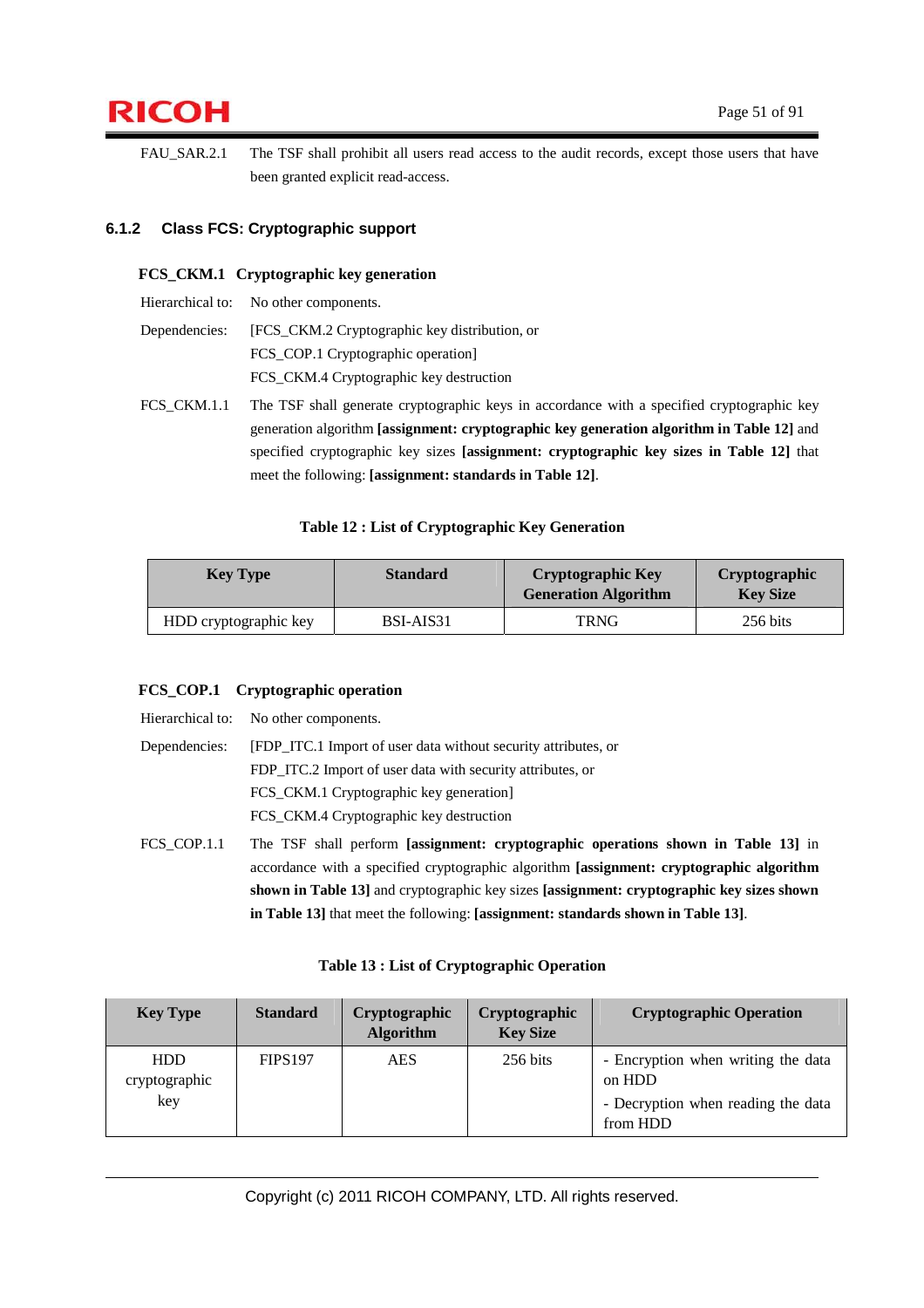# $\mathsf{RICOH}$  Page 52 of 91

#### **6.1.3 Class FDP: User data protection**

#### **FDP\_ACC.1(a) Subset access control**

| Hierarchical to: No other components.                                        |
|------------------------------------------------------------------------------|
| Dependencies: FDP ACF.1 Security attribute based access control              |
| $FDD \wedge CC \perp 1(o)$ The TCE shell enforce the Lassignment decument of |

FDP\_ACC.1.1(a) The TSF shall enforce the **[assignment: document access control SFP]** on **[assignment: list of subjects, objects, and operations among subjects and objects in Table 14]**.

#### **Table 14 : List of Subjects, Objects, and Operations among Subjects and Objects (a)**

| Subjects   | - Normal user process<br>- MFP administrator process |
|------------|------------------------------------------------------|
|            | - Supervisor process                                 |
|            | - RC Gate process                                    |
| Objects    | - Document data<br>- User jobs                       |
| Operations | - Read<br>- Delete                                   |

#### **FDP\_ACC.1(b) Subset access control**

Hierarchical to: No other components.

#### Dependencies: FDP\_ACF.1 Security attribute based access control

FDP\_ACC.1.1(b) The TSF shall enforce the **[assignment: TOE function access control SFP]** on **[assignment: list of subjects, objects, and operations among subjects and objects in Table 15]**.

#### **Table 15 : List of Subjects, Objects, and Operations among Subjects and Objects (b)**

| Subjects  | - Normal user process<br>- MFP administrator process<br>- Supervisor process<br>- RC Gate process |
|-----------|---------------------------------------------------------------------------------------------------|
| Object    | - MFP application                                                                                 |
| Operation | - Execute                                                                                         |

#### **FDP\_ACF.1(a) Security attribute based access control**

Hierarchical to: No other components.

Dependencies: FDP\_ACC.1 Subset access control

FMT\_MSA.3 Static attribute initialisation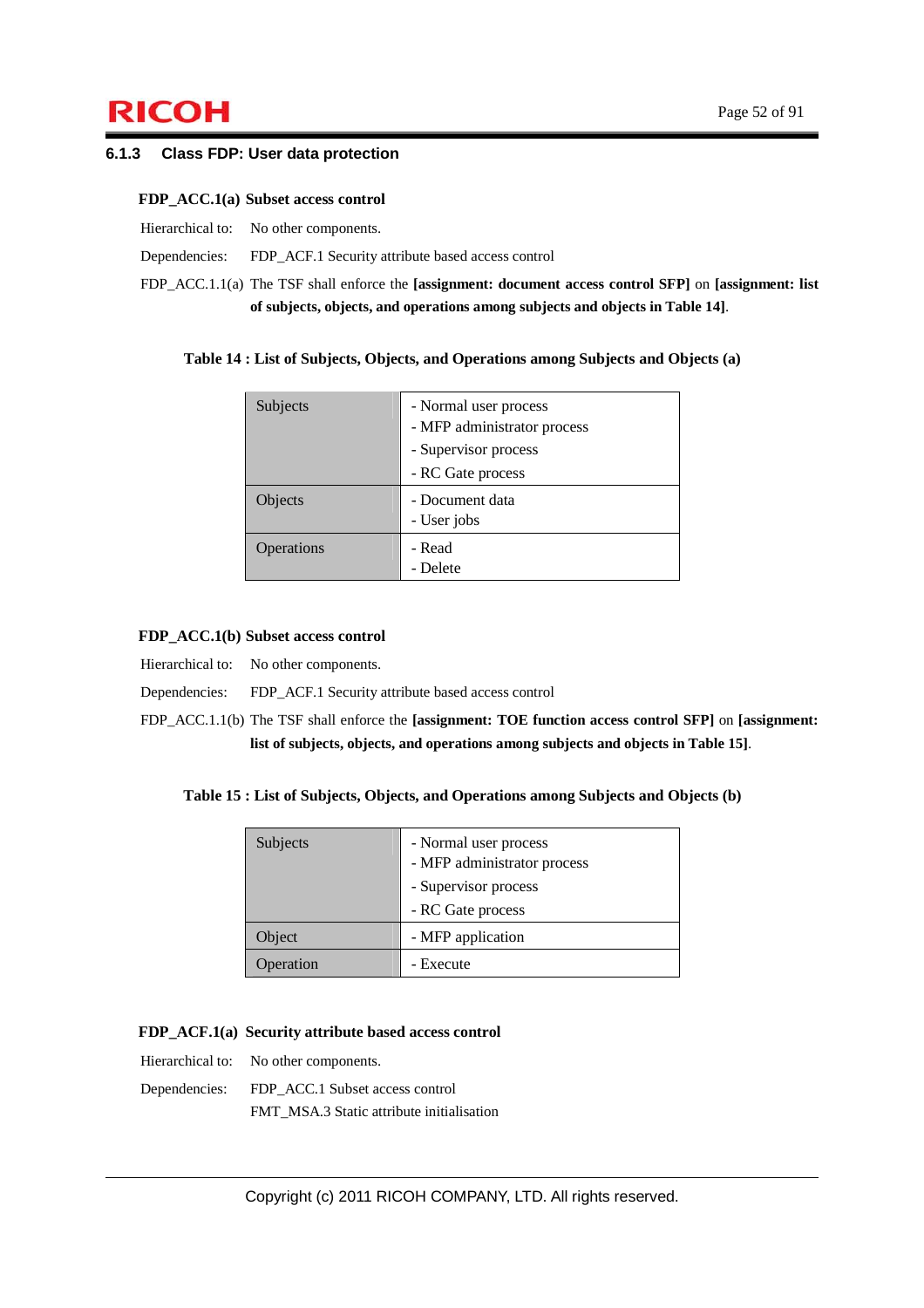

FDP\_ACF.1.1(a) The TSF shall enforce the **[assignment: document access control SFP]** to objects based on the following: **[assignment: subjects or objects, and their corresponding security attributes shown in Table 16]**.

| Category | <b>Subjects or Objects</b><br><b>Security Attributes</b> |                                  |  |
|----------|----------------------------------------------------------|----------------------------------|--|
| Subject  | Normal user process                                      | - Login user name of normal user |  |
|          |                                                          | - User role                      |  |
| Subject  | MFP administrator process                                | - User role                      |  |
| Subject  | Supervisor process                                       | - User role                      |  |
| Subject  | <b>RC</b> Gate process                                   | - User role                      |  |
| Object   | Document data                                            | - Document data attribute        |  |
|          |                                                          | - Document user list             |  |
| Object   | User job                                                 | - Login user name of normal user |  |

#### **Table 16 : Subjects, Objects and Security Attributes (a)**

FDP\_ACF.1.2(a) The TSF shall enforce the following rules to determine if an operation among controlled subjects and controlled objects is allowed: **[assignment: rules to control operations among subjects and objects shown in Table 17]**.

|  | Table 17 : Rules to Control Operations on Document Data and User Jobs (a) |  |  |
|--|---------------------------------------------------------------------------|--|--|
|--|---------------------------------------------------------------------------|--|--|

| <b>Objects</b>   | <b>Document Data</b><br><b>Attributes</b> | <b>Operations</b> | <b>Subjects</b>        | <b>Rules to control Operations</b>                                                                |
|------------------|-------------------------------------------|-------------------|------------------------|---------------------------------------------------------------------------------------------------|
| Document<br>data | $+$ PRT                                   | Delete            | Normal user<br>process | Not allowed. However, it is allowed for<br>normal user process that created the<br>document data. |
| Document<br>data | $+$ PRT                                   | Read              | Normal user<br>process | Not allowed. However, it is allowed for<br>normal user process that created the<br>document data. |
| Document<br>data | $+SCN$                                    | Delete            | Normal user<br>process | Not allowed. However, it is allowed for<br>normal user process that created the<br>document data. |
| Document<br>data | $+SCN$                                    | Read              | Normal user<br>process | Not allowed. However, it is allowed for<br>normal user process that created the<br>document data. |
| Document<br>data | $+$ FAXOUT                                | Delete            | Normal user<br>process | Not allowed. However, it is allowed for<br>normal user process that created the<br>document data. |
| Document<br>data | $+FAXOUT$                                 | Read              | Normal user<br>process | Not allowed. However, it is allowed for<br>normal user process that created the<br>document data. |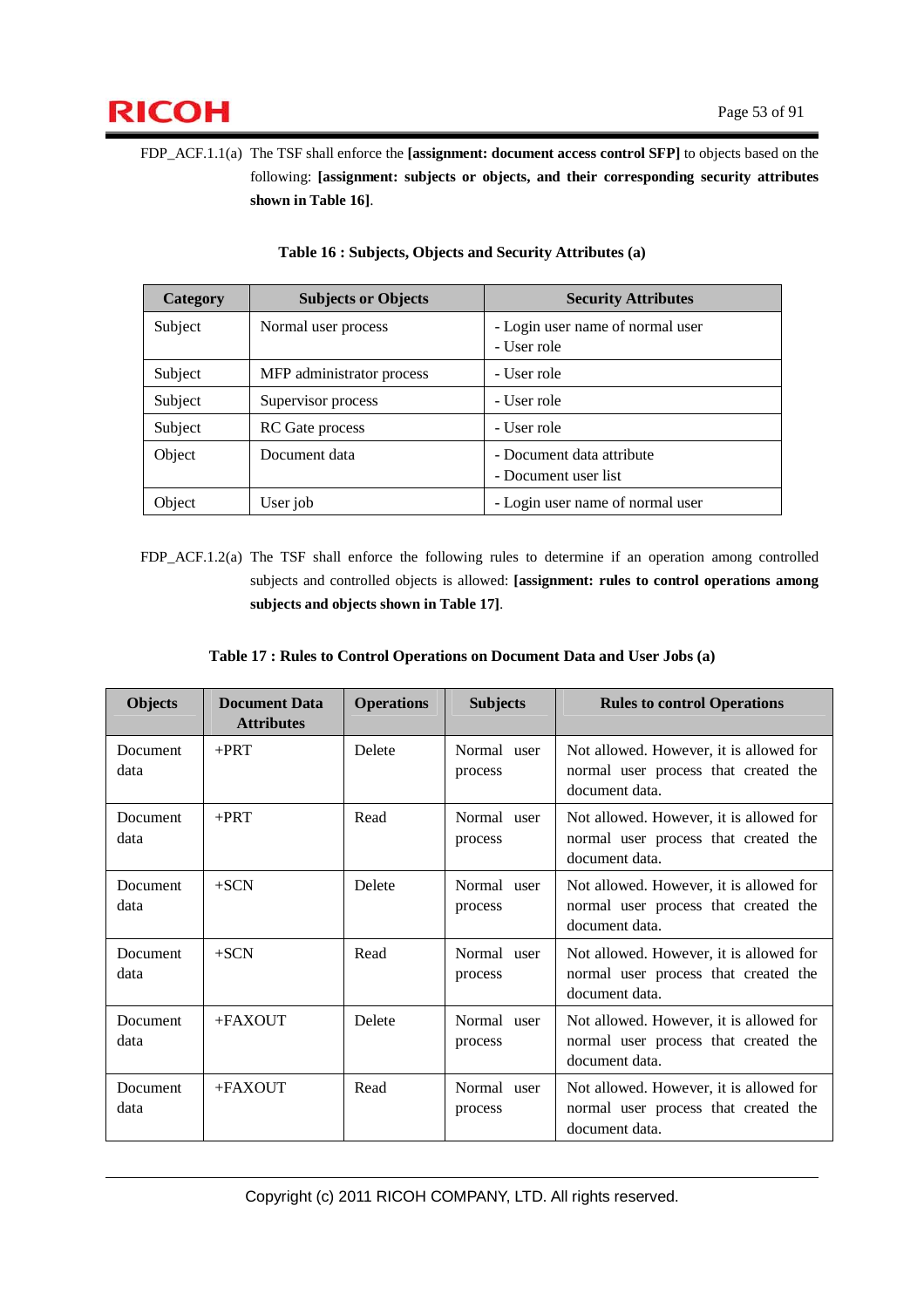

| Document<br>data | $+FAXIN$                                    | Delete | Normal user<br>process | Not allowed. However, it is allowed for<br>normal user process with login user<br>name of normal user registered on<br>document user list for document data. |
|------------------|---------------------------------------------|--------|------------------------|--------------------------------------------------------------------------------------------------------------------------------------------------------------|
| Document<br>data | $+FAXIN$                                    | Read   | Normal user<br>process | Not allowed. However, it is allowed for<br>normal user process with login user<br>name of normal user registered on<br>document user list for document data. |
| Document<br>data | $+CPY$                                      | Delete | Normal user<br>process | Not allowed. However, it is allowed for<br>normal user process that created the<br>document data.                                                            |
| Document<br>data | $+CPY$                                      | Read   | Normal user<br>process | Not allowed. However, it is allowed for<br>normal user process that created the<br>document data.                                                            |
| Document<br>data | $+DSR$                                      | Delete | Normal user<br>process | Not allowed. However, it is allowed for<br>normal user process with login user<br>name of normal user registered on<br>document user list for document data. |
| Document<br>data | $+DSR$                                      | Read   | Normal user<br>process | Not allowed. However, it is allowed for<br>normal user process with login user<br>name of normal user registered on<br>document user list for document data. |
| User jobs        | No setting of<br>document data<br>attribute | Delete | Normal user<br>process | Not allowed. However, it is allowed for<br>normal user process with login user<br>name of normal user, which is the<br>security attribute of user jobs.      |

FDP\_ACF.1.3(a) The TSF shall explicitly authorise access of subjects to objects based on the following additional rules: **[assignment: rules to control operations among subjects and objects shown in Table 18]**.

**Table 18 : Additional Rules to Control Operations on Document Data and User Jobs (a)**

| <b>Objects</b>   | <b>Document Data</b><br><b>Attributes</b> | <b>Operations</b> | <b>Subjects</b>                        | <b>Rules to control Operations</b> |
|------------------|-------------------------------------------|-------------------|----------------------------------------|------------------------------------|
| Document<br>data | $+$ PRT                                   | Delete            | <b>MFP</b><br>administrator<br>process | Allows.                            |
| Document<br>data | $+FAXIN$                                  | Delete            | <b>MFP</b><br>administrator<br>process | Allows.                            |
| Document<br>data | $+DSR$                                    | Delete            | <b>MFP</b><br>administrator<br>process | Allows.                            |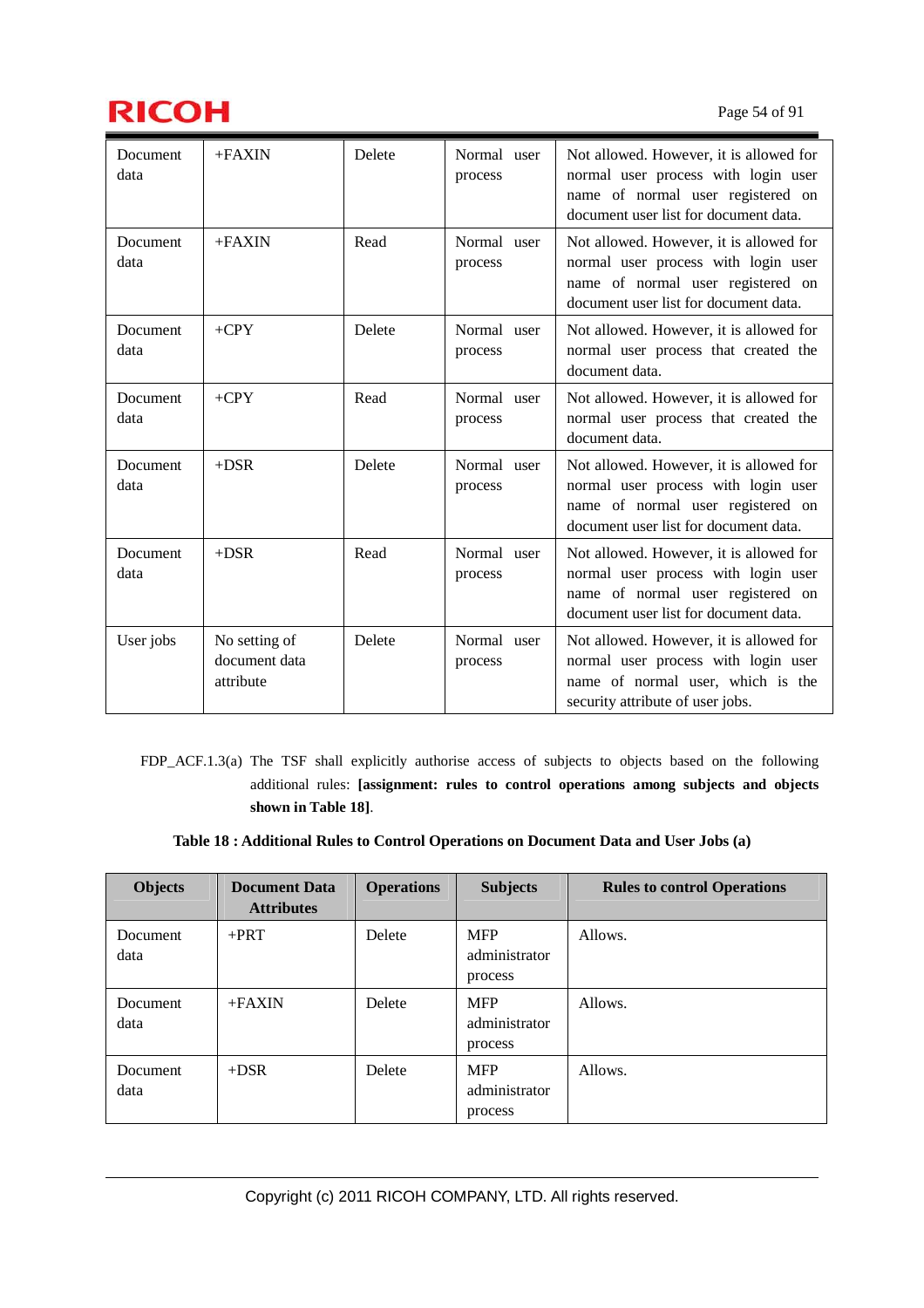

| User jobs | No<br>of<br>setting | Delete | <b>MFP</b>    | Allows. |
|-----------|---------------------|--------|---------------|---------|
|           | data<br>document    |        | administrator |         |
|           | attribute           |        | process       |         |

FDP\_ACF.1.4(a) The TSF shall explicitly deny access of subjects to objects based on the following additional rules: **[assignment: deny the operations on the document data and user jobs in case of supervisor process or RC Gate process]**.

#### **FDP\_ACF.1(b) Security attribute-based access control**

- Hierarchical to: No other components.
- Dependencies: FDP\_ACC.1 Subset access control FMT\_MSA.3 Static attribute initialisation
- FDP\_ACF.1.1(b) The TSF shall enforce the **[assignment: TOE function access control SFP]** to objects based on the following: **[assignment: subjects or objects, and their corresponding security attributes shown in Table 19]**.

#### **Table 19 : Subjects, Objects and Security Attributes (b)**

| Category | <b>Subjects or Objects</b> | <b>Security Attributes</b>                                                   |
|----------|----------------------------|------------------------------------------------------------------------------|
| Subject  | Normal user process        | - Login user name of normal user<br>- Available function list<br>- User role |
|          | Supervisor process         | - User role                                                                  |
|          | RC Gate process            | - User role                                                                  |
| Object   | MFP application            | - Function type                                                              |

FDP\_ACF.1.2(b) The TSF shall enforce the following rules to determine if an operation among controlled subjects and controlled objects is allowed: **[assignment: rule to control operations among objects and subjects shown in Table 20]**.

#### **Table 20 : Rule to Control Operations on MFP Applications (b)**

| <b>Object</b>   | <b>Operation</b> | <b>Subject</b>      | <b>Rule to control Operations</b>                                                                                                |
|-----------------|------------------|---------------------|----------------------------------------------------------------------------------------------------------------------------------|
| MFP application | Execute          | Normal user process | Allows executing MFP<br>application<br>which MFP administrator allowed in<br>available function list for normal user<br>process. |

FDP\_ACF.1.3(b) The TSF shall explicitly authorise access of subjects to objects based on the following additional rules: **[assignment: rules that the Fax Reception Function operated using administrator permission is surely permitted]**.

FDP\_ACF.1.4(b) The TSF shall explicitly deny access of subjects to objects based on the following additional rules: **[assignment: deny an operation on MFP application in case of supervisor process or RC Gate process]**.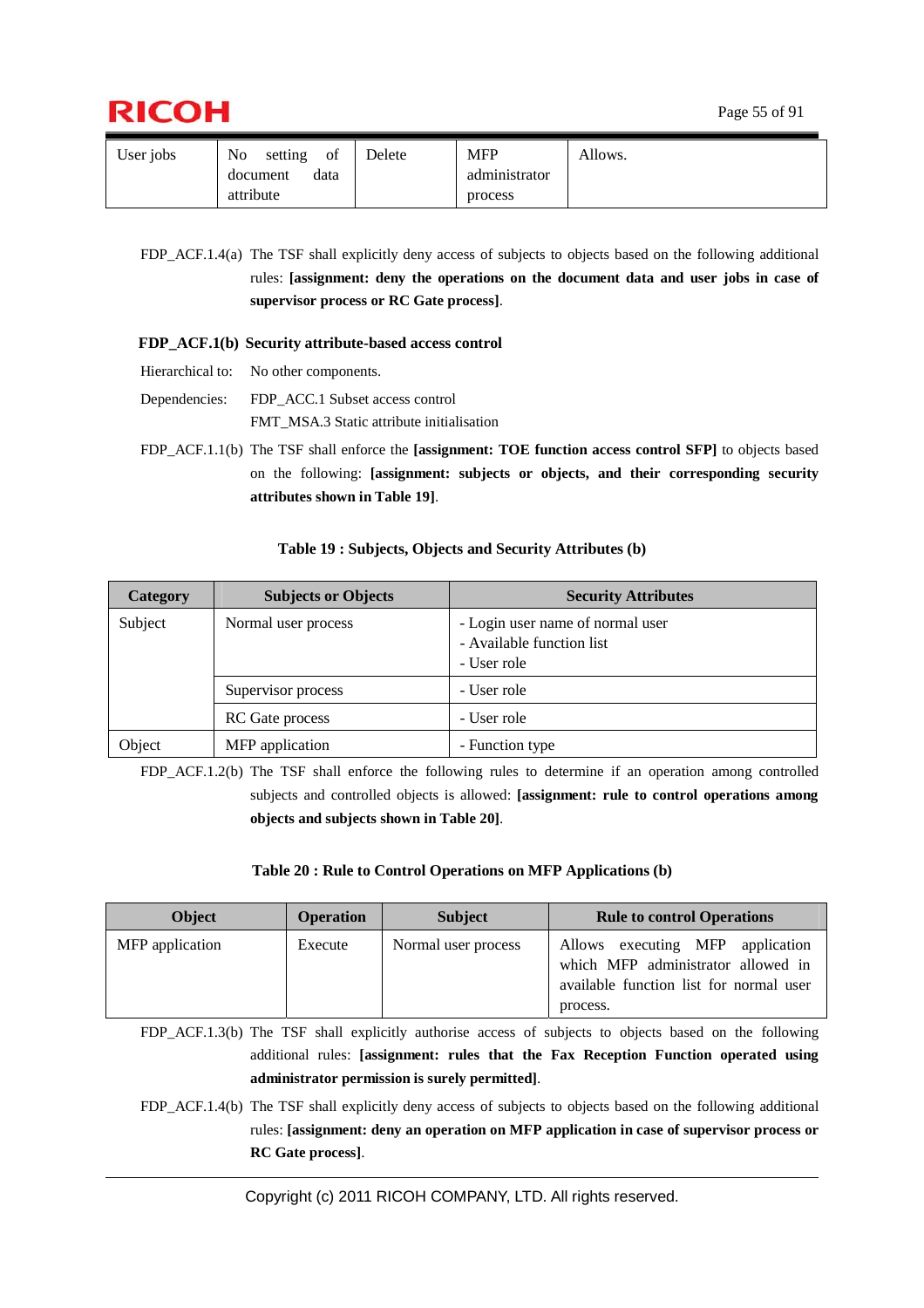# $\mathsf{RICOH}$  Page 56 of 91

|               | FDP_RIP.1 Subset residual information protection                                             |
|---------------|----------------------------------------------------------------------------------------------|
|               | Hierarchical to: No other components.                                                        |
| Dependencies: | No dependencies.                                                                             |
| $FDP$ RIP.1.1 | The TSF shall ensure that any previous information content of a resource is made unavailable |
|               | upon the [selection: deallocation of the resource from] the following objects: [assignment:  |
|               | user documents.                                                                              |

#### **6.1.4 Class FIA: Identification and authentication**

#### **FIA\_AFL.1 Authentication failure handling**

| Hierarchical to: | No other components. |  |
|------------------|----------------------|--|
|                  |                      |  |

Dependencies: FIA\_UAU.1 Timing of authentication FIA\_AFL.1.1 The TSF shall detect when **[selection: an administrator configurable positive integer within [assignment: 1 to 5]]** unsuccessful authentication attempts occur related to **[assignment: the authentication events of Basic Authentication shown in Table 21]**.

#### **Table 21 : List of Authentication Events of Basic Authentication**

|                                                                       | <b>Authentication Events</b>                               |  |
|-----------------------------------------------------------------------|------------------------------------------------------------|--|
|                                                                       | User authentication using the Operation Panel              |  |
| User authentication using the TOE from client computer Web<br>browser |                                                            |  |
|                                                                       | User authentication when printing from the client computer |  |
| User authentication when using LAN Fax from client computer           |                                                            |  |

FIA\_AFL.1.2 When the defined number of unsuccessful authentication attempts has been **[selection: met]**, the TSF shall **[assignment: perform actions shown in Table 22]**.

| Table 22 : List of Actions for Authentication Failure |  |
|-------------------------------------------------------|--|
|-------------------------------------------------------|--|

| <b>Unsuccessfully</b><br><b>Authenticated Users</b> | <b>Actions for Authentication Failure</b>                                                                                                                      |
|-----------------------------------------------------|----------------------------------------------------------------------------------------------------------------------------------------------------------------|
| Normal user                                         | The lockout for the normal user is released by the lockout time set by the MFP<br>administrator, or release operation by the MFP administrator.                |
| Supervisor                                          | The lockout for a supervisor is released by the lockout time set by the MFP<br>administrator, release operation by the MFP administrator or the TOE's restart. |
| MFP administrator                                   | The lockout for the MFP administrator is released by the lockout time set by the<br>MFP administrator, release operation by a supervisor or the TOE's restart. |

#### **FIA\_ATD.1 User attribute definition**

Hierarchical to: No other components.

Dependencies: No dependencies.

Copyright (c) 2011 RICOH COMPANY, LTD. All rights reserved.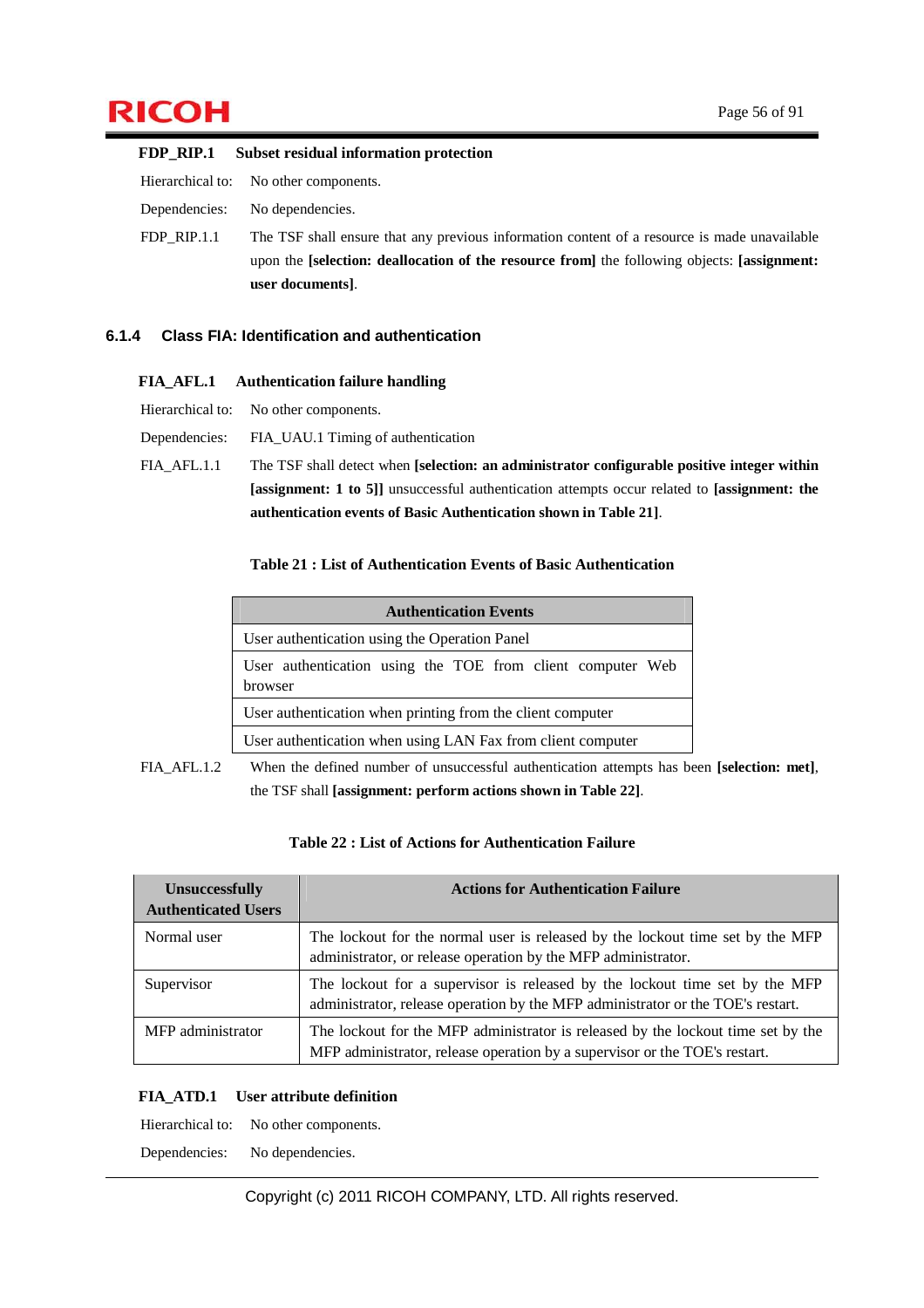FIA\_ATD.1.1 The TSF shall maintain the following list of security attributes belonging to individual users: **[assignment: the security attributes listed in Table 23 for each user in Table 23]**.

| <b>Users</b>      | <b>List of Security Attributes</b>     |
|-------------------|----------------------------------------|
| Normal user       | - Login user name of normal user       |
|                   | - User role                            |
|                   | - Available function list              |
| Supervisor        | - User role                            |
| MFP administrator | - Login user name of MFP administrator |
|                   | - User role                            |
| RC Gate           | - User role                            |

#### **Table 23 : List of Security Attributes for Each User That Shall Be Maintained**

#### **FIA\_SOS.1 Verification of secrets**

Hierarchical to: No other components.

Dependencies: No dependencies.

FIA\_SOS.1.1 The TSF shall provide a mechanism to verify that secrets (refinement: secrets used in Basic Authentication) meet **[assignment: the following quality metrics]**.

(1) Usable character and types:

Upper-case letters: [A-Z] (26 letters)

Lower-case letters: [a-z] (26 letters)

Numbers: [0-9] (ten digits)

Symbols: SP (spaces) ! " #  $\frac{6}{3}$  % & '( ) \* +, - . / :; < = > ? @ [ \ ] ^ \_ ` { | } ~ (33 symbols)

(2) Registrable password length:

For normal users:

No fewer than the minimum character number specified by MFP administrator (8-32 characters) and no more than 128 characters.

For MFP administrators and a supervisor:

No fewer than the minimum character number specified by MFP administrator (8-32 characters) and no more than 32 characters.

(3) Rule:

Passwords that are composed of a combination of characters based on the password complexity setting specified by the MFP administrator can be registered. The MFP administrator specifies either Level 1 or Level 2 for password complexity setting.

#### **FIA\_UAU.1(a) Timing of authentication**

Hierarchical to: No other components.

Dependencies: FIA\_UID.1 Timing of identification

FIA\_UAU.1.1(a) The TSF shall allow **[assignment: the viewing of the list of user jobs, Web Image Monitor Help from a Web browser, system status, counter and information of inquiries, execution** 

Copyright (c) 2011 RICOH COMPANY, LTD. All rights reserved.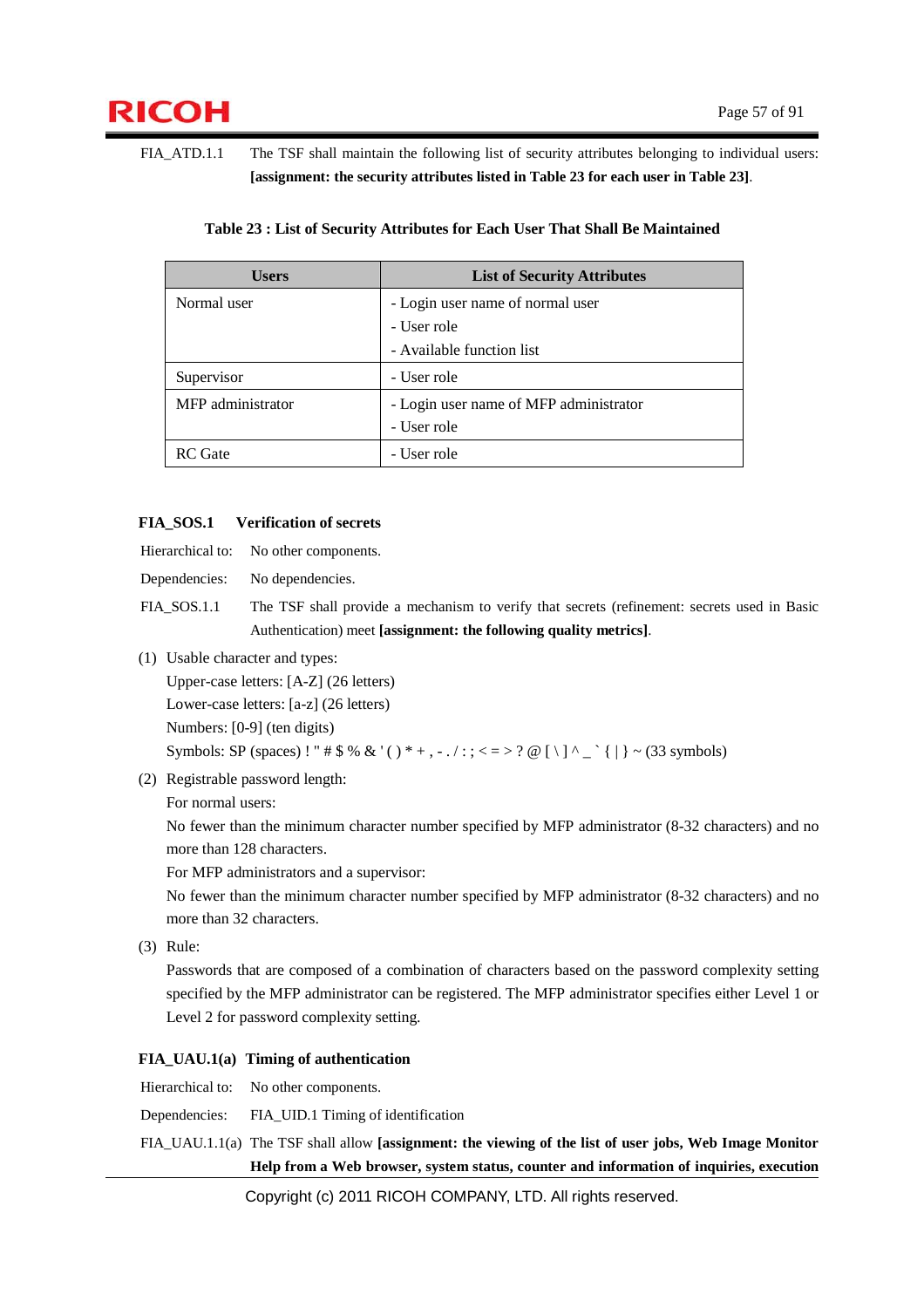

**of fax reception, and repair request notification]** on behalf of the user to be performed before the user is authenticated (refinement: authentication with Basic Authentication).

FIA UAU.1.2(a) The TSF shall require each user to be successfully authenticated before allowing any other TSF-mediated actions on behalf of that user.

#### **FIA\_UAU.1(b) Timing of authentication**

Hierarchical to: No other components.

Dependencies: FIA\_UID.1 Timing of identification

- FIA\_UAU.1.1(b) The TSF shall allow **[assignment: the viewing of the list of user jobs, Web Image Monitor Help from a Web browser, system status, counter and information of inquiries, execution of fax reception, and repair request notification]** on behalf of the user to be performed before the user is authenticated (refinement: authentication of MFP administrator and supervisor with Basic Authentication, and authentication of normal user with external authentication server).
- FIA\_UAU.1.2(b) The TSF shall require each user to be successfully authenticated before allowing any other TSF-mediated actions on behalf of that user.

#### **FIA\_UAU.2 User authentication before action**

Hierarchical to: FIA\_UAU.1 Timing of authentication

Dependencies: FIA\_UID.1 Timing of identification

FIA\_UAU.2.1 The TSF shall require each user to be successfully authenticated (refinement: authentication of a person who intends to use the TOE from RC Gate communication interface) before allowing other TSF-mediated actions on behalf of that user.

#### **FIA\_UAU.7 Protected authentication feedback**

Hierarchical to: No other components.

Dependencies: FIA\_UAU.1 Timing of authentication

FIA\_UAU.7.1 The TSF shall provide only **[assignment: displaying dummy letters as authentication feedback on the Operation Panel]** to the user while the authentication is in progress.

#### **FIA\_UID.1(a) Timing of identification**

- Hierarchical to: No other components.
- Dependencies: No dependencies.
- FIA\_UID.1.1(a) The TSF shall allow **[assignment: the viewing of the list of user jobs, Web Image Monitor Help from a Web browser, system status, counter and information of inquiries, execution of fax reception, and repair request notification]** on behalf of the user to be performed before the user is identified (refinement: identification with Basic Authentication).
- FIA\_UID.1.2(a) The TSF shall require each user to be successfully identified before allowing any other TSF-mediated actions on behalf of that user.

#### **FIA\_UID.1(b) Timing of identification**

| Hierarchical to: | No other components. |
|------------------|----------------------|
| Dependencies:    | No dependencies.     |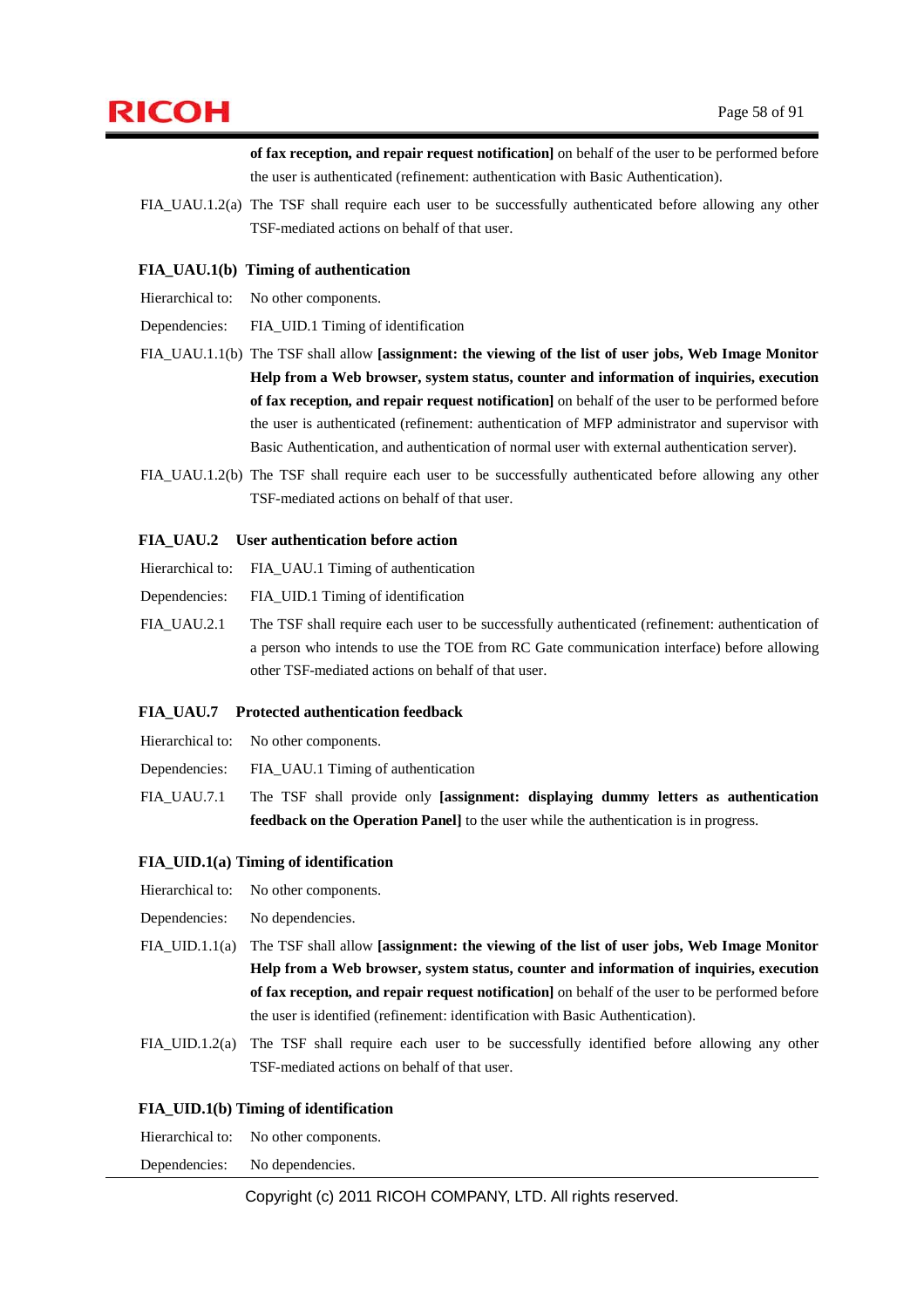# $\mathsf{RICOH}$  Page 59 of 91

- FIA\_UID.1.1(b) The TSF shall allow **[assignment: the viewing of the list of user jobs, Web Image Monitor Help from a Web browser, system status, counter and information of inquiries, execution of fax reception, and repair request notification]** on behalf of the user to be performed before the user is identified (refinement: authentication of MFP administrator and supervisor with Basic Authentication, and identification of normal user with external authentication server).
- FIA\_UID.1.2(b) The TSF shall require each user to be successfully identified before allowing other TSF-mediated actions on behalf of that user.

#### **FIA\_UID.2 User identification before action**

Hierarchical to: FIA\_UID.1Timing of identification

- Dependencies: No dependencies.
- FIA\_UID.2.1 The TSF shall require each user to be successfully identified (refinement: identification of a person who intends to use the TOE from RC Gate communication interface) before allowing other TSF-mediated actions on behalf of that user.

#### **FIA\_USB.1 User-subject binding**

Hierarchical to: No other components.

Dependencies: FIA\_ATD.1 User attribute definition

FIA\_USB.1.1 The TSF shall associate the following user security attributes with subjects acting on the behalf of that user: **[assignment: login user name of normal user, login user name of MFP administrator, available function list, and user role]**.

FIA\_USB.1.2 The TSF shall enforce the following rules on the initial association of user security attributes with subjects acting on the behalf of users: **[assignment: rules for the initial association of attributes listed in Table 24]**.

| <b>Users</b>      | <b>Subjects</b>           | <b>User Security Attributes</b>        |  |
|-------------------|---------------------------|----------------------------------------|--|
| Normal user       | Normal user process       | - Login user name of normal user       |  |
|                   |                           | - User role                            |  |
|                   |                           | - Available function list              |  |
| Supervisor        | Supervisor process        | - User role                            |  |
| MFP administrator | MFP administrator process | - Login user name of MFP administrator |  |
|                   |                           | - User role                            |  |
| <b>RC</b> Gate    | <b>RC</b> Gate process    | - User role                            |  |

#### **Table 24 : Rules for Initial Association of Attributes**

FIA\_USB.1.3 The TSF shall enforce the following rules governing changes to the user security attributes associated with subjects acting on the behalf of users: **[assignment: none]**.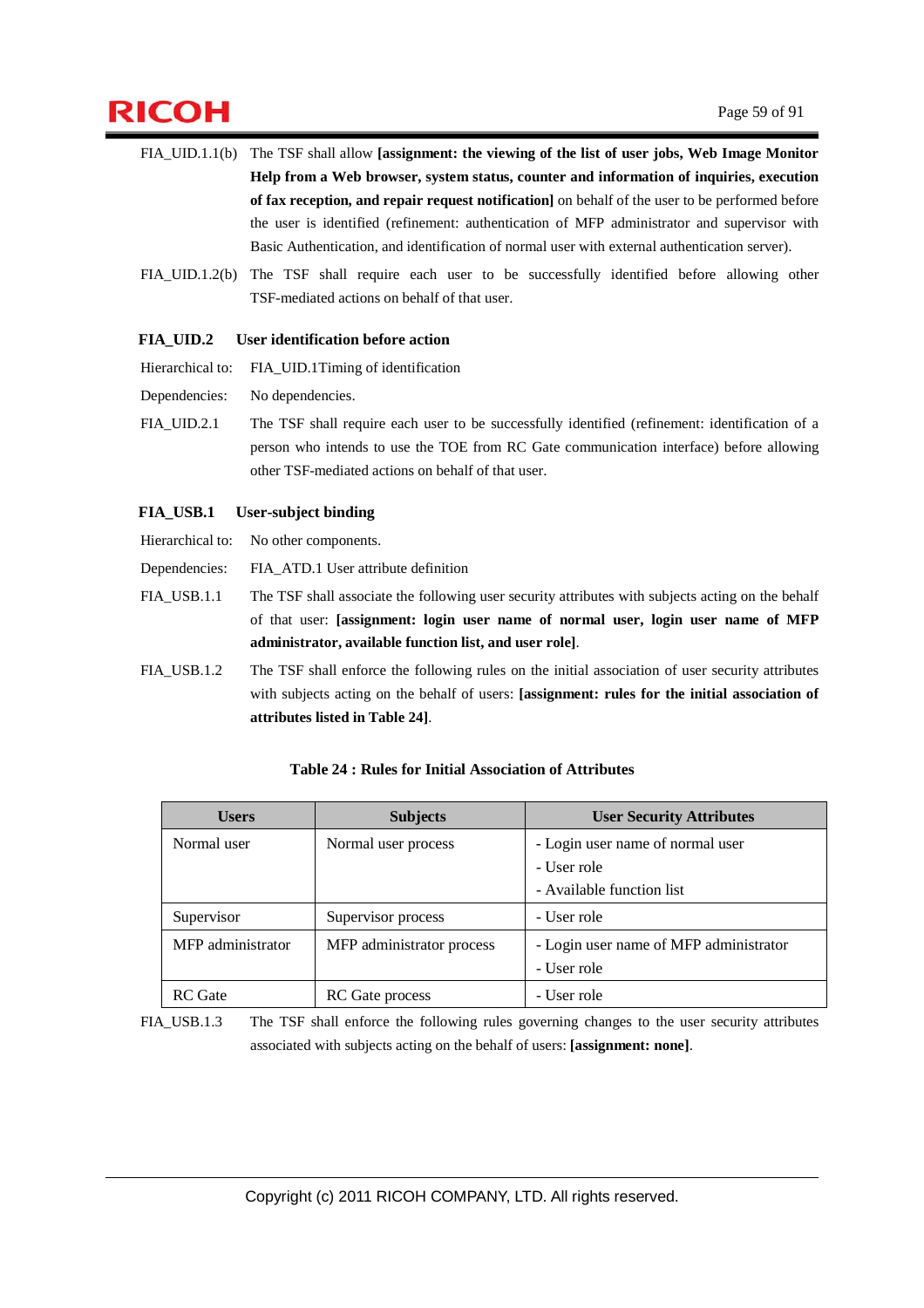# $\mathsf{RICOH}$  Page 60 of 91

#### **6.1.5 Class FMT: Security management**

#### **FMT\_MSA.1(a) Management of security attributes**

| Hierarchical to: No other components.              |
|----------------------------------------------------|
| Dependencies: [FDP ACC.1 Subset access control, or |
| FDP IFC.1 Subset information flow control          |
| FMT_SMR.1 Security roles                           |
| FMT_SMF.1 Specification of Management Function     |

FMT\_MSA.1.1(a) The TSF shall enforce the **[assignment: document access control SFP]** to restrict the ability to **[selection: query, modify, delete, [assignment: newly create]]** the security attributes **[assignment: security attributes in Table 25]** to **[assignment: the user roles with operation permission in Table 25]**.

| <b>Security Attributes</b>                                                                                                       | <b>Operations</b>                            | <b>User Roles</b><br>with Operation Permission                               |
|----------------------------------------------------------------------------------------------------------------------------------|----------------------------------------------|------------------------------------------------------------------------------|
| Login user name of normal user<br>for Basic Authentication                                                                       | Query,<br>modify,<br>delete,<br>newly create | MFP administrator                                                            |
|                                                                                                                                  | Query                                        | Normal user who owns the applicable<br>login user name                       |
| Login user name of normal user<br>for External Authentication                                                                    | Query,<br>modify,<br>delete.<br>newly create | MFP administrator                                                            |
| Login user name of supervisor                                                                                                    | Query,<br>modify                             | Supervisor                                                                   |
|                                                                                                                                  | Newly create                                 | MFP administrator                                                            |
| Login user name of MFP administrator                                                                                             | Query,<br>modify                             | MFP administrator who owns the<br>applicable login user name                 |
|                                                                                                                                  | Query                                        | Supervisor                                                                   |
| Document data attribute                                                                                                          | No operation permitted                       |                                                                              |
| Document user list<br>attributes<br>document data<br>[when]<br>are<br>$(+PRT),$<br>$(+SCN),$<br>$(+CPY),$<br>and<br>$(+FAXOUT)]$ | No operation permitted                       |                                                                              |
| Document user list<br>[when document data attribute is (+DSR)]                                                                   | Query,<br>modify                             | MFP administrator,<br>applicable normal user who stored the<br>document data |

#### **Table 25 : User Roles for Security Attributes (a)**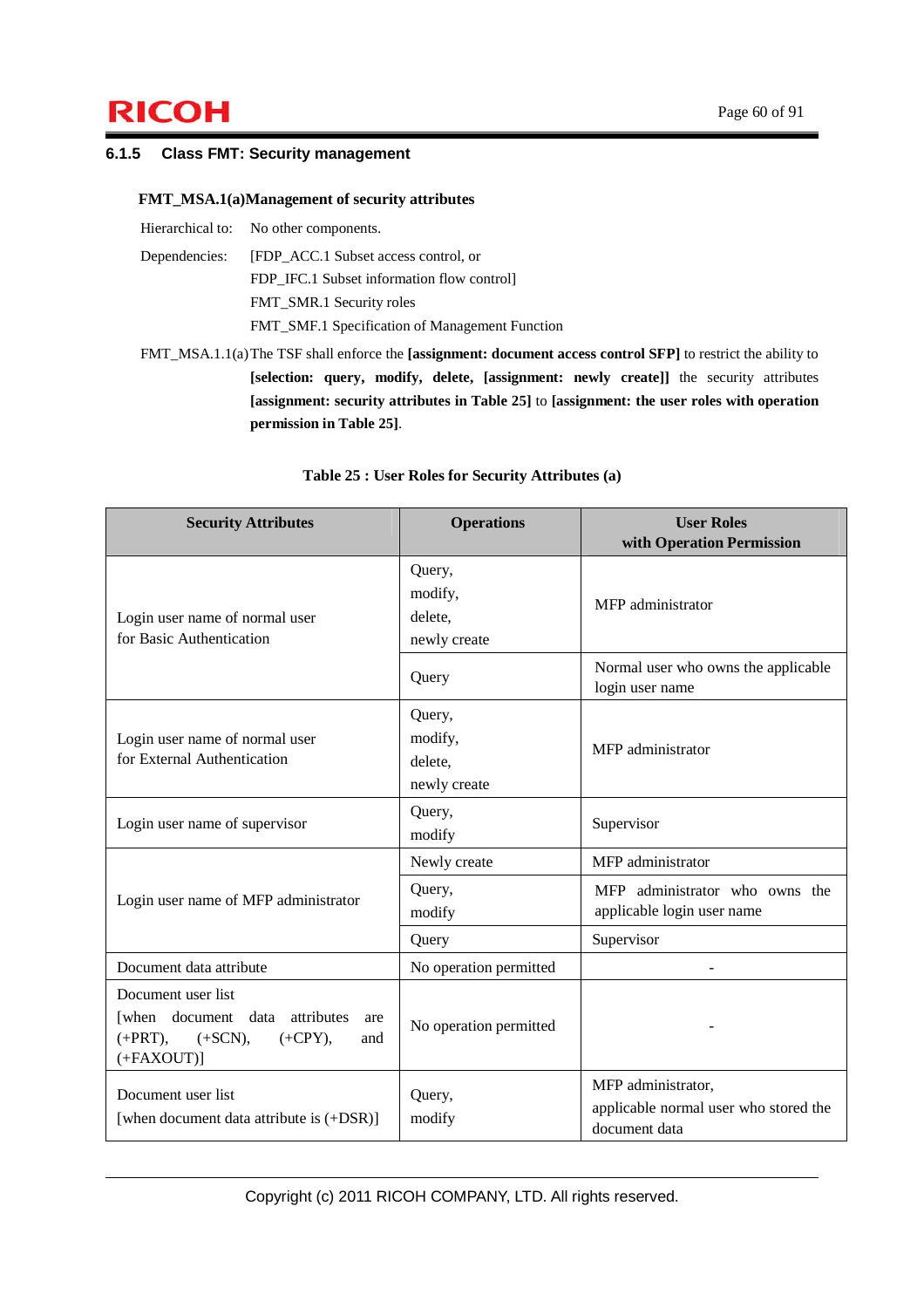

| Document user list                     |      |           |    | Query, |                   |
|----------------------------------------|------|-----------|----|--------|-------------------|
| <b>[when</b><br>document<br>$(+FAXIN)$ | data | attribute | 1S | modify | MFP administrator |

-: No user roles are permitted for operations by the TOE.

#### **FMT\_MSA.1(b)Management of security attributes**

Hierarchical to: No other components.

Dependencies: [FDP\_ACC.1 Subset access control, or FDP\_IFC.1 Subset information flow control] FMT\_SMR.1 Security roles FMT\_SMF.1 Specification of Management Function

FMT\_MSA.1.1(b)The TSF shall enforce the **[assignment: TOE function access control SFP]** to restrict the ability to **[selection: query, modify, delete, [assignment: newly create]]** the security attributes **[assignment: security attributes in Table 26]** to **[assignment: the user roles with operation permission in Table 26]**.

| <b>Security Attributes</b>                                    | <b>Operations</b>                                                                                     | <b>User Roles with operation permission</b>            |
|---------------------------------------------------------------|-------------------------------------------------------------------------------------------------------|--------------------------------------------------------|
| Login user name of normal user<br>for Basic Authentication    | Query,<br>modify,<br>delete,<br>newly create                                                          | MFP administrator                                      |
|                                                               | Query                                                                                                 | Normal user who owns the applicable<br>login user name |
| Login user name of normal user<br>for External Authentication | Query,<br>modify,<br>delete,<br>newly create                                                          | MFP administrator                                      |
| Available function list                                       | Query,<br>modify                                                                                      | MFP administrator                                      |
|                                                               | Query<br>(however, query is<br>not<br>in<br>allowed<br>of<br>case<br><b>External Authentication</b> ) | Applicable normal user                                 |
| Function type                                                 | No operation permitted                                                                                |                                                        |
| User role                                                     | No operation permitted                                                                                |                                                        |

#### **Table 26 : User Roles for Security Attributes (b)**

-: No user roles are permitted for operations by the TOE.

#### **FMT\_MSA.3(a) Static attribute initialisation**

Hierarchical to: No other components.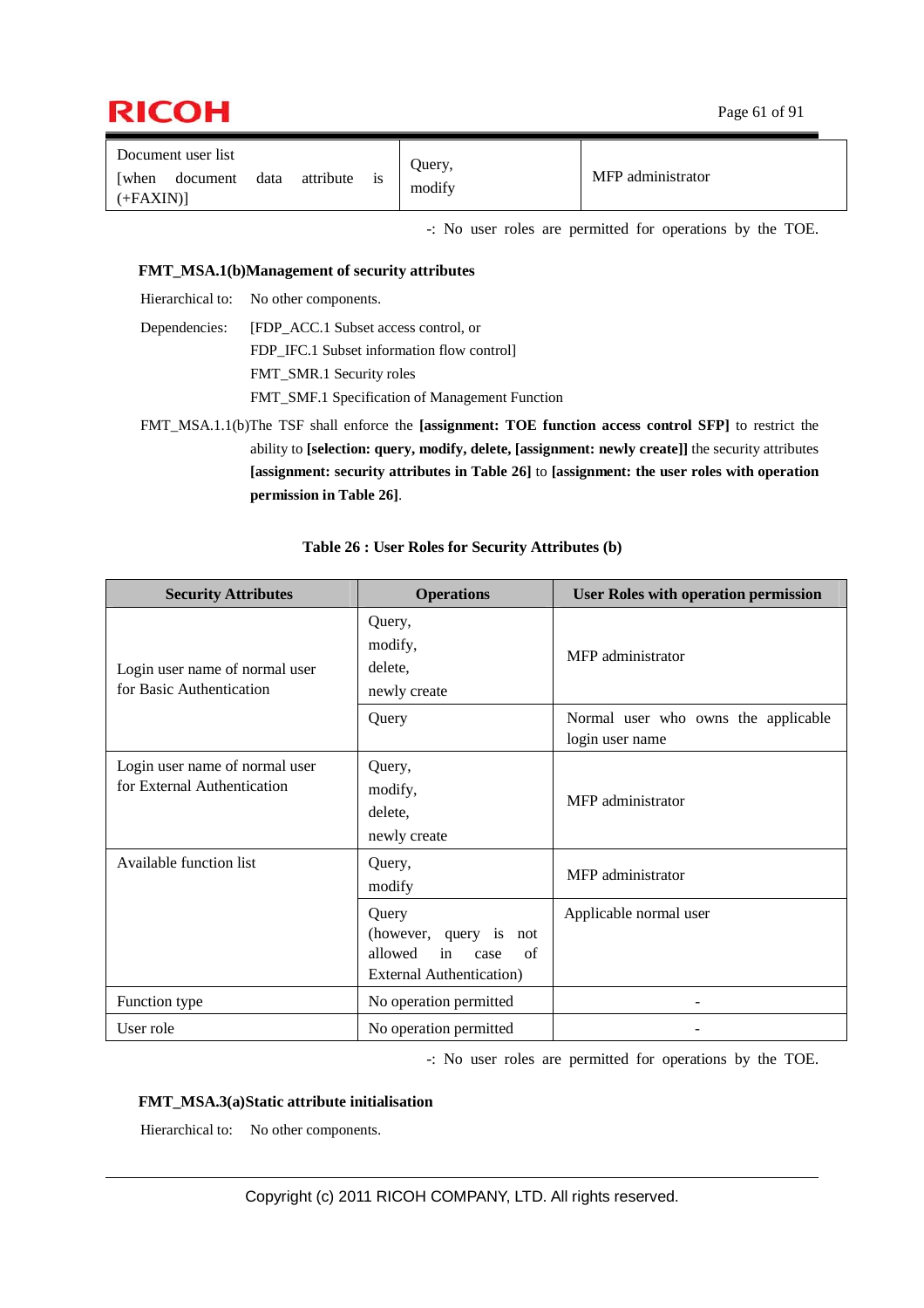

Dependencies: FMT\_MSA.1 Management of security attributes FMT\_SMR.1 Security roles

FMT\_MSA.3.1(a) The TSF shall enforce the **[assignment: document access control SFP]** to provide **[selection: restrictive]** default values for security attributes that are used to enforce the SFP.

FMT\_MSA.3.2(a) The TSF shall allow the **[assignment: authorised identified roles shown in Table 27]** to specify alternative initial values to override the default values when an object or information is created.

| <b>Objects</b>                                                                                                                         | <b>Security</b><br><b>Attributes</b> | <b>Authorised Identified Roles</b>                                           |
|----------------------------------------------------------------------------------------------------------------------------------------|--------------------------------------|------------------------------------------------------------------------------|
| Document data                                                                                                                          | data<br><b>Document</b><br>attribute | - No authorised identified roles                                             |
| Document data<br>[when]<br>document<br>data attribute<br>is<br>$(+DSR)$ ]                                                              | Document<br>user<br>list.            | - MFP administrator<br>- Normal user who stored the applicable document data |
| Document data<br>document<br>[when]<br>data attributes are<br>$(+PRT)$ , $(+SCN)$ ,<br>$(+CPY),$<br>$(+FAXIN),$<br>and<br>$(+FAXOUT)]$ | Document<br>user<br>list             | - No authorised identified roles                                             |
| User job                                                                                                                               | Login user name<br>of normal user    | - No authorised identified roles                                             |

#### **Table 27 : Authorised Identified Roles Allowed to Override Default Values**

#### **FMT\_MSA.3(b) Static attribute initialisation**

Hierarchical to: No other components.

Dependencies: FMT\_MSA.1 Management of security attributes FMT\_SMR.1 Security roles

- FMT\_MSA.3.1(b)The TSF shall enforce the **[assignment: TOE function access control SFP]** to provide **[selection: [assignment: the permissive to the available function list, restrictive to the function type, restrictive to the user role]]** default values for security attributes that are used to enforce the SFP.
- FMT\_MSA.3.2(b) The TSF shall allow the **[assignment: MFP administrator for the available function list, no authorised identified roles for the function type, no authorised identified roles for the user role]** to specify alternative initial values to override the default values when an object or information is created.

#### **FMT\_MTD.1 Management of TSF data**

Hierarchical to: No other components.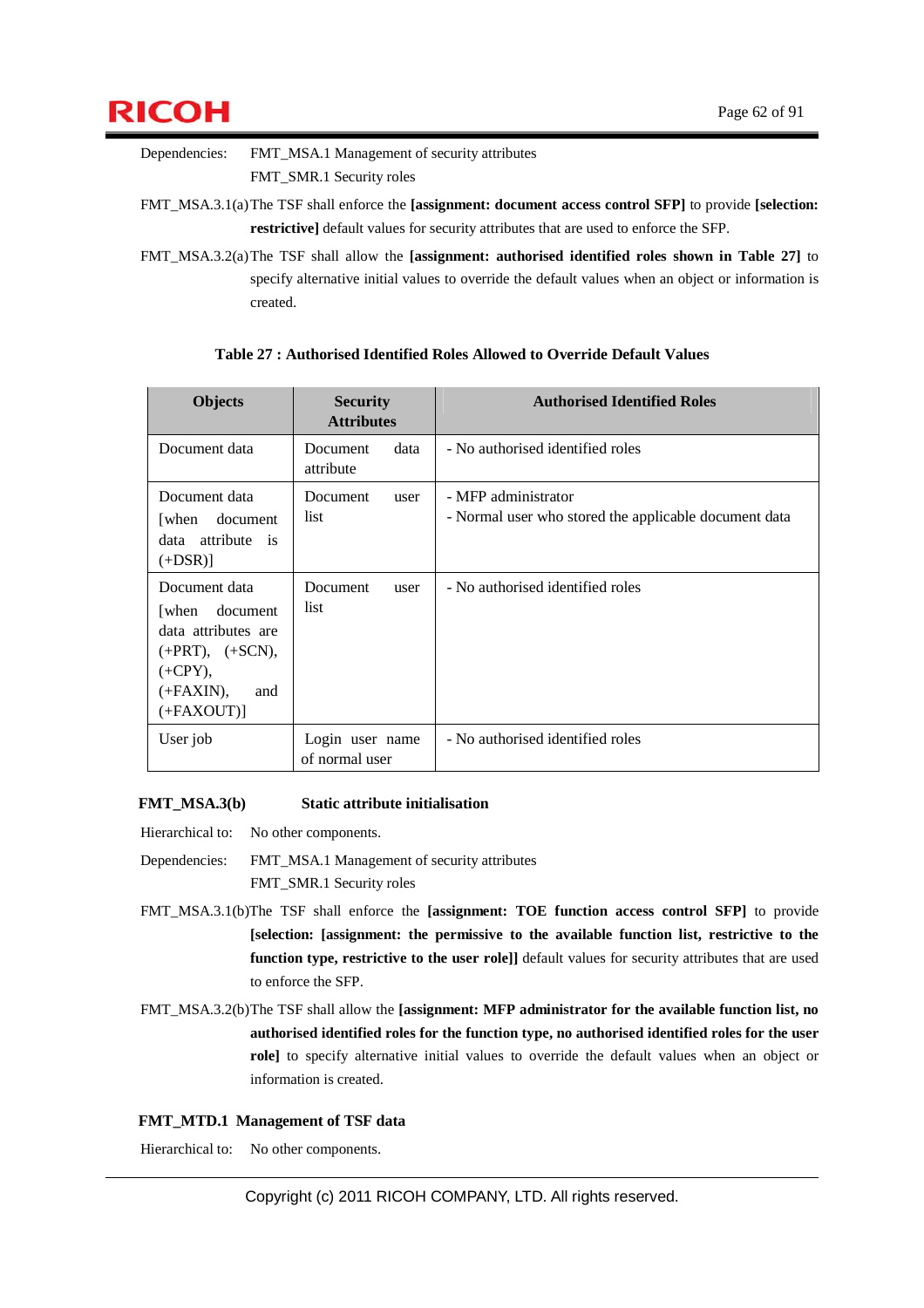

Dependencies: FMT\_SMR.1 Security roles FMT\_SMF.1 Specification of Management Functions FMT\_MTD.1.1 The TSF shall restrict the ability to **[selection: query, modify, delete, [assignment: newly create]]** the **[assignment: list of TSF data in Table 28]** to **[assignment: the user roles in** 

**Table 28]**.

| <b>TSF Data</b>                                                         | <b>Operations</b>                                                                                                     | <b>User Roles</b>                                |
|-------------------------------------------------------------------------|-----------------------------------------------------------------------------------------------------------------------|--------------------------------------------------|
|                                                                         | Newly create, modify                                                                                                  | MFP administrator                                |
| Login password of normal user<br>for Basic Authentication               | Modify                                                                                                                | Normal user who owns the login<br>password       |
| Login password of supervisor                                            | Modify                                                                                                                | Supervisor                                       |
|                                                                         | Modify                                                                                                                | Supervisor                                       |
| Login password of MFP                                                   | Newly create                                                                                                          | MFP administrator                                |
| administrator                                                           | Modify                                                                                                                | MFP administrator who owns the<br>login password |
| Number of Attempts before<br><b>Lockout for Basic</b><br>Authentication | Query                                                                                                                 | MFP administrator                                |
| Setting for Lockout Release<br>Timer for Basic Authentication           | Query                                                                                                                 | MFP administrator                                |
| Lockout time for Basic<br>Authentication                                | Query                                                                                                                 | MFP administrator                                |
| Date setting (year, month,                                              | Query, modify                                                                                                         | MFP administrator                                |
| day), time setting (hour,<br>minute)                                    | Query                                                                                                                 | Supervisor,<br>normal user                       |
| Minimum character number for<br><b>Basic Authentication</b>             | Query                                                                                                                 | MFP administrator                                |
| Password complexity setting<br>for Basic Authentication                 | Query                                                                                                                 | MFP administrator                                |
| Audit logs                                                              | Query, delete                                                                                                         | MFP administrator                                |
| HDD cryptographic key                                                   | Newly create                                                                                                          | MFP administrator                                |
|                                                                         | Newly create, modify, query,<br>delete                                                                                | MFP administrator                                |
| S/MIME user information                                                 | Query<br>(however, operation of query<br>on user certificate is not<br>allowed in case of External<br>Authentication) | Normal user                                      |
| Destination information for<br>folder transmission                      | Newly create, modify, query,<br>delete                                                                                | MFP administrator                                |

#### **Table 28 : List of TSF Data**

Copyright (c) 2011 RICOH COMPANY, LTD. All rights reserved.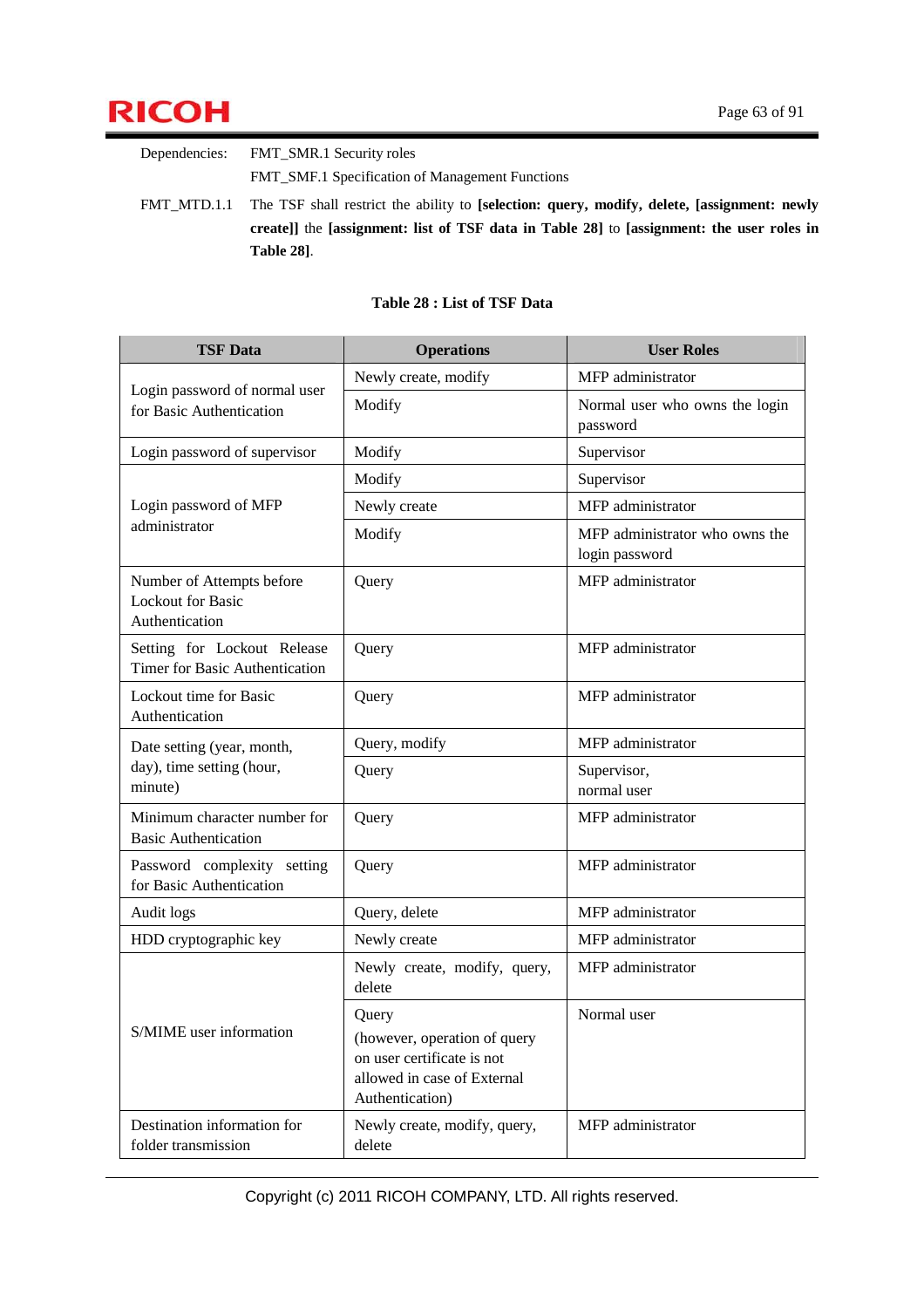## **RICOH** Page 64 of 91

| <b>TSF</b> Data                            | <b>Operations</b> | <b>User Roles</b> |
|--------------------------------------------|-------------------|-------------------|
|                                            | Query             | Normal user       |
| Users for stored and received<br>documents | Query, modify     | MFP administrator |
| User authentication method                 | Query             | MFP administrator |

#### **FMT\_SMF.1 Specification of Management Functions**

Hierarchical to: No other components.

Dependencies: No dependencies.

FMT\_SMF.1.1 The TSF shall be capable of performing the following management functions: **[assignment: management functions shown in Table 29]**.

#### **Table 29 : List of Specification of Management Functions**

| <b>Management Functions</b>                                                                                                                         |
|-----------------------------------------------------------------------------------------------------------------------------------------------------|
| New creation, query, modification, and deletion of the login user name of normal user by MFP administrator<br>when the Basic Authentication is used |
| Query of own login user name by normal user when the Basic Authentication is used                                                                   |
| New creation, query, modification, and deletion of the login user name of normal user by MFP administrator<br>when External Authentication is used  |
| Query and modification of login user name of supervisor by supervisor                                                                               |
| New creation of login user name of MFP administrator by MFP administrator                                                                           |
| Query and modification of own login user name by MFP administrator                                                                                  |
| Query of login user name of MFP administrator by supervisor                                                                                         |
| New creation and modification of login password of normal user by MFP administrator when the Basic<br>Authentication is used                        |
| Modification of own login password by normal user when the Basic Authentication is used                                                             |
| Modification of login password of supervisor by supervisor                                                                                          |
| Modification of login password of MFP administrator by supervisor                                                                                   |
| New creation of login password of MFP administrator by MFP administrator                                                                            |
| Modification of own login password by MFP administrator                                                                                             |
| Query of minimum character number by MFP administrator when the Basic Authentication is used                                                        |
| Query of Password Complexity by MFP administrator when the Basic Authentication is used                                                             |
| Query of Number of Attempts before Lockout by MFP administrator when the Basic Authentication is used                                               |
| Query of Lockout Release Timer Setting by MFP administrator when the Basic Authentication is used                                                   |
| Query of lockout time by MFP administrator when the Basic Authentication is used                                                                    |
| Query and modification of document user list by MFP administrator                                                                                   |
| Query and modification of document user list by the normal user who stored the document                                                             |
| Query and modification of available function list by MFP administrator                                                                              |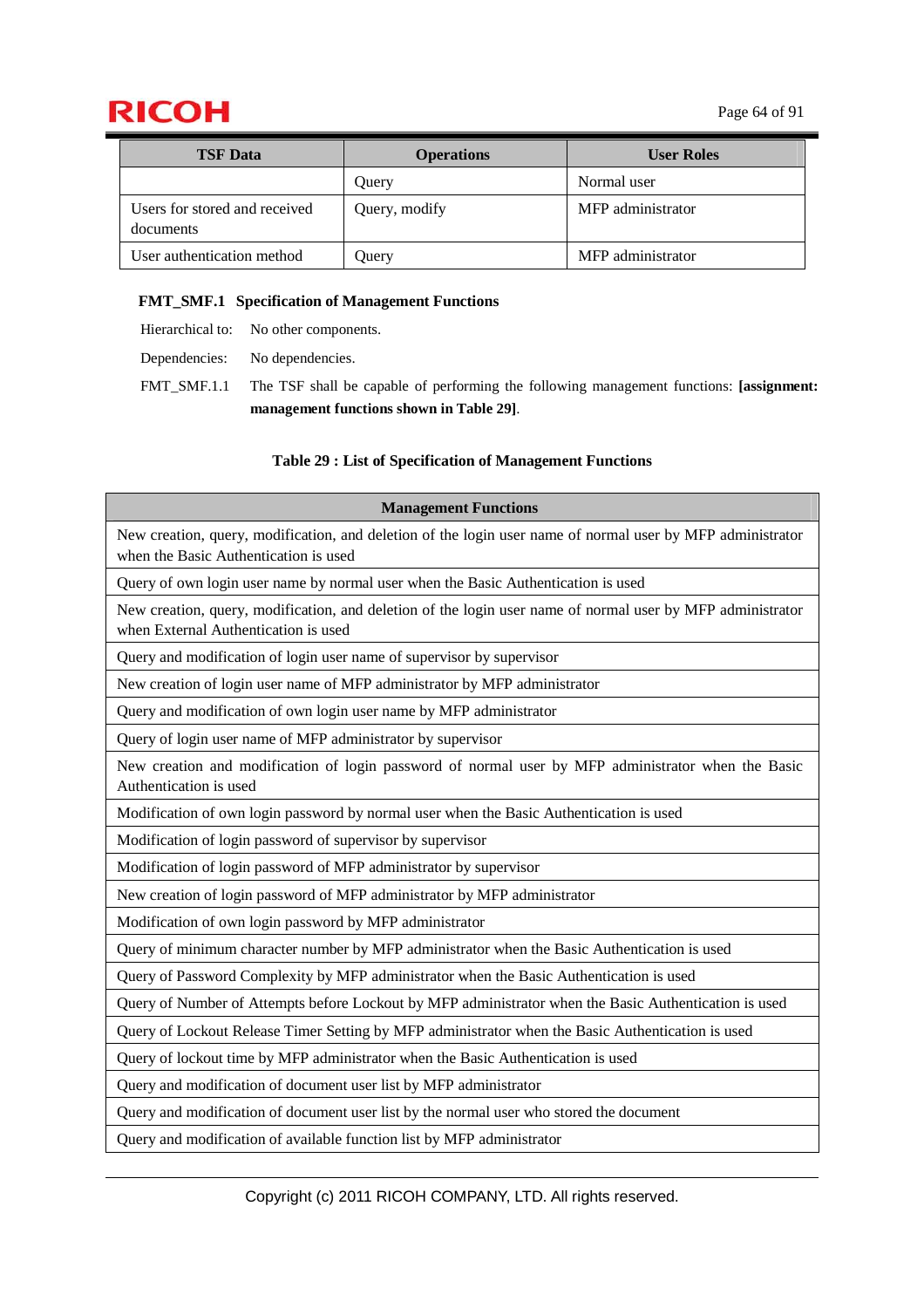# $\mathsf{RICOH}$  Page 65 of 91

Query of own available function list by normal user when the Basic Authentication is used

Query and modification of date and time by MFP administrator

Query of date and time by supervisor

Query of date and time by normal user

Query and deletion of audit logs by MFP administrator

New creation of HDD encryption key by MFP administrator

New creation, modification, query and deletion of S/MIME user information by MFP administrator

Query of S/MIME user information by normal user

New creation, modification, query and deletion of destination information for folder transmission by MFP administrator

Query of destination information for folder transmission by normal user

Query and modification of users for stored and received documents by MFP administrator

Query of user authentication method by MFP administrator

#### **FMT\_SMR.1 Security roles**

| Hierarchical to: No other components.                                                                 |
|-------------------------------------------------------------------------------------------------------|
| Dependencies: FIA UID.1 Timing of identification                                                      |
| FMT SMR.1.1 The TSF shall maintain the roles [assignment: normal user, supervisor, MFP administrator, |
| and RC Gatel.                                                                                         |
| FMT SMR.1.2 The TSF shall be able to associate users with roles.                                      |

#### **6.1.6 Class FPT: Protection of the TSF**

#### **FPT\_STM.1 Reliable time stamps**

| Hierarchical to: | No other components. |
|------------------|----------------------|
|------------------|----------------------|

- Dependencies: No dependencies.
- FPT STM.1.1 The TSF shall be able to provide reliable time stamps.

#### **FPT\_TST.1 TSF testing**

- Hierarchical to: No other components.
- Dependencies: No dependencies.
- FPT TST.1.1 The TSF shall run a suite of self tests **[selection: during initial start-up**] to demonstrate the correct operation of **[selection: [assignment: the MFP Control Software, FCU Control Software]]**.
- FPT TST.1.2 The TSF shall provide authorised users with the capability to verify the integrity of **[selection: [assignment: the audit log data file]]**.
- FPT TST.1.3 The TSF shall provide authorised users with the capability to verify the integrity of **[selection: [assignment: the stored TSF executable code]]**.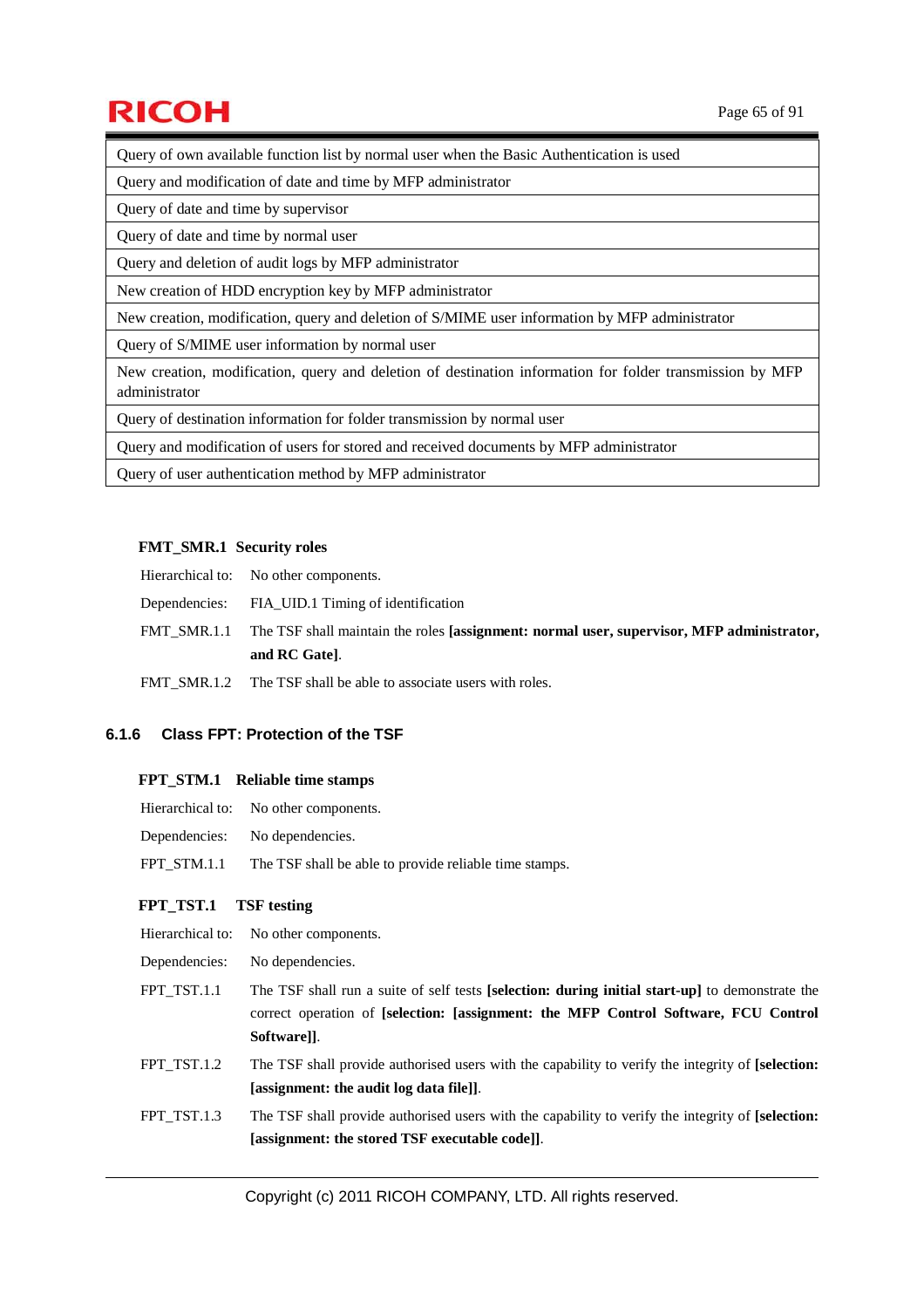# $\mathsf{RICOH}$  Page 66 of 91

**FPT\_FDI\_EXP.1 Restricted forwarding of data to external interfaces**  Hierarchical to: No other components.

Dependencies: FMT\_SMF.1 Specification of Management Functions FMT\_SMR.1 Security roles

FPT\_FDI\_EXP.1.1 The TSF shall provide the capability to restrict data received on **[assignment: the Operation Panel, LAN, telephone line]** from being forwarded without further processing by the TSF to **[assignment: the LAN and telephone line]**.

#### **6.1.7 Class FTA: TOE access**

#### **FTA\_SSL.3 TSF-initiated termination**

Hierarchical to: No other components.

Dependencies: No dependencies.

FTA\_SSL.3.1 The TSF shall terminate an interactive session after a **[assignment: elapsed time of auto logout, completion of document data reception from the printer driver, completion of document data reception from the fax driver, and termination of communication with RC Gate]**.

#### **6.1.8 Class FTP: Trusted path/channels**

#### **FTP** ITC.1 Inter-TSF trusted channel

|               | Hierarchical to: No other components.                                                                                                                                                                                                                                                    |
|---------------|------------------------------------------------------------------------------------------------------------------------------------------------------------------------------------------------------------------------------------------------------------------------------------------|
| Dependencies: | No dependencies.                                                                                                                                                                                                                                                                         |
| FTP ITC.1.1   | The TSF shall provide a communication channel between itself and another trusted IT product<br>that is logically distinct from other communication channels and provides assured identification<br>of its end points and protection of the channel data from modification or disclosure. |
| FTP ITC.1.2   | The TSF shall permit [selection: the TSF, another trusted IT product] to initiate<br>communication via the trusted channel.                                                                                                                                                              |
| FTP ITC.1.3   | The TSF shall initiate communication via the trusted channel for [assignment: communication<br>be etch leitgebühren bre etch batastare etch raitaurit etch treerungh to LA I adt eiv                                                                                                     |

**via the LAN of document data, function data, protected data, and confidential data, and communication with RC Gate via the LAN]**.

### **6.2 Security Assurance Requirements**

The evaluation assurance level of this TOE is EAL3+ALC\_FLR.2. Table 30 lists the assurance components of the TOE. ALC\_FLR.2 was added to the set of components defined in evaluation assurance level 3 (EAL3).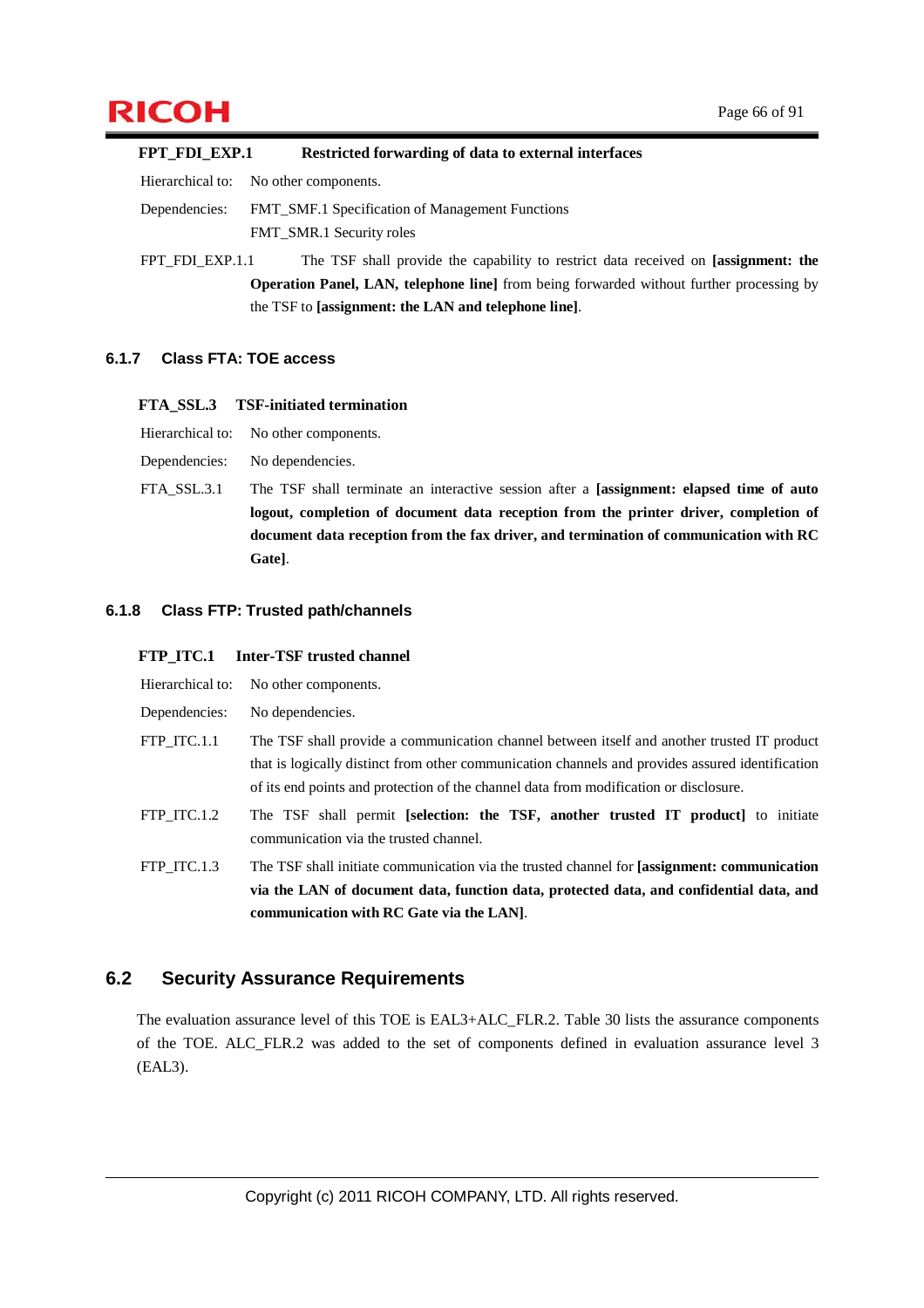| <b>Assurance Classes</b>         |           | <b>Assurance Components</b>                    |
|----------------------------------|-----------|------------------------------------------------|
| ADV:                             | ADV_ARC.1 | Security architecture description              |
| Development                      | ADV_FSP.3 | Functional specification with complete summary |
|                                  | ADV_TDS.2 | Architectural design                           |
| AGD:                             | AGD_OPE.1 | Operational user guidance                      |
| Guidance documents               | AGD_PRE.1 | Preparative procedures                         |
| ALC:                             | ALC_CMC.3 | Authorisation controls                         |
| Life-cycle support               | ALC_CMS.3 | Implementation representation CM coverage      |
|                                  | ALC_DEL.1 | Delivery procedures                            |
|                                  | ALC_DVS.1 | Identification of security measures            |
|                                  | ALC_LCD.1 | Developer defined life-cycle model             |
|                                  | ALC_FLR.2 | Flaw reporting procedures                      |
| ASE:                             | ASE_CCL.1 | Conformance claims                             |
| Security Target evaluation       | ASE ECD.1 | Extended components definition                 |
|                                  | ASE_INT.1 | ST introduction                                |
|                                  | ASE_OBJ.2 | Security objectives                            |
|                                  | ASE_REQ.2 | Derived security requirements                  |
|                                  | ASE_SPD.1 | Security problem definition                    |
|                                  | ASE_TSS.1 | TOE summary specification                      |
| ATE:                             | ATE_COV.2 | Analysis of coverage                           |
| <b>Tests</b>                     | ATE_DPT.1 | Testing: basic design                          |
|                                  | ATE_FUN.1 | Functional testing                             |
|                                  | ATE_IND.2 | Independent testing - sample                   |
| AVA:<br>Vulnerability assessment | AVA_VAN.2 | Vulnerability analysis                         |
|                                  |           |                                                |

|  | Table 30 : TOE Security Assurance Requirements (EAL3+ALC_FLR.2) |  |  |
|--|-----------------------------------------------------------------|--|--|
|--|-----------------------------------------------------------------|--|--|

### **6.3 Security Requirements Rationale**

This section describes the rationale for security requirements.

If all security functional requirements are satisfied as below, the security objectives defined in "4 Security Objectives" are fulfilled.

### **6.3.1 Tracing**

Table 31 shows the relationship between the TOE security functional requirements and TOE security objectives. Table 31 shows that each TOE security functional requirement fulfils at least one TOE security objective.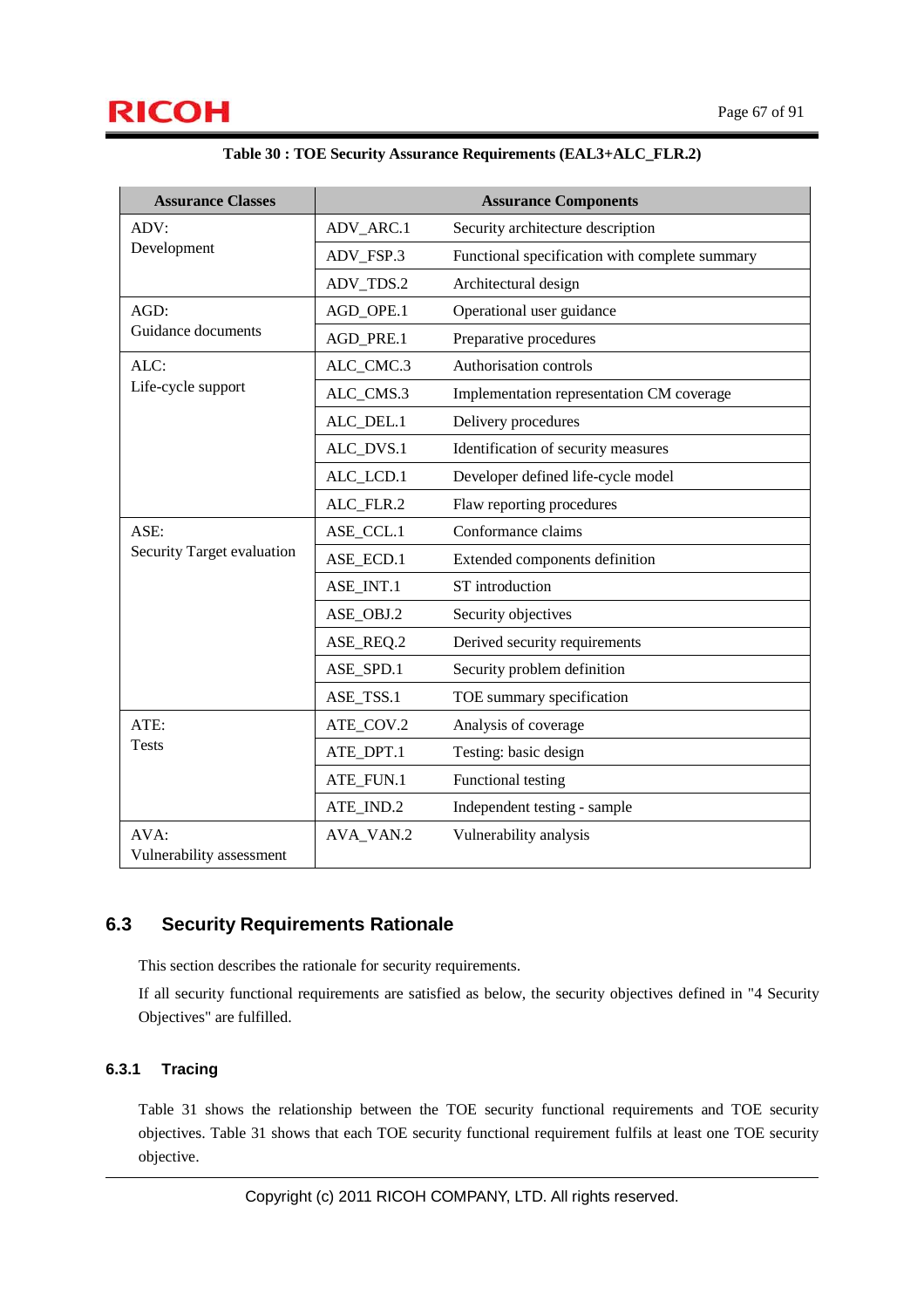

|                 | O.DOC.NO_DIS | O.DOC.NO_ALT | O.FUNC.NO_ALT             | O.PROT.NO_ALT | <b>O.CONF.NO_DIS</b> | O.CONF.NO_ALT | O.USER.AUTHORIZED         | O. INTERFACE. MANAGED | O.SOFTWARE.VERIFIED | O.AUDIT.LOGGED | O.STORAGE.ENCRYPTED | O.RCGATE.COMM.PROTECT |
|-----------------|--------------|--------------|---------------------------|---------------|----------------------|---------------|---------------------------|-----------------------|---------------------|----------------|---------------------|-----------------------|
| FAU_GEN.1       |              |              |                           |               |                      |               |                           |                       |                     | $\mathbf X$    |                     |                       |
| FAU_GEN.2       |              |              |                           |               |                      |               |                           |                       |                     | $\mathbf X$    |                     |                       |
| FAU_STG.1       |              |              |                           |               |                      |               |                           |                       |                     | $\mathbf X$    |                     |                       |
| FAU_STG.4       |              |              |                           |               |                      |               |                           |                       |                     | $\mathbf X$    |                     |                       |
| FAU_SAR.1       |              |              |                           |               |                      |               |                           |                       |                     | $\mathbf X$    |                     |                       |
| FAU_SAR.2       |              |              |                           |               |                      |               |                           |                       |                     | $\mathbf X$    |                     |                       |
| FCS_CKM.1       |              |              |                           |               |                      |               |                           |                       |                     |                | $\mathbf X$         |                       |
| FCS_COP.1       |              |              |                           |               |                      |               |                           |                       |                     |                | $\mathbf X$         |                       |
| FDP_ACC.1(a)    | $\mathbf X$  | $\mathbf X$  | $\mathbf X$               |               |                      |               |                           |                       |                     |                |                     |                       |
| $FDP\_ACC.1(b)$ |              |              |                           |               |                      |               | $\mathbf X$               |                       |                     |                |                     |                       |
| $FDP\_ACF.1(a)$ | $\mathbf X$  | X            | $\mathbf X$               |               |                      |               |                           |                       |                     |                |                     |                       |
| $FDP\_ACF.1(b)$ |              |              |                           |               |                      |               | $\mathbf X$               |                       |                     |                |                     |                       |
| FDP_RIP.1       | $\mathbf X$  | X            |                           |               |                      |               |                           |                       |                     |                |                     |                       |
| FIA_AFL.1       |              |              |                           |               |                      |               | $\mathbf X$               |                       |                     |                |                     |                       |
| FIA_ATD.1       |              |              |                           |               |                      |               | $\mathbf X$               |                       |                     |                |                     |                       |
| FIA_SOS.1       |              |              |                           |               |                      |               | $\mathbf X$               |                       |                     |                |                     |                       |
| FIA_UAU.1(a)    |              |              |                           |               |                      |               | $\mathbf X$               | $\mathbf X$           |                     |                |                     |                       |
| FIA_UAU.1(b)    |              |              |                           |               |                      |               | $\mathbf X$               | $\mathbf X$           |                     |                |                     |                       |
| FIA_UAU.2       |              |              |                           |               |                      |               | $\mathbf X$               | $\mathbf X$           |                     |                |                     |                       |
| FIA_UAU.7       |              |              |                           |               |                      |               | $\mathbf X$               |                       |                     |                |                     |                       |
| $FIA_UID.1(a)$  |              |              |                           |               |                      |               | X                         | X                     |                     |                |                     |                       |
| $FIA_UID.1(b)$  |              |              |                           |               |                      |               | X                         | X                     |                     |                |                     |                       |
| FIA_UID.2       |              |              |                           |               |                      |               | X                         | $\mathbf X$           |                     |                |                     |                       |
| FIA_USB.1       |              |              |                           |               |                      |               | X                         |                       |                     |                |                     |                       |
| FPT_FDI_EXP.1   |              |              |                           |               |                      |               |                           | $\mathbf X$           |                     |                |                     |                       |
| FMT_MSA.1(a)    | $\mathbf X$  | X            | $\boldsymbol{\mathrm{X}}$ |               |                      |               |                           |                       |                     |                |                     |                       |
| FMT_MSA.1(b)    |              |              |                           |               |                      |               | $\boldsymbol{\mathrm{X}}$ |                       |                     |                |                     |                       |
| FMT_MSA.3(a)    | $\mathbf X$  | $\mathbf X$  | $\mathbf X$               |               |                      |               |                           |                       |                     |                |                     |                       |

#### **Table 31 : Relationship between Security Objectives and Functional Requirements**

Copyright (c) 2011 RICOH COMPANY, LTD. All rights reserved.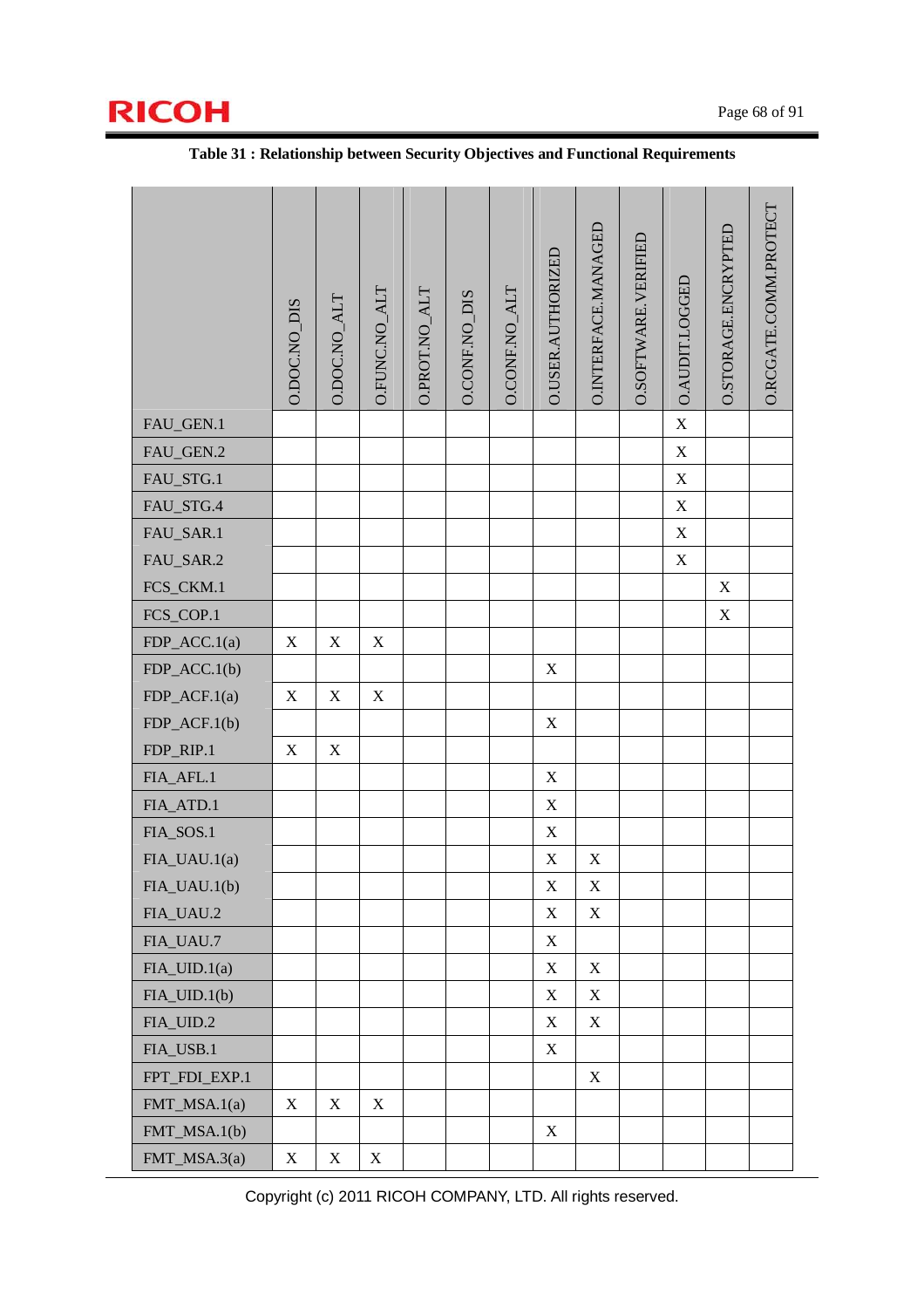# $\mathsf{RICOH}$  Page 69 of 91

|                                                                                                                                                                                                  |                                                                                                                                                                                                                                                                                                                                                                                                                                                | 0.DOC.NO_DIS | 0.DOC.NO_ALT | O.FUNC.NO_ALT | O.PROT.NO_ALT    | <b>D.CONF.NO_DIS</b>                                        | O.CONF.NO_ALT | O.USER.AUTHORIZEL | <b>D.INTERFACE.MANAGEL</b> | O.SOFTWARE.VERIFIEL | O.AUDIT.LOGGED | O.STORAGE.ENCRYPTEL | O.RCGATE.COMM.PROTECT |  |
|--------------------------------------------------------------------------------------------------------------------------------------------------------------------------------------------------|------------------------------------------------------------------------------------------------------------------------------------------------------------------------------------------------------------------------------------------------------------------------------------------------------------------------------------------------------------------------------------------------------------------------------------------------|--------------|--------------|---------------|------------------|-------------------------------------------------------------|---------------|-------------------|----------------------------|---------------------|----------------|---------------------|-----------------------|--|
|                                                                                                                                                                                                  | FMT_MSA.3(b)                                                                                                                                                                                                                                                                                                                                                                                                                                   |              |              |               |                  |                                                             |               | X                 |                            |                     |                |                     |                       |  |
|                                                                                                                                                                                                  | FMT_MTD.1                                                                                                                                                                                                                                                                                                                                                                                                                                      |              |              |               | $\boldsymbol{X}$ | $\mathbf X$                                                 | X             |                   |                            |                     |                | X                   |                       |  |
|                                                                                                                                                                                                  | FMT_SMF.1                                                                                                                                                                                                                                                                                                                                                                                                                                      |              |              |               | X                | X                                                           | X             |                   |                            |                     |                | X                   |                       |  |
|                                                                                                                                                                                                  | FMT_SMR.1                                                                                                                                                                                                                                                                                                                                                                                                                                      |              |              |               | X                | X                                                           | X             |                   |                            |                     |                | X                   |                       |  |
|                                                                                                                                                                                                  | FPT_STM.1                                                                                                                                                                                                                                                                                                                                                                                                                                      |              |              |               |                  |                                                             |               |                   |                            |                     | X              |                     |                       |  |
|                                                                                                                                                                                                  | FPT_TST.1                                                                                                                                                                                                                                                                                                                                                                                                                                      |              |              |               |                  |                                                             |               |                   |                            | X                   |                |                     |                       |  |
|                                                                                                                                                                                                  | FTA_SSL.3                                                                                                                                                                                                                                                                                                                                                                                                                                      |              |              |               |                  |                                                             |               | X                 | X                          |                     |                |                     |                       |  |
|                                                                                                                                                                                                  | FTP_ITC.1                                                                                                                                                                                                                                                                                                                                                                                                                                      | X            | X            | X             | X                | X                                                           | X             |                   |                            |                     |                |                     | X                     |  |
|                                                                                                                                                                                                  | requirements corresponding to the TOE security objectives.<br><b>DOC.NO_DIS Protection of document disclosure</b><br>O.DOC.NO_DIS is the security objective to prevent the documents from unauthorised disclosure by perso<br>without a login user name, or by persons with a login user name but without an access permission to t<br>document. To fulfil this security objective, it is required to implement the following countermeasures. |              |              |               |                  |                                                             |               |                   |                            |                     |                |                     |                       |  |
| (1)                                                                                                                                                                                              | Specify and implement the access control to the document data.<br>$FDP\_ACC.1(a)$ and $FDP\_ACF.1(a)$ only allow the following persons to view document data accordi<br>to the document data attributes: the normal user who generated the document data or the normal use<br>who is registered on the document user list of the document data. The MFP administrator, supervis<br>and RC Gate are not allowed to view document data.          |              |              |               |                  |                                                             |               |                   |                            |                     |                |                     |                       |  |
| Prevent reading the deleted documents, temporary documents and their fragments.<br>(2)<br>Deleted documents, temporary documents and their fragments are prevented from being read<br>FDP_RIP.1. |                                                                                                                                                                                                                                                                                                                                                                                                                                                |              |              |               |                  |                                                             |               |                   |                            |                     |                |                     |                       |  |
| (3)                                                                                                                                                                                              | Use trusted channels for sending or receiving document data.<br>The document data sent and received by the TOE via the LAN are protected by FTP_ITC.1.                                                                                                                                                                                                                                                                                         |              |              |               |                  |                                                             |               |                   |                            |                     |                |                     |                       |  |
| (4)                                                                                                                                                                                              | Management of the security attributes.<br>FMT_MSA.1(a) specifies the available operations (newly create, query, modify and delete) on the log<br>user name, and available operations (query and modify) on the document user list, and a specified us                                                                                                                                                                                          |              |              |               |                  |                                                             |               |                   |                            |                     |                |                     |                       |  |
|                                                                                                                                                                                                  |                                                                                                                                                                                                                                                                                                                                                                                                                                                |              |              |               |                  | Copyright (c) 2011 RICOH COMPANY, LTD. All rights reserved. |               |                   |                            |                     |                |                     |                       |  |

#### **6.3.2 Justification of Traceability**

#### **O.DOC.NO\_DIS Protection of document disclosure**

- (2) Prevent reading the deleted documents, temporary documents and their fragments. Deleted documents, temporary documents and their fragments are prevented from being read by FDP\_RIP.1.
- (3) Use trusted channels for sending or receiving document data. The document data sent and received by the TOE via the LAN are protected by FTP\_ITC.1.
- (4) Management of the security attributes. FMT\_MSA.1(a) specifies the available operations (newly create, query, modify and delete) on the login user name, and available operations (query and modify) on the document user list, and a specified user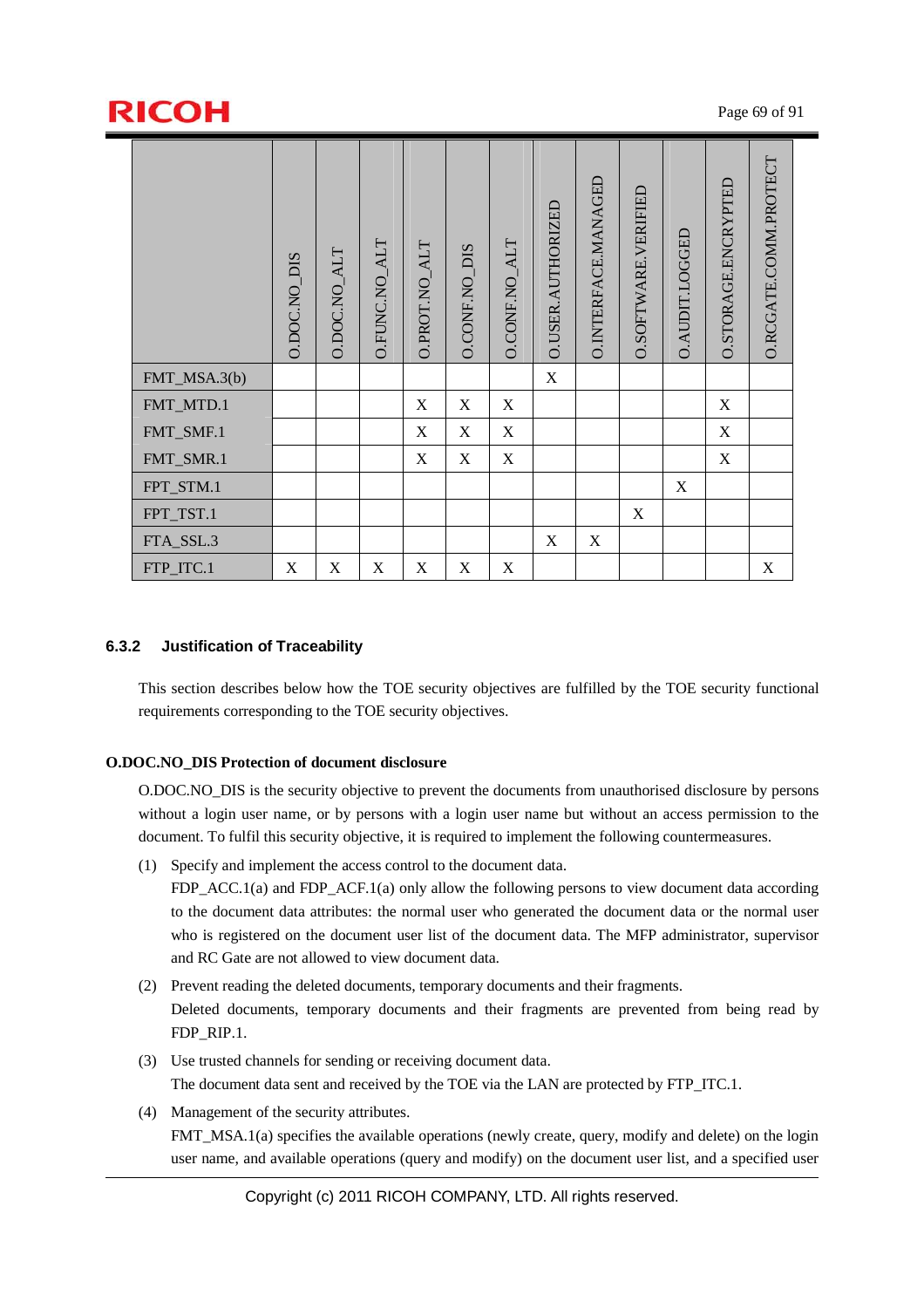

is thus restricted to perform each operation.

FMT\_MSA.3(a) surely sets the restrictive value to the security attributes of document data (object) when document data are generated.

By satisfying FDP\_ACC.1(a), FDP\_ACF.1(a), FDP\_RIP.1, FTP\_ITC.1, FMT\_MSA.1(a) and FMT\_MSA.3(a), which are the security functional requirements for these countermeasures, O.DOC.NO\_DIS is fulfilled.

#### **O.DOC.NO\_ALT Protection of document alteration**

O.DOC.NO\_ALT is the security objective to prevent the documents from unauthorised alteration by persons without a login user name, or by persons with a login user name but without an access permission to the document. To fulfil this security objective, it is required to implement the following countermeasures.

(1) Specify and implement the access control to document data.

FDP\_ACC.1(a) and FDP\_ACF.1(a) allow the following persons to delete document data (there is no "editing operation" of document data) according to the document data attributes: the normal user who generated the document data, the normal user who is registered in the document user list of the document data, and the MFP administrator. The supervisor and RC Gate are not allowed to delete document data.

- (2) Prevent deleting the deleted documents, temporary documents and their fragments. Deleted documents, temporary documents and their fragments are prevented from being used by FDP\_RIP.1.
- (3) Use trusted channels for sending or receiving document data. The document data sent and received by the TOE via the LAN interface are protected by FTP\_ITC.1.
- (4) Management of the security attributes.

FMT\_MSA.1(a) specifies the available operations (newly create, query, modify and delete) on the login user name, and available operations (query and modify) on the document user list, and a specified user is thus restricted to perform each operation.

FMT\_MSA.3(a) surely sets the restrictive value to the security attributes of document data (object) when the document data are generated.

By satisfying FDP\_ACC.1(a), FDP\_ACF.1(a), FDP\_RIP.1, FTP\_ITC.1, FMT\_MSA.1(a) and FMT\_MSA.3(a), which are the security functional requirements for these countermeasures, O.DOC.NO\_ALT is fulfilled.

#### **O.FUNC.NO\_ALT Protection of user job alteration**

O.FUNC.NO\_ALT is the security objective to prevent the user jobs from unauthorised alteration by persons without a login user name, or by persons with a login user name but without an access permission to the user job. To fulfil this security objective, it is required to implement the following countermeasures.

(1) Specify and implement the access control to user jobs.

FDP\_ACC.1(a) and FDP\_ACF.1(a) allow the MFP administrator to delete user jobs, and the normal user with the permission to delete the applicable user job. The supervisor and RC Gate are not allowed to delete user jobs. Deletion is the only modification operation on this TOE's user jobs.

(2) Use trusted channels for sending or receiving user jobs. The user jobs sent and received by the TOE via the LAN are protected by FTP\_ITC.1.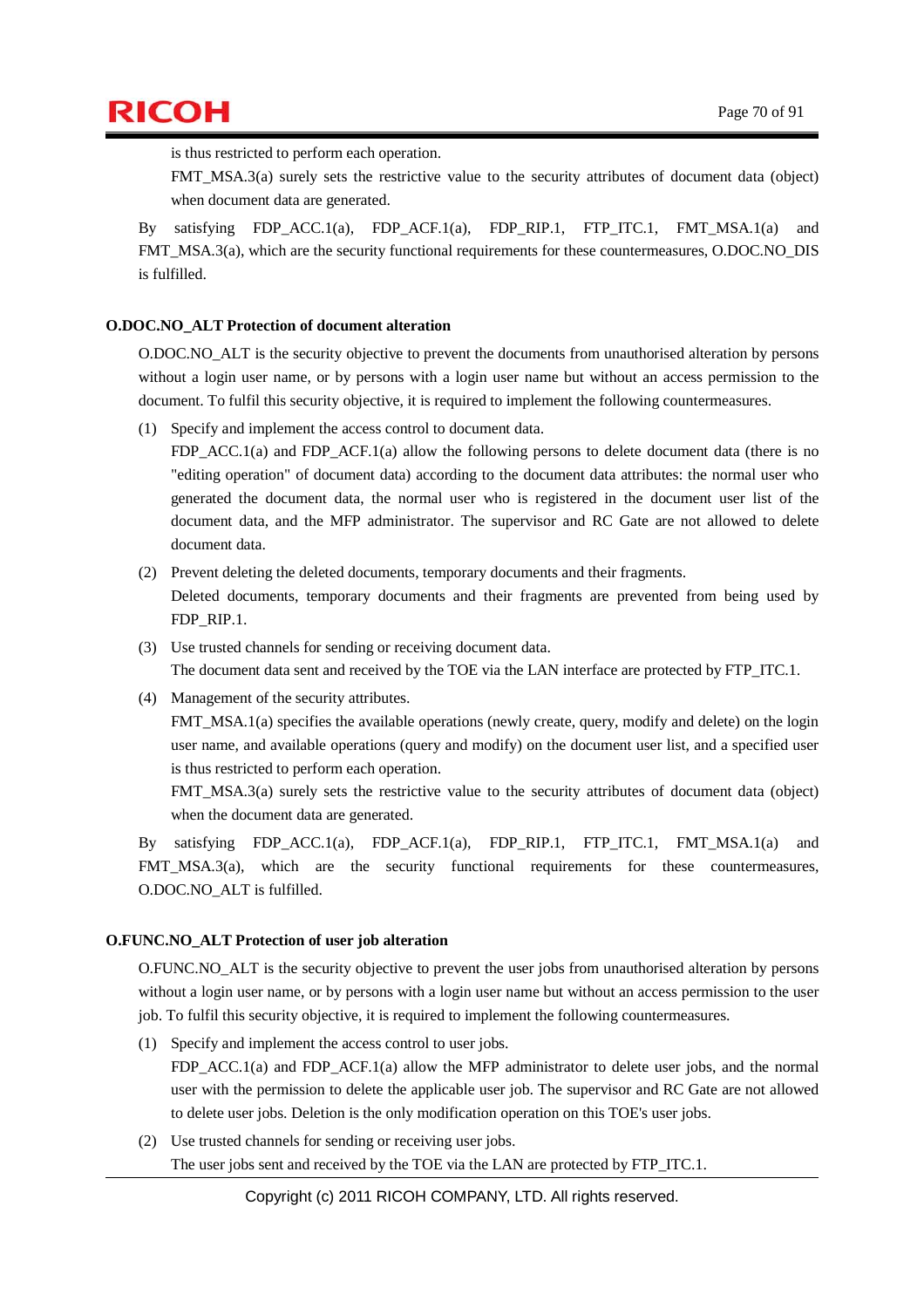$\mathsf{RICOH}$  Page 71 of 91

(3) Management of the security attributes.

FMT\_MSA.1(a) restricts each available operation (newly create, query, modify and delete) for the login user name to specified users only.

FMT\_MSA.3(a) sets the restrictive value to the security attributes of user jobs (object) when the user jobs are generated.

By satisfying FDP\_ACC.1(a), FDP\_ACF.1(a), FTP\_ITC.1, FMT\_MSA.1(a) and FMT\_MSA.3(a), which are the security functional requirements for these countermeasures, O.FUNC.NO\_ALT is fulfilled.

#### **O.PROT.NO\_ALT Protection of TSF protected data alteration**

O.PROT.NO\_ALT is the security objective to allow only users who can maintain the security to alter the TSF protected data. To fulfil this security objective, it is required to implement the following countermeasures.

- (1) Management of the TSF protected data. By FMT MTD.1, only the MFP administrator is allowed to manage the date, time, S/MIME user information, destination folder and users for stored and received documents.
- (2) Specification of the Management Function. FMT\_SMF.1 performs the required Management Functions for Security Function.
- (3) Specification of the roles. FMT\_SMR.1 maintains the users who have the privileges.
- (4) Use trusted channels for sending or receiving the TSF protected data. The TSF protected data sent and received by the TOE via the LAN are protected by FTP\_ITC.1.

By satisfying FMT\_MTD.1, FMT\_SMF.1, FMT\_SMR.1 and FTP\_ITC.1, which are the security functional requirements for these countermeasures, O.PROT.NO\_ALT is fulfilled.

#### **O.CONF.NO\_DIS Protection of TSF confidential data disclosure**

O.CONF.NO\_DIS is the security objective to allow only users who can maintain the security to disclose the TSF confidential data. To fulfil this security objective, it is required to implement the following countermeasures.

(1) Management of the TSF confidential data.

FMT\_MTD.1 allows the MFP administrator and applicable normal user to operate the login password of normal user. A supervisor is allowed to operate the login password of supervisor. The supervisor and applicable MFP administrator are allowed to operate the login password of administrator. The MFP administrator is only allowed to operate the audit log and HDD cryptographic key.

- (2) Specification of the Management Function. FMT\_SMF.1 performs the required Management Functions for Security Function.
- (3) Specification of the roles. FMT\_SMR.1 maintains the users who have the privileges.
- (4) Use trusted channels for sending or receiving TSF confidential data. The TSF confidential data sent and received by the TOE via the LAN are protected by FTP\_ITC.1.

By satisfying FMT\_MTD.1, FMT\_SMF.1, FMT\_SMR.1 and FTP\_ITC.1, which are the security functional requirements for these countermeasures, O.CONF.NO\_DIS is fulfilled.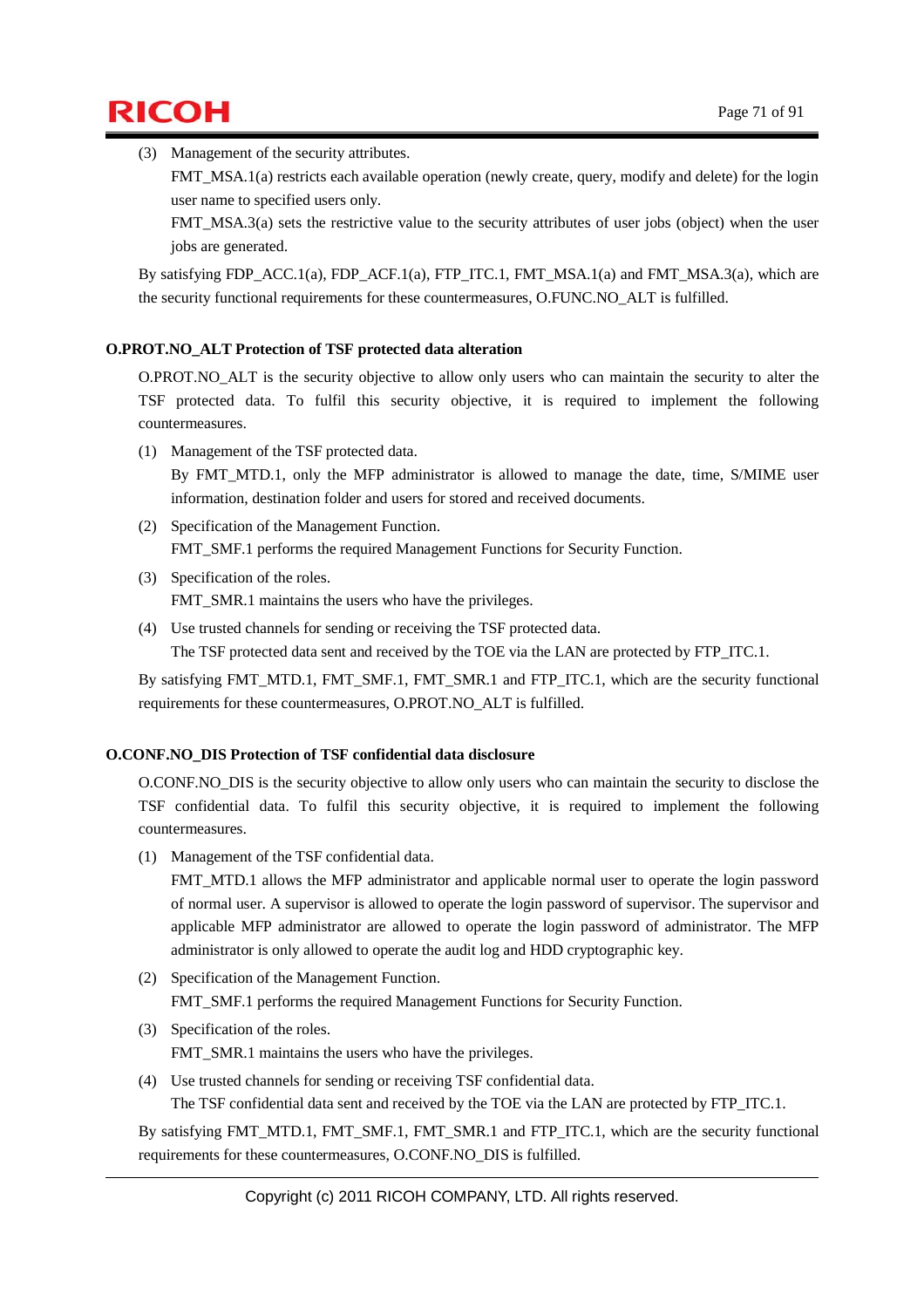# $\mathsf{RICOH}$  Page 72 of 91

#### **O.CONF.NO\_ALT Protection of TSF confidential data alteration**

O.CONF.NO\_ALT is the security objective to allow only users who can maintain the security to alter the TSF confidential data. To fulfil this security objective, it is required to implement the following countermeasures.

(1) Management of the TSF confidential data.

FMT\_MTD.1 allows the MFP administrator and applicable normal user to operate the login password of normal user. A supervisor is allowed to operate the login password of supervisor. The supervisor and applicable MFP administrator are allowed to operate the login password of administrator. The MFP administrator is only allowed to operate the audit log and newly create an HDD cryptographic key.

- (2) Specification of the Management Function. FMT\_SMF.1 performs the required Management Functions for Security Function.
- (3) Specification of the roles. FMT\_SMR.1 maintains the users who have the privileges.
- (4) Use trusted channels for sending or receiving TSF confidential data. The TSF confidential data sent and received by the TOE via the LAN are protected by FTP\_ITC.1.

By satisfying FMT\_MTD.1, FMT\_SMF.1, FMT\_SMR.1 and FTP\_ITC.1, which are the security functional requirements for these countermeasures, O.CONF.NO\_ALT is fulfilled.

#### **O.USER.AUTHORIZED User identification and authentication**

O.USER.AUTHORIZED is the security objective to restrict users in accordance with the security policies so that only valid users can use the TOE functions. The authentication failure handling and verification of secrets are the security policies for authentication using passwords when the TOE is accessed from the Operation Panel or a Web browser of client computer, documents are printed by using the client computer, and faxed by LAN fax from the client computer. To fulfil this security objective, it is required to implement the following countermeasures.

(1) Identify and authenticate the users prior to the TOE use.

FIA\_UID.1(a) and FIA\_UAU.1(a) identify and authenticate the persons who attempt to use the TOE from the Operation Panel or client computer on the network by the Basic Authentication.

FIA\_UID.1(b) and FIA\_UAU.1(b) identify and authenticate the persons by the Basic Authentication if the person who attempts to use the TOE from the Operation Panel or client computer on the network is the MFP administrator or supervisor, and if the person is the normal user, the External Authentication is used for the identification and authentication.

FIA\_UID.2 identifies the person who attempts to use the TOE from the interface for RC Gate communication, and FIA\_UAU.2 authenticates RC Gate.

(2) Allow the successfully identified and authenticated user to use the TOE.

FIA ATD.1 and FIA\_USB.1 manage the access procedures to the protected assets of the users who are defined in advance, and associate the users who are successfully identified and authenticated with the access procedures.

FDP ACC.1(b) and FDP ACF.1(b) allow the applicable normal user to use the MFP application according to the operation permission granted to the successfully identified and authenticated normal user.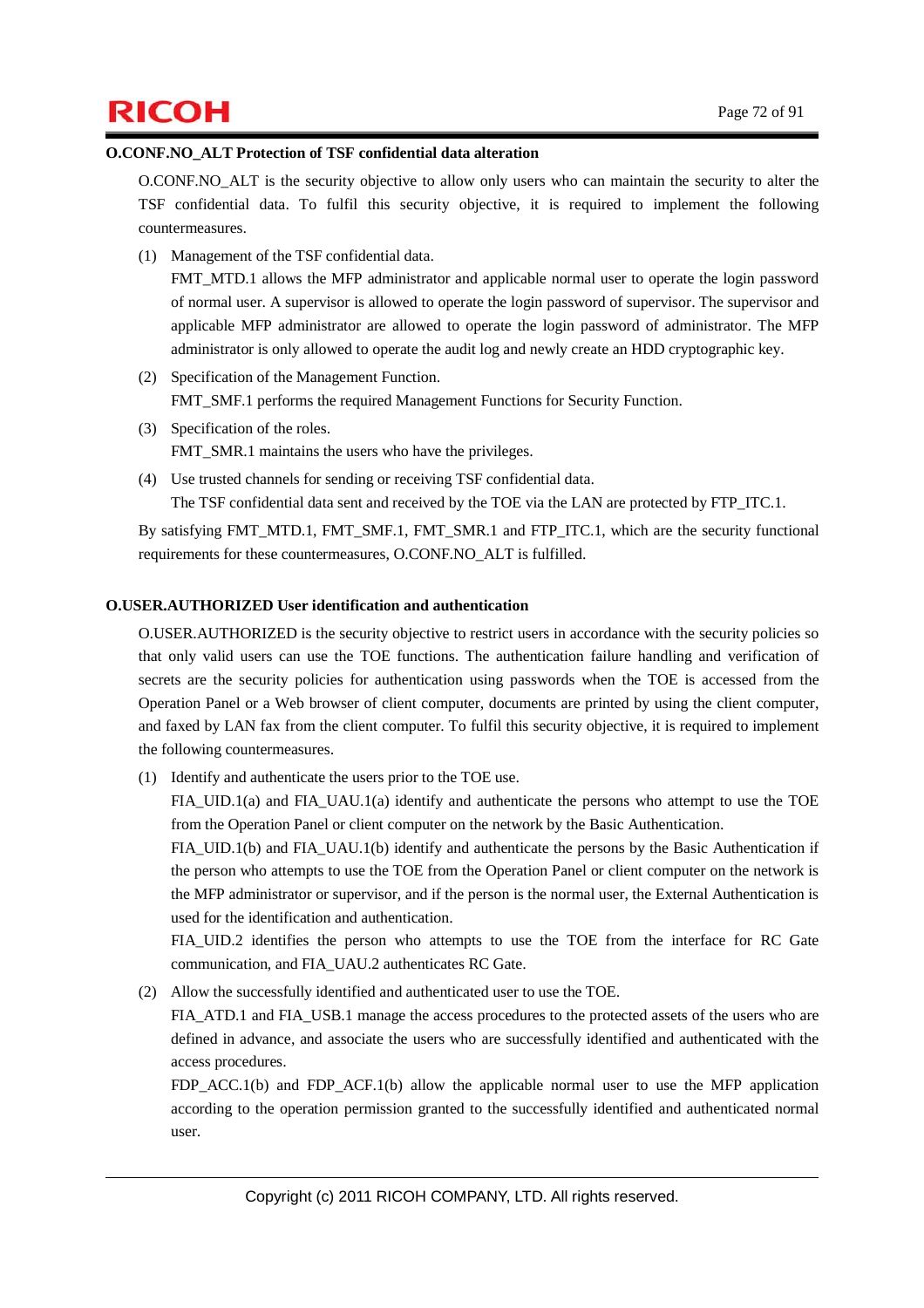# $\mathsf{RICOH}$  Page 73 of 91

(3) Complicate decoding of login password.

FIA\_UAU.7 displays dummy letters as authentication feedback on the Operation Panel and prevents the login password from disclosure.

FIA\_SOS.1 accepts only passwords that satisfy the minimum character number and password character combination specified for the Basic Authentication by the MFP administrator, and makes it difficult to guess the password. For the External Authentication, this depends on the settings for the External Authentication.

FIA AFL.1 does not allow the user who is unsuccessfully authenticated by the Basic Authentication for certain times to access to the TOE for certain period. For the External Authentication, this depends on the settings for the External Authentication.

(4) Terminate login automatically.

FTA\_SSL.3 automatically logs out of the Operation Panel or a Web browser after no operation is performed from the Operation Panel or a Web browser for certain period and the auto logout time elapses. It also logs out the status of document data reception after the completion of document data reception from the printer driver or fax driver. The TOE terminates the session with RC Gate after completing the communication with RC Gate.

(5) Management of the security attributes.

According to FMT MSA.1(b), the login user name and available function list of normal user are managed by the MFP administrator, and users are not allowed to operate the function type.

FMT\_MSA.3(b) sets the permissive default value to the available function list, and sets the restrictive default value to the function type.

By satisfying FDP\_ACC.1(b), FDP\_ACF.1(b), FIA\_UID.1(a), FIA\_UID.1(b), FIA\_UID.2, FIA\_UAU.1(a), FIA\_UAU.1(b), FIA\_UAU.2, FIA\_ATD.1, FIA\_USB.1, FIA\_UAU.7, FIA\_AFL.1, FIA\_SOS.1, FTA\_SSL.3, FMT\_MSA.1(b) and FMT\_MSA.3(b), which are the security functional requirements for these countermeasures, O.USER.AUTHORIZED is fulfilled.

The function for 2600.1-SMI (F.SMI), selected SFR Package from the PP, is used in conjunction with the function whose access control is enforced by FDP\_ACC.1(b) and FDP\_ACF.1(b). Therefore, the access control for F.SMI is included with the access control by FDP\_ACC.1(b) and FDP\_ACF.1(b) and fulfilled.

## **O.INTERFACE.MANAGED Management of external interfaces by TOE**

O.INTERFACE.MANAGED is the security objective to ensure that the TOE manages the operation of external interface according to the security policy. To fulfil this security objective, it is required to implement the following countermeasures.

(1) Identify and authenticate the users prior to use the Operation Panel and LAN interface.

FIA UID.1(a) and FIA UID.1(b) identify the persons who attempt to use the TOE from the Operation Panel or client computer on the network, and FIA\_UAU.1(a) and FIA\_UAU.1(b) authenticate the identified users.

FIA\_UID.2 identifies the persons who attempt to use the TOE from the interface for RC Gate communication, and FIA\_UAU.2 authenticates the persons.

(2) Automatically terminate the connection to the Operation Panel and LAN interface. FTA SSL.3 terminates the session after no operation is performed from the Operation Panel or LAN interface for certain period.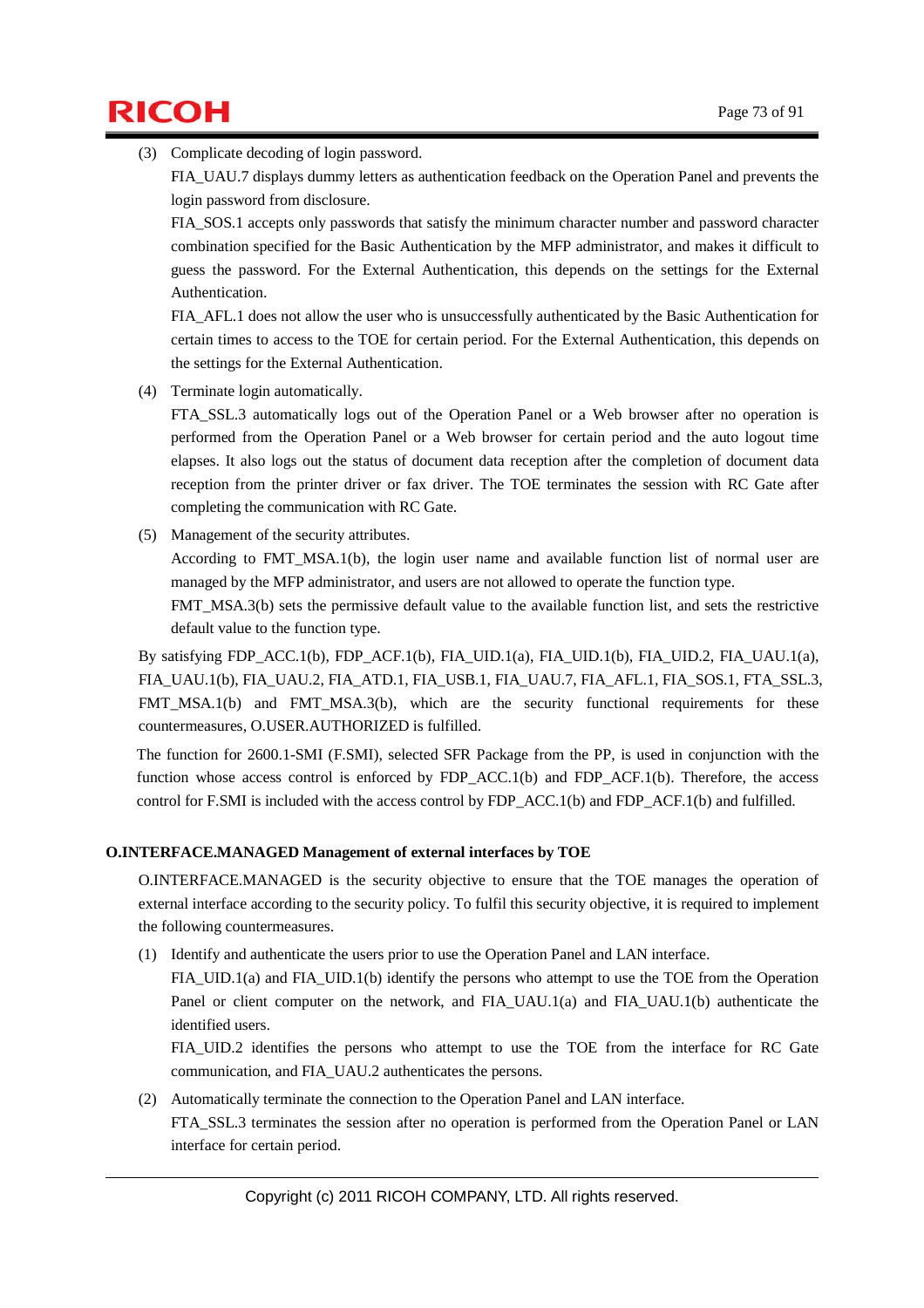

(3) Restricted forwarding of data to external interfaces.

FPT\_FDI\_EXP.1 prevents the data received from the Operation Panel, LAN interface and telephone line from being transmitted from the LAN or telephone line without further processing by the TSF.

By satisfying FIA\_UID.1(a), FIA\_UID.1(b), FIA\_UAU.1(a), FIA\_UAU.1(b), FIA\_UID.2, FIA\_UAU.2, FTA\_SSL.3 and FPT\_FDI\_EXP.1, which are the security functional requirements for these countermeasures, O.INTERFACE.MANAGED is fulfilled.

#### **O.SOFTWARE.VERIFIED Software verification**

O.SOFTWARE.VERIFIED is the security objective to ensure that MFP Control Software and FCU Control Software are verified. To fulfil this security objective, it is required to implement the following countermeasures.

(1) Self-check

FPT\_TST.1 checks if the MFP Control Software and FCU Control Software are verified software at the start-up.

By satisfying FTP\_TST.1, which is the security functional requirement for this countermeasure, O.SOFTWARE.VERIFIED is fulfilled.

#### **O.AUDIT.LOGGED Management of audit log records**

O.AUDIT.LOGGED is the security objective to record the audit log required to detect the security intrusion, and allow the MFP administrator to view the audit log. To fulfil this security objective, it is required to implement the following countermeasures.

(1) Record the audit log.

FAU\_GEN.1 and FAU\_GEN.2 record the events, which should be auditable, with the identification information of the occurrence factor.

(2) Protect the audit log.

FAU\_STG.1 protects the audit logs from the alteration, and FAU\_STG.4 deletes the audit logs that have the oldest time stamp, and records the new audit logs if auditable events occur and the audit log files are full.

(3) Provide Audit Function.

FAU SAR.1 allows the MFP administrator to read audit logs in a format that can be audited. FAU\_SAR.2 prohibits the persons other than the MFP administrator reading the audit logs.

(4) Reliable occurrence time of the event FPT STM.1 provides a trusted time stamp, and a reliable record of the times when events occurred are recorded in the audit log.

By satisfying FAU\_GEN.1, FAU\_GEN.2, FAU\_STG.1, FAU\_STG.4, FAU\_SAR.1, FAU\_SAR.2 and FPT STM.1, which are the security functional requirements for these countermeasures, O.AUDIT.LOGGED is fulfilled.

#### **O.STORAGE.ENCRYPTED Encryption of storage devices**

O.STORAGE.ENCRYPTED is the security objective to ensure the data to be written into the HDD is encrypted. To fulfil this security objective, it is required to implement the following countermeasures.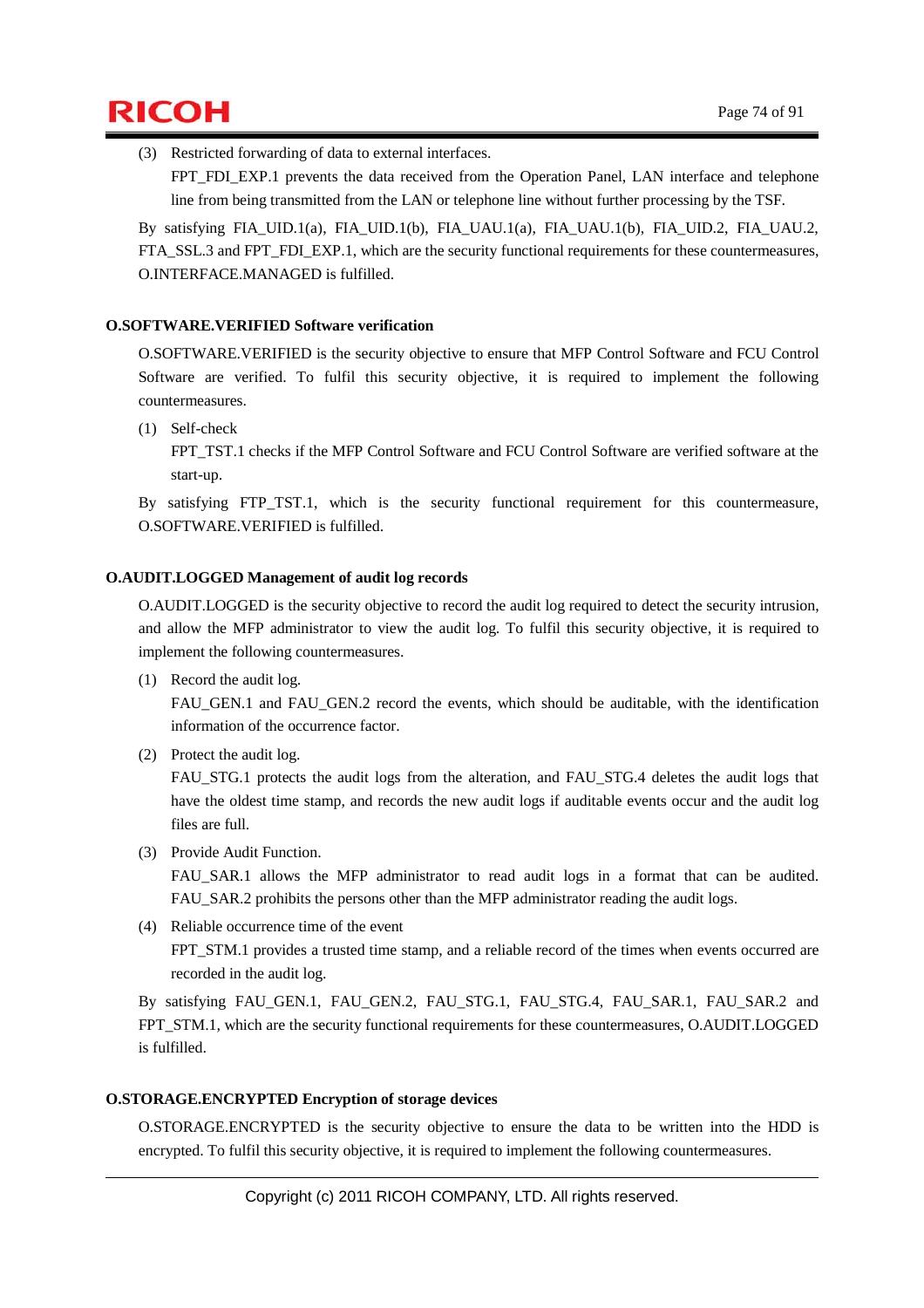# $\mathsf{RICOH}$  Page 75 of 91

- (1) Generate appropriate cryptographic keys. FCS\_CKM.1 generates the cryptographic key for encryption.
- (2) Perform cryptographic operation. FCS\_COP.1 encrypts the data to be stored in the HDD, and decrypts the data to be read from the HDD.
- (3) Manage the TSF data. FMT\_MTD.1 allows the MFP administrator to manage the cryptographic keys.
- (4) Specification of Management Function. FMT\_SMF.1 performs the required Management Functions for Security Function.
- (5) Specification of the roles. FMT\_SMR.1 maintains the users who have the privileges.

By satisfying FCS\_CKM.1, FCS\_COP.1, FMT\_MTD.1, FMT\_SMF.1 and FMT\_SMR.1, which are the security functional requirements for these countermeasures, O.STORAGE.ENCRYPTED is fulfilled.

### **O.RCGATE.COMM.PROTECT Protection of communication with RC Gate**

O.RCGATE.COMM.PROTECT is the security objective to ensure the communication data between the TOE and RC Gate are concealed, and any tampering on the communication path is detected. To fulfil this security objective, it is required to implement the following countermeasure.

(1) Use trusted channel for the communication with RC Gate

FTP ITC.1 allows the TOE to establish the communication that protects the data from tampering and disclosure for the communication between the TOE and RC Gate.

By satisfying FTP\_ITC.1, which is the security functional requirement for this countermeasure, O.RCGATE.COMM.PROTECT is fulfilled.

## **6.3.3 Dependency Analysis**

Table 32 shows the result of dependency analysis in this ST for the TOE security functional requirements.

|  | Table 32 : Results of Dependency Analysis of TOE Security Functional Requirements |  |
|--|-----------------------------------------------------------------------------------|--|
|  |                                                                                   |  |

| <b>TOE Security</b><br><b>Functional</b><br><b>Requirements</b> | <b>Claimed</b><br><b>Dependencies</b> | <b>Dependencies</b><br><b>Satisfied in ST</b> | <b>Dependencies</b><br><b>Not Satisfied in</b><br><b>ST</b> |
|-----------------------------------------------------------------|---------------------------------------|-----------------------------------------------|-------------------------------------------------------------|
| FAU_GEN.1                                                       | FPT STM.1                             | FPT_STM.1                                     | None                                                        |
| FAU_GEN.2                                                       | FAU_GEN.1<br>FIA_UID.1                | FAU_GEN.1<br>FIA_UID.1                        | None                                                        |
| FAU STG.1                                                       | FAU GEN.1                             | FAU_GEN.1                                     | None                                                        |
| FAU_STG.4                                                       | FAU STG.1                             | FAU_STG.1                                     | None                                                        |
| FAU_SAR.1                                                       | FAU_GEN.1                             | FAU_GEN.1                                     | None                                                        |
| FAU SAR.2                                                       | FAU SAR.1                             | FAU SAR.1                                     | None                                                        |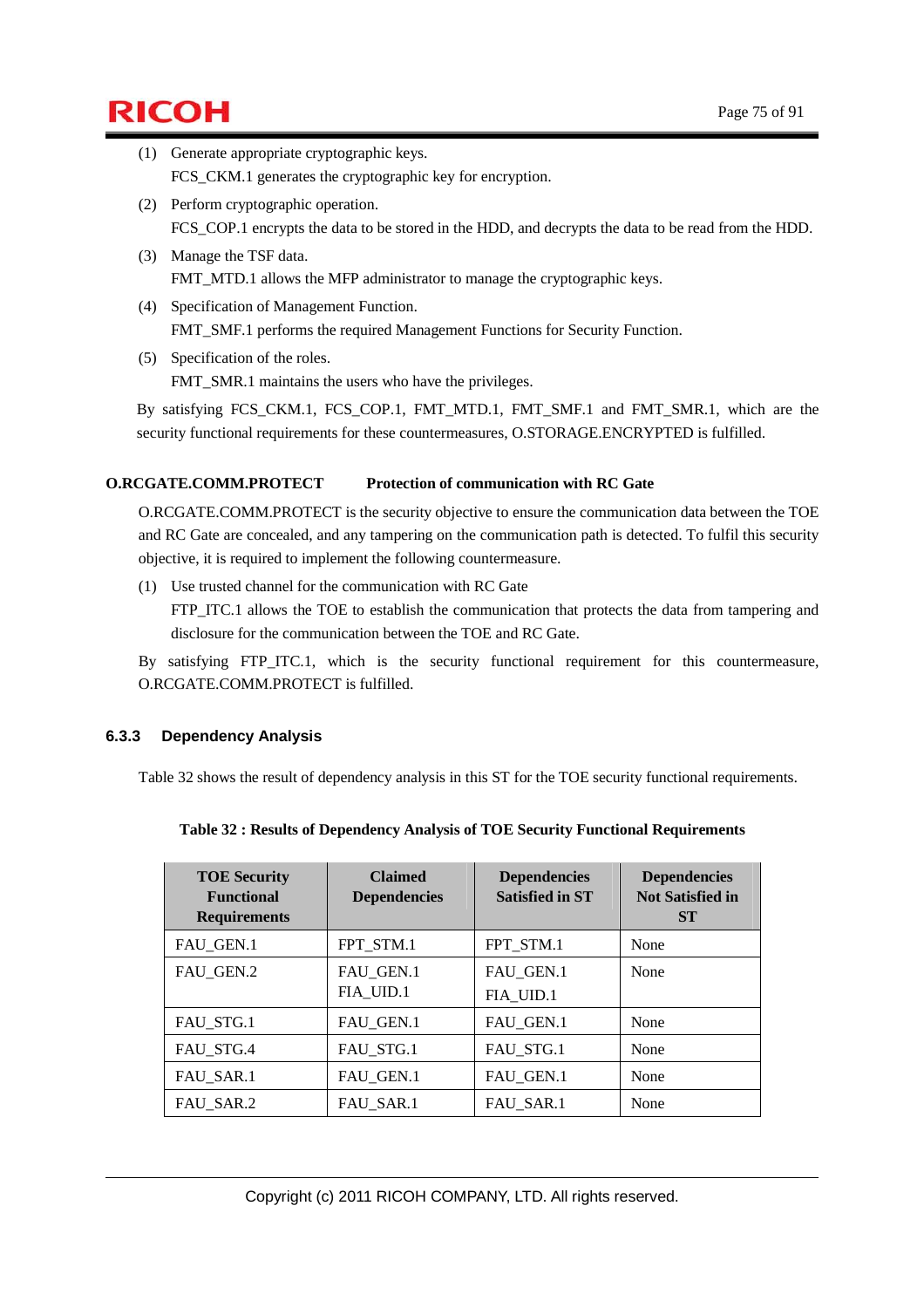

| FCS_CKM.1       | [FCS_CKM.2 or              | FCS_COP.1        | FCS_CKM.4 |
|-----------------|----------------------------|------------------|-----------|
|                 | FCS_COP.1]                 |                  |           |
|                 | FCS_CKM.4                  |                  |           |
| FCS_COP.1       | [FDP ITC.1 or              | FCS_CKM.1        | FCS_CKM.4 |
|                 | FDP_ITC.2 or<br>FCS_CKM.1] |                  |           |
|                 | FCS_CKM.4                  |                  |           |
| $FDP\_ACC.1(a)$ | $FDP\_ACF.1(a)$            | $FDP\_ACF.1(a)$  | None      |
| $FDP\_ACC.1(b)$ | $FDP$ ACF.1(b)             | $FDP\_ACF.1(b)$  | None      |
|                 | $FDP\_ACC.1(a)$            | $FDP\_ACC.1(a)$  | None      |
| $FDP\_ACF.1(a)$ | $FMT\_MSA.3(a)$            | $FMT_MSA.3(a)$   |           |
| $FDP\_ACF.1(b)$ | $FDP\_ACC.1(b)$            | $FDP\_ACC.1(b)$  | None      |
|                 | FMT_MSA.3(b)               | FMT_MSA.3(b)     |           |
| FDP_RIP.1       | None                       | None             | None      |
| FIA_AFL.1       | $FIA_UAU.1(a)$             | $FIA_UAU.1(a)$   | None      |
| FIA_ATD.1       | None                       | None             | None      |
| FIA_SOS.1       | None                       | None             | None      |
| $FIA_UAU.1(a)$  | $FIA$ UID.1(a)             | $FIA$ _UID.1(a)  | None      |
| $FIA_UAU.1(b)$  | $FIA$ _UID.1(b)            | $FIA_UID.1(b)$   | None      |
| FIA_UAU.2       | FIA_UID.1                  | FIA_UID.2        | None      |
| FIA_UAU.7       | FIA_UAU.1                  | FIA_UAU.1        | None      |
| $FIA_UID.1(a)$  | None                       | None             | None      |
| $FIA$ _UID.1(b) | None                       | None             | None      |
| FIA_UID.2       | None                       | None             | None      |
| FIA_USB.1       | FIA_ATD.1                  | FIA_ATD.1        | None      |
| FPT FDI EXP.1   | FMT_SMF.1                  | FMT_SMF.1        | None      |
|                 | FMT_SMR.1                  | FMT_SMR.1        |           |
| $FMT\_MSA.1(a)$ | $[FDP_ACC.1(a)$ or         | $FDP\_ACC.1(a)$  | None      |
|                 | FDP_IFC.1]                 | FMT_SMR.1        |           |
|                 | FMT_SMR.1                  | FMT_SMF.1        |           |
|                 | FMT_SMF.1                  |                  |           |
| FMT $MSA.1(b)$  | $[FDP_ACC.1(b)]$           | $FDP$ $ACC.1(b)$ | None      |
|                 | or FDP_IFC.1]              | FMT_SMR.1        |           |
|                 | FMT_SMR.1                  | FMT_SMF.1        |           |
|                 | FMT_SMF.1                  |                  |           |
| FMT_MSA.3(a)    | $FMT\_MSA.1(a)$            | $FMT\_MSA.1(a)$  | None      |
|                 | FMT_SMR.1                  | FMT_SMR.1        |           |
| FMT_MSA.3(b)    | $FMT\_MSA.1(b)$            | $FMT\_MSA.1(b)$  | None      |
|                 | FMT_SMR.1                  | FMT_SMR.1        |           |
| FMT_MTD.1       | FMT_SMR.1                  | FMT_SMR.1        | None      |
|                 | FMT_SMF.1                  | FMT_SMF.1        |           |

Copyright (c) 2011 RICOH COMPANY, LTD. All rights reserved.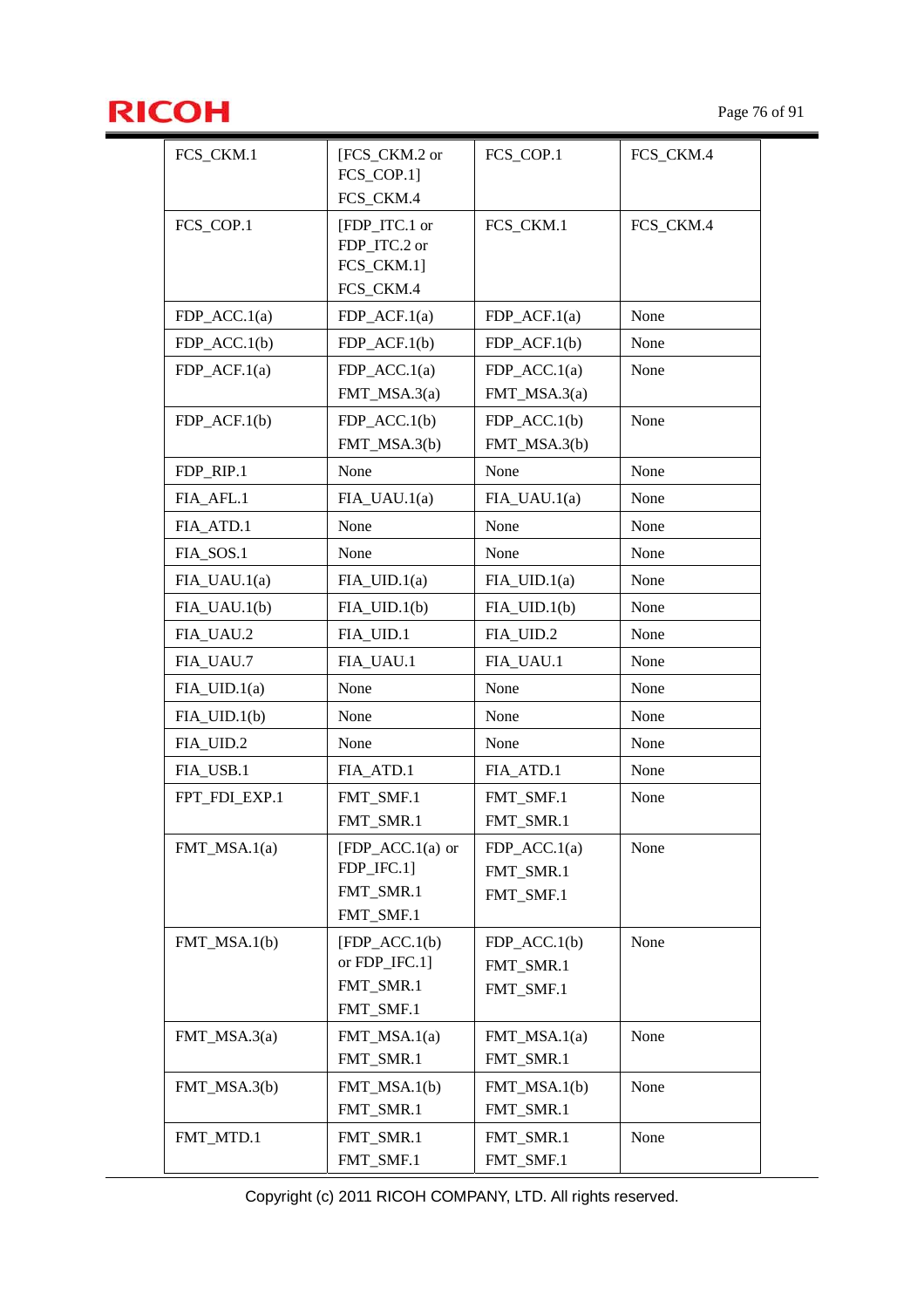# $\mathsf{RICOH}$  Page 77 of 91

| FMT SMF.1 | None      | None      | None |
|-----------|-----------|-----------|------|
| FMT SMR.1 | FIA UID.1 | FIA_UID.1 | None |
| FPT STM.1 | None      | None      | None |
| FPT TST.1 | None      | None      | None |
| FTA SSL.3 | None      | None      | None |
| FTP ITC.1 | None      | None      | None |

The following explains the rationale for acceptability in all cases where a dependency is not satisfied:

#### **Rationale for Removing Dependencies on FCS\_CKM.4**

Once the MFP administrator generates the cryptographic key that is used for the HDD encryption of this TOE at the start of TOE operation, the cryptographic key will be continuously used for the HDD and will not be deleted. Therefore, cryptographic key destruction by the standard method is unnecessary.

### **6.3.4 Security Assurance Requirements Rationale**

This TOE is software for the MFP, which is a commercially available product. The MFP is assumed that it will be used in a general office and this TOE does not assume the attackers with the possibility of moderate or greater level attacks.

Architectural design (ADV\_TDS.2) is adequate to show the validity of commercially available products. A high attack potential is required for the attacks that circumvent or tamper with the TSF, which is not covered in this evaluation. The vulnerability analysis (AVA\_VAN.2) is therefore adequate for general needs.

However, protection of the secrecy of relevant information is required to make security attacks more difficult, and it is important to ensure a secure development environment. Development security (ALC\_DVS.1) is therefore important also.

In order to securely operate the TOE continuously, it is important to appropriately remediate the flaw discovered after the start of TOE operation according to flow reporting procedure (ALC\_FLR.2).

Based on the terms and costs of the evaluation, the evaluation assurance level of EAL3+ALC\_FLR.2 is appropriate for this TOE.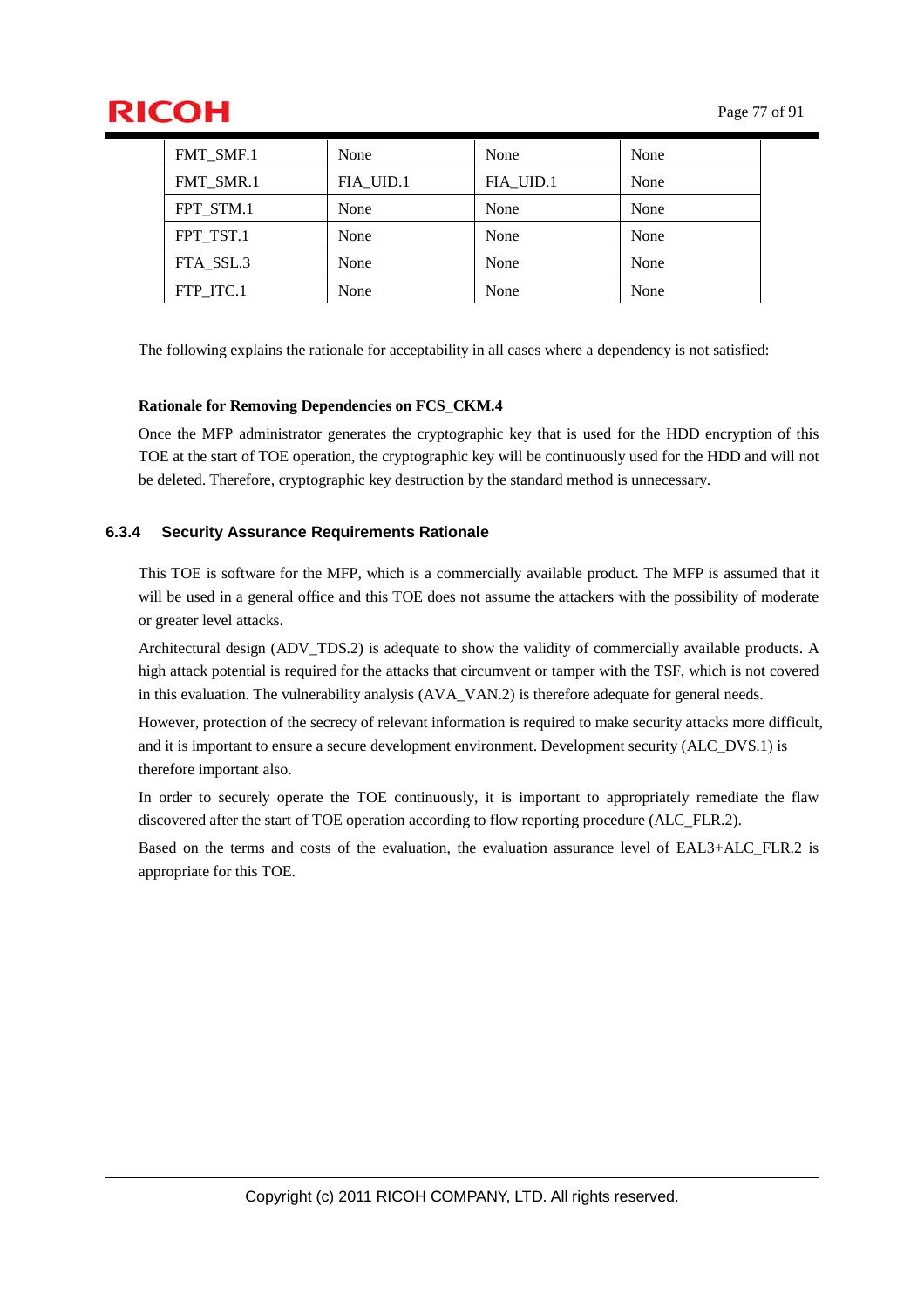## **7 TOE Summary Specification**

This section describes the TOE summary specification for each security function. The security functions are described for each corresponding security functional requirement.

## **7.1 Audit Function**

The Audit Function is to generate the audit log of TOE use and security-relevant events (hereafter, "audit events"). This function provides the recorded audit log in a legible fashion for users to audit (audit log review). The recorded audit log can be viewed and deleted only by the MFP administrator.

#### **FAU\_GEN.1 and FAU\_GEN.2**

The TOE records the audit log items, shown in Table 34, on the HDD in the TOE when audit events shown in Table 33 occur.

Audit log items include basic log items and expanded log items. Basic log items are recorded whenever audit logs are recorded, and expanded log items are recorded only when audit events occur and the audit log items shown in Table 34 are recorded.

#### **FPT\_STM.1**

The date (year/month/day) and time (hour/minute/second) the TOE records for the audit log are derived from the system clock of the TOE.

#### **FAU\_SAR.1, FAU\_SAR.2, and FAU\_STG.1**

The TOE displays the operation menu for audit logs to be read on a Web browser screen only when it is accessed by the MFP administrator. The TOE provides the audit logs in a text format when the MFP administrator instructs the TOE to read the audit logs.

#### **FAU\_STG.4**

The TOE writes the newest audit log over the oldest audit log when there is insufficient space in the audit log files to append the newest audit log.

| <b>Audit Events</b>                                                          |
|------------------------------------------------------------------------------|
| Start-up of the Audit Function $(*1)$                                        |
| Shutdown of the Audit Function $(*1)$                                        |
| Success and failure of login operations $(*2)$                               |
| Success and failure of login operations from RC Gate communication interface |
| Table 29 Record of Management Function                                       |
| Date settings (year/month/day), time settings (hour/minute)                  |

Copyright (c) 2011 RICOH COMPANY, LTD. All rights reserved.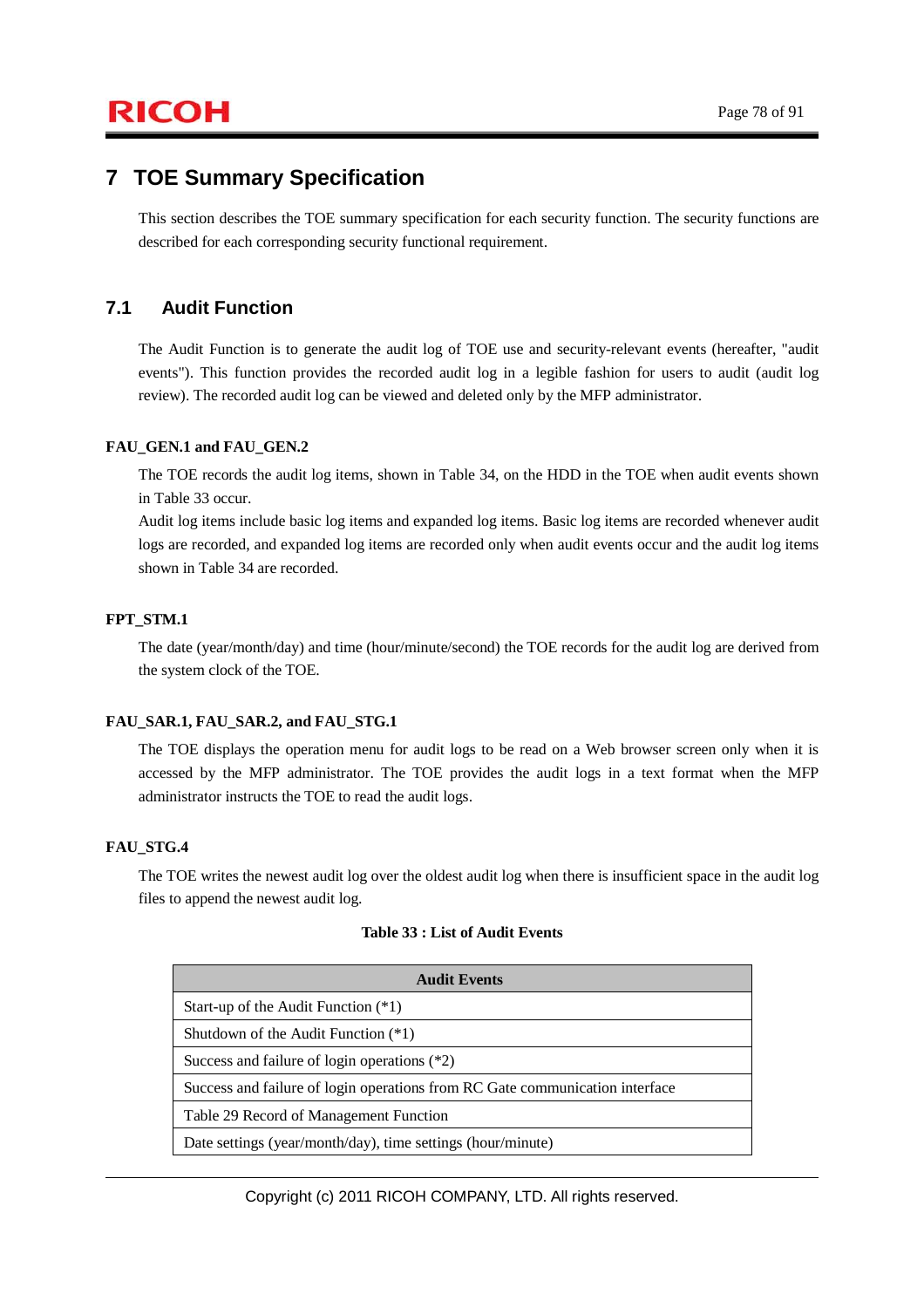

| Termination of session by auto logout                                                                      |
|------------------------------------------------------------------------------------------------------------|
| Web Function communication                                                                                 |
| Folder transmission                                                                                        |
| E-mail transmission                                                                                        |
| Printing via networks                                                                                      |
| LAN Fax via networks                                                                                       |
| Storing document data                                                                                      |
| Reading document data (print, download, fax transmission, e-mail transmission, and<br>folder transmission) |
| Deleting document data                                                                                     |
| Success and failure of creation, modification, and deletion of S/MIME user information                     |
| Success and failure of creation, modification, and deletion of destination folders                         |
| Communication with RC Gate                                                                                 |

- (\*1): The start-up and shutdown of Audit Function are substituted with the TOE start-up event.
- (\*2): Login operation by a person who intends to use the TOE via RC Gate communication interface is excluded.

|                    | <b>Audit Log Items</b>            | Setting Values of Audit Log<br><b>Items</b>                          | <b>Audit</b> Events<br>record<br>to<br><b>Audit Logs</b>                                                                                         |
|--------------------|-----------------------------------|----------------------------------------------------------------------|--------------------------------------------------------------------------------------------------------------------------------------------------|
|                    | Starting date/time of an<br>event | Values of the TOE system clock at<br>an event occurrence             | - All auditable events shown<br>in Table 33                                                                                                      |
| <b>Basic</b>       | Ending date/time of an<br>event   | Values of the TOE system clock at<br>an event occurrence             |                                                                                                                                                  |
|                    | Event types                       | Audit event identity                                                 |                                                                                                                                                  |
| Log Items          | Subject identity                  | User or TOE identity for an audit<br>event caused by the user or TOE |                                                                                                                                                  |
|                    | Outcome                           | Audit event outcome (success or<br>failure)                          |                                                                                                                                                  |
|                    | Communication directions          | Communication directions<br>(IN/OUT)                                 | - Web Function<br>communication<br>- Communication with RC<br>Gate                                                                               |
| Expanded Log Items | Communicating IP address          | Communicating IP address                                             | - Web Function<br>communication<br>- Folder transmission<br>- Printing via networks<br>- LAN Fax via networks<br>- Communication with RC<br>Gate |

#### **Table 34 : List of Audit Log Items**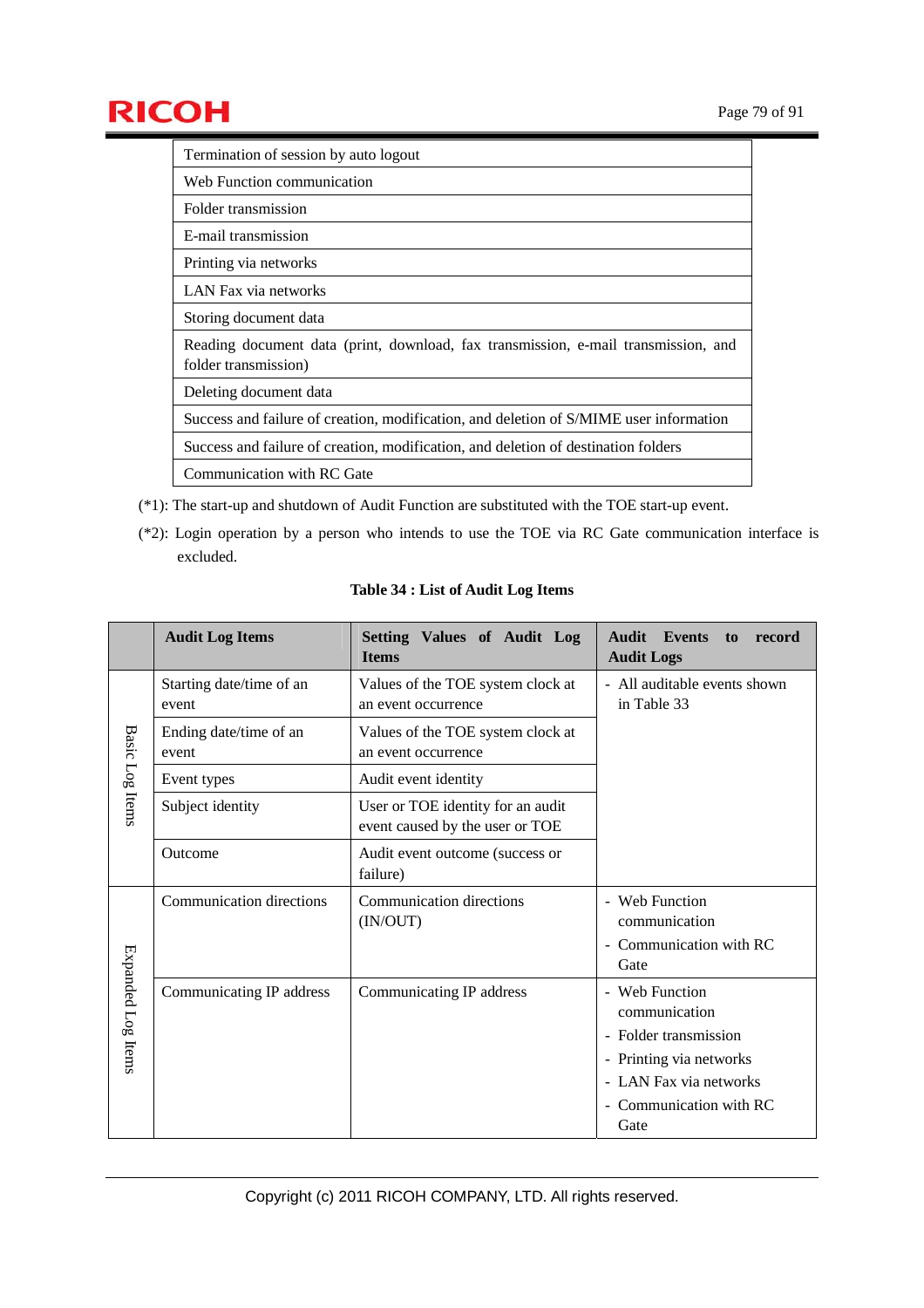



| Communicating e-mail | Communicating e-mail address for | E-mail transmission |
|----------------------|----------------------------------|---------------------|
| address              | e-mail transmission              |                     |

## **7.2 Identification and Authentication Function**

The Identification and Authentication Function is to verify whether persons who intend to use the TOE are authorised users (MFP administrator, supervisor, normal users, and RC Gate) by referring to the identification and authentication information obtained from the users, so that only persons who are confirmed as authorised users are allowed to use the TOE. Verification methods for normal users include those by Basic Authentication and External Authentication. Either Basic Authentication or External Authentication will be selected when the TOE is installed.

#### **FIA\_UAU.1(a) and FIA\_UID.1(a): Application of Basic Authentication**

The TOE identifies and authenticates a user by checking the login user name and login password entered by the user. However, regarding the viewing of user job lists, Web Image Monitor Help from a Web browser, system status, the counter and information of inquiries, execution of fax reception, and repair request notifications, the TOE identification and authentication is not required for the use of the TOE.

When the TOE is used from the Operation Panel or a Web browser, the screen for a user to enter his or her login user name and login password is displayed, and this screen will be displayed until the entry of the login user name and login password is complete.

When the TOE is used from the printer driver or fax driver, the TOE receives the login user name and login password entered from each driver by a user.

When the entered login user name is the login user name of a normal user, MFP administrator, or supervisor, the TOE checks if the entered login password match with the one pre-registered in the TOE.

#### **FIA\_UAU.1(b) and FIA\_UID.1(b): Application of External Authentication**

The TOE identifies and authenticates a user by checking the login user name and login password entered by the user. However, regarding the viewing of user job lists, Web Image Monitor Help from a Web browser, system status, the counter and information of inquiries, execution of fax reception, and repair request notifications, the TOE identification and authentication is not required for the use of the TOE.

When the TOE is used from the Operation Panel or a Web browser, the screen for a user to enter his or her login user name and login password is displayed, and this screen will be displayed until the entry of the login user name and login password is complete.

When the TOE is used from the printer driver or fax driver, the TOE receives the login user name and login password entered from each driver by a user.

When the entered login user name is the login user name of MFP administrator or supervisor, the TOE checks if the entered login password matches with the one pre-registered by the MFP administrator or supervisor in the TOE.

When the entered login user name is not the login user name of the MFP administrator or supervisor, the entered login user name and login password are sent to an external authentication server for confirmation.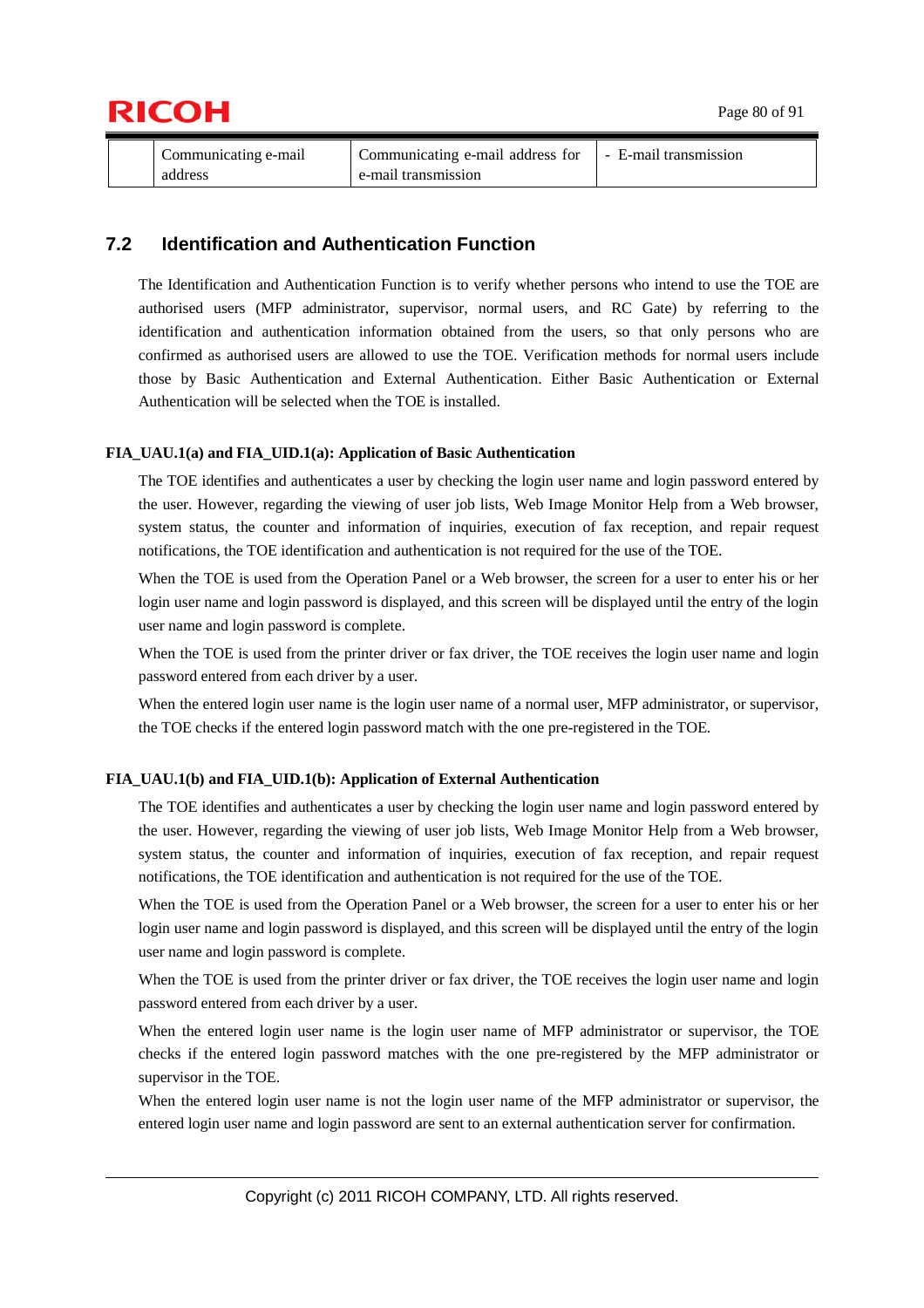# $\mathsf{RICOH}$  Page 81 of 91

When the sent login user name and login password are identified and authenticated, the user is allowed to use the TOE according to the identified user role.

### **FIA\_USB.1, FIA\_ATD.1, and FMT\_SMR.1**

If a user is identified and authenticated as a result of checking FIA\_UAU.1(a), FIA\_UID.1(a), FIA\_UAU.1(b), and FIA\_UID.1(b), the use of the TOE by the user is allowed as the identified user role (normal user, MFP administrator, or supervisor). The user role assigned to the user at login will be maintained until the user logs out. If user identification and authentication fails, use of the TOE is denied.

#### **FTA\_SSL.3**

The automatic logout function the TOE provides is activated if the auto logout time (60 - 999 seconds) specified by the MFP administrator elapses after the final operation from the Operation Panel by the user who logs on to the TOE from the Operation Panel.

The automatic logout function the TOE provides is activated if the fixed auto logout time (30 minutes by default) elapses after the final operation from a Web browser by the user who logs on to the TOE from a Web browser.

The TOE logs out immediately after receiving the print data from the printer driver.

The TOE logs out immediately after receiving the transmission information from the fax driver.

The TOE terminates a session with RC Gate immediately after the communication with RC Gate is complete.

#### **FIA\_UAU.7**

Regarding login passwords entered by a person who intends to use the TOE from the Operation Panel or a Web browser, the TOE does not display the entered login password but it displays a sequence of dummy characters whose length is the same as that of the entered password.

#### **FIA\_AFL.1**

When Basic Authentication is applied, the TOE counts the number of identification and authentication attempts that consecutively result in failure using the login user name of a normal user, MFP administrator, or supervisor. When External Authentication is applied, the TOE counts the number of identification and authentication attempts that consecutively result in failure using the login user name of an MFP administrator or supervisor. The TOE locks out the login user name if the number of consecutive login failures exceeds the number of attempts before lockout.

If a user name is locked out, the user with that user name is not allowed to log in unless the lockout time set in advance elapses or an "unlocking administrator" shown in Table 35 and specified for each user role releases the lockout.

| <b>User Roles (Locked out Users)</b> | <b>Unlocking Administrators</b> |  |
|--------------------------------------|---------------------------------|--|
| Normal user                          | MFP administrator               |  |

#### **Table 35 : Unlocking Administrators for Each User Role**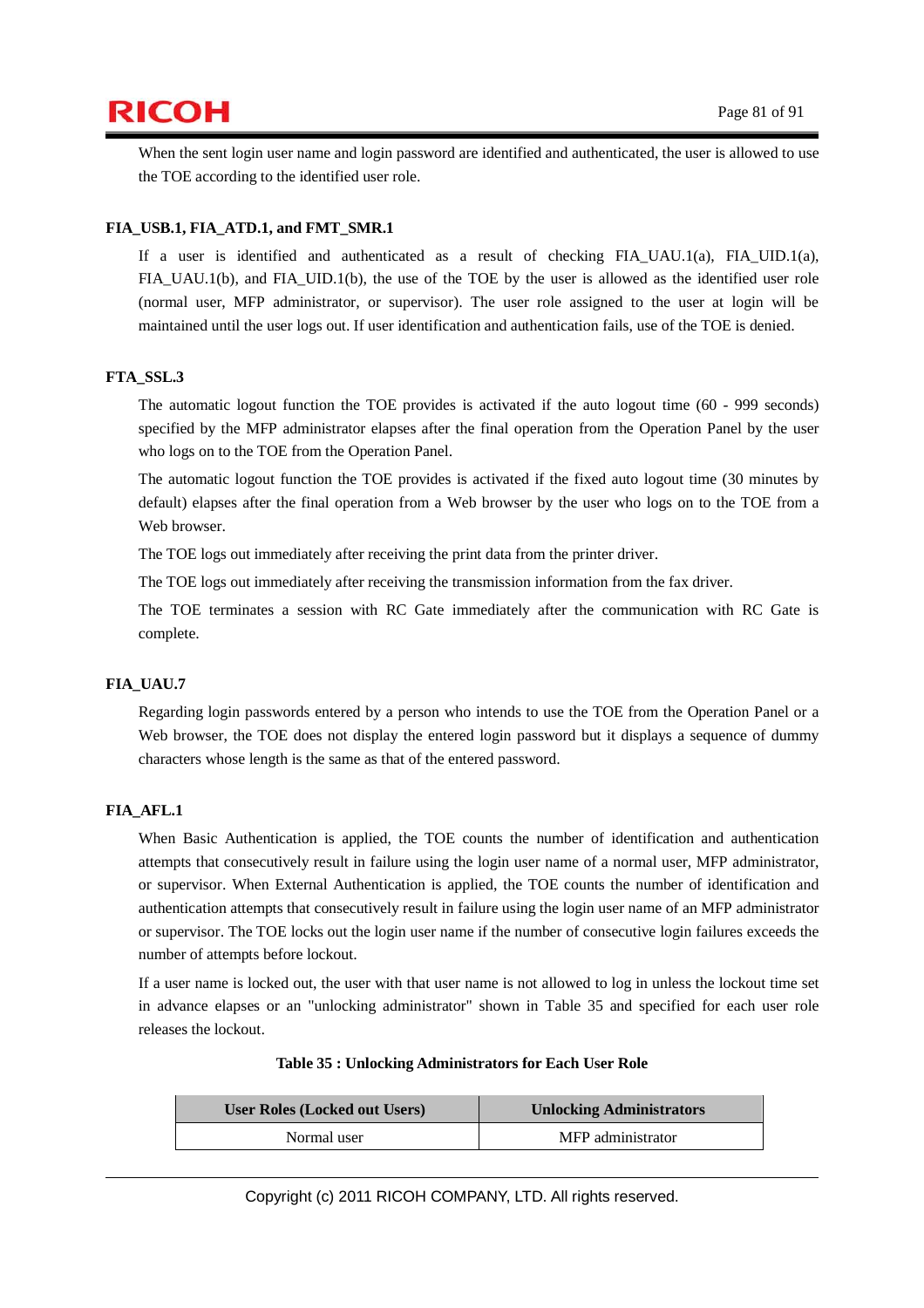

| Supervisor        | MFP administrator |
|-------------------|-------------------|
| MFP administrator | Supervisor        |

#### **FIA\_SOS.1**

Login passwords for users can be registered only if these passwords meet the following conditions:

(1) Usable characters and types:

Upper-case letters: [A-Z] (26 letters) Lower-case letters: [a-z] (26 letters) Numbers: [0-9] (ten digits) Symbols: SP (space) ! "  $\#\$\&\&\'()^* +, -\angle:;<>=>?\@[ \]\]^\wedge \[\]\] \sim (33 \text{ symbols})$ 

- (2) Registrable password length:
	- For normal users

No less than the minimum character number for password (8-32 characters) specified by the MFP administrator and no more than 128 characters.

- For MFP administrators and a supervisor

No less than the minimum character number for password (8-32 characters) specified by the MFP administrator and no more than 32 characters.

(3) Combination of character types:

The number of combined character types specified by the MFP administrators (two types or more, or three types or more).

#### FIA\_UAU.2, FIA\_UID.2, and FIA\_USB.1

A certificate is a set of identification and authentication information of RC Gate.

When the TOE receives a certificate from an IT device to access the TOE via RC Gate communication interface, the TOE checks if the certificate matches another certificate installed in the TOE. Only if the certificate sent from the IT device matches the one installed in the TOE so that the IT device is identified as RC Gate, the IT device whose user role is RC Gate is allowed to use the TOE.

#### **FPT\_FDI\_EXP.1**

The TOE inputs information after the TSF reliably identifies and authenticates the input information from the Operation Panel or the client computer via LAN interface. Therefore, the input information cannot be forwarded unless the TSF is not involved in information identification and authentication.

## **7.3 Document Access Control Function**

The Document Access Control Function is to allow authorised TOE users to operate document data and user jobs in accordance with the provided user role privilege or user privilege.

#### **FDP\_ACC.1(a) and FDP\_ACF.1(a)**

The TOE controls user operations for document data and user jobs in accordance with (1) access control rule on document data and (2) access control rule on user jobs.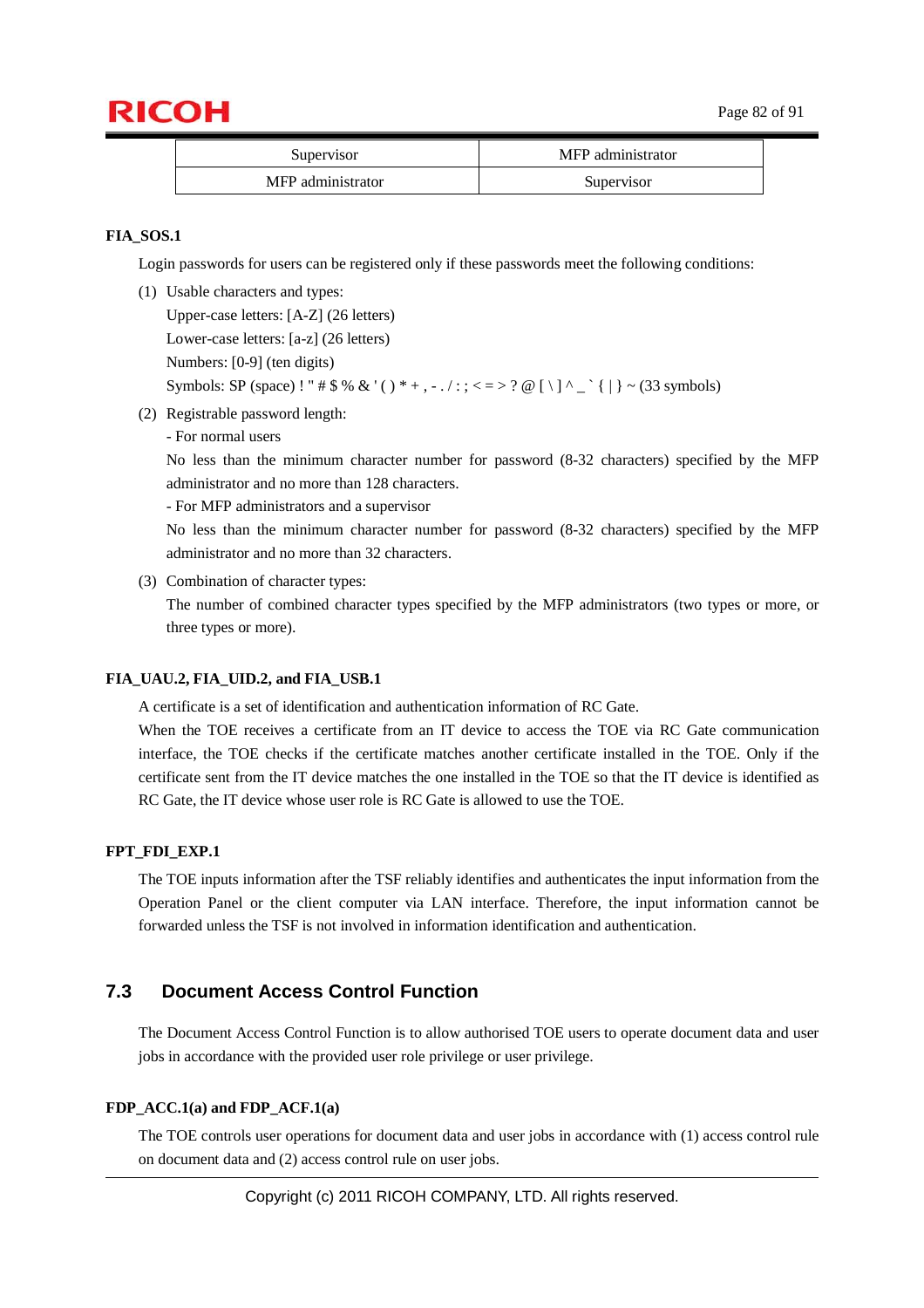# $\mathsf{RICOH}$  Page 83 of 91

(1) Access control rule on document data

The TOE provides users with the interface for stored documents to be printed, downloaded to the client computers, sent by fax, sent by e-mail, sent to folders, and deleted. The interface enables users to delete all the stored documents.

Users authorised to operate stored documents are MFP administrator and normal users. The supervisor and RC Gate are not allowed to operate stored documents.

When the MFP administrator or a normal user logs in from the Operation Panel or a Web browser, the TOE displays a list of the stored documents whose operations are authorised and the menu for the authorised operations (printing, downloading to the client computers, fax transmission, e-mail transmission, sending to folders, deletion, and deletion of all files).

When the MFP administrator logs in from the Operation Panel or a Web browser, the TOE displays a list of all the stored documents and the operation menu for deletion and deletion of all files. The MFP administrator can select and delete a document from the list of the stored documents or all documents.

When a normal user logs in from the Operation Panel or a Web browser, the TOE displays a list of the stored documents that register the login user names of the normal users who logged in to the document user list, and an operation menu. They will be displayed according to the rules shown in Table 36. The privileges that allow users to edit the document user list are shown in "7.8 Security Management Function".

Also, the TOE allows only the user job owner to view and delete the document data handled as a user job while Copy Function, Printer Function, Scanner Function, Fax Function, or Document Server Function is being used.

While no interface to change job owners is provided, an interface to cancel user jobs is provided. If a user job is cancelled, any document the cancelled job operates will be deleted.

| I/F to be Used     | <b>Available Functions</b><br>for Users | <b>Types of Stored Documents</b><br>displayed in the List | <b>Operations</b><br>displayed on the Menu                 |
|--------------------|-----------------------------------------|-----------------------------------------------------------|------------------------------------------------------------|
| Operation<br>Panel | Document Server<br><b>Function</b>      | Document Server documents                                 | Print<br>Delete                                            |
| Operation<br>Panel | Document Server<br>Function             | Fax transmission documents                                | Print<br>Delete                                            |
| Operation<br>Panel | <b>Printer Function</b>                 | Printer documents                                         | Print<br>Delete                                            |
| Operation<br>Panel | <b>Scanner Function</b>                 | Scanner documents                                         | E-mail transmission<br>Folder transmission<br>Delete       |
| Operation<br>Panel | <b>Fax Function</b>                     | Fax transmission documents                                | Fax transmission<br>Folder transmission<br>Print<br>Delete |
| Operation<br>Panel | <b>Fax Function</b>                     | Fax reception documents                                   | Print<br>Delete                                            |

| Table 36 : Stored Documents Access Control Rules for Normal Users |  |
|-------------------------------------------------------------------|--|
|-------------------------------------------------------------------|--|

Copyright (c) 2011 RICOH COMPANY, LTD. All rights reserved.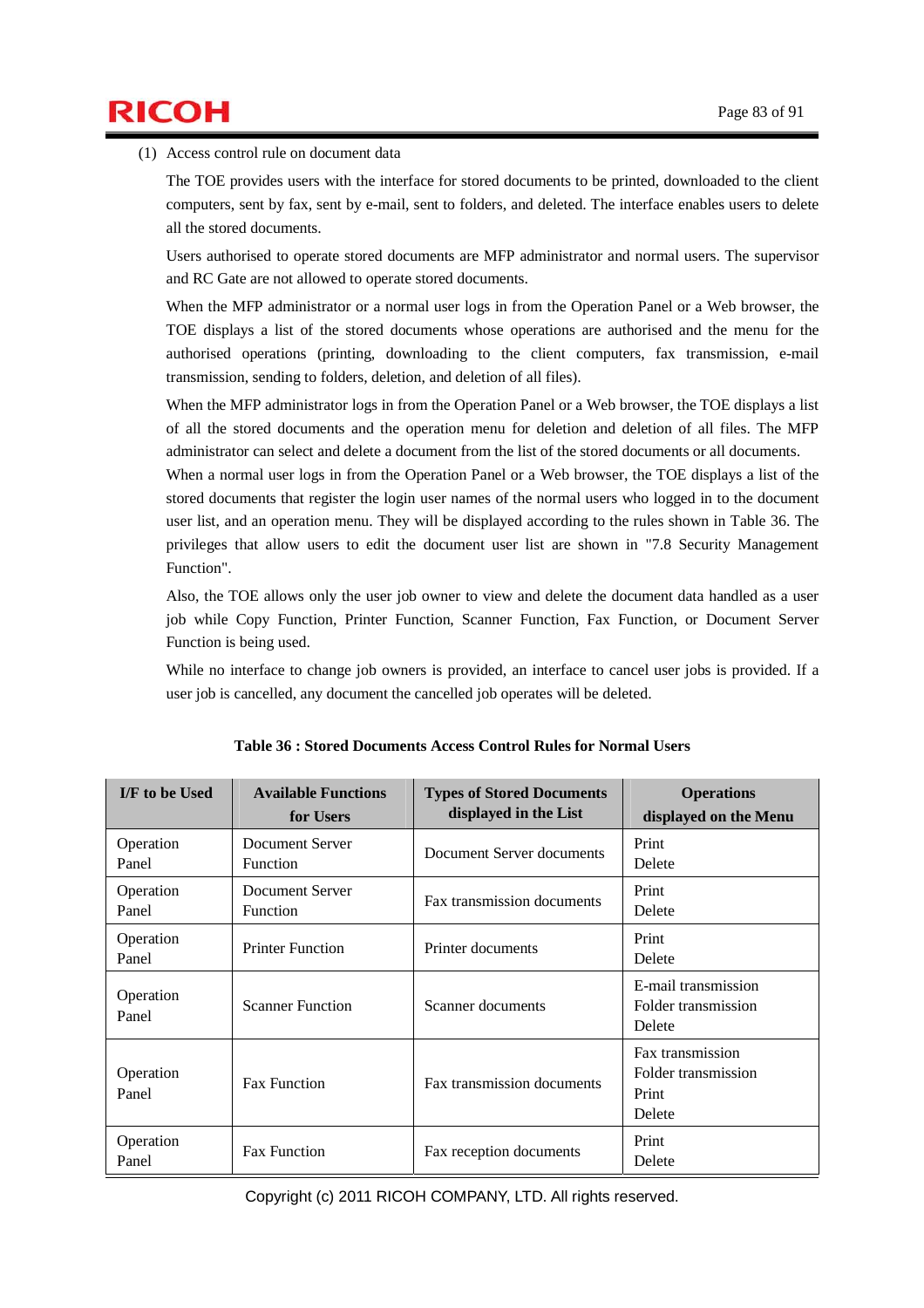

| Web browser | <b>Document Server</b><br>Function | Document Server documents  | Print<br>Delete                                                                                                                                                                    |
|-------------|------------------------------------|----------------------------|------------------------------------------------------------------------------------------------------------------------------------------------------------------------------------|
| Web browser | <b>Document Server</b><br>Function | Scanner documents          | E-mail transmission<br>Folder transmission<br>Download<br>Delete<br>(Operations above are<br>authorised only if normal<br>users are privileged to use<br><b>Scanner Function</b> ) |
| Web browser | <b>Document Server</b><br>Function | Fax transmission documents | Fax transmission<br>Download<br>Print<br>Delete<br>(Operations above are<br>authorised only if normal<br>users are privileged to use<br>Fax Function)                              |
| Web browser | <b>Printer Function</b>            | Printer documents          | Print<br>Delete                                                                                                                                                                    |
| Web browser | <b>Fax Function</b>                | Fax reception documents    | Print<br>Download<br>Delete<br>(Operations above are<br>authorised only if normal<br>users are privileged to use<br><b>Document Server</b><br>Function)                            |

#### (2) Access control rule on user jobs

The TOE displays on the Operation Panel a menu to cancel a user job only if the user who logs in from the Operation Panel is a user job owner or MFP administrator and a cancellation of a user job is attempted by the owner or MFP administrator. Other users are not allowed to operate user jobs.

When a user job is cancelled, any documents operated by the cancelled job will be deleted.

However, if the document data operated by the cancelled user job is a stored document, the data will not be deleted and remain stored in the TOE.

## **7.4 Use-of-Feature Restriction Function**

The Use-of-Feature Restriction Function is to authorise TOE users to use Copy Function, Printer Function, Scanner Function, Document Server Function and Fax Function in accordance with the roles of the identified and authenticated TOE users and user privileges set for each user.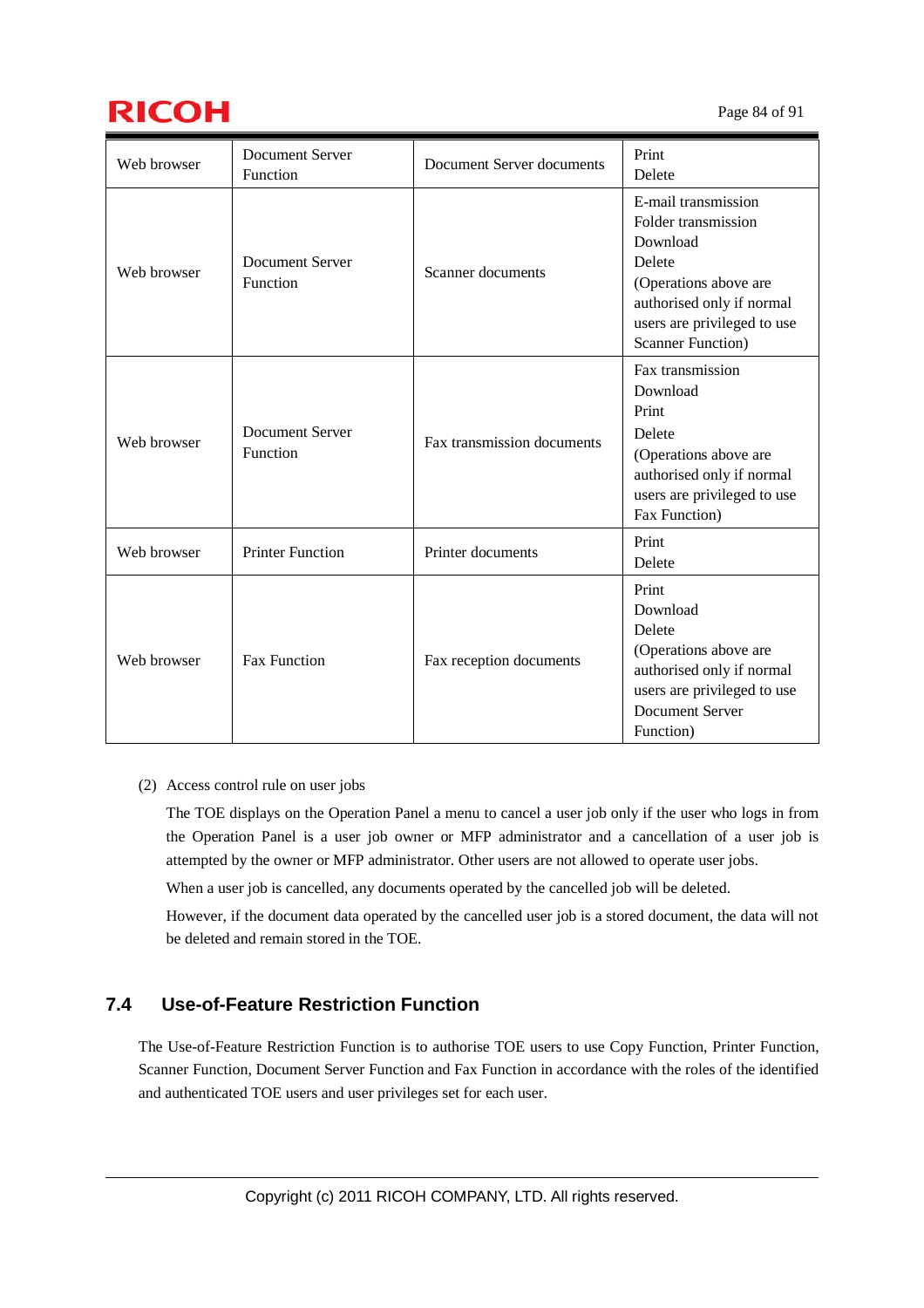# $\mathsf{RICOH}$  Page 85 of 91

#### **FDP\_ACC.1(b) and FDP\_ACF.1(b)**

The TOE verifies the role for an authorised TOE user who attempts to start operating Copy Function, Printer Function, Scanner Function, Document Server Function, and Fax Function.

If the role is that of normal user, the user can operate only functions that are included in the available function list set for each normal user.

If the role is that of MFP administrator, the user can operate Fax Reception Function that corresponds to MFP management.

If the role is that of supervisor and RC Gate, using any functions is not allowed.

## **7.5 Network Protection Function**

The Network Protection Function is to provide network monitoring to prevent information leakage when LAN is used and to detect data tampering.

### **FTP\_ITC.1**

The encrypted communications provided by the TOE differ depending on communicating devices. Table 37 shows the encrypted communications provided by the TOE.

| Communicating         | Encrypted communications provided by the TOE |                                               |  |
|-----------------------|----------------------------------------------|-----------------------------------------------|--|
| <b>Devices</b>        | <b>Protocols</b>                             | <b>Cryptographic Algorithms</b>               |  |
| Client computer       | <b>TLS1.0</b>                                | AES(128bits, 256bits), 3DES(168bits)          |  |
| External              | <b>Kerberos</b>                              | AES(128bits, 256bits), 3DES(168bits)          |  |
| authentication server |                                              |                                               |  |
| RC Gate               | SSL3.0, TLS1.0                               | AES(128bits, 256bits), 3DES(168bits)          |  |
| FTP server            | <b>IPSec</b>                                 | AES(128bits, 192bits, 256bits), 3DES(168bits) |  |
| <b>SMB</b> server     | <b>IPSec</b>                                 | AES(128bits, 192bits, 256bits), 3DES(168bits) |  |
| <b>SMTP</b> server    | <b>S/MIME</b>                                | 3DES(168bits)                                 |  |

**Table 37 : Encrypted Communications Provided by the TOE** 

## **7.6 Residual Data Overwrite Function**

The Residual Data Overwrite Function is to overwrite specific patterns on the HDD and disable the reusing of the residual data included in the deleted documents, temporary documents and their fragments on the HDD.

### **FDP\_RIP.1**

Methods to delete the HDD area through overwriting include sequential overwriting and batch overwriting. For sequential overwriting, the TOE constantly monitors the information on a residual data area, and overwrites the area if any existing residual data is discovered. If the user deletes document data, the TOE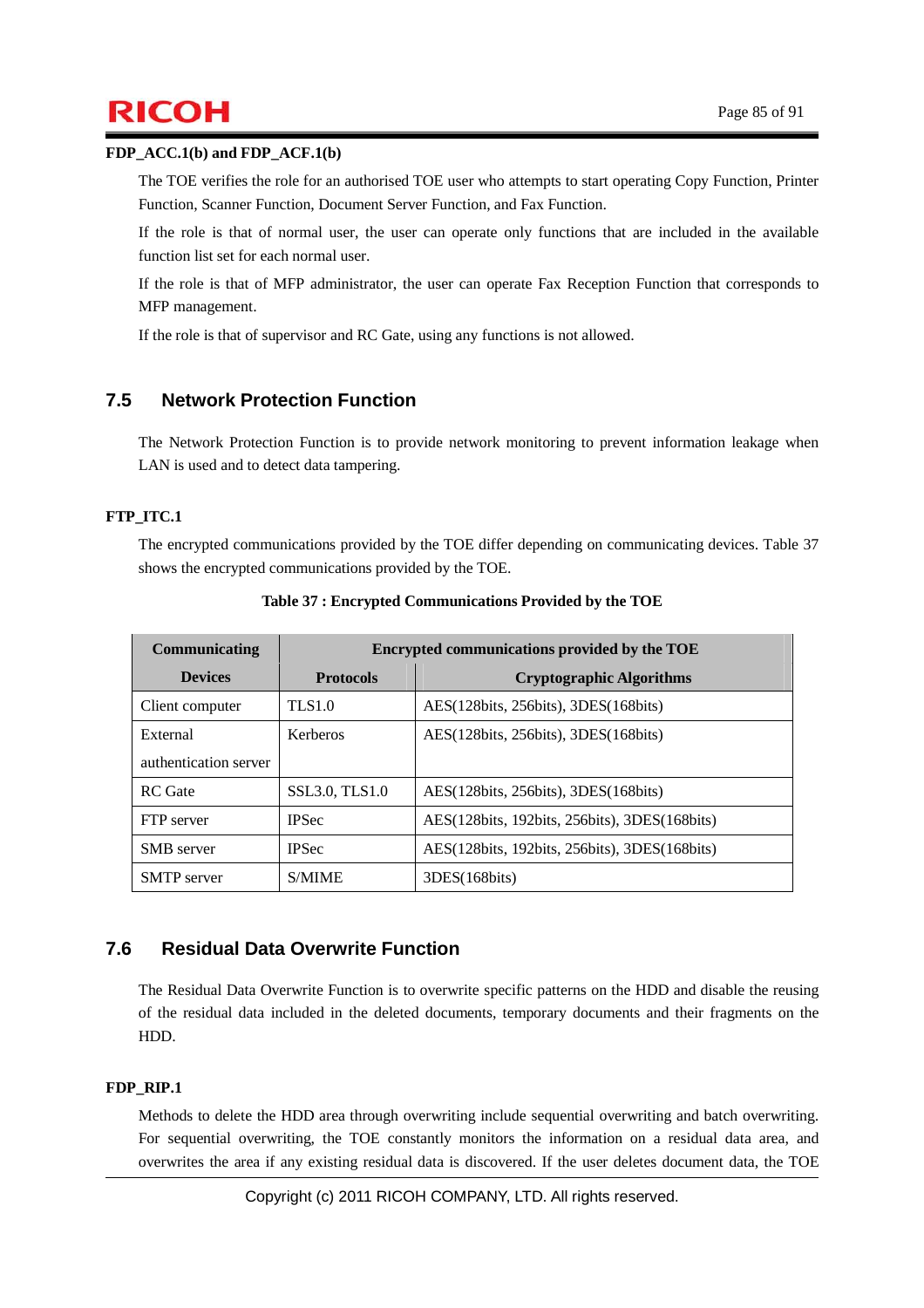applies the method specified by the MFP administrator and overwrites the area on the HDD where the digital image data of the document data is stored. Also, when a user job is complete, the TOE applies the method specified by the MFP administrator and overwrites the area on the HDD where temporary documents that are created while a user job is executed or the fragments of those temporary documents are stored.

For batch overwriting, the TOE collectively overwrites the HDD with the method specified by the MFP administrator.

Overwriting methods include NSA method, DoD method, and random number method. An overwriting method is specified by the MEP administrator when the TOE is installed. NSA method overwrites twice by random numbers and once by Null(0). The DoD method overwrites once by fixed value, once by its complement, and further by random numbers to be verified afterwards. Random number method overwrites for three to nine times by random numbers. The MFP administrator specifies the number of times to overwrite when the TOE is installed.

## **7.7 Stored Data Protection Function**

The Stored Data Protection Function is to encrypt the data on the HDD and protect the data so that data leakage can be prevented.

### **FCS\_CKM.1 and FCS\_COP.1**

The TOE encrypts data before writing it on the HDD, and decrypts the encrypted data after reading it from the HDD. This process is applied to all data written on and read from the HDD. Detailed cryptographic operations are shown in Table 38.

| <b>Encryption-triggering</b><br><b>Operations</b> | <b>Cryptographic</b><br><b>Operations</b> | <b>Standard</b> | <b>Cryptographic</b><br><b>Algorithm</b> | <b>Key</b><br><b>Size</b> |
|---------------------------------------------------|-------------------------------------------|-----------------|------------------------------------------|---------------------------|
| Writing data to HDD                               | Encrypt                                   |                 |                                          |                           |
| Reading data from HDD                             | Decrypt                                   | <b>FIPS197</b>  | AES                                      | 256 bits                  |

**Table 38 : List of Cryptographic Operations for Stored Data Protection** 

Following operations by the MFP administrator, the TOE generates a cryptographic key. If a login user is the MFP administrator, the screen to generate an HDD cryptographic key is provided from the Operation Panel.

If the MFP administrator gives instructions to generate an HDD cryptographic key from the Operation Panel, the TOE uses a genuine random number generator and generates random numbers that conform to the standard BSI-AIS31.

## **7.8 Security Management Function**

The Security Management Function consists of functions to 1) control operations for TSF data, 2) maintain user roles assigned to normal users, MFP administrator, or supervisor to operate the Security Management Function, and 3) set appropriate default values to security attributes, all of which accord with user role privileges or user privileges that are assigned to normal users, MFP administrator, or supervisor.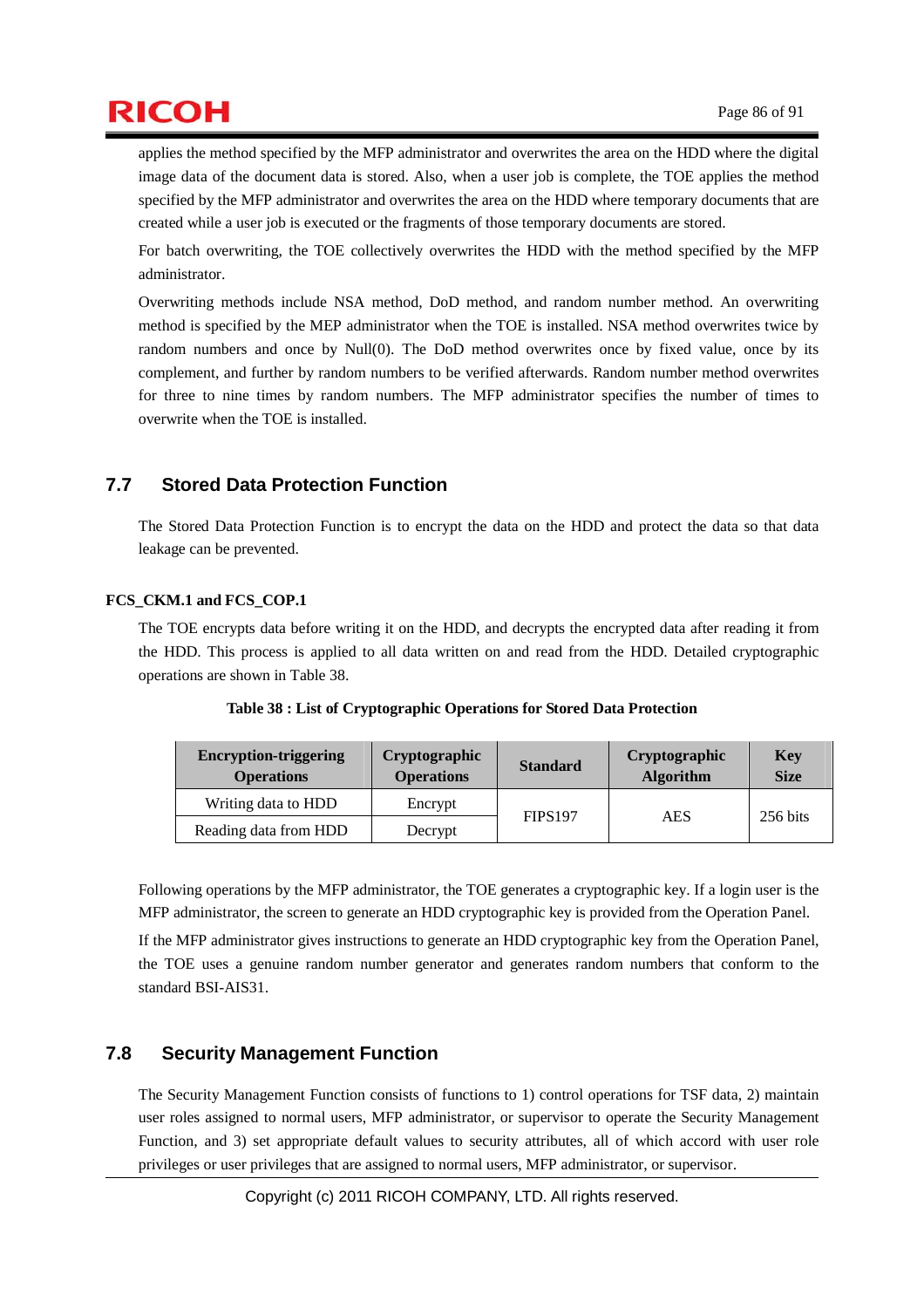### **FMT\_MSA.1(a), FMT\_MSA.1(b), FMT\_MSA.3(a), FMT\_MTD.1, FMT\_SMF.1 and FMT\_SMR.1**

The TOE allows operations for TSF data according to the rules described in Table 39.

### **Table 39 : Management of TSF Data**

| <b>TSF Data</b>                                                                                                                                               | <b>Operation</b><br><b>Interface</b> | <b>Operations</b>                                                    | <b>Users</b>                                                                |
|---------------------------------------------------------------------------------------------------------------------------------------------------------------|--------------------------------------|----------------------------------------------------------------------|-----------------------------------------------------------------------------|
| Login user names of normal users<br>when Basic Authentication is                                                                                              | Operation Panel,<br>Web browser      | Newly create,<br>query,<br>modify,<br>delete                         | MFP administrator                                                           |
| applied                                                                                                                                                       |                                      | Query                                                                | Applicable normal<br>user                                                   |
| Login user names of normal users<br>when External Authentication is<br>applied $(*1)$                                                                         | Operation Panel,<br>Web browser      | Newly create,<br>query,<br>modify,<br>delete                         | MFP administrator                                                           |
| Login user name of supervisor                                                                                                                                 | Operation Panel,<br>Web browser      | Query,<br>modify                                                     | Supervisor                                                                  |
|                                                                                                                                                               |                                      | Newly create                                                         | MFP administrator                                                           |
| Login user name of MFP<br>administrator                                                                                                                       | Operation Panel,<br>Web browser      | Query,<br>modify                                                     | Applicable MFP<br>administrator                                             |
|                                                                                                                                                               |                                      | Query                                                                | Supervisor                                                                  |
| Document data attributes                                                                                                                                      | No operation<br>interfaces available | No operations<br>allowed                                             |                                                                             |
| Document user list<br>Stored document types are<br>Document Server document,<br>scanner document, fax document<br>and printer document (with stored<br>print) | Operation Panel,<br>Web browser      | Query,<br>modify                                                     | MFP administrator,<br>applicable normal<br>user who stored the<br>document  |
| Document user list<br>Stored document type is fax<br>received document(*2)                                                                                    | Operation Panel,<br>Web browser      | Query,<br>modify                                                     | MFP administrator                                                           |
| Default values of the document<br>user list                                                                                                                   | Operation Panel,<br>Web browser      | Query,<br>modify                                                     | MFP administrator,<br>applicable normal<br>user who stored the<br>documents |
|                                                                                                                                                               |                                      | Query,<br>modify                                                     | MFP administrator                                                           |
| Available function list                                                                                                                                       | Operation Panel,<br>Web browser      | Query<br>(Query is<br>unavailable for<br>External<br>Authentication) | Applicable normal<br>user                                                   |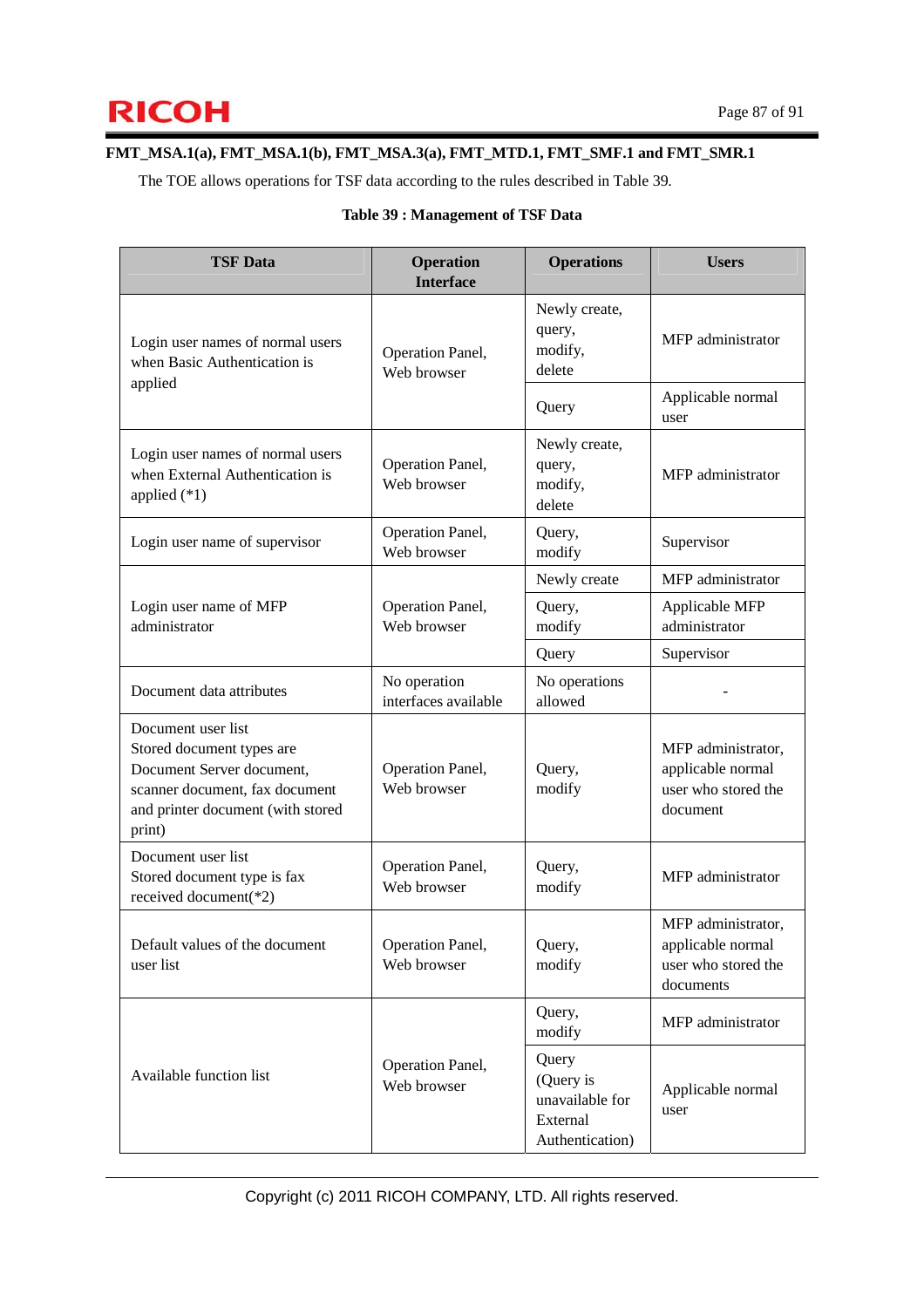# **RICOH** Page 88 of 91

| Function types                                                                | No operation                         | No operations                                |                                           |
|-------------------------------------------------------------------------------|--------------------------------------|----------------------------------------------|-------------------------------------------|
|                                                                               | interfaces available<br>No operation | allowed<br>No operations                     | ÷,                                        |
| User roles                                                                    | interfaces available                 | allowed                                      |                                           |
| Login passwords of normal users<br>when Basic Authentication is               | Operation Panel,<br>Web browser      | Newly create,<br>modify                      | MFP administrator                         |
| applied                                                                       |                                      | Modify                                       | Applicable normal<br>user                 |
| Login password of supervisor                                                  | Operation Panel,<br>Web browser      | Modify                                       | Supervisor                                |
|                                                                               |                                      | Modify                                       | Supervisor                                |
| Login password of MFP                                                         | Operation Panel,                     | Newly create                                 | MFP administrator                         |
| administrator                                                                 | Web browser                          | Modify                                       | Applicable<br><b>MFP</b><br>administrator |
| Number of Attempts before<br>Lockout when Basic Authentication<br>is applied  | Operation Panel,<br>Web browser      | Query                                        | MFP administrator                         |
| Settings for Lockout Release Timer<br>when Basic Authentication is<br>applied | Web browser                          | Query                                        | MFP administrator                         |
| Lockout time for Basic<br>Authentication                                      | Web browser                          | Query                                        | MFP administrator                         |
| Date settings (year/month/day)                                                | Operation Panel,                     | Query,<br>modify                             | MFP administrator                         |
|                                                                               | Web browser                          | Query                                        | Supervisor,<br>normal user                |
|                                                                               | Operation Panel,                     | Query,<br>modify                             | MFP administrator                         |
| Time                                                                          | Web browser                          | Query                                        | Supervisor,<br>normal user                |
| Minimum character number of<br>password for Basic Authentication              | Operation panel                      | Query                                        | MFP administrator                         |
| Password complexity setting for<br><b>Basic Authentication</b>                | Operation panel                      | Query                                        | MFP administrator                         |
| Audit log                                                                     | Web browser                          | Query,<br>delete                             | MFP administrator                         |
| HDD cryptographic key                                                         | Operation panel                      | Newly create                                 | MFP administrator                         |
| S/MIME user information                                                       | Operation Panel,<br>Web browser      | Newly create,<br>modify,<br>query,<br>delete | MFP administrator                         |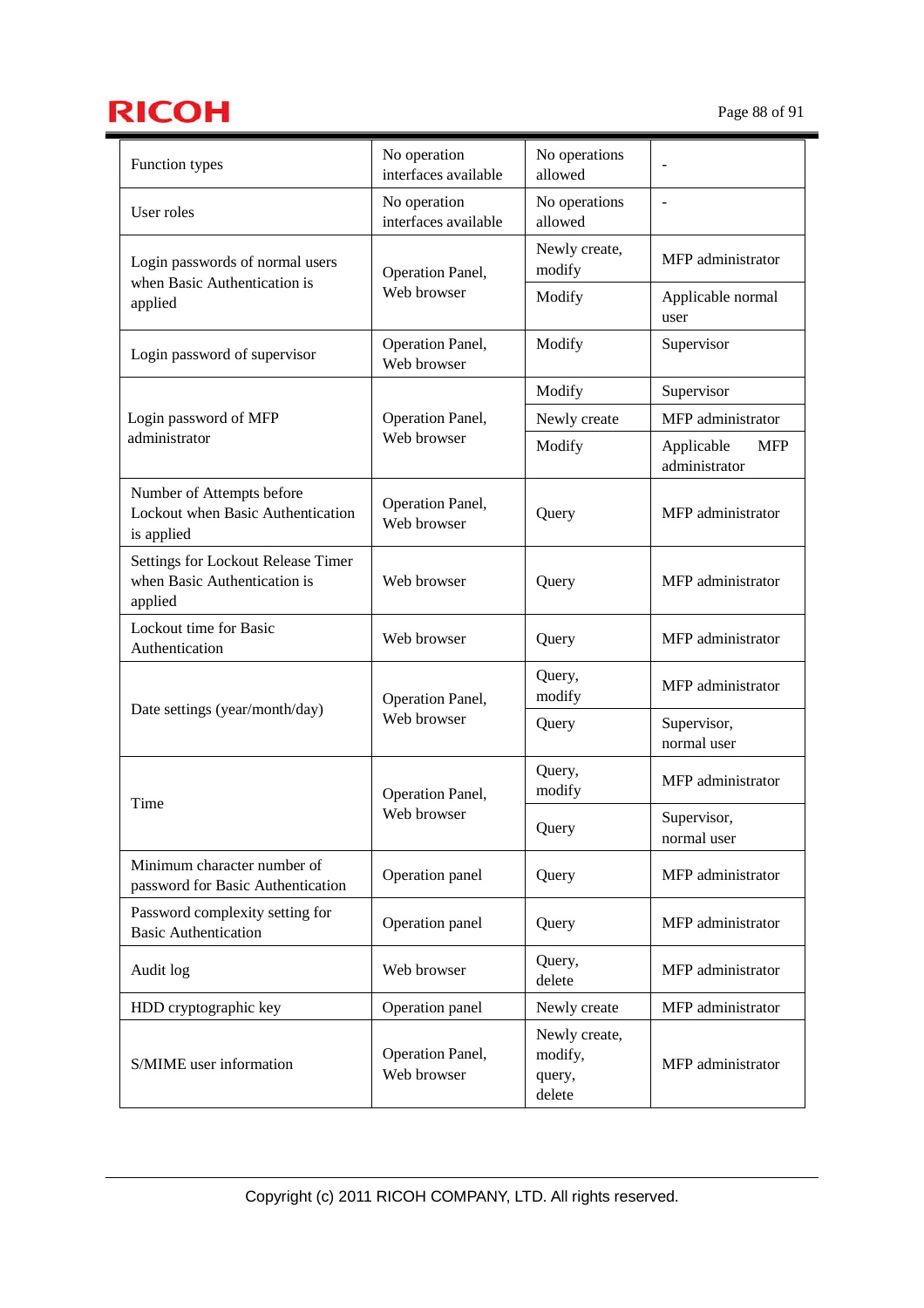|                                            |                                 | Query,<br>(Query<br>operation for a<br>user certificate<br>is unavailable<br>for External<br>Authentication) | Normal user       |
|--------------------------------------------|---------------------------------|--------------------------------------------------------------------------------------------------------------|-------------------|
| Destination folder                         | Operation Panel,<br>Web browser | Newly create,<br>modify,<br>query,<br>delete                                                                 | MFP administrator |
|                                            |                                 | Query                                                                                                        | Normal user       |
| Users for stored and received<br>documents | Operation Panel,<br>Web browser | Query,<br>modify                                                                                             | MFP administrator |
| User authentication procedures             | Operation Panel,<br>Web browser | Query                                                                                                        | MFP administrator |

-: No user roles whose operations are allowed by the TOE

(\*1): The login user name of a normal user that is registered on an external authentication server is not changed even though the MFP administrator newly creates, modifies, and deletes the login user name of the normal user.

(\*2): If the MFP administrator modifies stored and received document users, and if the stored document type of the document user list of document data is received fax document, the list will be modified to the values of the stored and received document users.

## **FMT\_MSA.3(a) and FMT\_MSA.3(b)**

The TOE sets default values for objects and subjects according to the rules described in Table 40 when those objects and subjects are generated.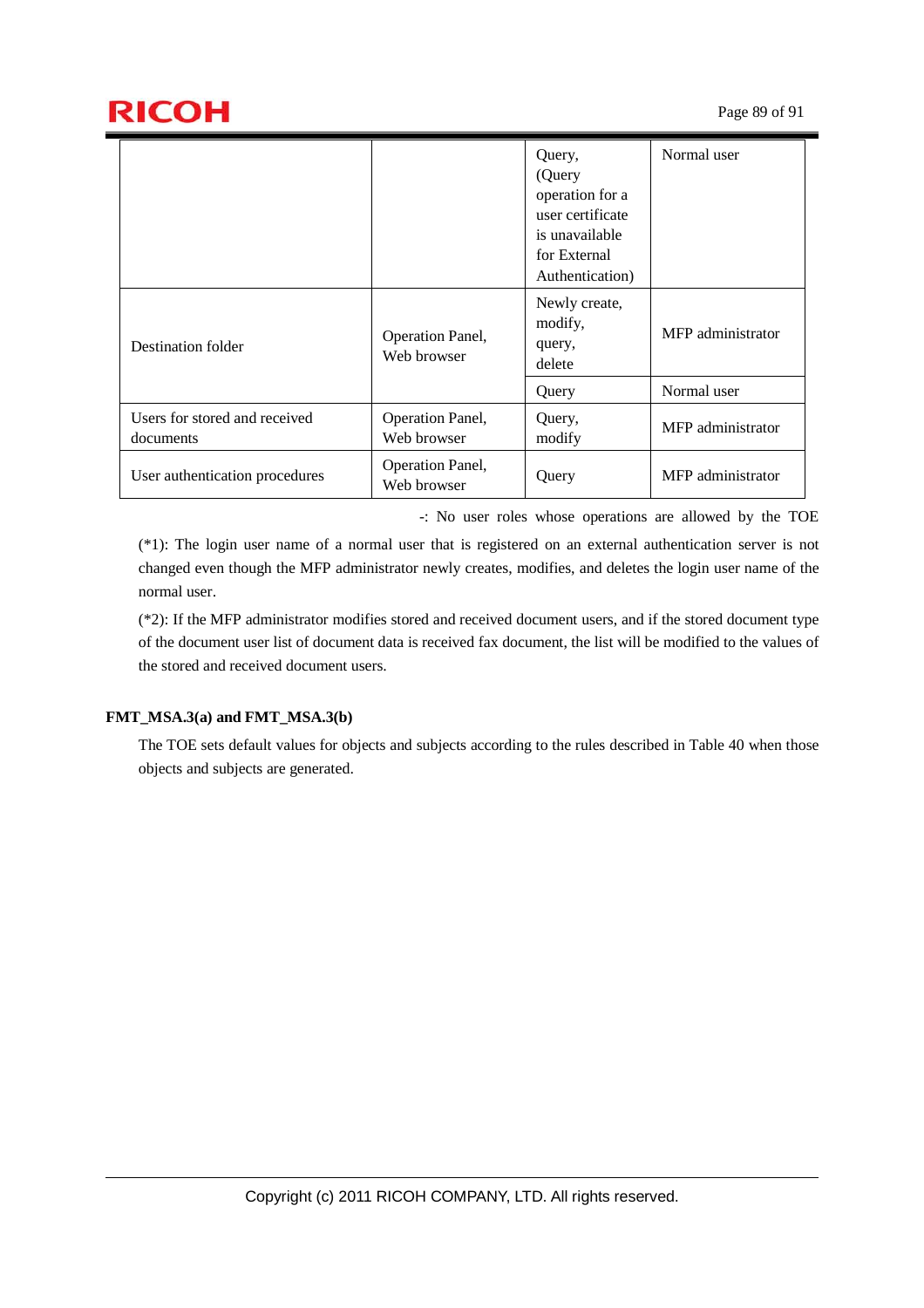# **RICOH** Page 90 of 91

| <b>Objects/Subjects</b>                                                                                              | <b>Security attributes</b>                 | <b>Default values</b>                                                                                                                                                                                                                                                                                                                                                                                                                                                                                                                                                                                                   |
|----------------------------------------------------------------------------------------------------------------------|--------------------------------------------|-------------------------------------------------------------------------------------------------------------------------------------------------------------------------------------------------------------------------------------------------------------------------------------------------------------------------------------------------------------------------------------------------------------------------------------------------------------------------------------------------------------------------------------------------------------------------------------------------------------------------|
| Document data                                                                                                        | Document data attribute                    | +PRT: Documents printed from the client<br>computer with direct print, locked print, hold<br>print, and sample print.<br>+SCN: Documents sent by e-mail or to folders<br>from the MFP.<br>+CPY: Documents copied using the MFP.<br>+FAXOUT: Documents sent by fax from the<br>MFP or client computer.<br>+FAXIN: Documents<br>received<br>from<br>a<br>telephone line.<br>+DSR: Documents stored in the TOE by using<br>Copy Function, Scanner Function, Document<br>Server Function and Fax Data Storage<br>Function. Documents printed using Document<br>Server printing or stored print from the client<br>computer. |
| Document data (stored<br>document types are<br>Document Server<br>document, scanner<br>document and fax<br>document) | Document user list                         | Default values of a document user list assigned<br>to each user.                                                                                                                                                                                                                                                                                                                                                                                                                                                                                                                                                        |
| Document data<br>(stored document type is<br>printer document)                                                       | Document user list                         | Login user name of a normal user who stored<br>the document data.                                                                                                                                                                                                                                                                                                                                                                                                                                                                                                                                                       |
| Document data<br>(stored document type is<br>fax received document)                                                  | Document user list                         | Login user name of a normal user included in<br>the stored and received document user list.                                                                                                                                                                                                                                                                                                                                                                                                                                                                                                                             |
| User jobs                                                                                                            | Login<br>of<br>user<br>name<br>normal user | Login user name of a normal user who newly<br>creates a user job.                                                                                                                                                                                                                                                                                                                                                                                                                                                                                                                                                       |
| Normal user                                                                                                          | Available function lists                   | Values to indicate whether or not Copy<br>Function, Printer Function, Scanner Function,<br>Document Server Function, or Fax Function is<br>available.<br>For Basic Authentication, these values are<br>specified by the MFP administrator. For<br>External Authentication, the values indicate<br>that none of the functions is available.                                                                                                                                                                                                                                                                              |

### **Table 40 : List of Static Initialisation for Security Attributes of Document Access Control SFP**